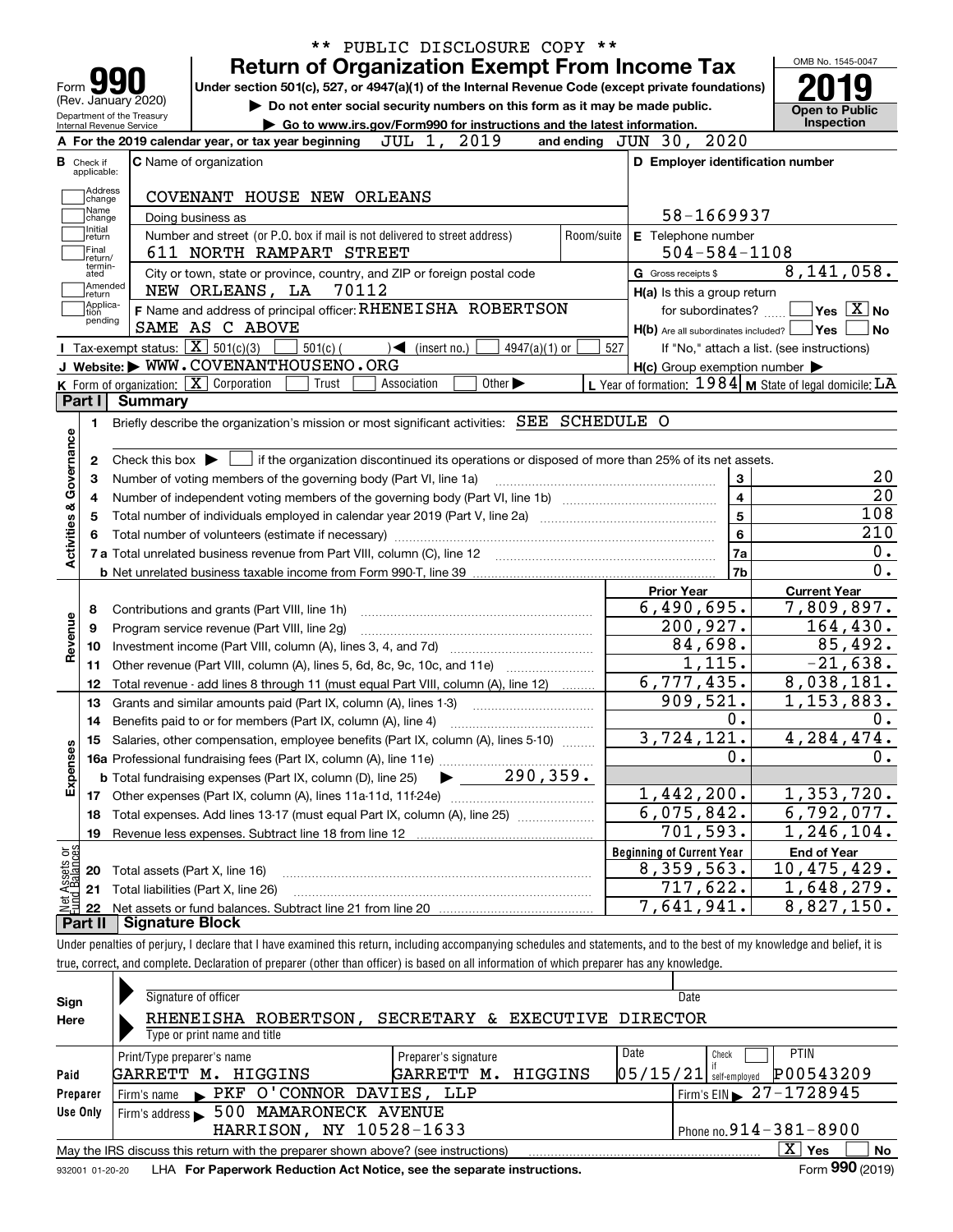| $\mathbf{1}$ | Briefly describe the organization's mission:                                                                                                                               |
|--------------|----------------------------------------------------------------------------------------------------------------------------------------------------------------------------|
|              | SEE SCHEDULE O                                                                                                                                                             |
|              |                                                                                                                                                                            |
|              |                                                                                                                                                                            |
| $\mathbf{2}$ | Did the organization undertake any significant program services during the year which were not listed on the                                                               |
|              | $]$ Yes $[\overline{\mathrm{X}}]$ No                                                                                                                                       |
|              | If "Yes," describe these new services on Schedule O.                                                                                                                       |
| 3            | $\sqrt{}$ Yes $\sqrt{}$ X $\sqrt{}$ No<br>Did the organization cease conducting, or make significant changes in how it conducts, any program services?                     |
|              | If "Yes," describe these changes on Schedule O.                                                                                                                            |
| 4            | Describe the organization's program service accomplishments for each of its three largest program services, as measured by expenses.                                       |
|              | Section 501(c)(3) and 501(c)(4) organizations are required to report the amount of grants and allocations to others, the total expenses, and                               |
|              | revenue, if any, for each program service reported.                                                                                                                        |
| 4a           | 2,838,220. including grants of \$<br>339, 405. ) (Revenue \$<br>86,417.<br>) (Expenses \$<br>(Code:<br>59<br>SHELTER AND CRISIS CARE AND MOTHER/CHILD<br>AVG. DAILY CENSUS |
|              |                                                                                                                                                                            |
|              | SHELTER AND CRISIS CARE - THE ORGANIZATION WELCOMES ALL YOUNG PEOPLE                                                                                                       |
|              | FACING HOMELESSNESS WITH UNCONDITIONAL LOVE, ABSOLUTE RESPECT, AND                                                                                                         |
|              | RELENTLESS SUPPORT, AND OUR SHELTER DOORS ARE ALWAYS OPEN, 24/7. EVEN                                                                                                      |
|              | DURING THE WORST PUBLIC HEALTH CRISIS IN A CENTURY, WE QUICKLY ADJUSTED                                                                                                    |
|              | OUR PROCEDURES, PROVIDED FOR SOCIAL DISTANCING, AND KEPT OUR PROGRAMS                                                                                                      |
|              | GOING. WE KNOW YOUNG PEOPLE EXPERIENCING HOMELESSNESS CAN'T WAIT FOR A                                                                                                     |
|              | CRISIS LIKE THIS TO BE OVER. THEIR UNMET NEEDS FOR NUTRITIOUS FOOD,                                                                                                        |
|              | CLOTHING, SHELTER, SAFETY, MEDICAL CARE, AND MENTAL HEALTH CARE REQUIRE<br>IMMEDIATE ATTENTION. COVENANT HOUSE PROVIDES HIGH-QUALITY SERVICES AND                          |
|              | PROGRAMS TO MEET THOSE NEEDS, STABILIZE A YOUNG PERSON'S SITUATION, AND                                                                                                    |
| 4b           | 1,303,499. including grants of \$<br>49,207.<br>$281,524.$ ) (Revenue \$<br>(Expenses \$<br>(Code:                                                                         |
|              | AVG. DAILY CENSUS - 67<br>RIGHTS OF PASSAGE/ IN-SCHOOL                                                                                                                     |
|              | RIGHTS OF PASSAGE - THE ORGANIZATION'S TRANSITIONAL LIVING PROGRAMS,                                                                                                       |
|              | OFTEN REFERRED TO AS "RIGHTS OF PASSAGE" OR ROP, ARE WHERE YOUNG MEN                                                                                                       |
|              | AND WOMEN TAKE THEIR BOLDEST STEPS TOWARD INDEPENDENCE. YOUTH LIVE IN                                                                                                      |
|              | ROP FOR UP TO 18-24 MONTHS, WHERE THEY TAP THEIR POTENTIAL AND PLAN FOR                                                                                                    |
|              | THE FUTURE. HERE THEY BUILD BASIC LIFE SKILLS AND FINANCIAL LITERACY,                                                                                                      |
|              | PARTICIPATE IN EDUCATIONAL AND VOCATIONAL PROGRAMS, SEEK EMPLOYMENT                                                                                                        |
|              | WITH LONG-TERM ADVANCEMENT AND CAREER PROSPECTS, AND WORK TOWARD MOVING                                                                                                    |
|              | INTO THEIR OWN SAFE AND STABLE HOUSING. OUR STAFF SUPPORT EACH YOUNG<br>PERSON ON THEIR JOURNEY TOWARD SUSTAINABLE INDEPENDENCE AND A                                      |
|              | HOPE-FILLED FUTURE. WE ALSO HELP CHRONICALLY DISABLED YOUTH TO SECURE                                                                                                      |
|              | 915, 623. including grants of \$<br>28,806.<br>$468, 107.$ ) (Revenue \$<br>(Expenses \$<br>4c (Code:                                                                      |
|              | AVG. DAILY CENSUS - 59<br>COMMUNITY SERVICE CENTER                                                                                                                         |
|              | THE COMMUNITY SERVICE CENTER - COVENANT HOUSE SUPPORTS YOUNG PEOPLE ON                                                                                                     |
|              | THEIR JOURNEY FROM CRISIS CARE TO INDEPENDENCE IN AN ONGOING                                                                                                               |
|              | RELATIONSHIP THAT BOLSTERS THEIR CAPACITY FOR INDEPENDENT LIVING AND                                                                                                       |
|              | PREVENTS THEIR RETURN TO HOMELESSNESS. OUR DROP-IN SERVICES FOR                                                                                                            |
|              | PHYSICAL AND MENTAL HEALTH CARE AND EDUCATIONAL, VOCATIONAL, AND LEGAL                                                                                                     |
|              | SUPPORT REMAIN AVAILABLE TO MANY. WE ALSO HELP YOUTH SECURE PERMANENT                                                                                                      |
|              | HOUSING BY COVERING A PORTION OF THEIR RENT, A PORTION THAT DWINDLES AS<br>THEIR CAPACITY FOR INDEPENDENCE INCREASES. COMMUNITY APARTMENTS AND                             |
|              | RAPID REHOUSING (RRH)PROGRAMS ARE EMERGING AS AN INCREASINGLY IMPORTANT                                                                                                    |
|              | PART OF OUR CONTINUUM OF CARE. WITHIN THIS PROGRAM, THE ORGANIZATION                                                                                                       |
|              | 4d Other program services (Describe on Schedule O.)                                                                                                                        |
|              | $64, 847.$ (Revenue \$<br>498, 861. including grants of \$<br>(Expenses \$                                                                                                 |
|              | 5,556,203.<br>4e Total program service expenses                                                                                                                            |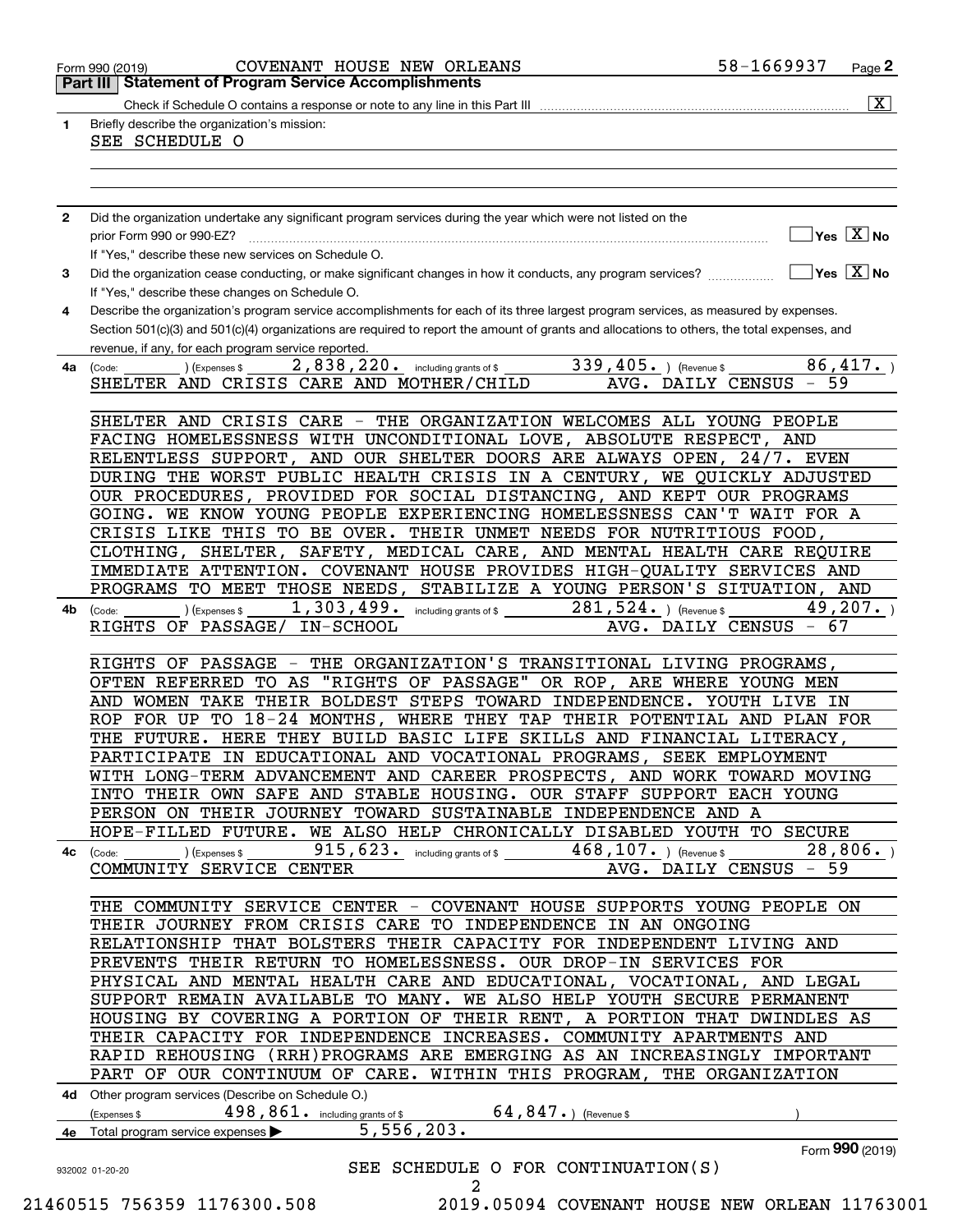| Form 990 (2019) |  |  |
|-----------------|--|--|

# Form 990 (2019) Page **3Part IV Checklist of Required Schedules** COVENANT HOUSE NEW ORLEANS 58-1669937

|     |                                                                                                                                                 |                 | Yes                     | No                   |
|-----|-------------------------------------------------------------------------------------------------------------------------------------------------|-----------------|-------------------------|----------------------|
| 1   | Is the organization described in section $501(c)(3)$ or $4947(a)(1)$ (other than a private foundation)?                                         |                 |                         |                      |
|     |                                                                                                                                                 | 1.              | X                       |                      |
| 2   |                                                                                                                                                 | $\overline{2}$  | $\overline{\mathbf{x}}$ |                      |
| 3   | Did the organization engage in direct or indirect political campaign activities on behalf of or in opposition to candidates for                 |                 |                         |                      |
|     |                                                                                                                                                 | 3               |                         | x                    |
| 4   | Section 501(c)(3) organizations. Did the organization engage in lobbying activities, or have a section 501(h) election in effect                |                 |                         |                      |
|     |                                                                                                                                                 | 4               |                         | х                    |
| 5   | Is the organization a section 501(c)(4), 501(c)(5), or 501(c)(6) organization that receives membership dues, assessments, or                    |                 |                         |                      |
|     |                                                                                                                                                 | 5               |                         | x                    |
| 6   | Did the organization maintain any donor advised funds or any similar funds or accounts for which donors have the right to                       |                 |                         |                      |
|     | provide advice on the distribution or investment of amounts in such funds or accounts? If "Yes," complete Schedule D, Part I                    | 6               |                         | x                    |
| 7   | Did the organization receive or hold a conservation easement, including easements to preserve open space,                                       |                 |                         |                      |
|     |                                                                                                                                                 | $\overline{7}$  |                         | x                    |
| 8   | Did the organization maintain collections of works of art, historical treasures, or other similar assets? If "Yes," complete                    |                 |                         |                      |
|     |                                                                                                                                                 | 8               |                         | X.                   |
| 9   | Did the organization report an amount in Part X, line 21, for escrow or custodial account liability, serve as a custodian for                   |                 |                         |                      |
|     | amounts not listed in Part X; or provide credit counseling, debt management, credit repair, or debt negotiation services?                       |                 |                         | x                    |
|     |                                                                                                                                                 | 9               |                         |                      |
| 10  | Did the organization, directly or through a related organization, hold assets in donor-restricted endowments                                    | 10              | x                       |                      |
| 11  | If the organization's answer to any of the following questions is "Yes," then complete Schedule D, Parts VI, VII, VIII, IX, or X                |                 |                         |                      |
|     |                                                                                                                                                 |                 |                         |                      |
|     | as applicable.<br>a Did the organization report an amount for land, buildings, and equipment in Part X, line 10? If "Yes," complete Schedule D, |                 |                         |                      |
|     |                                                                                                                                                 | 11a             | X                       |                      |
| b   | Did the organization report an amount for investments - other securities in Part X, line 12, that is 5% or more of its total                    |                 |                         |                      |
|     |                                                                                                                                                 | 11b             |                         | x                    |
| c   | Did the organization report an amount for investments - program related in Part X, line 13, that is 5% or more of its total                     |                 |                         |                      |
|     |                                                                                                                                                 | 11c             |                         | X.                   |
|     | d Did the organization report an amount for other assets in Part X, line 15, that is 5% or more of its total assets reported in                 |                 |                         |                      |
|     |                                                                                                                                                 | 11d             |                         | x                    |
|     |                                                                                                                                                 | 11e             | X                       |                      |
| f   | Did the organization's separate or consolidated financial statements for the tax year include a footnote that addresses                         |                 |                         |                      |
|     | the organization's liability for uncertain tax positions under FIN 48 (ASC 740)? If "Yes," complete Schedule D, Part X                          | 11f             | Х                       |                      |
|     | 12a Did the organization obtain separate, independent audited financial statements for the tax year? If "Yes," complete                         |                 |                         |                      |
|     |                                                                                                                                                 | 12a             |                         | X.                   |
|     | <b>b</b> Was the organization included in consolidated, independent audited financial statements for the tax year?                              |                 |                         |                      |
|     | If "Yes," and if the organization answered "No" to line 12a, then completing Schedule D, Parts XI and XII is optional                           | 12b             | X                       |                      |
| 13  |                                                                                                                                                 | 13              |                         | X                    |
| 14a | Did the organization maintain an office, employees, or agents outside of the United States?                                                     | 14a             |                         | X                    |
| b   | Did the organization have aggregate revenues or expenses of more than \$10,000 from grantmaking, fundraising, business,                         |                 |                         |                      |
|     | investment, and program service activities outside the United States, or aggregate foreign investments valued at \$100,000                      |                 |                         |                      |
|     |                                                                                                                                                 | 14b             |                         | x                    |
| 15  | Did the organization report on Part IX, column (A), line 3, more than \$5,000 of grants or other assistance to or for any                       |                 |                         |                      |
|     |                                                                                                                                                 | 15              |                         | x                    |
| 16  | Did the organization report on Part IX, column (A), line 3, more than \$5,000 of aggregate grants or other assistance to                        |                 |                         |                      |
|     |                                                                                                                                                 | 16              |                         | x                    |
| 17  | Did the organization report a total of more than \$15,000 of expenses for professional fundraising services on Part IX,                         |                 |                         |                      |
|     |                                                                                                                                                 | 17              |                         | x                    |
| 18  | Did the organization report more than \$15,000 total of fundraising event gross income and contributions on Part VIII, lines                    |                 |                         |                      |
|     |                                                                                                                                                 | 18              | х                       |                      |
| 19  | Did the organization report more than \$15,000 of gross income from gaming activities on Part VIII, line 9a? If "Yes."                          |                 |                         |                      |
|     |                                                                                                                                                 | 19              |                         | X                    |
| 20a |                                                                                                                                                 | 20a             |                         | х                    |
| b   | If "Yes" to line 20a, did the organization attach a copy of its audited financial statements to this return?                                    | 20 <sub>b</sub> |                         |                      |
| 21  | Did the organization report more than \$5,000 of grants or other assistance to any domestic organization or                                     |                 |                         |                      |
|     |                                                                                                                                                 | 21              |                         | x<br>Form 990 (2019) |
|     | 932003 01-20-20                                                                                                                                 |                 |                         |                      |

932003 01-20-20

3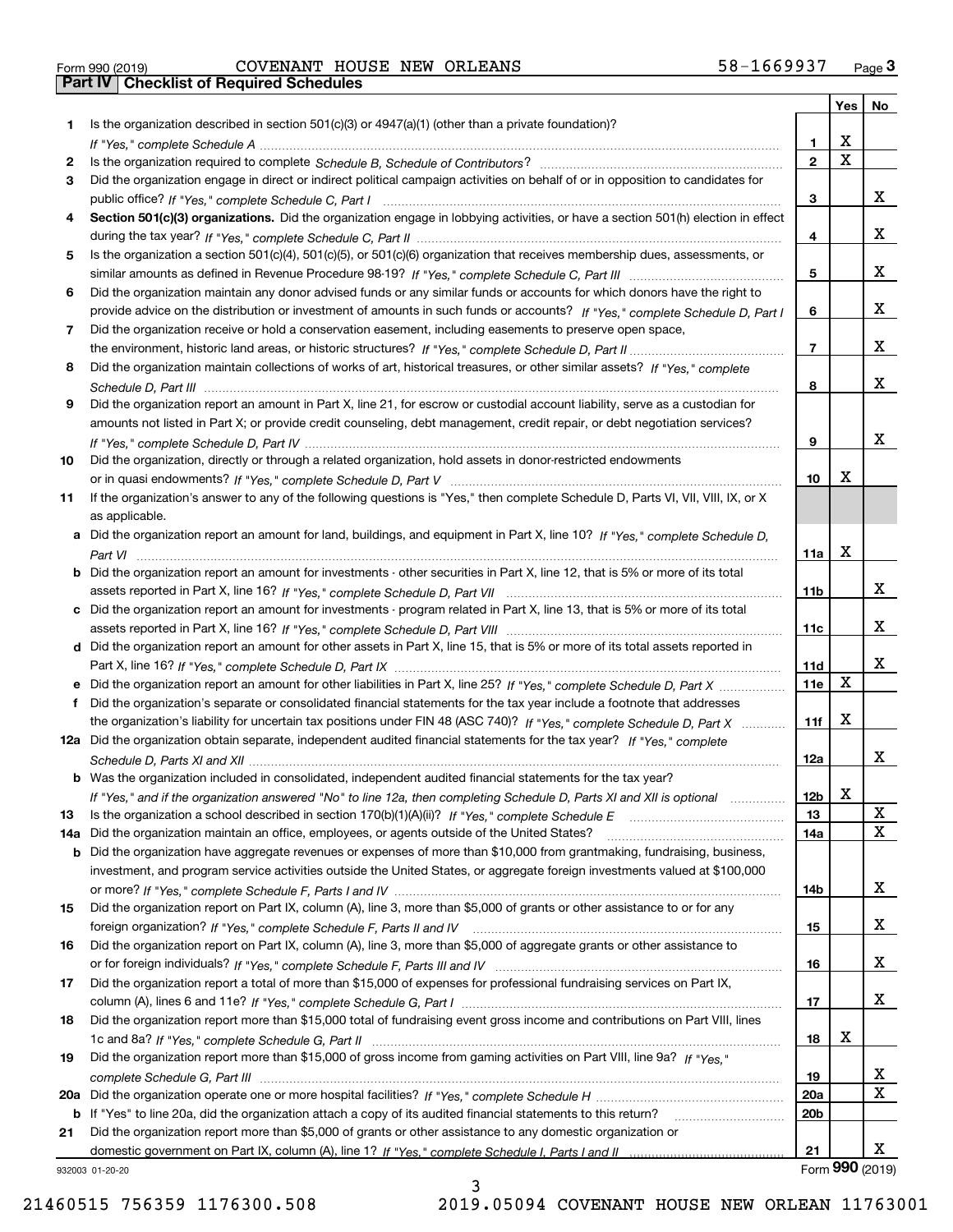|  | Form 990 (2019) |  |
|--|-----------------|--|

## Form 990 (2019) Page **4Part IV Checklist of Required Schedules** COVENANT HOUSE NEW ORLEANS 58-1669937

*(continued)*

|               |                                                                                                                                                                                                                                        |                 | Yes | No              |
|---------------|----------------------------------------------------------------------------------------------------------------------------------------------------------------------------------------------------------------------------------------|-----------------|-----|-----------------|
| 22            | Did the organization report more than \$5,000 of grants or other assistance to or for domestic individuals on                                                                                                                          |                 |     |                 |
|               |                                                                                                                                                                                                                                        | 22              | х   |                 |
| 23            | Did the organization answer "Yes" to Part VII, Section A, line 3, 4, or 5 about compensation of the organization's current                                                                                                             |                 |     |                 |
|               | and former officers, directors, trustees, key employees, and highest compensated employees? If "Yes," complete                                                                                                                         |                 |     |                 |
|               |                                                                                                                                                                                                                                        | 23              | х   |                 |
|               | 24a Did the organization have a tax-exempt bond issue with an outstanding principal amount of more than \$100,000 as of the                                                                                                            |                 |     |                 |
|               | last day of the year, that was issued after December 31, 2002? If "Yes," answer lines 24b through 24d and complete                                                                                                                     |                 |     |                 |
|               |                                                                                                                                                                                                                                        | 24a             |     | x               |
|               |                                                                                                                                                                                                                                        | 24b             |     |                 |
|               | c Did the organization maintain an escrow account other than a refunding escrow at any time during the year to defease                                                                                                                 |                 |     |                 |
|               |                                                                                                                                                                                                                                        | 24c             |     |                 |
|               |                                                                                                                                                                                                                                        | 24d             |     |                 |
|               | 25a Section 501(c)(3), 501(c)(4), and 501(c)(29) organizations. Did the organization engage in an excess benefit                                                                                                                       |                 |     |                 |
|               |                                                                                                                                                                                                                                        | 25a             |     | x               |
|               | b Is the organization aware that it engaged in an excess benefit transaction with a disqualified person in a prior year, and                                                                                                           |                 |     |                 |
|               | that the transaction has not been reported on any of the organization's prior Forms 990 or 990-EZ? If "Yes," complete                                                                                                                  |                 |     |                 |
|               | Schedule L, Part I                                                                                                                                                                                                                     | 25 <sub>b</sub> |     | x               |
| 26            | Did the organization report any amount on Part X, line 5 or 22, for receivables from or payables to any current                                                                                                                        |                 |     |                 |
|               | or former officer, director, trustee, key employee, creator or founder, substantial contributor, or 35%                                                                                                                                |                 |     |                 |
|               |                                                                                                                                                                                                                                        | 26              |     | x               |
| 27            | Did the organization provide a grant or other assistance to any current or former officer, director, trustee, key employee,                                                                                                            |                 |     |                 |
|               | creator or founder, substantial contributor or employee thereof, a grant selection committee member, or to a 35% controlled                                                                                                            |                 |     |                 |
|               | entity (including an employee thereof) or family member of any of these persons? If "Yes," complete Schedule L, Part III                                                                                                               | 27              |     | х               |
| 28            | Was the organization a party to a business transaction with one of the following parties (see Schedule L, Part IV                                                                                                                      |                 |     |                 |
|               | instructions, for applicable filing thresholds, conditions, and exceptions):                                                                                                                                                           |                 |     |                 |
|               | a A current or former officer, director, trustee, key employee, creator or founder, or substantial contributor? If                                                                                                                     |                 |     |                 |
|               |                                                                                                                                                                                                                                        | <b>28a</b>      |     | х               |
|               |                                                                                                                                                                                                                                        | 28b             |     | X               |
|               | c A 35% controlled entity of one or more individuals and/or organizations described in lines 28a or 28b? If                                                                                                                            |                 |     |                 |
|               |                                                                                                                                                                                                                                        | 28c             |     | х               |
|               |                                                                                                                                                                                                                                        | 29              | X   |                 |
| 29            |                                                                                                                                                                                                                                        |                 |     |                 |
| 30            | Did the organization receive contributions of art, historical treasures, or other similar assets, or qualified conservation                                                                                                            | 30              |     | х               |
|               |                                                                                                                                                                                                                                        | 31              |     | X.              |
| 31            | Did the organization liquidate, terminate, or dissolve and cease operations? If "Yes," complete Schedule N, Part I<br>Did the organization sell, exchange, dispose of, or transfer more than 25% of its net assets? If "Yes," complete |                 |     |                 |
| 32            |                                                                                                                                                                                                                                        | 32              |     | х               |
|               | Schedule N, Part II                                                                                                                                                                                                                    |                 |     |                 |
| 33            | Did the organization own 100% of an entity disregarded as separate from the organization under Regulations                                                                                                                             |                 | х   |                 |
|               |                                                                                                                                                                                                                                        | 33              |     |                 |
| 34            | Was the organization related to any tax-exempt or taxable entity? If "Yes," complete Schedule R, Part II, III, or IV, and                                                                                                              |                 | х   |                 |
|               |                                                                                                                                                                                                                                        | 34              |     | x               |
|               | 35a Did the organization have a controlled entity within the meaning of section 512(b)(13)?                                                                                                                                            | 35a             |     |                 |
|               | b If "Yes" to line 35a, did the organization receive any payment from or engage in any transaction with a controlled entity                                                                                                            |                 |     |                 |
|               |                                                                                                                                                                                                                                        | 35b             |     |                 |
| 36            | Section 501(c)(3) organizations. Did the organization make any transfers to an exempt non-charitable related organization?                                                                                                             |                 |     | x               |
|               |                                                                                                                                                                                                                                        | 36              |     |                 |
| 37            | Did the organization conduct more than 5% of its activities through an entity that is not a related organization                                                                                                                       |                 |     | X.              |
|               |                                                                                                                                                                                                                                        | 37              |     |                 |
| 38            | Did the organization complete Schedule O and provide explanations in Schedule O for Part VI, lines 11b and 19?                                                                                                                         |                 | х   |                 |
| <b>Part V</b> | Note: All Form 990 filers are required to complete Schedule O<br><b>Statements Regarding Other IRS Filings and Tax Compliance</b>                                                                                                      | 38              |     |                 |
|               |                                                                                                                                                                                                                                        |                 |     |                 |
|               | Check if Schedule O contains a response or note to any line in this Part V                                                                                                                                                             |                 |     |                 |
|               | 217                                                                                                                                                                                                                                    |                 | Yes | No              |
|               | <b>1a</b> Enter the number reported in Box 3 of Form 1096. Enter -0- if not applicable <i>mummumumum</i><br>1a<br>0                                                                                                                    |                 |     |                 |
| b             | Enter the number of Forms W-2G included in line 1a. Enter -0- if not applicable www.communities.<br>1b<br>c Did the organization comply with backup withholding rules for reportable payments to vendors and reportable gaming         |                 |     |                 |
|               | (gambling) winnings to prize winners?                                                                                                                                                                                                  |                 |     |                 |
|               |                                                                                                                                                                                                                                        | 1c              |     | Form 990 (2019) |
|               | 932004 01-20-20<br>Δ                                                                                                                                                                                                                   |                 |     |                 |

 <sup>21460515 756359 1176300.508 2019.05094</sup> COVENANT HOUSE NEW ORLEAN 11763001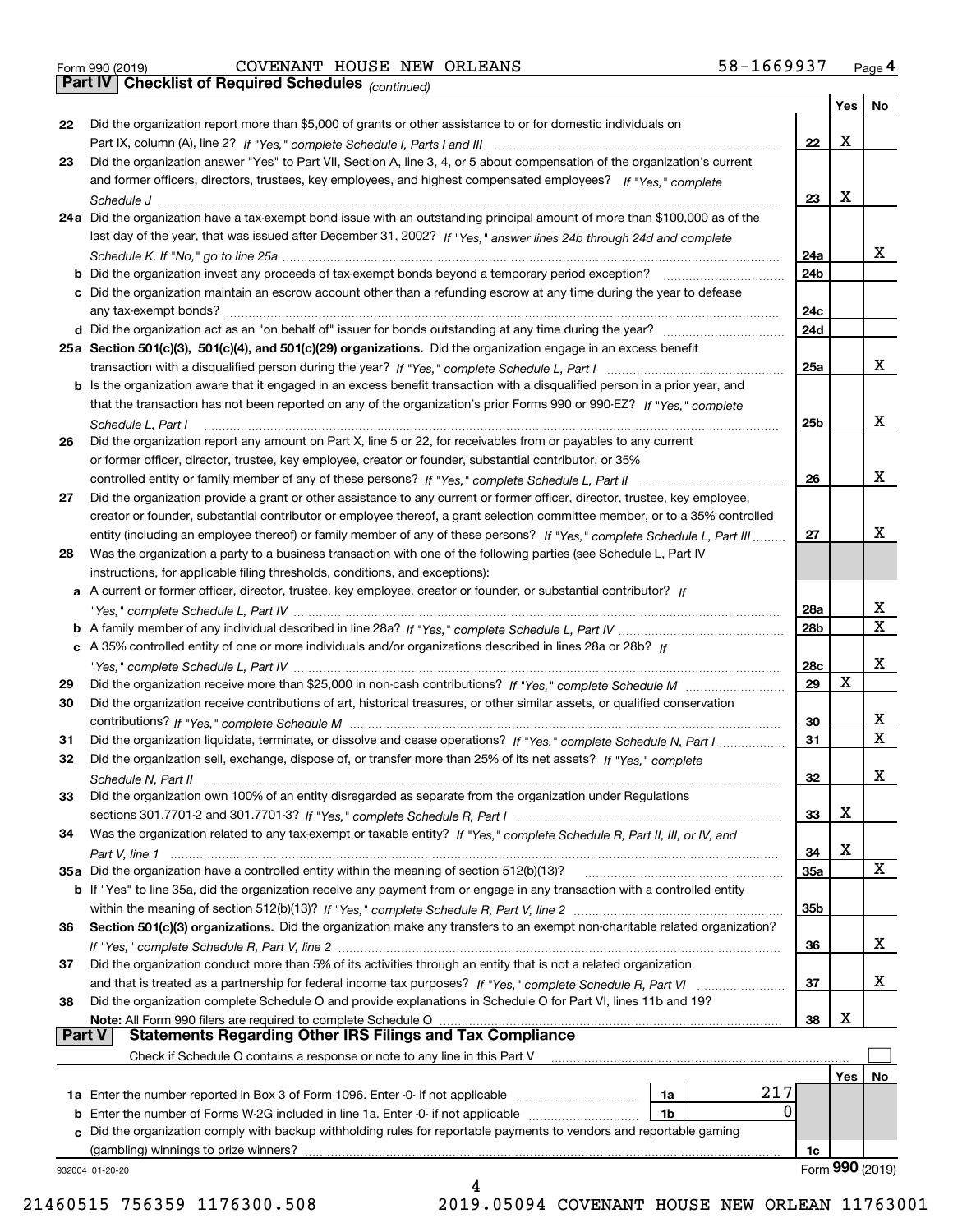|               | 58-1669937<br>COVENANT HOUSE NEW ORLEANS<br>Form 990 (2019)                                                                                                                                |                |     | Page $5$ |  |  |  |  |  |
|---------------|--------------------------------------------------------------------------------------------------------------------------------------------------------------------------------------------|----------------|-----|----------|--|--|--|--|--|
| <b>Part V</b> | Statements Regarding Other IRS Filings and Tax Compliance (continued)                                                                                                                      |                |     |          |  |  |  |  |  |
|               |                                                                                                                                                                                            |                | Yes | No       |  |  |  |  |  |
|               | 2a Enter the number of employees reported on Form W-3, Transmittal of Wage and Tax Statements,                                                                                             |                |     |          |  |  |  |  |  |
|               | 108<br>filed for the calendar year ending with or within the year covered by this return [11] [11] filed for the calendar year ending with or within the year covered by this return<br>2a |                |     |          |  |  |  |  |  |
|               |                                                                                                                                                                                            | 2 <sub>b</sub> | X   |          |  |  |  |  |  |
|               |                                                                                                                                                                                            |                |     |          |  |  |  |  |  |
|               | 3a Did the organization have unrelated business gross income of \$1,000 or more during the year?                                                                                           | 3a             |     | x        |  |  |  |  |  |
|               | b If "Yes," has it filed a Form 990-T for this year? If "No" to line 3b, provide an explanation on Schedule O                                                                              | 3 <sub>b</sub> |     |          |  |  |  |  |  |
|               | 4a At any time during the calendar year, did the organization have an interest in, or a signature or other authority over, a                                                               |                |     |          |  |  |  |  |  |
|               | financial account in a foreign country (such as a bank account, securities account, or other financial account)?                                                                           | 4a             |     | x        |  |  |  |  |  |
|               | <b>b</b> If "Yes," enter the name of the foreign country $\triangleright$                                                                                                                  |                |     |          |  |  |  |  |  |
|               | See instructions for filing requirements for FinCEN Form 114, Report of Foreign Bank and Financial Accounts (FBAR).                                                                        |                |     |          |  |  |  |  |  |
| 5а            | Was the organization a party to a prohibited tax shelter transaction at any time during the tax year?                                                                                      | 5a             |     | x        |  |  |  |  |  |
| b             |                                                                                                                                                                                            | 5 <sub>b</sub> |     | х        |  |  |  |  |  |
| с             |                                                                                                                                                                                            | 5c             |     |          |  |  |  |  |  |
| 6a            | Does the organization have annual gross receipts that are normally greater than \$100,000, and did the organization solicit                                                                |                |     |          |  |  |  |  |  |
|               | any contributions that were not tax deductible as charitable contributions?                                                                                                                | 6a             |     | x        |  |  |  |  |  |
|               | <b>b</b> If "Yes," did the organization include with every solicitation an express statement that such contributions or gifts                                                              |                |     |          |  |  |  |  |  |
|               | were not tax deductible?                                                                                                                                                                   | 6b             |     |          |  |  |  |  |  |
| 7             | Organizations that may receive deductible contributions under section 170(c).                                                                                                              |                |     |          |  |  |  |  |  |
| а             | Did the organization receive a payment in excess of \$75 made partly as a contribution and partly for goods and services provided to the payor?                                            | 7a             |     | x        |  |  |  |  |  |
| b             | If "Yes," did the organization notify the donor of the value of the goods or services provided?                                                                                            | 7b             |     |          |  |  |  |  |  |
| с             | Did the organization sell, exchange, or otherwise dispose of tangible personal property for which it was required                                                                          |                |     |          |  |  |  |  |  |
|               | to file Form 8282?                                                                                                                                                                         | 7c             |     | x        |  |  |  |  |  |
| d             | 7d<br>If "Yes," indicate the number of Forms 8282 filed during the year                                                                                                                    |                |     |          |  |  |  |  |  |
| е             | Did the organization receive any funds, directly or indirectly, to pay premiums on a personal benefit contract?                                                                            | 7e             |     | х        |  |  |  |  |  |
| f             | Did the organization, during the year, pay premiums, directly or indirectly, on a personal benefit contract?                                                                               | 7f             |     | X        |  |  |  |  |  |
| g             | If the organization received a contribution of qualified intellectual property, did the organization file Form 8899 as required?                                                           |                |     |          |  |  |  |  |  |
| h             | If the organization received a contribution of cars, boats, airplanes, or other vehicles, did the organization file a Form 1098-C?                                                         | 7h             |     |          |  |  |  |  |  |
| 8             | Sponsoring organizations maintaining donor advised funds. Did a donor advised fund maintained by the                                                                                       |                |     |          |  |  |  |  |  |
|               | sponsoring organization have excess business holdings at any time during the year?                                                                                                         | 8              |     |          |  |  |  |  |  |
| 9             | Sponsoring organizations maintaining donor advised funds.                                                                                                                                  |                |     |          |  |  |  |  |  |
| а             | Did the sponsoring organization make any taxable distributions under section 4966?                                                                                                         | 9a             |     |          |  |  |  |  |  |
| b             | Did the sponsoring organization make a distribution to a donor, donor advisor, or related person?                                                                                          | 9b             |     |          |  |  |  |  |  |
| 10            | Section 501(c)(7) organizations. Enter:                                                                                                                                                    |                |     |          |  |  |  |  |  |
| а             | Initiation fees and capital contributions included on Part VIII, line 12<br>10a                                                                                                            |                |     |          |  |  |  |  |  |
| b             | Gross receipts, included on Form 990, Part VIII, line 12, for public use of club facilities<br>10 <sub>b</sub>                                                                             |                |     |          |  |  |  |  |  |
| 11            | Section 501(c)(12) organizations. Enter:                                                                                                                                                   |                |     |          |  |  |  |  |  |
| а             | 11a<br>Gross income from members or shareholders                                                                                                                                           |                |     |          |  |  |  |  |  |
| b             | Gross income from other sources (Do not net amounts due or paid to other sources against                                                                                                   |                |     |          |  |  |  |  |  |
|               | amounts due or received from them.)<br>11b                                                                                                                                                 |                |     |          |  |  |  |  |  |
| 12a           | Section 4947(a)(1) non-exempt charitable trusts. Is the organization filing Form 990 in lieu of Form 1041?                                                                                 | 12a            |     |          |  |  |  |  |  |
| b             | If "Yes," enter the amount of tax-exempt interest received or accrued during the year<br>12 <sub>b</sub>                                                                                   |                |     |          |  |  |  |  |  |
| 13            | Section 501(c)(29) qualified nonprofit health insurance issuers.                                                                                                                           |                |     |          |  |  |  |  |  |
| а             |                                                                                                                                                                                            | 13a            |     |          |  |  |  |  |  |
|               | Note: See the instructions for additional information the organization must report on Schedule O.                                                                                          |                |     |          |  |  |  |  |  |
| b             | Enter the amount of reserves the organization is required to maintain by the states in which the                                                                                           |                |     |          |  |  |  |  |  |
|               | 13 <sub>b</sub>                                                                                                                                                                            |                |     |          |  |  |  |  |  |
| с             | 13с                                                                                                                                                                                        |                |     |          |  |  |  |  |  |
| 14a           | Did the organization receive any payments for indoor tanning services during the tax year?                                                                                                 | 14a            |     | x        |  |  |  |  |  |
| b             |                                                                                                                                                                                            | 14b            |     |          |  |  |  |  |  |
| 15            | Is the organization subject to the section 4960 tax on payment(s) of more than \$1,000,000 in remuneration or                                                                              |                |     |          |  |  |  |  |  |
|               |                                                                                                                                                                                            | 15             |     | х        |  |  |  |  |  |
|               | If "Yes," see instructions and file Form 4720, Schedule N.                                                                                                                                 |                |     |          |  |  |  |  |  |
| 16            | Is the organization an educational institution subject to the section 4968 excise tax on net investment income?                                                                            | 16             |     | x        |  |  |  |  |  |
|               |                                                                                                                                                                                            |                |     |          |  |  |  |  |  |

Form (2019) **990**

932005 01-20-20

If "Yes," complete Form 4720, Schedule O.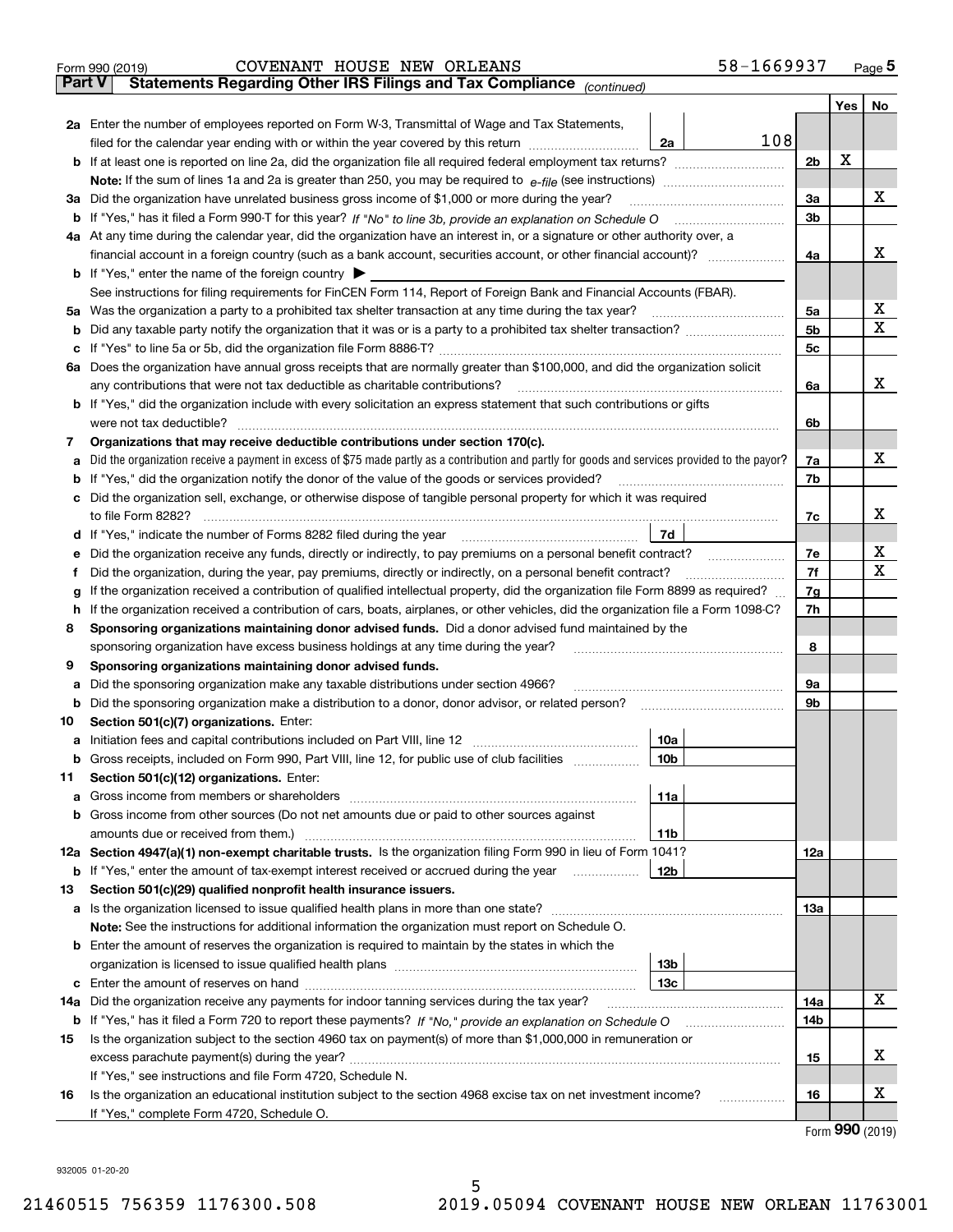| Form 990 (2019) |  |  |
|-----------------|--|--|
|                 |  |  |

#### COVENANT HOUSE NEW ORLEANS 58-1669937

*For each "Yes" response to lines 2 through 7b below, and for a "No" response to line 8a, 8b, or 10b below, describe the circumstances, processes, or changes on Schedule O. See instructions.* Form 990 (2019) **COVENANT HOUSE NEW ORLEANS** 58-1669937 Page 6<br>**Part VI Governance, Management, and Disclosure** For each "Yes" response to lines 2 through 7b below, and for a "No" response

|     |                                                                                                                                                                                                                                |    |                         | Yes <sub>1</sub> | No              |
|-----|--------------------------------------------------------------------------------------------------------------------------------------------------------------------------------------------------------------------------------|----|-------------------------|------------------|-----------------|
|     | <b>1a</b> Enter the number of voting members of the governing body at the end of the tax year <i>manumum</i>                                                                                                                   | 1a | 20                      |                  |                 |
|     | If there are material differences in voting rights among members of the governing body, or if the governing                                                                                                                    |    |                         |                  |                 |
|     | body delegated broad authority to an executive committee or similar committee, explain on Schedule O.                                                                                                                          |    |                         |                  |                 |
|     | Enter the number of voting members included on line 1a, above, who are independent                                                                                                                                             | 1b | 20                      |                  |                 |
| 2   | Did any officer, director, trustee, or key employee have a family relationship or a business relationship with any other                                                                                                       |    |                         |                  |                 |
|     | officer, director, trustee, or key employee?                                                                                                                                                                                   |    | $\mathbf{2}$            |                  | х               |
| 3   | Did the organization delegate control over management duties customarily performed by or under the direct supervision                                                                                                          |    |                         |                  |                 |
|     |                                                                                                                                                                                                                                |    | 3                       |                  | х               |
| 4   | Did the organization make any significant changes to its governing documents since the prior Form 990 was filed?                                                                                                               |    | $\overline{\mathbf{4}}$ |                  | $\mathbf X$     |
| 5   |                                                                                                                                                                                                                                |    | 5                       |                  | X               |
| 6   | Did the organization have members or stockholders?                                                                                                                                                                             |    | 6                       | X                |                 |
| 7a  | Did the organization have members, stockholders, or other persons who had the power to elect or appoint one or                                                                                                                 |    |                         |                  |                 |
|     |                                                                                                                                                                                                                                |    | 7a                      | х                |                 |
|     | <b>b</b> Are any governance decisions of the organization reserved to (or subject to approval by) members, stockholders, or                                                                                                    |    |                         |                  |                 |
|     | persons other than the governing body?                                                                                                                                                                                         |    | 7b                      | X                |                 |
| 8   | Did the organization contemporaneously document the meetings held or written actions undertaken during the year by the following:                                                                                              |    |                         |                  |                 |
| a   |                                                                                                                                                                                                                                |    | 8a                      | х                |                 |
|     |                                                                                                                                                                                                                                |    | 8b                      | X                |                 |
| 9   | Is there any officer, director, trustee, or key employee listed in Part VII, Section A, who cannot be reached at the                                                                                                           |    |                         |                  |                 |
|     |                                                                                                                                                                                                                                |    | 9                       |                  | х               |
|     | Section B. Policies (This Section B requests information about policies not required by the Internal Revenue Code.)                                                                                                            |    |                         |                  |                 |
|     |                                                                                                                                                                                                                                |    |                         | Yes              | No              |
|     |                                                                                                                                                                                                                                |    | 10a                     |                  | X               |
|     | <b>b</b> If "Yes," did the organization have written policies and procedures governing the activities of such chapters, affiliates,                                                                                            |    |                         |                  |                 |
|     |                                                                                                                                                                                                                                |    | 10 <sub>b</sub>         |                  |                 |
|     | 11a Has the organization provided a complete copy of this Form 990 to all members of its governing body before filing the form?                                                                                                |    | 11a                     | X                |                 |
|     | <b>b</b> Describe in Schedule O the process, if any, used by the organization to review this Form 990.                                                                                                                         |    |                         |                  |                 |
| 12a |                                                                                                                                                                                                                                |    | <b>12a</b>              | х                |                 |
| b   |                                                                                                                                                                                                                                |    | 12b                     | X                |                 |
|     | c Did the organization regularly and consistently monitor and enforce compliance with the policy? If "Yes," describe                                                                                                           |    |                         |                  |                 |
|     | in Schedule O how this was done measured and contain an account of the state of the state of the state of the                                                                                                                  |    | 12c                     | х                |                 |
| 13  | Did the organization have a written whistleblower policy?                                                                                                                                                                      |    | 13                      | X                |                 |
| 14  | Did the organization have a written document retention and destruction policy? manufactured and the organization have a written document retention and destruction policy?                                                     |    | 14                      | X                |                 |
| 15  | Did the process for determining compensation of the following persons include a review and approval by independent                                                                                                             |    |                         |                  |                 |
|     | persons, comparability data, and contemporaneous substantiation of the deliberation and decision?                                                                                                                              |    |                         |                  |                 |
|     | a The organization's CEO, Executive Director, or top management official [11] [12] The organization's CEO, Executive Director, or top management official [12] [12] [12] [12] The organization's CEO, Executive Director, or t |    | 15a                     | х                |                 |
|     |                                                                                                                                                                                                                                |    | 15 <sub>b</sub>         |                  | х               |
|     | If "Yes" to line 15a or 15b, describe the process in Schedule O (see instructions).                                                                                                                                            |    |                         |                  |                 |
|     | 16a Did the organization invest in, contribute assets to, or participate in a joint venture or similar arrangement with a                                                                                                      |    |                         |                  |                 |
|     | taxable entity during the year?                                                                                                                                                                                                |    | 16a                     |                  | х               |
|     | <b>b</b> If "Yes," did the organization follow a written policy or procedure requiring the organization to evaluate its participation                                                                                          |    |                         |                  |                 |
|     | in joint venture arrangements under applicable federal tax law, and take steps to safeguard the organization's                                                                                                                 |    |                         |                  |                 |
|     |                                                                                                                                                                                                                                |    | 16b                     |                  |                 |
|     | <b>Section C. Disclosure</b>                                                                                                                                                                                                   |    |                         |                  |                 |
| 17  | List the states with which a copy of this Form 990 is required to be filed $\blacktriangleright$ AL, AR, LA, MS                                                                                                                |    |                         |                  |                 |
| 18  | Section 6104 requires an organization to make its Forms 1023 (1024 or 1024-A, if applicable), 990, and 990-T (Section 501(c)(3)s only) available                                                                               |    |                         |                  |                 |
|     | for public inspection. Indicate how you made these available. Check all that apply.                                                                                                                                            |    |                         |                  |                 |
|     | $ X $ Own website<br>$X$ Another's website<br>$\boxed{\text{X}}$ Upon request<br>Other (explain on Schedule O)                                                                                                                 |    |                         |                  |                 |
| 19  | Describe on Schedule O whether (and if so, how) the organization made its governing documents, conflict of interest policy, and financial                                                                                      |    |                         |                  |                 |
|     | statements available to the public during the tax year.                                                                                                                                                                        |    |                         |                  |                 |
| 20  | State the name, address, and telephone number of the person who possesses the organization's books and records                                                                                                                 |    |                         |                  |                 |
|     | CLINTON E CHARLOT JR. - (504) 584-1143                                                                                                                                                                                         |    |                         |                  |                 |
|     | 70112<br>611 NORTH RAMPART STREET, NEW ORLEANS, LA                                                                                                                                                                             |    |                         |                  |                 |
|     |                                                                                                                                                                                                                                |    |                         |                  | Form 990 (2019) |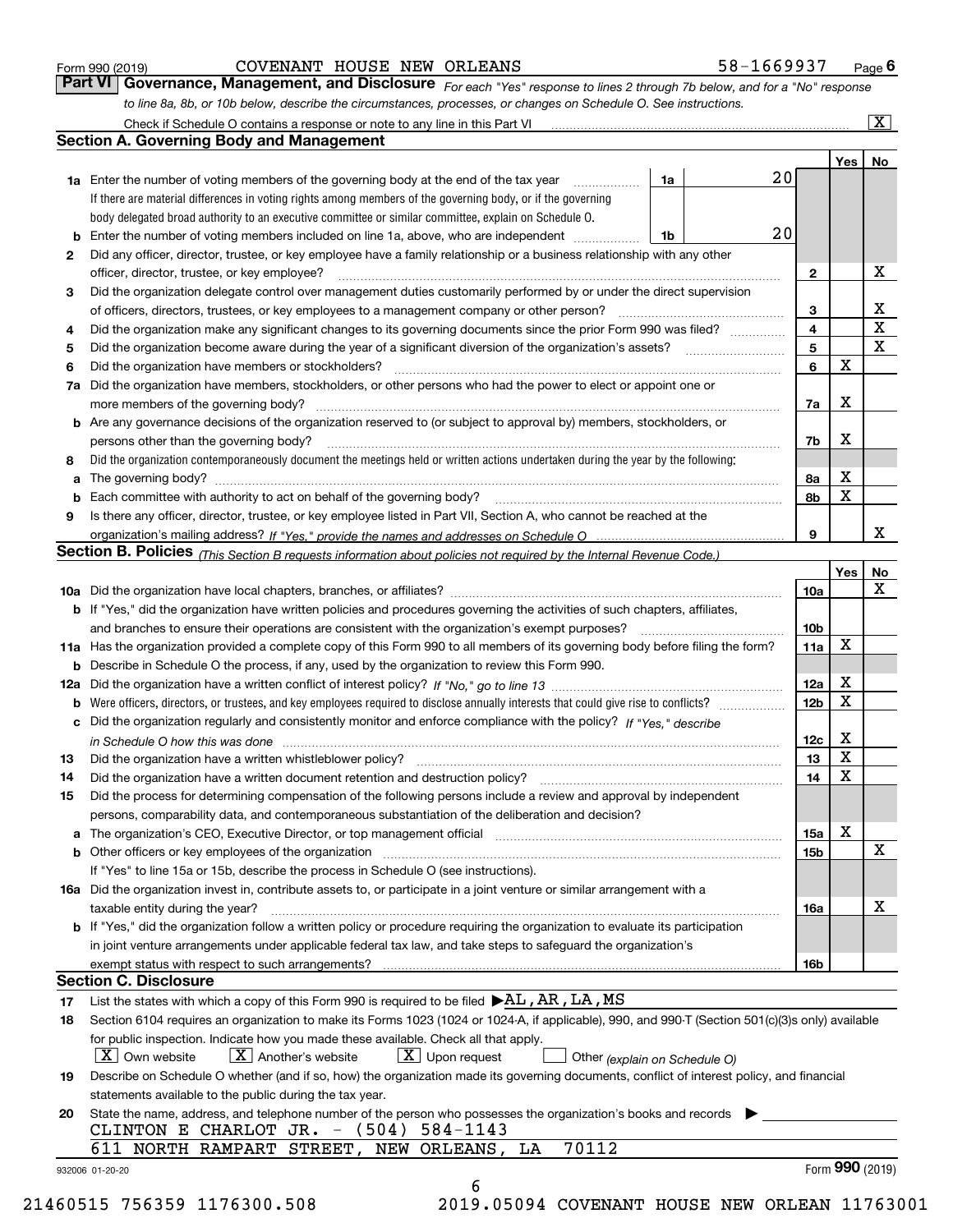$\mathcal{L}^{\text{max}}$ 

### **7Part VII Compensation of Officers, Directors, Trustees, Key Employees, Highest Compensated Employees, and Independent Contractors**

Check if Schedule O contains a response or note to any line in this Part VII

**Section A. Officers, Directors, Trustees, Key Employees, and Highest Compensated Employees**

**1a**  Complete this table for all persons required to be listed. Report compensation for the calendar year ending with or within the organization's tax year. **•** List all of the organization's current officers, directors, trustees (whether individuals or organizations), regardless of amount of compensation.

Enter -0- in columns (D), (E), and (F) if no compensation was paid.

 $\bullet$  List all of the organization's  $\,$ current key employees, if any. See instructions for definition of "key employee."

**•** List the organization's five current highest compensated employees (other than an officer, director, trustee, or key employee) who received reportable compensation (Box 5 of Form W-2 and/or Box 7 of Form 1099-MISC) of more than \$100,000 from the organization and any related organizations.

**•** List all of the organization's former officers, key employees, and highest compensated employees who received more than \$100,000 of reportable compensation from the organization and any related organizations.

**former directors or trustees**  ¥ List all of the organization's that received, in the capacity as a former director or trustee of the organization, more than \$10,000 of reportable compensation from the organization and any related organizations.

See instructions for the order in which to list the persons above.

Check this box if neither the organization nor any related organization compensated any current officer, director, or trustee.  $\mathcal{L}^{\text{max}}$ 

| (A)                                | (B)                      |                                         |                                                                  |         | (C)          |                                           |  | (D)                | (E)             | (F)                         |
|------------------------------------|--------------------------|-----------------------------------------|------------------------------------------------------------------|---------|--------------|-------------------------------------------|--|--------------------|-----------------|-----------------------------|
| Name and title                     | Average                  | Position<br>(do not check more than one |                                                                  |         |              |                                           |  | Reportable         | Reportable      | Estimated                   |
|                                    | hours per                |                                         | box, unless person is both an<br>officer and a director/trustee) |         |              |                                           |  | compensation       | compensation    | amount of                   |
|                                    | week                     |                                         |                                                                  |         |              |                                           |  | from               | from related    | other                       |
|                                    | (list any                |                                         |                                                                  |         |              |                                           |  | the                | organizations   | compensation                |
|                                    | hours for                |                                         |                                                                  |         |              |                                           |  | organization       | (W-2/1099-MISC) | from the                    |
|                                    | related<br>organizations |                                         |                                                                  |         |              |                                           |  | (W-2/1099-MISC)    |                 | organization<br>and related |
|                                    | below                    |                                         |                                                                  |         |              |                                           |  |                    |                 | organizations               |
|                                    | line)                    | Individual trustee or director          | Institutional trustee                                            | Officer | Key employee | Highest compensated<br>employee<br>Former |  |                    |                 |                             |
| KEVIN RYAN<br>(1)                  | 1.00                     |                                         |                                                                  |         |              |                                           |  |                    |                 |                             |
| PRESIDENT & CEO                    | 34.00                    |                                         |                                                                  | X       |              |                                           |  | $\mathbf 0$ .      | 184,691.        | 29,147.                     |
| JAMES R. KELLY, SECRETARY &<br>(2) | 50.00                    |                                         |                                                                  |         |              |                                           |  |                    |                 |                             |
| EXECUTIVE DIRECTOR THRU JUNE 2020  |                          |                                         |                                                                  | X       |              |                                           |  | 136,516.           | $0$ .           | 41, 196.                    |
| CLINTON E CHARLOT JR<br>(3)        | 50.00                    |                                         |                                                                  |         |              |                                           |  |                    |                 |                             |
| TREASURER & FINANCE DIRECTOR       |                          |                                         |                                                                  | X       |              |                                           |  | 97,444.            | $\mathbf 0$ .   | 27,599.                     |
| CHARLES BEASLEY<br>(4)             | $\overline{2.00}$        |                                         |                                                                  |         |              |                                           |  |                    |                 |                             |
| <b>CHAIRPERSON</b>                 |                          | $\mathbf X$                             |                                                                  | Χ       |              |                                           |  | 0.                 | 0.              | 0.                          |
| JUDGE LANCE AFRICK<br>(5)          | 2.00                     |                                         |                                                                  |         |              |                                           |  |                    |                 |                             |
| <b>BOARD MEMBER</b>                |                          | $\mathbf X$                             |                                                                  |         |              |                                           |  | 0.                 | 0.              | 0.                          |
| EDGAR CHASE IV<br>(6)              | 2.00                     |                                         |                                                                  |         |              |                                           |  |                    |                 |                             |
| <b>BOARD MEMBER</b>                |                          | $\mathbf X$                             |                                                                  |         |              |                                           |  | 0.                 | 0.              | 0.                          |
| PHILIP DEV. CLAVERIE, SR.<br>(7)   | $\overline{2.00}$        |                                         |                                                                  |         |              |                                           |  |                    |                 |                             |
| <b>BOARD MEMBER</b>                |                          | $\mathbf X$                             |                                                                  |         |              |                                           |  | 0.                 | 0.              | 0.                          |
| HEATHER MILLICAN DOYLE<br>(8)      | $\overline{2.00}$        |                                         |                                                                  |         |              |                                           |  |                    |                 |                             |
| <b>BOARD MEMBER</b>                |                          | $\mathbf X$                             |                                                                  |         |              |                                           |  | 0.                 | 0.              | 0.                          |
| TAWANNA EWING<br>(9)               | $\overline{2.00}$        |                                         |                                                                  |         |              |                                           |  |                    |                 |                             |
| <b>BOARD MEMBER</b>                |                          | $\mathbf X$                             |                                                                  |         |              |                                           |  | 0.                 | 0.              | 0.                          |
| (10) DR. CHRISTIAN FAURIA-ROBINSON | $\overline{2.00}$        |                                         |                                                                  |         |              |                                           |  |                    |                 |                             |
| <b>BOARD MEMBER</b>                |                          | $\mathbf X$                             |                                                                  |         |              |                                           |  | 0.                 | 0.              | 0.                          |
| (11) KATIE HARVILL                 | $\overline{2.00}$        |                                         |                                                                  |         |              |                                           |  |                    |                 |                             |
| <b>BOARD MEMBER</b>                |                          | $\mathbf X$                             |                                                                  |         |              |                                           |  | 0.                 | 0.              | 0.                          |
| (12) DR. DEIDRE HAYES              | $\overline{2.00}$        |                                         |                                                                  |         |              |                                           |  |                    |                 |                             |
| <b>BOARD MEMBER</b>                |                          | $\mathbf X$                             |                                                                  |         |              |                                           |  | 0.                 | 0.              | 0.                          |
| (13) DAVID KREBS                   | $\overline{2.00}$        |                                         |                                                                  |         |              |                                           |  |                    |                 |                             |
| <b>BOARD MEMBER</b>                |                          | $\mathbf X$                             |                                                                  |         |              |                                           |  | 0.                 | 0.              | 0.                          |
| (14) MADELEINE M. LANDRIEU         | 2.00                     |                                         |                                                                  |         |              |                                           |  |                    |                 |                             |
| BOARD MEMBER                       |                          | X                                       |                                                                  |         |              |                                           |  | 0.                 | 0.              | 0.                          |
| (15) MARTHA LANDRUM                | 2.00                     |                                         |                                                                  |         |              |                                           |  |                    |                 |                             |
| BOARD MEMBER                       |                          | X                                       |                                                                  |         |              |                                           |  | $\boldsymbol{0}$ . | $\mathbf 0$ .   | 0.                          |
| (16) DERRICK MARTIN                | 2.00                     |                                         |                                                                  |         |              |                                           |  |                    |                 |                             |
| BOARD MEMBER                       |                          | $\mathbf X$                             |                                                                  |         |              |                                           |  | $\mathbf 0$ .      | 0.              | $\mathbf{0}$ .              |
| (17) KATHLEEN MAYER                | 2.00                     |                                         |                                                                  |         |              |                                           |  |                    |                 |                             |
| BOARD MEMBER                       |                          | $\mathbf X$                             |                                                                  |         |              |                                           |  | $\mathbf 0$ .      | $\mathbf 0$ .   | 0.                          |
| 932007 01-20-20                    |                          |                                         |                                                                  |         |              |                                           |  |                    |                 | Form 990 (2019)             |

932007 01-20-20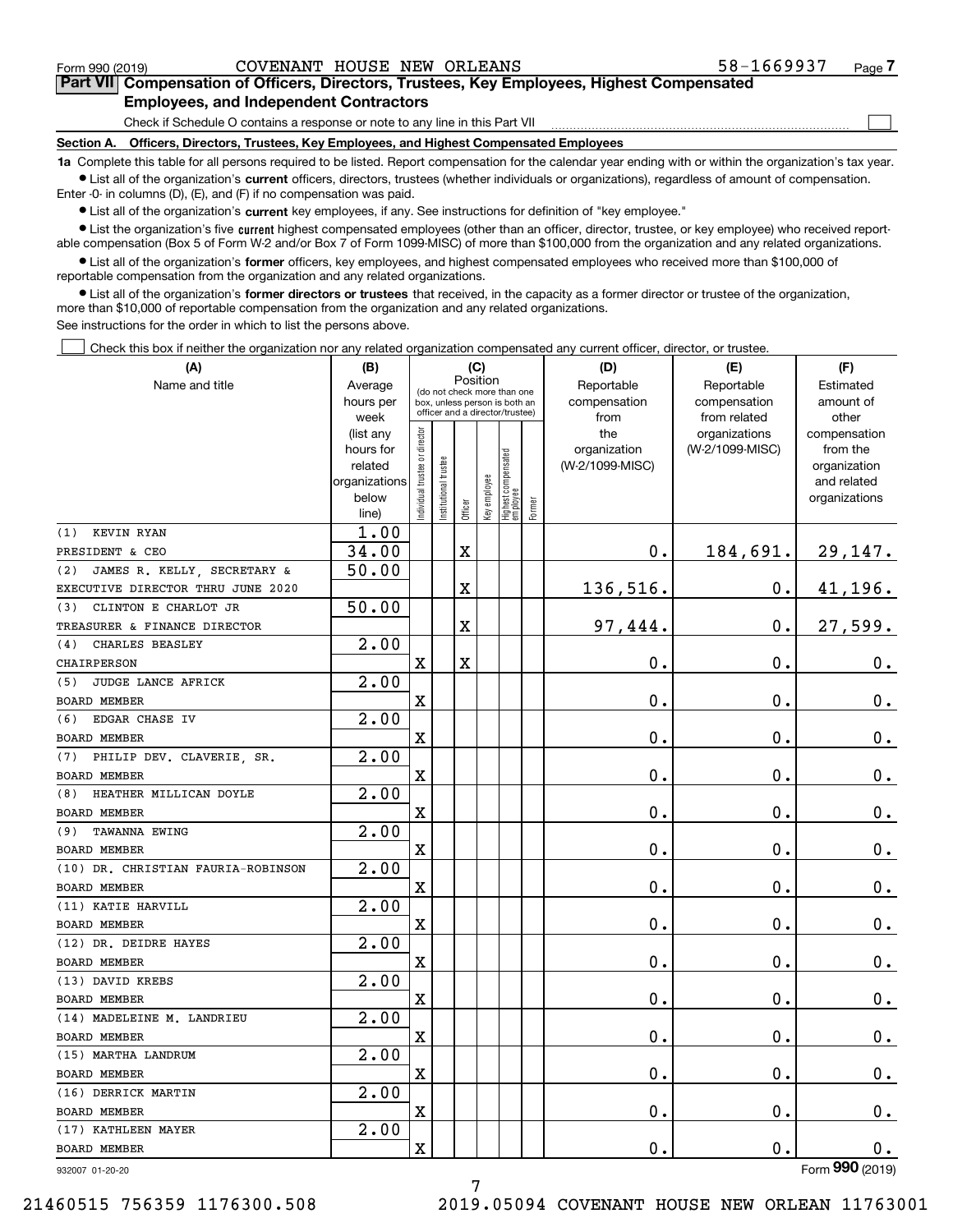| Form 990 (2019)                           | COVENANT HOUSE NEW ORLEANS                                                                                                                      |                   |                                |                       |          |     |                                                              |        |                         | 58-1669937      |    |              |               | Page 8   |
|-------------------------------------------|-------------------------------------------------------------------------------------------------------------------------------------------------|-------------------|--------------------------------|-----------------------|----------|-----|--------------------------------------------------------------|--------|-------------------------|-----------------|----|--------------|---------------|----------|
| <b>Part VII</b>                           | Section A. Officers, Directors, Trustees, Key Employees, and Highest Compensated Employees (continued)                                          |                   |                                |                       |          |     |                                                              |        |                         |                 |    |              |               |          |
|                                           | (A)                                                                                                                                             | (B)               |                                |                       |          | (C) |                                                              |        | (D)                     | (E)             |    |              | (F)           |          |
|                                           | Name and title                                                                                                                                  | Average           |                                |                       | Position |     |                                                              |        | Reportable              | Reportable      |    |              | Estimated     |          |
|                                           |                                                                                                                                                 | hours per         |                                |                       |          |     | (do not check more than one<br>box, unless person is both an |        | compensation            | compensation    |    |              | amount of     |          |
|                                           |                                                                                                                                                 | week              |                                |                       |          |     | officer and a director/trustee)                              |        | from                    | from related    |    |              | other         |          |
|                                           |                                                                                                                                                 | (list any         |                                |                       |          |     |                                                              |        | the                     | organizations   |    |              | compensation  |          |
|                                           |                                                                                                                                                 | hours for         |                                |                       |          |     |                                                              |        | organization            | (W-2/1099-MISC) |    |              | from the      |          |
|                                           |                                                                                                                                                 | related           |                                |                       |          |     |                                                              |        | (W-2/1099-MISC)         |                 |    |              | organization  |          |
|                                           |                                                                                                                                                 | organizations     |                                |                       |          |     |                                                              |        |                         |                 |    |              | and related   |          |
|                                           |                                                                                                                                                 | below             | Individual trustee or director | Institutional trustee | Officer  |     | key employee<br>Highest compensated<br>employee              | Former |                         |                 |    |              | organizations |          |
|                                           |                                                                                                                                                 | line)             |                                |                       |          |     |                                                              |        |                         |                 |    |              |               |          |
| (18) KRISTIN GISLESON PALMER              |                                                                                                                                                 | $\overline{2.00}$ |                                |                       |          |     |                                                              |        |                         |                 |    |              |               |          |
| <b>BOARD MEMBER</b>                       |                                                                                                                                                 |                   | X                              |                       |          |     |                                                              |        | 0.                      |                 | 0. |              |               | О.       |
| (19) CHRISTIAN RHODES                     |                                                                                                                                                 | $\overline{2.00}$ |                                |                       |          |     |                                                              |        |                         |                 |    |              |               |          |
| BOARD MEMBER                              |                                                                                                                                                 |                   | X                              |                       |          |     |                                                              |        | 0.                      |                 | 0. |              |               | $0$ .    |
| (20) GENE SIMON                           |                                                                                                                                                 | $\overline{2.00}$ |                                |                       |          |     |                                                              |        |                         |                 |    |              |               |          |
| BOARD MEMBER                              |                                                                                                                                                 |                   | X                              |                       |          |     |                                                              |        | 0.                      |                 | 0. |              |               | $0$ .    |
| (21) DR. JUILE SLICK, MD                  |                                                                                                                                                 | $\overline{2.00}$ |                                |                       |          |     |                                                              |        |                         |                 |    |              |               |          |
| BOARD MEMBER                              |                                                                                                                                                 |                   | X                              |                       |          |     |                                                              |        | 0.                      |                 | 0. |              |               | $0$ .    |
| (22) TOD SMITH                            |                                                                                                                                                 | $\overline{2.00}$ |                                |                       |          |     |                                                              |        |                         |                 |    |              |               |          |
| BOARD MEMBER                              |                                                                                                                                                 |                   | X                              |                       |          |     |                                                              |        | 0.                      |                 | 0. |              |               | 0.       |
| (23) LUIS ZERVIGON                        |                                                                                                                                                 | $\overline{2.00}$ |                                |                       |          |     |                                                              |        |                         |                 |    |              |               |          |
| <b>BOARD MEMBER</b>                       |                                                                                                                                                 |                   | X                              |                       |          |     |                                                              |        | 0.                      |                 | 0. |              |               | 0.       |
|                                           |                                                                                                                                                 |                   |                                |                       |          |     |                                                              |        |                         |                 |    |              |               |          |
|                                           |                                                                                                                                                 |                   |                                |                       |          |     |                                                              |        |                         |                 |    |              |               |          |
|                                           |                                                                                                                                                 |                   |                                |                       |          |     |                                                              |        |                         |                 |    |              |               |          |
|                                           |                                                                                                                                                 |                   |                                |                       |          |     |                                                              |        |                         |                 |    |              |               |          |
|                                           |                                                                                                                                                 |                   |                                |                       |          |     |                                                              |        |                         |                 |    |              |               |          |
|                                           |                                                                                                                                                 |                   |                                |                       |          |     |                                                              |        |                         |                 |    |              |               |          |
|                                           |                                                                                                                                                 |                   |                                |                       |          |     |                                                              |        | 233,960.                | 184,691.        |    |              |               | 97,942.  |
|                                           | c Total from continuation sheets to Part VII, Section A                                                                                         |                   |                                |                       |          |     |                                                              |        | 0.                      |                 | 0. |              |               | $0$ .    |
|                                           |                                                                                                                                                 |                   |                                |                       |          |     |                                                              |        | 233,960.                | 184,691.        |    |              |               | 97,942.  |
|                                           |                                                                                                                                                 |                   |                                |                       |          |     |                                                              |        |                         |                 |    |              |               |          |
| $\mathbf{2}$                              | Total number of individuals (including but not limited to those listed above) who received more than \$100,000 of reportable                    |                   |                                |                       |          |     |                                                              |        |                         |                 |    |              |               | 1        |
|                                           | compensation from the organization $\blacktriangleright$                                                                                        |                   |                                |                       |          |     |                                                              |        |                         |                 |    |              | Yes           | No       |
|                                           |                                                                                                                                                 |                   |                                |                       |          |     |                                                              |        |                         |                 |    |              |               |          |
| 3                                         | Did the organization list any former officer, director, trustee, key employee, or highest compensated employee on                               |                   |                                |                       |          |     |                                                              |        |                         |                 |    |              |               |          |
|                                           | line 1a? If "Yes," complete Schedule J for such individual manufactured contained and the 1a? If "Yes," complete Schedule J for such individual |                   |                                |                       |          |     |                                                              |        |                         |                 |    | 3            |               | X        |
|                                           | For any individual listed on line 1a, is the sum of reportable compensation and other compensation from the organization                        |                   |                                |                       |          |     |                                                              |        |                         |                 |    |              |               |          |
|                                           |                                                                                                                                                 |                   |                                |                       |          |     |                                                              |        |                         |                 |    | 4            | X             |          |
| 5                                         | Did any person listed on line 1a receive or accrue compensation from any unrelated organization or individual for services                      |                   |                                |                       |          |     |                                                              |        |                         |                 |    |              |               |          |
|                                           | rendered to the organization? If "Yes." complete Schedule J for such person                                                                     |                   |                                |                       |          |     |                                                              |        |                         |                 |    | 5            |               | x        |
| <b>Section B. Independent Contractors</b> |                                                                                                                                                 |                   |                                |                       |          |     |                                                              |        |                         |                 |    |              |               |          |
| 1.                                        | Complete this table for your five highest compensated independent contractors that received more than \$100,000 of compensation from            |                   |                                |                       |          |     |                                                              |        |                         |                 |    |              |               |          |
|                                           | the organization. Report compensation for the calendar year ending with or within the organization's tax year.                                  |                   |                                |                       |          |     |                                                              |        |                         |                 |    |              |               |          |
|                                           | (A)                                                                                                                                             |                   |                                |                       |          |     |                                                              |        | (B)                     |                 |    | (C)          |               |          |
|                                           | Name and business address                                                                                                                       |                   |                                |                       |          |     |                                                              |        | Description of services |                 |    | Compensation |               |          |
| JOHNSON CONTROLS                          |                                                                                                                                                 |                   |                                |                       |          |     |                                                              |        |                         |                 |    |              |               |          |
|                                           | PO BOX 730068, DALLAS,                                                                                                                          | TX 75373          |                                |                       |          |     |                                                              |        | HVAC SERVICE            |                 |    |              |               | 186,688. |
| MILTON J WOMACK INC.                      |                                                                                                                                                 |                   |                                |                       |          |     |                                                              |        | GENERAL CONTRACTING     |                 |    |              |               |          |
|                                           | 8400 JEFFERSON HWY, BATON ROUGE, LA 70809                                                                                                       |                   |                                |                       |          |     |                                                              |        | SERVICES                |                 |    |              |               | 159,306. |
|                                           |                                                                                                                                                 |                   |                                |                       |          |     |                                                              |        |                         |                 |    |              |               |          |
|                                           |                                                                                                                                                 |                   |                                |                       |          |     |                                                              |        |                         |                 |    |              |               |          |
|                                           |                                                                                                                                                 |                   |                                |                       |          |     |                                                              |        |                         |                 |    |              |               |          |
|                                           |                                                                                                                                                 |                   |                                |                       |          |     |                                                              |        |                         |                 |    |              |               |          |
|                                           |                                                                                                                                                 |                   |                                |                       |          |     |                                                              |        |                         |                 |    |              |               |          |
|                                           |                                                                                                                                                 |                   |                                |                       |          |     |                                                              |        |                         |                 |    |              |               |          |
| 2                                         | Total number of independent contractors (including but not limited to those listed above) who received more than                                |                   |                                |                       |          |     |                                                              |        |                         |                 |    |              |               |          |
|                                           |                                                                                                                                                 |                   |                                |                       |          |     |                                                              |        |                         |                 |    |              |               |          |

2

\$100,000 of compensation from the organization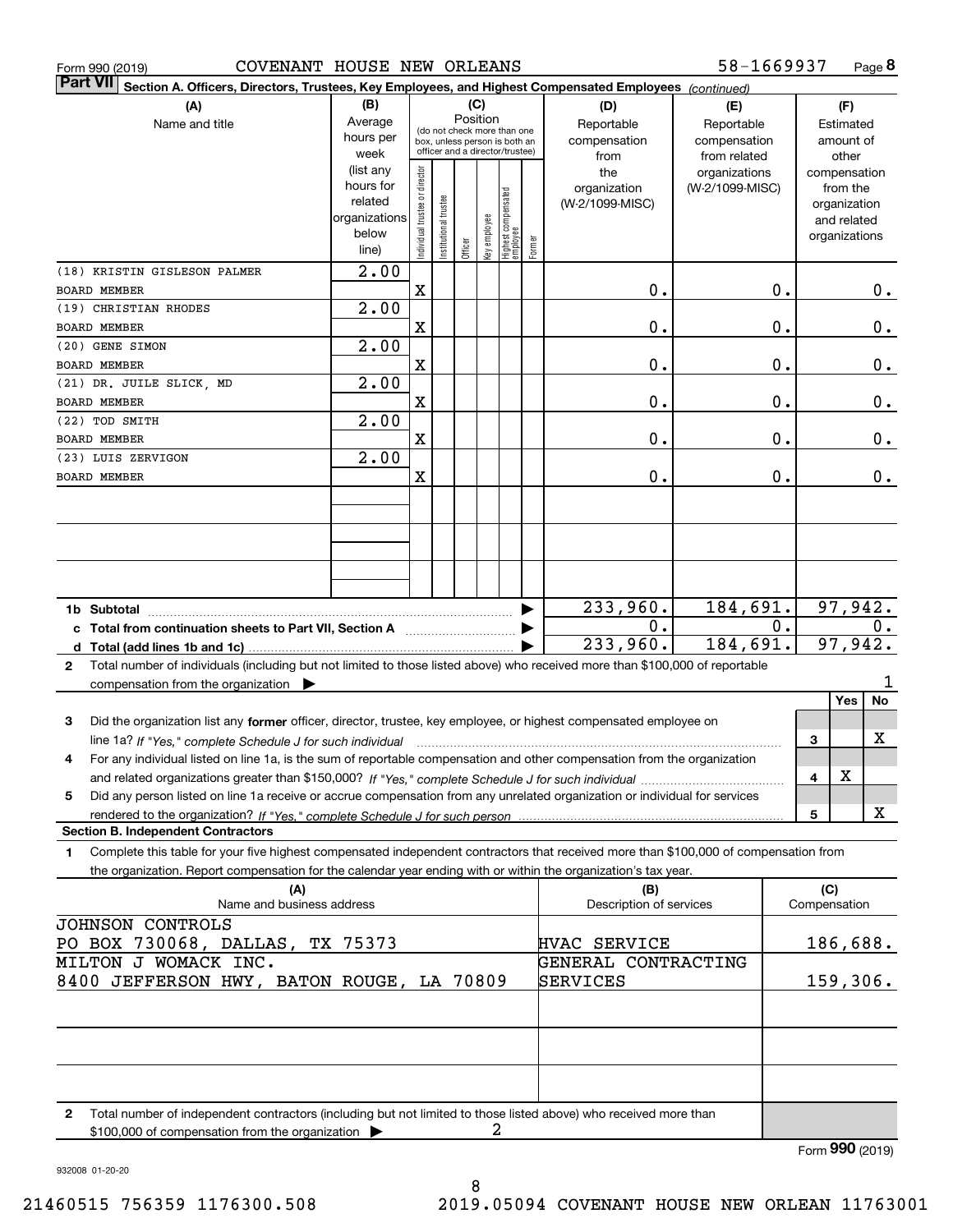|                                                                  | Form 990 (2019)  |                                                                                           | COVENANT HOUSE NEW ORLEANS     |                         |                      |                                       | 58-1669937                    | Page 9                                                   |
|------------------------------------------------------------------|------------------|-------------------------------------------------------------------------------------------|--------------------------------|-------------------------|----------------------|---------------------------------------|-------------------------------|----------------------------------------------------------|
|                                                                  | <b>Part VIII</b> | <b>Statement of Revenue</b>                                                               |                                |                         |                      |                                       |                               |                                                          |
|                                                                  |                  | Check if Schedule O contains a response or note to any line in this Part VIII             |                                |                         |                      | $\overline{(B)}$                      | $\overline{(C)}$              | $\overline{\mathbf{x}}$<br>(D)                           |
|                                                                  |                  |                                                                                           |                                |                         | (A)<br>Total revenue | Related or exempt<br>function revenue | Unrelated<br>business revenue | Revenue excluded<br>from tax under<br>sections 512 - 514 |
|                                                                  |                  | 1 a Federated campaigns                                                                   | 1a                             |                         |                      |                                       |                               |                                                          |
| <b>Contributions, Gifts, Grants</b><br>and Other Similar Amounts | b                | Membership dues                                                                           | 1 <sub>b</sub>                 |                         |                      |                                       |                               |                                                          |
|                                                                  | с                | Fundraising events                                                                        | 1 <sub>c</sub>                 | 211,897.                |                      |                                       |                               |                                                          |
|                                                                  | d                | Related organizations                                                                     | 1 <sub>d</sub>                 | 1,846,826.              |                      |                                       |                               |                                                          |
|                                                                  |                  | Government grants (contributions)                                                         | 1e                             | 2, 184, 556.            |                      |                                       |                               |                                                          |
|                                                                  |                  | All other contributions, gifts, grants, and                                               |                                |                         |                      |                                       |                               |                                                          |
|                                                                  |                  | similar amounts not included above                                                        | 1f<br>l 1g  \$                 | 3,566,618.<br>57, 173.  |                      |                                       |                               |                                                          |
|                                                                  |                  | Noncash contributions included in lines 1a-1f                                             |                                |                         | ,809,897.            |                                       |                               |                                                          |
|                                                                  |                  |                                                                                           |                                | <b>Business Code</b>    |                      |                                       |                               |                                                          |
|                                                                  | 2a               | WHITE DOVE LANDSCAPE -                                                                    |                                | 611430                  | 144,028.             | 144,028.                              |                               |                                                          |
|                                                                  | b                | TRANSITIONAL/PERMANENT                                                                    |                                | 532000                  | 20,402.              | 20,402.                               |                               |                                                          |
|                                                                  | c                | the contract of the contract of the contract of the contract of the contract of           |                                |                         |                      |                                       |                               |                                                          |
|                                                                  | d                | <u> 1989 - Johann Barbara, martin amerikan basar da</u>                                   |                                |                         |                      |                                       |                               |                                                          |
| Program Service<br>Revenue                                       |                  |                                                                                           |                                |                         |                      |                                       |                               |                                                          |
|                                                                  |                  | All other program service revenue                                                         |                                |                         |                      |                                       |                               |                                                          |
|                                                                  |                  |                                                                                           |                                | $\blacktriangleright$   | 164, 430.            |                                       |                               |                                                          |
|                                                                  | 3                | Investment income (including dividends, interest, and                                     |                                |                         |                      |                                       |                               |                                                          |
|                                                                  |                  | Income from investment of tax-exempt bond proceeds                                        |                                |                         | 77,362.              |                                       |                               | 77,362.                                                  |
|                                                                  | 4<br>5           |                                                                                           |                                |                         |                      |                                       |                               |                                                          |
|                                                                  |                  |                                                                                           | (i) Real                       | (ii) Personal           |                      |                                       |                               |                                                          |
|                                                                  | 6а               | Gross rents                                                                               | 16,500.<br>6a                  |                         |                      |                                       |                               |                                                          |
|                                                                  | b                | Less: rental expenses                                                                     | 0.<br>6 <sub>b</sub>           |                         |                      |                                       |                               |                                                          |
|                                                                  | c                | Rental income or (loss)                                                                   | 16,500.<br>6c                  |                         |                      |                                       |                               |                                                          |
|                                                                  | d                | Net rental income or (loss)                                                               |                                |                         | 16,500.              |                                       |                               | 16,500.                                                  |
|                                                                  |                  | 7 a Gross amount from sales of                                                            | (i) Securities                 | (ii) Other              |                      |                                       |                               |                                                          |
|                                                                  |                  | assets other than inventory                                                               | 72,813.<br>7a                  | 56.                     |                      |                                       |                               |                                                          |
|                                                                  |                  | <b>b</b> Less: cost or other basis                                                        |                                |                         |                      |                                       |                               |                                                          |
| evenue                                                           |                  | and sales expenses                                                                        | $ 7b $ 64,739.<br>8,074.<br>7c | 0.<br>$\overline{56}$ . |                      |                                       |                               |                                                          |
|                                                                  |                  | c Gain or (loss)                                                                          |                                |                         | 8,130.               |                                       |                               | 8,130.                                                   |
| Other Re                                                         |                  | 8 a Gross income from fundraising events (not                                             |                                |                         |                      |                                       |                               |                                                          |
|                                                                  |                  | including $$211,897.$ of                                                                  |                                |                         |                      |                                       |                               |                                                          |
|                                                                  |                  | contributions reported on line 1c). See                                                   |                                |                         |                      |                                       |                               |                                                          |
|                                                                  |                  |                                                                                           | 8a                             | 0.                      |                      |                                       |                               |                                                          |
|                                                                  |                  |                                                                                           | 8 <sub>b</sub>                 | 38, 138.                |                      |                                       |                               |                                                          |
|                                                                  | c                | Net income or (loss) from fundraising events                                              |                                |                         | $-38,138.$           |                                       |                               | $-38,138.$                                               |
|                                                                  |                  | 9 a Gross income from gaming activities. See                                              |                                |                         |                      |                                       |                               |                                                          |
|                                                                  |                  |                                                                                           | 9a                             |                         |                      |                                       |                               |                                                          |
|                                                                  |                  | <b>b</b> Less: direct expenses <b>manually</b>                                            | 9 <sub>b</sub>                 |                         |                      |                                       |                               |                                                          |
|                                                                  |                  | c Net income or (loss) from gaming activities                                             |                                |                         |                      |                                       |                               |                                                          |
|                                                                  |                  | 10 a Gross sales of inventory, less returns                                               |                                |                         |                      |                                       |                               |                                                          |
|                                                                  |                  | <b>b</b> Less: cost of goods sold                                                         | 10a<br>10bl                    |                         |                      |                                       |                               |                                                          |
|                                                                  |                  | c Net income or (loss) from sales of inventory                                            |                                |                         |                      |                                       |                               |                                                          |
|                                                                  |                  |                                                                                           |                                | <b>Business Code</b>    |                      |                                       |                               |                                                          |
|                                                                  | 11 a             | <u> 1989 - Johann Stein, mars an deutscher Stein († 1958)</u>                             |                                |                         |                      |                                       |                               |                                                          |
| evenue                                                           | b                | the control of the control of the control of the control of the control of the control of |                                |                         |                      |                                       |                               |                                                          |
| Miscellaneous                                                    | c                |                                                                                           |                                |                         |                      |                                       |                               |                                                          |
|                                                                  |                  |                                                                                           |                                |                         |                      |                                       |                               |                                                          |
|                                                                  |                  |                                                                                           |                                | $\blacktriangleright$   |                      |                                       |                               |                                                          |
|                                                                  | 12               |                                                                                           |                                | $\blacktriangleright$   | 8,038,181.           | 164, 430.                             | $0$ .                         | 63,854.<br>Form 990 (2019)                               |
|                                                                  | 932009 01-20-20  |                                                                                           |                                |                         |                      |                                       |                               |                                                          |

#### 932009 01-20-20

9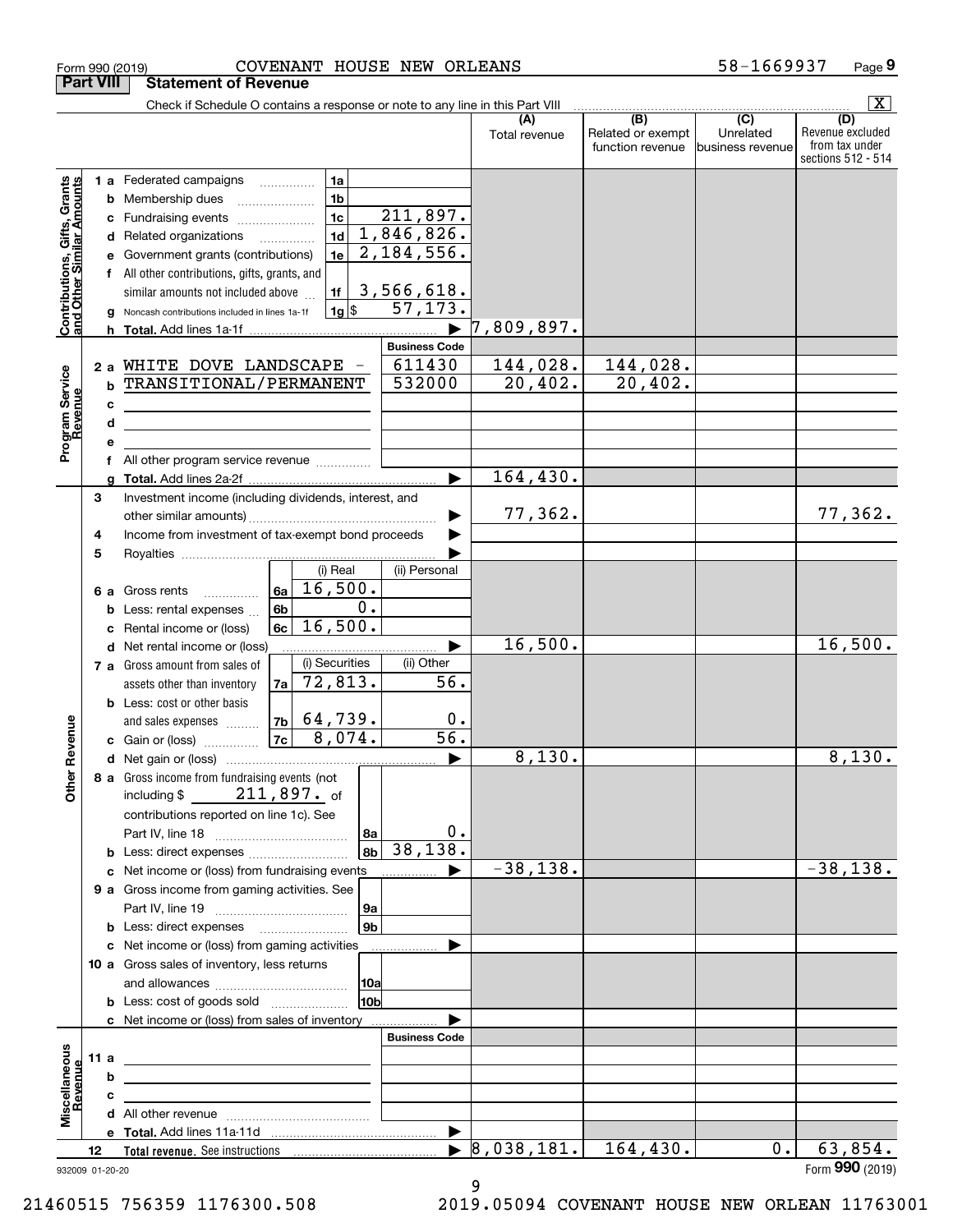$_{\rm Form}$   $_{990}$  (2019) COVENANT HOUSE NEW ORLEANS 58-1669937  $_{\rm Page}$ **Part IX Statement of Functional Expenses**

*Section 501(c)(3) and 501(c)(4) organizations must complete all columns. All other organizations must complete column (A).*

| Check if Schedule O contains a response or note to any line in this Part IX |                                                                                                                                                                                                            |                       |                                    |                                           |                                |  |  |  |
|-----------------------------------------------------------------------------|------------------------------------------------------------------------------------------------------------------------------------------------------------------------------------------------------------|-----------------------|------------------------------------|-------------------------------------------|--------------------------------|--|--|--|
|                                                                             | Do not include amounts reported on lines 6b,<br>7b, 8b, 9b, and 10b of Part VIII.                                                                                                                          | (A)<br>Total expenses | (B)<br>Program service<br>expenses | (C)<br>Management and<br>general expenses | (D)<br>Fundraising<br>expenses |  |  |  |
| 1.                                                                          | Grants and other assistance to domestic organizations                                                                                                                                                      |                       |                                    |                                           |                                |  |  |  |
|                                                                             | and domestic governments. See Part IV, line 21                                                                                                                                                             |                       |                                    |                                           |                                |  |  |  |
| $\mathbf{2}^{\circ}$                                                        | Grants and other assistance to domestic                                                                                                                                                                    |                       |                                    |                                           |                                |  |  |  |
|                                                                             | individuals. See Part IV, line 22                                                                                                                                                                          | 1, 153, 883.          | 1, 153, 883.                       |                                           |                                |  |  |  |
| 3                                                                           | Grants and other assistance to foreign                                                                                                                                                                     |                       |                                    |                                           |                                |  |  |  |
|                                                                             | organizations, foreign governments, and foreign                                                                                                                                                            |                       |                                    |                                           |                                |  |  |  |
|                                                                             | individuals. See Part IV, lines 15 and 16                                                                                                                                                                  |                       |                                    |                                           |                                |  |  |  |
| 4                                                                           | Benefits paid to or for members                                                                                                                                                                            |                       |                                    |                                           |                                |  |  |  |
| 5                                                                           | Compensation of current officers, directors,                                                                                                                                                               |                       |                                    |                                           |                                |  |  |  |
|                                                                             | trustees, and key employees                                                                                                                                                                                | 306,864.              | 125,059.                           | 155,006.                                  | 26,799.                        |  |  |  |
| 6                                                                           | Compensation not included above to disqualified                                                                                                                                                            |                       |                                    |                                           |                                |  |  |  |
|                                                                             | persons (as defined under section 4958(f)(1)) and                                                                                                                                                          |                       |                                    |                                           |                                |  |  |  |
|                                                                             | persons described in section $4958(c)(3)(B)$                                                                                                                                                               |                       |                                    |                                           |                                |  |  |  |
| 7                                                                           | Other salaries and wages                                                                                                                                                                                   | 2,858,319.            | 2,356,101.                         | 361,783.                                  | 140, 435.                      |  |  |  |
| 8                                                                           | Pension plan accruals and contributions (include                                                                                                                                                           |                       |                                    |                                           |                                |  |  |  |
|                                                                             | section 401(k) and 403(b) employer contributions)                                                                                                                                                          | 322,981.              | 281,061.                           | 33,146.                                   | $\frac{8,774}{25,539}$ .       |  |  |  |
| 9                                                                           |                                                                                                                                                                                                            | 517,085.              | 395, 249.                          | 96, 297.                                  |                                |  |  |  |
| 10                                                                          |                                                                                                                                                                                                            | 279, 225.             | 221,924.                           | $\overline{43,192}$ .                     | 14, 109.                       |  |  |  |
| 11                                                                          | Fees for services (nonemployees):                                                                                                                                                                          |                       |                                    |                                           |                                |  |  |  |
|                                                                             |                                                                                                                                                                                                            |                       |                                    |                                           |                                |  |  |  |
|                                                                             |                                                                                                                                                                                                            | 2,446.                | 2,446.                             |                                           |                                |  |  |  |
|                                                                             |                                                                                                                                                                                                            | 44,950.               |                                    | 44,950.                                   |                                |  |  |  |
| d                                                                           |                                                                                                                                                                                                            |                       |                                    |                                           |                                |  |  |  |
|                                                                             | e Professional fundraising services. See Part IV, line 17                                                                                                                                                  |                       |                                    |                                           |                                |  |  |  |
| f                                                                           | Investment management fees                                                                                                                                                                                 | 2,422.                |                                    | 2,422.                                    |                                |  |  |  |
|                                                                             | g Other. (If line 11g amount exceeds 10% of line 25,                                                                                                                                                       |                       |                                    |                                           |                                |  |  |  |
|                                                                             | column (A) amount, list line 11g expenses on Sch O.)                                                                                                                                                       | 279,767.              | 228,611.                           | 37,743.                                   | $\frac{13,413.}{8,139.}$       |  |  |  |
| 12                                                                          |                                                                                                                                                                                                            | 14,336.               | 5,985.                             | $\overline{212}$ .                        |                                |  |  |  |
| 13                                                                          |                                                                                                                                                                                                            | 188,402.              | 138,249.                           | 25,550.                                   | 24,603.                        |  |  |  |
| 14                                                                          |                                                                                                                                                                                                            | 110,989.              | 61,487.                            | 41,302.                                   | $\sqrt{8,200}$ .               |  |  |  |
| 15                                                                          |                                                                                                                                                                                                            |                       |                                    |                                           |                                |  |  |  |
| 16                                                                          |                                                                                                                                                                                                            | 265,938.              | 240,283.                           | 22,052.                                   | 3,603.                         |  |  |  |
| 17                                                                          |                                                                                                                                                                                                            | 41,461.               | 37,416.                            | 1,759.                                    | 2,286.                         |  |  |  |
| 18                                                                          | Payments of travel or entertainment expenses                                                                                                                                                               |                       |                                    |                                           |                                |  |  |  |
|                                                                             | for any federal, state, or local public officials                                                                                                                                                          |                       |                                    |                                           |                                |  |  |  |
| 19                                                                          | Conferences, conventions, and meetings                                                                                                                                                                     | 16,311.               | 12,727.                            | 1,396.                                    | 2,188.                         |  |  |  |
| 20                                                                          | Interest                                                                                                                                                                                                   |                       |                                    |                                           |                                |  |  |  |
| 21                                                                          |                                                                                                                                                                                                            |                       |                                    |                                           |                                |  |  |  |
| 22                                                                          | Depreciation, depletion, and amortization                                                                                                                                                                  | 168,278.              | 121,572.                           | 43,858.                                   | 2,848.                         |  |  |  |
| 23                                                                          | Insurance                                                                                                                                                                                                  | 56,628.               | 46,400.                            | 8,466.                                    | 1,762.                         |  |  |  |
| 24                                                                          | Other expenses. Itemize expenses not covered<br>above (List miscellaneous expenses on line 24e. If<br>line 24e amount exceeds 10% of line 25, column (A)<br>amount, list line 24e expenses on Schedule 0.) |                       |                                    |                                           |                                |  |  |  |
|                                                                             | a WHITE DOVE PROGRAM EXPE                                                                                                                                                                                  | 83,487.               | 83,487.                            |                                           |                                |  |  |  |
|                                                                             | <b>b EQUIPMENT</b>                                                                                                                                                                                         | 63, 236.              | 33,904.                            | 23,671.                                   | 5,661.                         |  |  |  |
| c                                                                           | OTHER DIRECT OPERATING                                                                                                                                                                                     | 15,069.               | 10, 359.                           | $\overline{2,710}$ .                      | 2,000.                         |  |  |  |
| d                                                                           |                                                                                                                                                                                                            |                       |                                    |                                           |                                |  |  |  |
|                                                                             | e All other expenses                                                                                                                                                                                       |                       |                                    |                                           |                                |  |  |  |
| 25                                                                          | Total functional expenses. Add lines 1 through 24e                                                                                                                                                         | 6,792,077.            | 5,556,203.                         | 945, 515.                                 | 290, 359.                      |  |  |  |
| 26                                                                          | Joint costs. Complete this line only if the organization                                                                                                                                                   |                       |                                    |                                           |                                |  |  |  |
|                                                                             | reported in column (B) joint costs from a combined                                                                                                                                                         |                       |                                    |                                           |                                |  |  |  |
|                                                                             | educational campaign and fundraising solicitation.                                                                                                                                                         |                       |                                    |                                           |                                |  |  |  |
|                                                                             | Check here $\blacktriangleright$<br>if following SOP 98-2 (ASC 958-720)                                                                                                                                    |                       |                                    |                                           |                                |  |  |  |

10

932010 01-20-20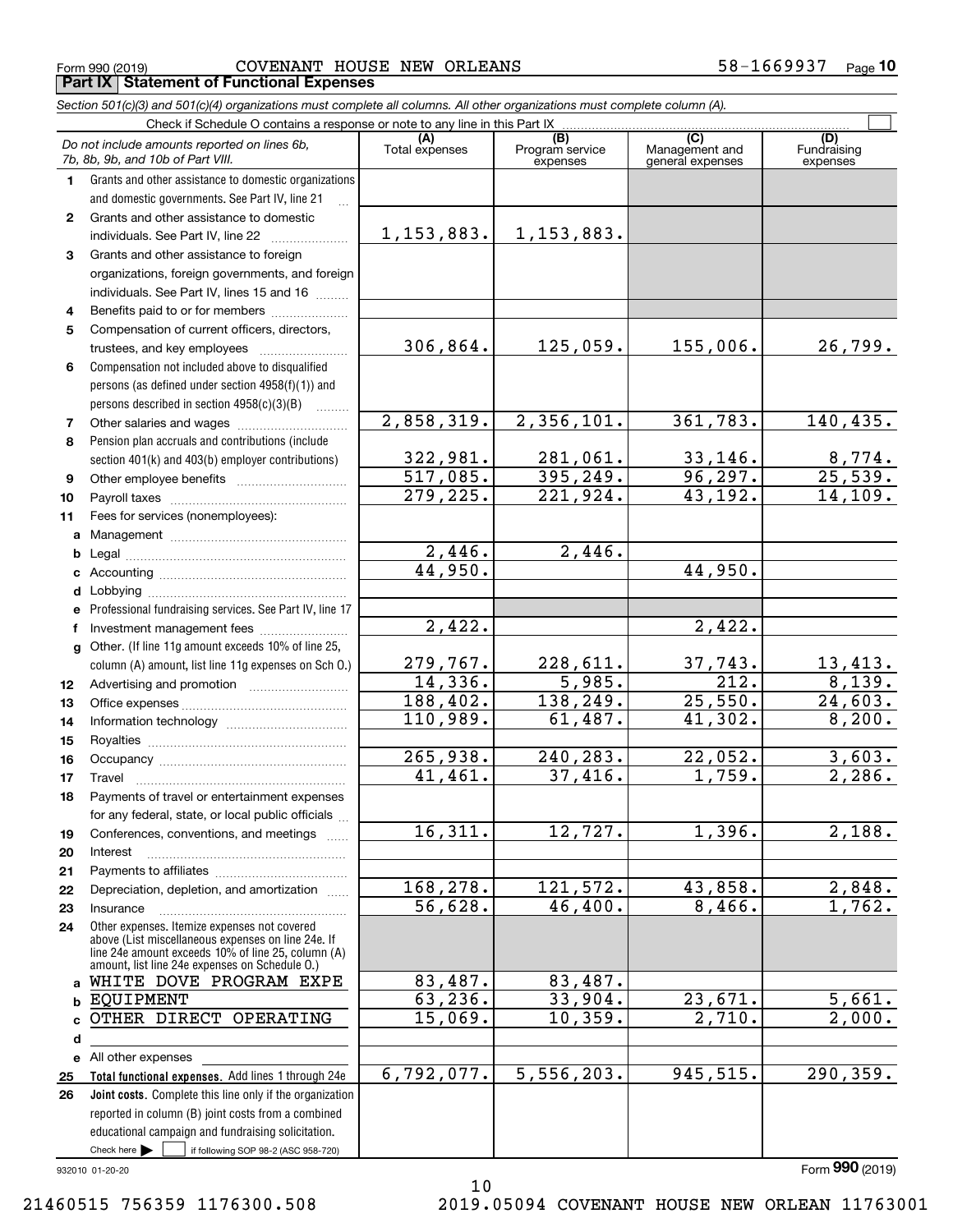**3233**

Total liabilities and net assets/fund balances

**Net Assets or Fund Balances**

 $\frac{1}{2}$ 

Assets or Fund Balances

**33**

| Form 990 (2019) |                 | <b>COVENANT</b> |  | HOUSE NEW ORLEANS | 58-1669937 | Page |
|-----------------|-----------------|-----------------|--|-------------------|------------|------|
| <b>Part X</b>   | ( Balance Sheet |                 |  |                   |            |      |

Check if Schedule O contains a response or note to any line in this Part X

**(A) (B) 123** Pledges and grants receivable, net  $\ldots$  **multimes contained and grants receivable**, net **multimes contained and grants receivable**, net **multimes contained and grants receivable 45678910a**Land, buildings, and equipment: cost or other **111213 14151617181920212223242526272829303112345678910c11121314151617181920212223242526b** Less: accumulated depreciation  $\ldots$  **10b** basis. Complete Part VI of Schedule D will aller **Total assets.**  Add lines 1 through 15 (must equal line 33) **Total liabilities.**  Add lines 17 through 25 **Organizations that follow FASB ASC 958, check here** | X **and complete lines 27, 28, 32, and 33. 2728Organizations that do not follow FASB ASC 958, check here** | **and complete lines 29 through 33. 29303132**Beginning of year  $\vert$  | End of year Cash - non-interest-bearing ~~~~~~~~~~~~~~~~~~~~~~~~~ Savings and temporary cash investments ~~~~~~~~~~~~~~~~~~Accounts receivable, net ~~~~~~~~~~~~~~~~~~~~~~~~~~ Loans and other receivables from any current or former officer, director, trustee, key employee, creator or founder, substantial contributor, or 35% controlled entity or family member of any of these persons ............................ Loans and other receivables from other disqualified persons (as defined under section  $4958(f)(1)$ , and persons described in section  $4958(c)(3)(B)$ Notes and loans receivable, net ~~~~~~~~~~~~~~~~~~~~~~~Inventories for sale or use ~~~~~~~~~~~~~~~~~~~~~~~~~~ Prepaid expenses and deferred charges ~~~~~~~~~~~~~~~~~~ Investments - publicly traded securities ~~~~~~~~~~~~~~~~~~~ Investments - other securities. See Part IV, line 11 ~~~~~~~~~~~~~~ Investments - program-related. See Part IV, line 11 [2010] [2010] [2010] [2010] [2010] [2010] [2010] [2010] [2 Intangible assets ~~~~~~~~~~~~~~~~~~~~~~~~~~~~~~ Other assets. See Part IV, line 11 ~~~~~~~~~~~~~~~~~~~~~~ Accounts payable and accrued expenses ~~~~~~~~~~~~~~~~~~ Grants payable ~~~~~~~~~~~~~~~~~~~~~~~~~~~~~~~ Deferred revenue ~~~~~~~~~~~~~~~~~~~~~~~~~~~~~~ Tax-exempt bond liabilities …………………………………………………………… Escrow or custodial account liability. Complete Part IV of Schedule D Loans and other payables to any current or former officer, director, trustee, key employee, creator or founder, substantial contributor, or 35% controlled entity or family member of any of these persons ~~~~~~~~~Secured mortgages and notes payable to unrelated third parties Unsecured notes and loans payable to unrelated third parties Other liabilities (including federal income tax, payables to related third parties, and other liabilities not included on lines 17-24). Complete Part X of Schedule D ~~~~~~~~~~~~~~~~~~~~~~~~~~~~~~~ Net assets without donor restrictions <sub>…………………………………………………</sub>…… Net assets with donor restrictions ~~~~~~~~~~~~~~~~~~~~~~Capital stock or trust principal, or current funds ~~~~~~~~~~~~~~~ Paid-in or capital surplus, or land, building, or equipment fund www.commun.com Retained earnings, endowment, accumulated income, or other funds Total net assets or fund balances ~~~~~~~~~~~~~~~~~~~~~~  $1,162,753.$   $1 \mid 2,735,418.$ 43,680. 79,146.  $839,717.$   $3$  1,161,762.  $6,698. | 8 | 10,115.$ 48,455. 40,638.  $2,814,043.$   $|11|$   $2,831,149.$ 5,703,365.  $2,552,408.$  2,913,784. 10c 3,150,957.  $31,978.$   $15$  35,407. 8,359,563. 10,475,429. 119,849. 57,306.  $434,880.$   $\boxed{17}$   $497,725.$  $282, 742. |25 | 1, 150, 554.$  $717,622. |26 | 1,648,279.$  $6,644,156. |z_7|$  7,085,116.  $997,785. |28 | 1,742,034.$  $7,641,941.$   $32$  | 8,827,150.  $378,606.$   $12$  373,531.

Form (2019) **990**8,359,563. 33 10,475,429.

 $\boxed{\text{X}}$ 

**Assets**

**Liabilities**

iabilities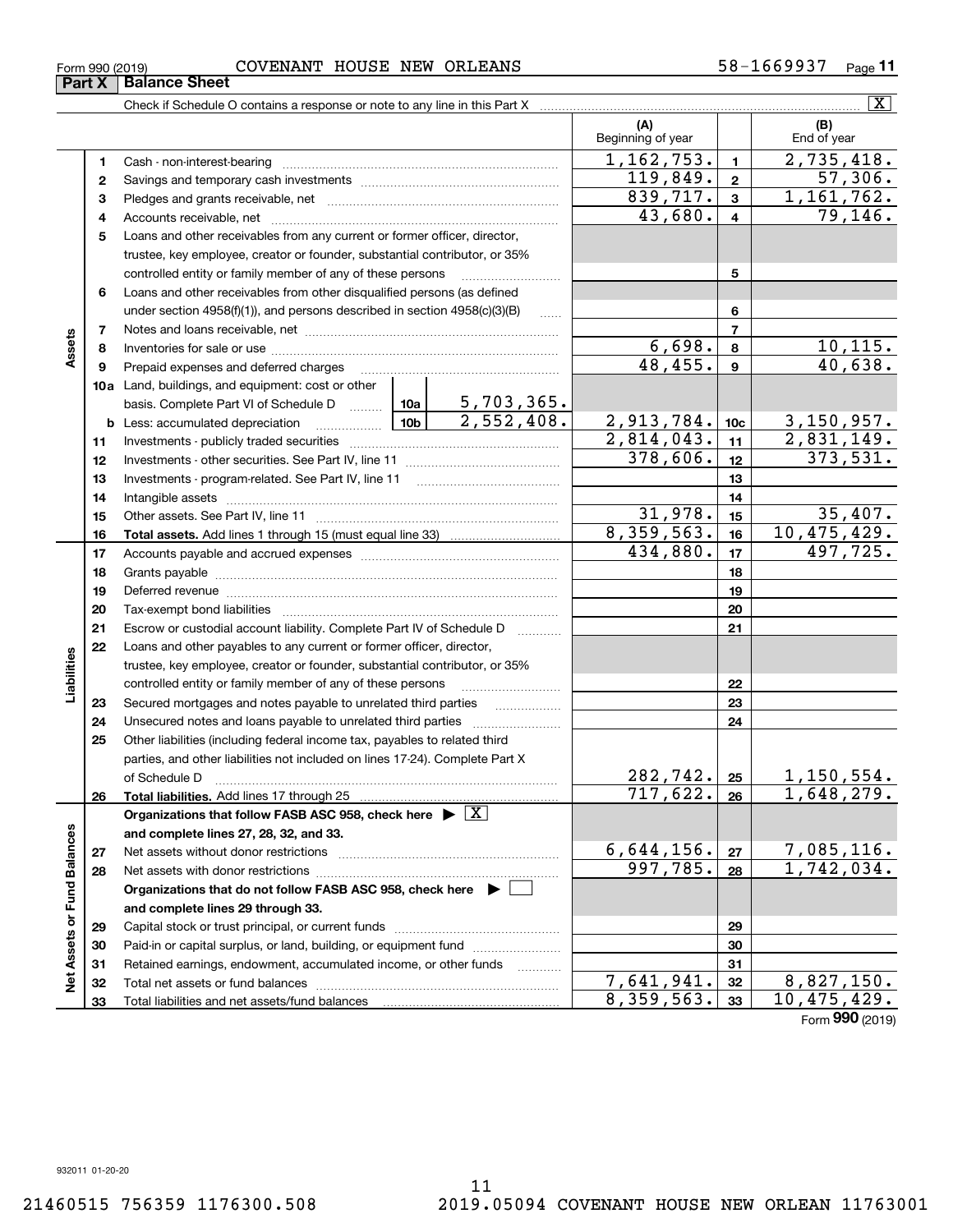|    | COVENANT HOUSE NEW ORLEANS<br>Form 990 (2019)                                                                                   |                         | 58-1669937 Page 12 |          |                         |
|----|---------------------------------------------------------------------------------------------------------------------------------|-------------------------|--------------------|----------|-------------------------|
|    | <b>Reconciliation of Net Assets</b><br>Part XI                                                                                  |                         |                    |          |                         |
|    |                                                                                                                                 |                         |                    |          |                         |
|    |                                                                                                                                 |                         |                    |          |                         |
| 1  | Total revenue (must equal Part VIII, column (A), line 12)                                                                       | $\mathbf{1}$            | 8,038,181.         |          |                         |
| 2  | Total expenses (must equal Part IX, column (A), line 25)                                                                        | $\mathbf{2}$            | 6,792,077.         |          |                         |
| з  | Revenue less expenses. Subtract line 2 from line 1                                                                              | 3                       | 1,246,104.         |          |                         |
| 4  |                                                                                                                                 | $\overline{\mathbf{4}}$ | 7,641,941.         |          |                         |
| 5  | Net unrealized gains (losses) on investments                                                                                    | 5                       | $-60,895.$         |          |                         |
| 6  |                                                                                                                                 | 6                       |                    |          |                         |
| 7  | Investment expenses www.communication.communication.com/www.communication.com/www.communication.com                             | $\overline{7}$          |                    |          |                         |
| 8  | Prior period adjustments                                                                                                        | 8                       |                    |          |                         |
| 9  | Other changes in net assets or fund balances (explain on Schedule O)                                                            | 9                       |                    |          | 0.                      |
| 10 | Net assets or fund balances at end of year. Combine lines 3 through 9 (must equal Part X, line 32,                              |                         |                    |          |                         |
|    |                                                                                                                                 | 10                      | 8,827,150.         |          |                         |
|    | Part XII Financial Statements and Reporting                                                                                     |                         |                    |          |                         |
|    |                                                                                                                                 |                         |                    |          | $\overline{\mathbf{X}}$ |
|    |                                                                                                                                 |                         |                    | Yes      | No                      |
| 1. | $ X $ Accrual<br>Accounting method used to prepare the Form 990: <u>I</u> Cash<br>Other                                         |                         |                    |          |                         |
|    | If the organization changed its method of accounting from a prior year or checked "Other," explain in Schedule O.               |                         |                    |          |                         |
|    | 2a Were the organization's financial statements compiled or reviewed by an independent accountant?                              |                         | 2a                 |          | Х                       |
|    | If "Yes," check a box below to indicate whether the financial statements for the year were compiled or reviewed on a            |                         |                    |          |                         |
|    | separate basis, consolidated basis, or both:                                                                                    |                         |                    |          |                         |
|    | Separate basis<br><b>Consolidated basis</b><br>Both consolidated and separate basis                                             |                         |                    |          |                         |
|    | <b>b</b> Were the organization's financial statements audited by an independent accountant?                                     |                         | 2 <sub>b</sub>     | х        |                         |
|    | If "Yes," check a box below to indicate whether the financial statements for the year were audited on a separate basis,         |                         |                    |          |                         |
|    | consolidated basis, or both:                                                                                                    |                         |                    |          |                         |
|    | $\overline{X}$ Consolidated basis<br>Both consolidated and separate basis<br>Separate basis                                     |                         |                    |          |                         |
|    | c If "Yes" to line 2a or 2b, does the organization have a committee that assumes responsibility for oversight of the audit,     |                         |                    |          |                         |
|    |                                                                                                                                 |                         | 2c                 | х        |                         |
|    | If the organization changed either its oversight process or selection process during the tax year, explain on Schedule O.       |                         |                    |          |                         |
|    | 3a As a result of a federal award, was the organization required to undergo an audit or audits as set forth in the Single Audit |                         |                    |          |                         |
|    |                                                                                                                                 |                         | 3a                 | х        |                         |
|    | b If "Yes," did the organization undergo the required audit or audits? If the organization did not undergo the required audit   |                         |                    |          |                         |
|    | or audits, explain why on Schedule O and describe any steps taken to undergo such audits                                        |                         | 3b                 | X<br>nnn |                         |

Form (2019) **990**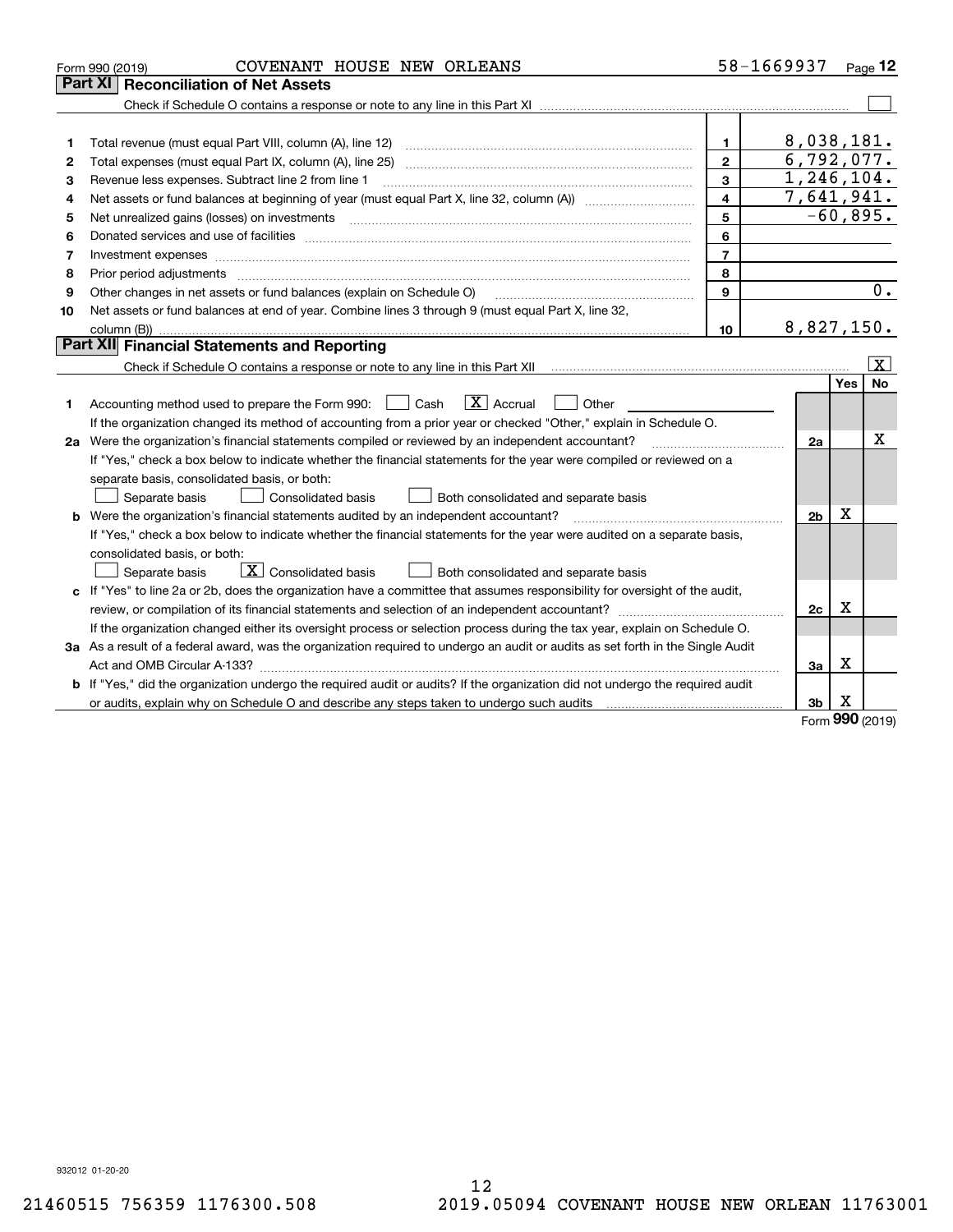| <b>SCHEDULE A</b> |
|-------------------|
|-------------------|

**(Form 990 or 990-EZ)**

### **Public Charity Status and Public Support**

**Complete if the organization is a section 501(c)(3) organization or a section 4947(a)(1) nonexempt charitable trust.**

| Attach to Form 990 or Form 990-EZ.                                               |
|----------------------------------------------------------------------------------|
| $\ldots$ is not (Found) $\Omega$ for included in a snall that about information. |

| OMB No. 1545-0047                   |
|-------------------------------------|
| 2019                                |
| <b>Open to Public</b><br>Inspection |

| Department of the Treasury<br>Internal Revenue Service |                     |                                                                                                                           |                                             | Attach to Form 990 or Form 990-EZ.<br>Go to www.irs.gov/Form990 for instructions and the latest information. |                                                                                                                                               |     |                                                                |                            |  |                                       |  |  |
|--------------------------------------------------------|---------------------|---------------------------------------------------------------------------------------------------------------------------|---------------------------------------------|--------------------------------------------------------------------------------------------------------------|-----------------------------------------------------------------------------------------------------------------------------------------------|-----|----------------------------------------------------------------|----------------------------|--|---------------------------------------|--|--|
|                                                        |                     | Name of the organization                                                                                                  |                                             |                                                                                                              |                                                                                                                                               |     |                                                                |                            |  | <b>Employer identification number</b> |  |  |
|                                                        |                     |                                                                                                                           |                                             |                                                                                                              | COVENANT HOUSE NEW ORLEANS                                                                                                                    |     |                                                                |                            |  | 58-1669937                            |  |  |
| <b>Part I</b>                                          |                     |                                                                                                                           |                                             |                                                                                                              | Reason for Public Charity Status (All organizations must complete this part.) See instructions.                                               |     |                                                                |                            |  |                                       |  |  |
|                                                        |                     |                                                                                                                           |                                             |                                                                                                              | The organization is not a private foundation because it is: (For lines 1 through 12, check only one box.)                                     |     |                                                                |                            |  |                                       |  |  |
| 1                                                      |                     |                                                                                                                           |                                             |                                                                                                              | A church, convention of churches, or association of churches described in section 170(b)(1)(A)(i).                                            |     |                                                                |                            |  |                                       |  |  |
| 2                                                      |                     | A school described in section 170(b)(1)(A)(ii). (Attach Schedule E (Form 990 or 990-EZ).)                                 |                                             |                                                                                                              |                                                                                                                                               |     |                                                                |                            |  |                                       |  |  |
| з                                                      |                     |                                                                                                                           |                                             |                                                                                                              | A hospital or a cooperative hospital service organization described in section 170(b)(1)(A)(iii).                                             |     |                                                                |                            |  |                                       |  |  |
| 4                                                      |                     |                                                                                                                           |                                             |                                                                                                              | A medical research organization operated in conjunction with a hospital described in section 170(b)(1)(A)(iii). Enter the hospital's name,    |     |                                                                |                            |  |                                       |  |  |
|                                                        |                     | city, and state:                                                                                                          |                                             |                                                                                                              |                                                                                                                                               |     |                                                                |                            |  |                                       |  |  |
| 5                                                      |                     | An organization operated for the benefit of a college or university owned or operated by a governmental unit described in |                                             |                                                                                                              |                                                                                                                                               |     |                                                                |                            |  |                                       |  |  |
|                                                        |                     | section 170(b)(1)(A)(iv). (Complete Part II.)                                                                             |                                             |                                                                                                              |                                                                                                                                               |     |                                                                |                            |  |                                       |  |  |
| 6                                                      |                     |                                                                                                                           |                                             |                                                                                                              | A federal, state, or local government or governmental unit described in section 170(b)(1)(A)(v).                                              |     |                                                                |                            |  |                                       |  |  |
| $\overline{7}$                                         | $\lfloor x \rfloor$ |                                                                                                                           |                                             |                                                                                                              | An organization that normally receives a substantial part of its support from a governmental unit or from the general public described in     |     |                                                                |                            |  |                                       |  |  |
|                                                        |                     |                                                                                                                           |                                             | section 170(b)(1)(A)(vi). (Complete Part II.)                                                                |                                                                                                                                               |     |                                                                |                            |  |                                       |  |  |
| 8                                                      |                     |                                                                                                                           |                                             |                                                                                                              | A community trust described in section 170(b)(1)(A)(vi). (Complete Part II.)                                                                  |     |                                                                |                            |  |                                       |  |  |
| 9                                                      |                     |                                                                                                                           |                                             |                                                                                                              | An agricultural research organization described in section 170(b)(1)(A)(ix) operated in conjunction with a land-grant college                 |     |                                                                |                            |  |                                       |  |  |
|                                                        |                     |                                                                                                                           |                                             |                                                                                                              | or university or a non-land-grant college of agriculture (see instructions). Enter the name, city, and state of the college or                |     |                                                                |                            |  |                                       |  |  |
|                                                        |                     | university:                                                                                                               |                                             |                                                                                                              |                                                                                                                                               |     |                                                                |                            |  |                                       |  |  |
| 10                                                     |                     |                                                                                                                           |                                             |                                                                                                              | An organization that normally receives: (1) more than 33 1/3% of its support from contributions, membership fees, and gross receipts from     |     |                                                                |                            |  |                                       |  |  |
|                                                        |                     |                                                                                                                           |                                             |                                                                                                              | activities related to its exempt functions - subject to certain exceptions, and (2) no more than 33 1/3% of its support from gross investment |     |                                                                |                            |  |                                       |  |  |
|                                                        |                     |                                                                                                                           |                                             |                                                                                                              | income and unrelated business taxable income (less section 511 tax) from businesses acquired by the organization after June 30, 1975.         |     |                                                                |                            |  |                                       |  |  |
|                                                        |                     |                                                                                                                           |                                             | See section 509(a)(2). (Complete Part III.)                                                                  |                                                                                                                                               |     |                                                                |                            |  |                                       |  |  |
| 11                                                     |                     |                                                                                                                           |                                             |                                                                                                              | An organization organized and operated exclusively to test for public safety. See section 509(a)(4).                                          |     |                                                                |                            |  |                                       |  |  |
| 12                                                     |                     |                                                                                                                           |                                             |                                                                                                              | An organization organized and operated exclusively for the benefit of, to perform the functions of, or to carry out the purposes of one or    |     |                                                                |                            |  |                                       |  |  |
|                                                        |                     |                                                                                                                           |                                             |                                                                                                              | more publicly supported organizations described in section 509(a)(1) or section 509(a)(2). See section 509(a)(3). Check the box in            |     |                                                                |                            |  |                                       |  |  |
|                                                        |                     |                                                                                                                           |                                             |                                                                                                              | lines 12a through 12d that describes the type of supporting organization and complete lines 12e, 12f, and 12g.                                |     |                                                                |                            |  |                                       |  |  |
| а                                                      |                     |                                                                                                                           |                                             |                                                                                                              | Type I. A supporting organization operated, supervised, or controlled by its supported organization(s), typically by giving                   |     |                                                                |                            |  |                                       |  |  |
|                                                        |                     |                                                                                                                           |                                             |                                                                                                              | the supported organization(s) the power to regularly appoint or elect a majority of the directors or trustees of the supporting               |     |                                                                |                            |  |                                       |  |  |
|                                                        |                     |                                                                                                                           |                                             | organization. You must complete Part IV, Sections A and B.                                                   |                                                                                                                                               |     |                                                                |                            |  |                                       |  |  |
| b                                                      |                     |                                                                                                                           |                                             |                                                                                                              | Type II. A supporting organization supervised or controlled in connection with its supported organization(s), by having                       |     |                                                                |                            |  |                                       |  |  |
|                                                        |                     |                                                                                                                           |                                             |                                                                                                              | control or management of the supporting organization vested in the same persons that control or manage the supported                          |     |                                                                |                            |  |                                       |  |  |
|                                                        |                     |                                                                                                                           |                                             | organization(s). You must complete Part IV, Sections A and C.                                                |                                                                                                                                               |     |                                                                |                            |  |                                       |  |  |
| с                                                      |                     |                                                                                                                           |                                             |                                                                                                              | Type III functionally integrated. A supporting organization operated in connection with, and functionally integrated with,                    |     |                                                                |                            |  |                                       |  |  |
|                                                        |                     |                                                                                                                           |                                             |                                                                                                              | its supported organization(s) (see instructions). You must complete Part IV, Sections A, D, and E.                                            |     |                                                                |                            |  |                                       |  |  |
| d                                                      |                     |                                                                                                                           |                                             |                                                                                                              | Type III non-functionally integrated. A supporting organization operated in connection with its supported organization(s)                     |     |                                                                |                            |  |                                       |  |  |
|                                                        |                     |                                                                                                                           |                                             |                                                                                                              | that is not functionally integrated. The organization generally must satisfy a distribution requirement and an attentiveness                  |     |                                                                |                            |  |                                       |  |  |
|                                                        |                     |                                                                                                                           |                                             |                                                                                                              | requirement (see instructions). You must complete Part IV, Sections A and D, and Part V.                                                      |     |                                                                |                            |  |                                       |  |  |
| е                                                      |                     |                                                                                                                           |                                             |                                                                                                              | Check this box if the organization received a written determination from the IRS that it is a Type I, Type II, Type III                       |     |                                                                |                            |  |                                       |  |  |
|                                                        |                     |                                                                                                                           |                                             |                                                                                                              | functionally integrated, or Type III non-functionally integrated supporting organization.                                                     |     |                                                                |                            |  |                                       |  |  |
| f                                                      |                     |                                                                                                                           | Enter the number of supported organizations |                                                                                                              |                                                                                                                                               |     |                                                                |                            |  |                                       |  |  |
| a                                                      |                     |                                                                                                                           |                                             | Provide the following information about the supported organization(s).                                       |                                                                                                                                               |     |                                                                |                            |  |                                       |  |  |
|                                                        |                     | (i) Name of supported                                                                                                     |                                             | (ii) EIN                                                                                                     | (iii) Type of organization                                                                                                                    |     | (iv) Is the organization listed<br>in your governing document? | (v) Amount of monetary     |  | (vi) Amount of other                  |  |  |
|                                                        |                     | organization                                                                                                              |                                             |                                                                                                              | (described on lines 1-10<br>above (see instructions))                                                                                         | Yes | No                                                             | support (see instructions) |  | support (see instructions)            |  |  |
|                                                        |                     |                                                                                                                           |                                             |                                                                                                              |                                                                                                                                               |     |                                                                |                            |  |                                       |  |  |
|                                                        |                     |                                                                                                                           |                                             |                                                                                                              |                                                                                                                                               |     |                                                                |                            |  |                                       |  |  |
|                                                        |                     |                                                                                                                           |                                             |                                                                                                              |                                                                                                                                               |     |                                                                |                            |  |                                       |  |  |
|                                                        |                     |                                                                                                                           |                                             |                                                                                                              |                                                                                                                                               |     |                                                                |                            |  |                                       |  |  |
|                                                        |                     |                                                                                                                           |                                             |                                                                                                              |                                                                                                                                               |     |                                                                |                            |  |                                       |  |  |
|                                                        |                     |                                                                                                                           |                                             |                                                                                                              |                                                                                                                                               |     |                                                                |                            |  |                                       |  |  |
|                                                        |                     |                                                                                                                           |                                             |                                                                                                              |                                                                                                                                               |     |                                                                |                            |  |                                       |  |  |
|                                                        |                     |                                                                                                                           |                                             |                                                                                                              |                                                                                                                                               |     |                                                                |                            |  |                                       |  |  |
|                                                        |                     |                                                                                                                           |                                             |                                                                                                              |                                                                                                                                               |     |                                                                |                            |  |                                       |  |  |
|                                                        |                     |                                                                                                                           |                                             |                                                                                                              |                                                                                                                                               |     |                                                                |                            |  |                                       |  |  |

LHA For Paperwork Reduction Act Notice, see the Instructions for Form 990 or 990-EZ. 932021 09-25-19 Schedule A (Form 990 or 990-EZ) 2019 13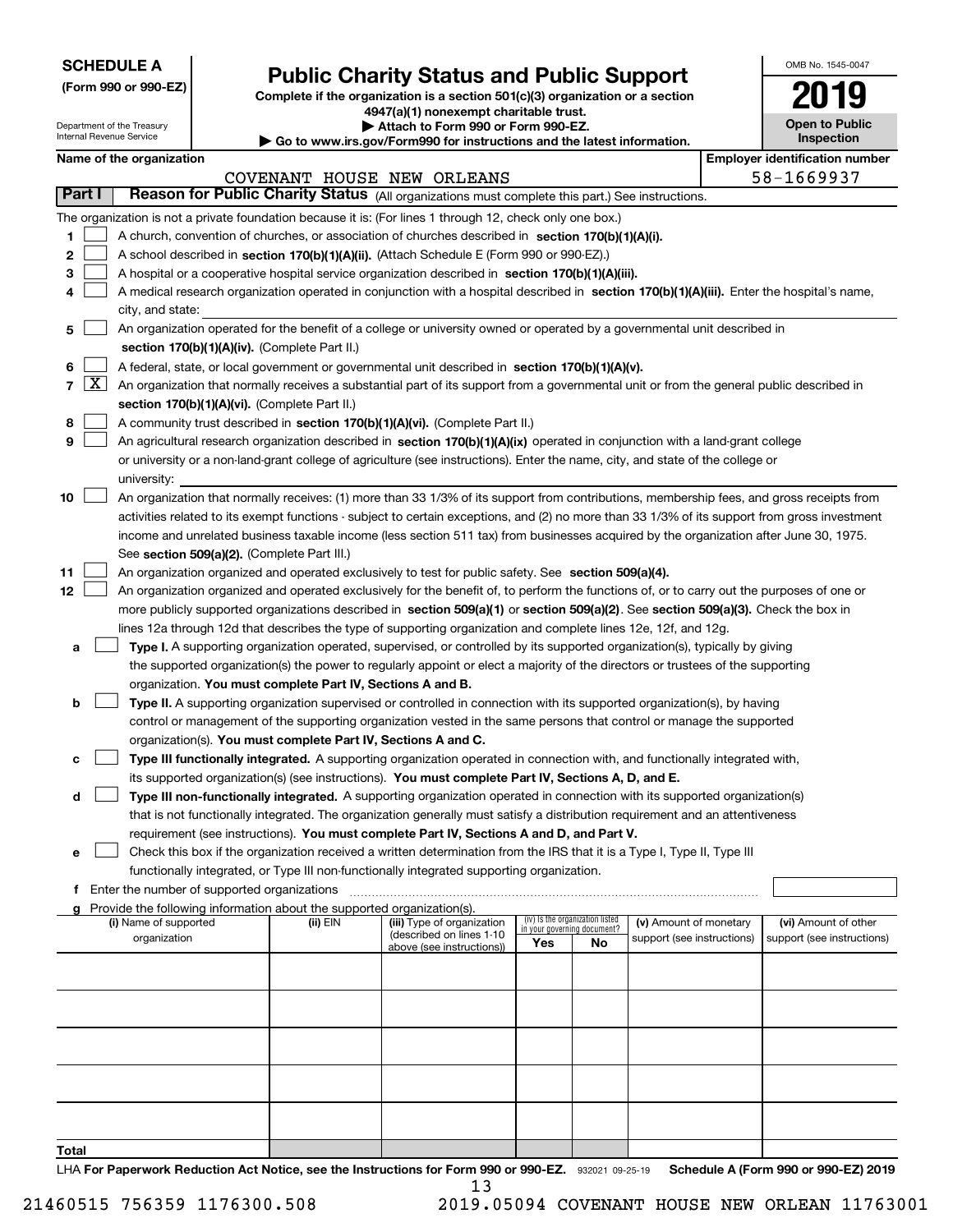#### Schedule A (Form 990 or 990-EZ) 2019 Page COVENANT HOUSE NEW ORLEANS 58-1669937

**2**

(Complete only if you checked the box on line 5, 7, or 8 of Part I or if the organization failed to qualify under Part III. If the organization fails to qualify under the tests listed below, please complete Part III.) **Part II Support Schedule for Organizations Described in Sections 170(b)(1)(A)(iv) and 170(b)(1)(A)(vi)**

|    | <b>Section A. Public Support</b>                                                                                                               |          |            |            |            |          |                                         |  |  |
|----|------------------------------------------------------------------------------------------------------------------------------------------------|----------|------------|------------|------------|----------|-----------------------------------------|--|--|
|    | Calendar year (or fiscal year beginning in) $\blacktriangleright$                                                                              | (a) 2015 | $(b)$ 2016 | $(c)$ 2017 | $(d)$ 2018 | (e) 2019 | (f) Total                               |  |  |
|    | 1 Gifts, grants, contributions, and                                                                                                            |          |            |            |            |          |                                         |  |  |
|    | membership fees received. (Do not                                                                                                              |          |            |            |            |          |                                         |  |  |
|    | include any "unusual grants.")                                                                                                                 | 4938585. | 5303000.   | 5458180.   | 6490695.   |          | 7809897.30000357.                       |  |  |
|    | 2 Tax revenues levied for the organ-                                                                                                           |          |            |            |            |          |                                         |  |  |
|    | ization's benefit and either paid to                                                                                                           |          |            |            |            |          |                                         |  |  |
|    | or expended on its behalf                                                                                                                      |          |            |            |            |          |                                         |  |  |
|    | 3 The value of services or facilities                                                                                                          |          |            |            |            |          |                                         |  |  |
|    | furnished by a governmental unit to                                                                                                            |          |            |            |            |          |                                         |  |  |
|    | the organization without charge                                                                                                                |          |            |            |            |          |                                         |  |  |
|    | 4 Total. Add lines 1 through 3                                                                                                                 | 4938585. | 5303000.   | 5458180.   | 6490695.   |          | 7809897.30000357.                       |  |  |
|    | 5 The portion of total contributions                                                                                                           |          |            |            |            |          |                                         |  |  |
|    | by each person (other than a                                                                                                                   |          |            |            |            |          |                                         |  |  |
|    | governmental unit or publicly                                                                                                                  |          |            |            |            |          |                                         |  |  |
|    | supported organization) included                                                                                                               |          |            |            |            |          |                                         |  |  |
|    | on line 1 that exceeds 2% of the                                                                                                               |          |            |            |            |          |                                         |  |  |
|    | amount shown on line 11,                                                                                                                       |          |            |            |            |          |                                         |  |  |
|    | column (f)                                                                                                                                     |          |            |            |            |          | <u>75,436.</u>                          |  |  |
|    | 6 Public support. Subtract line 5 from line 4.                                                                                                 |          |            |            |            |          | 29924921.                               |  |  |
|    | <b>Section B. Total Support</b>                                                                                                                |          |            |            |            |          |                                         |  |  |
|    | Calendar year (or fiscal year beginning in)                                                                                                    | (a) 2015 | (b) 2016   | $(c)$ 2017 | $(d)$ 2018 | (e) 2019 | (f) Total                               |  |  |
|    | <b>7</b> Amounts from line 4                                                                                                                   | 4938585. | 5303000.   | 5458180.   | 6490695.   |          | 7809897.30000357.                       |  |  |
| 8  | Gross income from interest,                                                                                                                    |          |            |            |            |          |                                         |  |  |
|    | dividends, payments received on                                                                                                                |          |            |            |            |          |                                         |  |  |
|    | securities loans, rents, royalties,                                                                                                            |          |            |            |            |          |                                         |  |  |
|    | and income from similar sources                                                                                                                | 24,633.  | 40,286.    | 46,677.    | 93,993.    | 93,862.  | 299,451.                                |  |  |
|    | 9 Net income from unrelated business                                                                                                           |          |            |            |            |          |                                         |  |  |
|    | activities, whether or not the                                                                                                                 |          |            |            |            |          |                                         |  |  |
|    | business is regularly carried on                                                                                                               |          |            |            |            |          |                                         |  |  |
|    | 10 Other income. Do not include gain                                                                                                           |          |            |            |            |          |                                         |  |  |
|    | or loss from the sale of capital                                                                                                               |          |            |            |            |          |                                         |  |  |
|    | assets (Explain in Part VI.)                                                                                                                   |          | 1,289.     | 515, 235.  | 15,918.    |          | 532,442.                                |  |  |
|    | 11 Total support. Add lines 7 through 10                                                                                                       |          |            |            |            |          | 30832250.                               |  |  |
|    | 12 Gross receipts from related activities, etc. (see instructions)                                                                             |          |            |            |            | 12       | 1,698,054.                              |  |  |
|    | 13 First five years. If the Form 990 is for the organization's first, second, third, fourth, or fifth tax year as a section 501(c)(3)          |          |            |            |            |          |                                         |  |  |
|    | organization, check this box and stop here                                                                                                     |          |            |            |            |          |                                         |  |  |
|    | Section C. Computation of Public Support Percentage                                                                                            |          |            |            |            |          |                                         |  |  |
|    | 14 Public support percentage for 2019 (line 6, column (f) divided by line 11, column (f) <i>mummumumum</i>                                     |          |            |            |            | 14       | 97.06<br>$\frac{9}{6}$                  |  |  |
|    |                                                                                                                                                |          |            |            |            | 15       | 97.21<br>%                              |  |  |
|    | 16a 33 1/3% support test - 2019. If the organization did not check the box on line 13, and line 14 is 33 1/3% or more, check this box and      |          |            |            |            |          |                                         |  |  |
|    | stop here. The organization qualifies as a publicly supported organization                                                                     |          |            |            |            |          | $\blacktriangleright$ $\vert$ X $\vert$ |  |  |
|    | b 33 1/3% support test - 2018. If the organization did not check a box on line 13 or 16a, and line 15 is 33 1/3% or more, check this box       |          |            |            |            |          |                                         |  |  |
|    |                                                                                                                                                |          |            |            |            |          |                                         |  |  |
|    | 17a 10% -facts-and-circumstances test - 2019. If the organization did not check a box on line 13, 16a, or 16b, and line 14 is 10% or more,     |          |            |            |            |          |                                         |  |  |
|    | and if the organization meets the "facts-and-circumstances" test, check this box and stop here. Explain in Part VI how the organization        |          |            |            |            |          |                                         |  |  |
|    | meets the "facts-and-circumstances" test. The organization qualifies as a publicly supported organization <i>manumumumumum</i>                 |          |            |            |            |          |                                         |  |  |
|    | <b>b 10% -facts-and-circumstances test - 2018.</b> If the organization did not check a box on line 13, 16a, 16b, or 17a, and line 15 is 10% or |          |            |            |            |          |                                         |  |  |
|    | more, and if the organization meets the "facts-and-circumstances" test, check this box and stop here. Explain in Part VI how the               |          |            |            |            |          |                                         |  |  |
|    | organization meets the "facts-and-circumstances" test. The organization qualifies as a publicly supported organization                         |          |            |            |            |          |                                         |  |  |
| 18 | Private foundation. If the organization did not check a box on line 13, 16a, 16b, 17a, or 17b, check this box and see instructions             |          |            |            |            |          | Schedule A (Form 990 or 990-EZ) 2019    |  |  |

**Schedule A (Form 990 or 990-EZ) 2019**

932022 09-25-19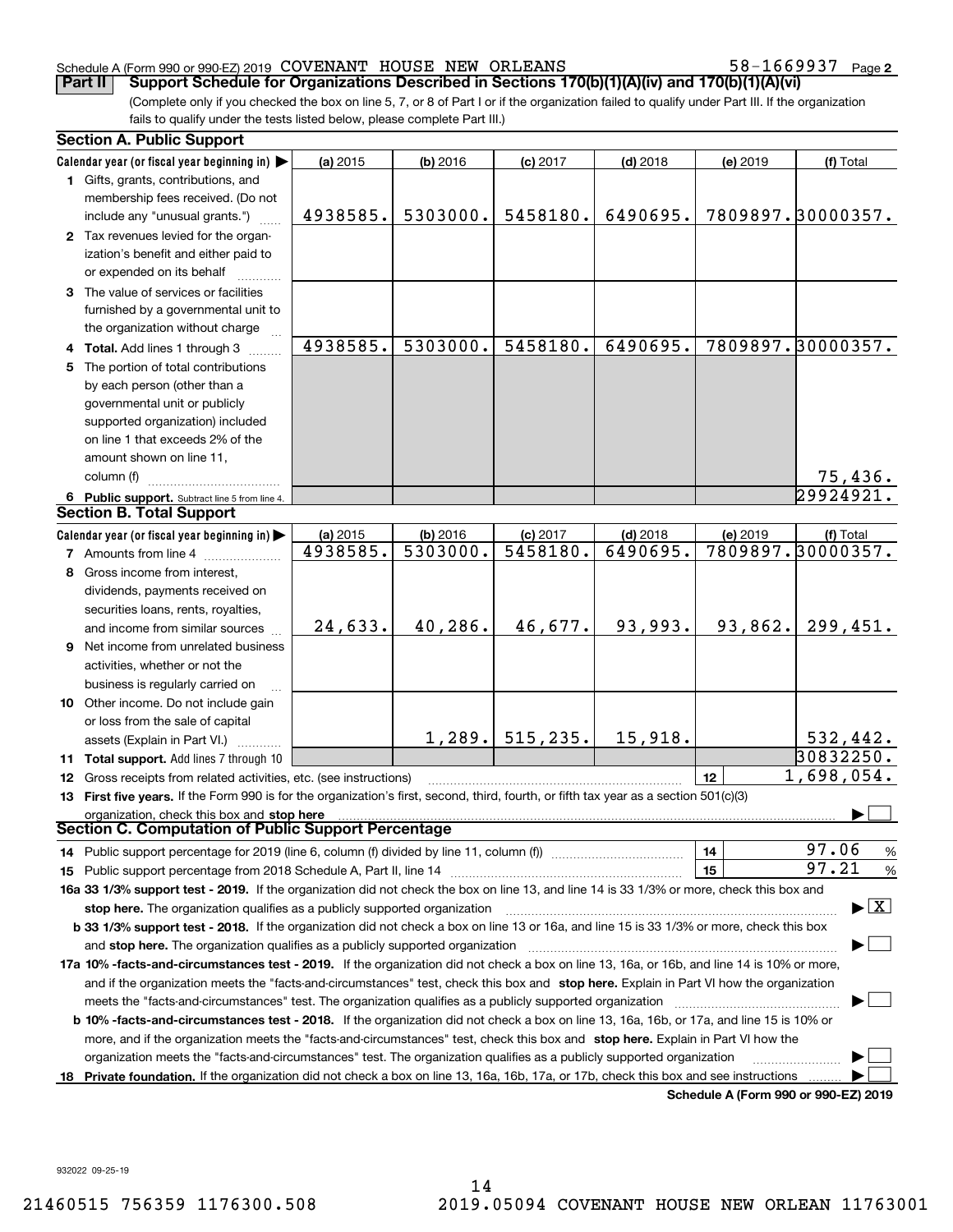#### Schedule A (Form 990 or 990-EZ) 2019 Page COVENANT HOUSE NEW ORLEANS 58-1669937 **Part III Support Schedule for Organizations Described in Section 509(a)(2)**

(Complete only if you checked the box on line 10 of Part I or if the organization failed to qualify under Part II. If the organization fails to qualify under the tests listed below, please complete Part II.)

|    | <b>Section A. Public Support</b>                                                                                                                                                                                               |          |            |            |            |          |                                      |
|----|--------------------------------------------------------------------------------------------------------------------------------------------------------------------------------------------------------------------------------|----------|------------|------------|------------|----------|--------------------------------------|
|    | Calendar year (or fiscal year beginning in) $\blacktriangleright$                                                                                                                                                              | (a) 2015 | $(b)$ 2016 | $(c)$ 2017 | $(d)$ 2018 | (e) 2019 | (f) Total                            |
|    | 1 Gifts, grants, contributions, and                                                                                                                                                                                            |          |            |            |            |          |                                      |
|    | membership fees received. (Do not                                                                                                                                                                                              |          |            |            |            |          |                                      |
|    | include any "unusual grants.")                                                                                                                                                                                                 |          |            |            |            |          |                                      |
|    | 2 Gross receipts from admissions,<br>merchandise sold or services per-<br>formed, or facilities furnished in<br>any activity that is related to the<br>organization's tax-exempt purpose                                       |          |            |            |            |          |                                      |
|    | 3 Gross receipts from activities that<br>are not an unrelated trade or bus-                                                                                                                                                    |          |            |            |            |          |                                      |
|    | iness under section 513                                                                                                                                                                                                        |          |            |            |            |          |                                      |
|    | 4 Tax revenues levied for the organ-                                                                                                                                                                                           |          |            |            |            |          |                                      |
|    | ization's benefit and either paid to<br>or expended on its behalf<br>.                                                                                                                                                         |          |            |            |            |          |                                      |
|    | 5 The value of services or facilities                                                                                                                                                                                          |          |            |            |            |          |                                      |
|    | furnished by a governmental unit to                                                                                                                                                                                            |          |            |            |            |          |                                      |
|    | the organization without charge                                                                                                                                                                                                |          |            |            |            |          |                                      |
|    | <b>6 Total.</b> Add lines 1 through 5                                                                                                                                                                                          |          |            |            |            |          |                                      |
|    | 7a Amounts included on lines 1, 2, and                                                                                                                                                                                         |          |            |            |            |          |                                      |
|    | 3 received from disqualified persons<br><b>b</b> Amounts included on lines 2 and 3 received                                                                                                                                    |          |            |            |            |          |                                      |
|    | from other than disqualified persons that<br>exceed the greater of \$5,000 or 1% of the<br>amount on line 13 for the year                                                                                                      |          |            |            |            |          |                                      |
|    | c Add lines 7a and 7b                                                                                                                                                                                                          |          |            |            |            |          |                                      |
|    | 8 Public support. (Subtract line 7c from line 6.)<br><b>Section B. Total Support</b>                                                                                                                                           |          |            |            |            |          |                                      |
|    | Calendar year (or fiscal year beginning in) $\blacktriangleright$                                                                                                                                                              | (a) 2015 | (b) 2016   | $(c)$ 2017 | $(d)$ 2018 | (e) 2019 | (f) Total                            |
|    | 9 Amounts from line 6                                                                                                                                                                                                          |          |            |            |            |          |                                      |
|    | 10a Gross income from interest,<br>dividends, payments received on<br>securities loans, rents, royalties,<br>and income from similar sources                                                                                   |          |            |            |            |          |                                      |
|    | <b>b</b> Unrelated business taxable income<br>(less section 511 taxes) from businesses                                                                                                                                         |          |            |            |            |          |                                      |
|    | acquired after June 30, 1975                                                                                                                                                                                                   |          |            |            |            |          |                                      |
|    | c Add lines 10a and 10b<br>11 Net income from unrelated business<br>activities not included in line 10b,<br>whether or not the business is<br>regularly carried on                                                             |          |            |            |            |          |                                      |
|    | 12 Other income. Do not include gain<br>or loss from the sale of capital<br>assets (Explain in Part VI.)                                                                                                                       |          |            |            |            |          |                                      |
|    | <b>13</b> Total support. (Add lines 9, 10c, 11, and 12.)                                                                                                                                                                       |          |            |            |            |          |                                      |
|    | 14 First five years. If the Form 990 is for the organization's first, second, third, fourth, or fifth tax year as a section 501(c)(3) organization,                                                                            |          |            |            |            |          |                                      |
|    | check this box and stop here measurements are all the state of the state of the state of the state of the state of the state of the state of the state of the state of the state of the state of the state of the state of the |          |            |            |            |          |                                      |
|    | <b>Section C. Computation of Public Support Percentage</b>                                                                                                                                                                     |          |            |            |            |          |                                      |
|    | 15 Public support percentage for 2019 (line 8, column (f), divided by line 13, column (f))                                                                                                                                     |          |            |            |            | 15       | %                                    |
|    | 16 Public support percentage from 2018 Schedule A, Part III, line 15                                                                                                                                                           |          |            |            |            | 16       | %                                    |
|    | <b>Section D. Computation of Investment Income Percentage</b>                                                                                                                                                                  |          |            |            |            |          |                                      |
|    | 17 Investment income percentage for 2019 (line 10c, column (f), divided by line 13, column (f))<br><b>18</b> Investment income percentage from <b>2018</b> Schedule A, Part III, line 17                                       |          |            |            |            | 17<br>18 | %<br>%                               |
|    | 19a 33 1/3% support tests - 2019. If the organization did not check the box on line 14, and line 15 is more than 33 1/3%, and line 17 is not                                                                                   |          |            |            |            |          |                                      |
|    | more than 33 1/3%, check this box and stop here. The organization qualifies as a publicly supported organization                                                                                                               |          |            |            |            |          | ▶                                    |
|    | b 33 1/3% support tests - 2018. If the organization did not check a box on line 14 or line 19a, and line 16 is more than 33 1/3%, and                                                                                          |          |            |            |            |          |                                      |
|    | line 18 is not more than 33 1/3%, check this box and stop here. The organization qualifies as a publicly supported organization                                                                                                |          |            |            |            |          |                                      |
| 20 | <b>Private foundation.</b> If the organization did not check a box on line 14, 19a, or 19b, check this box and see instructions                                                                                                |          |            |            |            |          |                                      |
|    | 932023 09-25-19                                                                                                                                                                                                                |          |            |            |            |          | Schedule A (Form 990 or 990-EZ) 2019 |
|    |                                                                                                                                                                                                                                |          | 15         |            |            |          |                                      |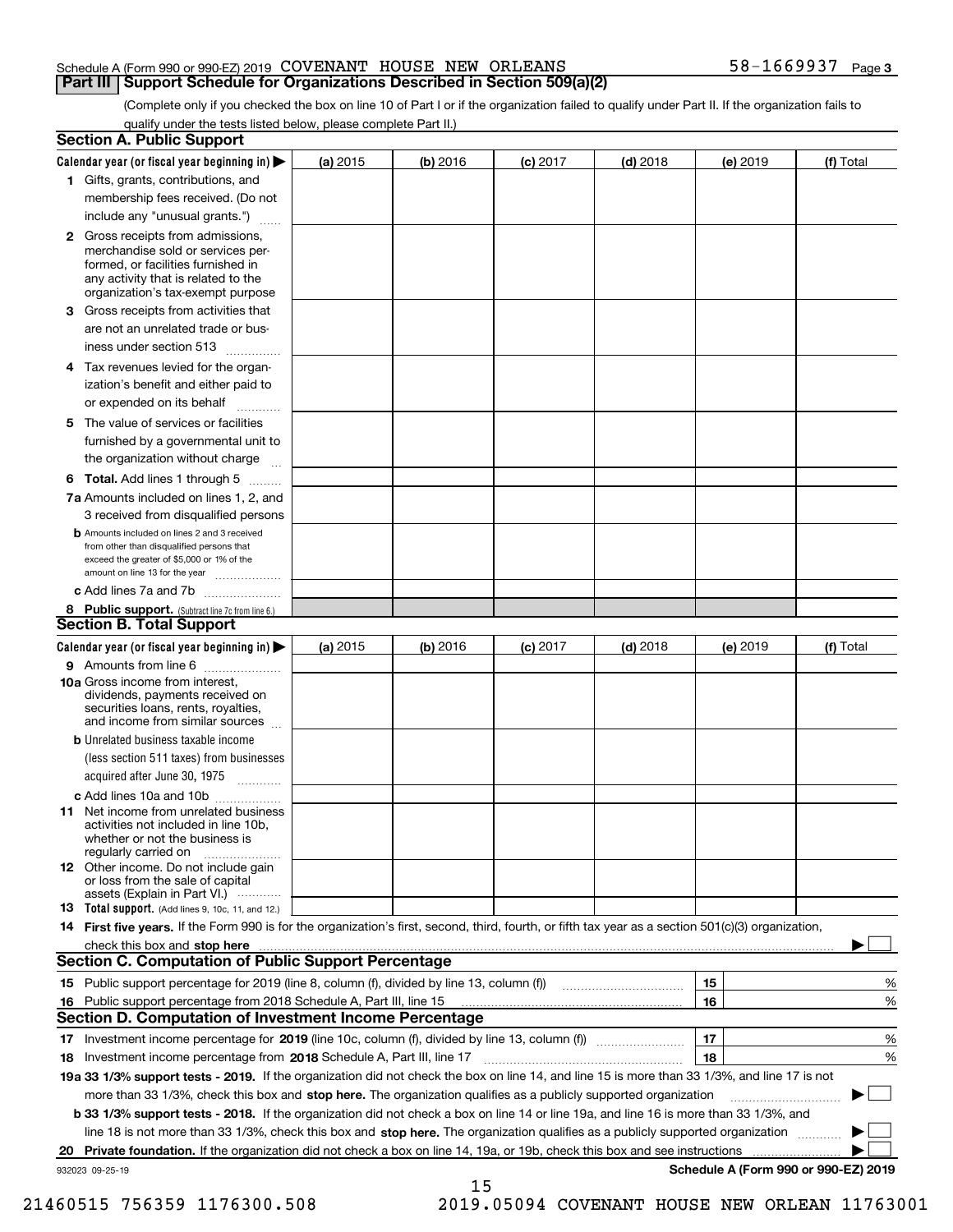#### Schedule A (Form 990 or 990-EZ) 2019 Page COVENANT HOUSE NEW ORLEANS 58-1669937

#### **Part IV Supporting Organizations**

(Complete only if you checked a box in line 12 on Part I. If you checked 12a of Part I, complete Sections A and B. If you checked 12b of Part I, complete Sections A and C. If you checked 12c of Part I, complete Sections A, D, and E. If you checked 12d of Part I, complete Sections A and D, and complete Part V.)

#### **Section A. All Supporting Organizations**

- **1** Are all of the organization's supported organizations listed by name in the organization's governing documents? If "No," describe in **Part VI** how the supported organizations are designated. If designated by *class or purpose, describe the designation. If historic and continuing relationship, explain.*
- **2** Did the organization have any supported organization that does not have an IRS determination of status under section 509(a)(1) or (2)? If "Yes," explain in Part VI how the organization determined that the supported *organization was described in section 509(a)(1) or (2).*
- **3a** Did the organization have a supported organization described in section 501(c)(4), (5), or (6)? If "Yes," answer *(b) and (c) below.*
- **b** Did the organization confirm that each supported organization qualified under section 501(c)(4), (5), or (6) and satisfied the public support tests under section 509(a)(2)? If "Yes," describe in **Part VI** when and how the *organization made the determination.*
- **c**Did the organization ensure that all support to such organizations was used exclusively for section 170(c)(2)(B) purposes? If "Yes," explain in **Part VI** what controls the organization put in place to ensure such use.
- **4a***If* Was any supported organization not organized in the United States ("foreign supported organization")? *"Yes," and if you checked 12a or 12b in Part I, answer (b) and (c) below.*
- **b** Did the organization have ultimate control and discretion in deciding whether to make grants to the foreign supported organization? If "Yes," describe in **Part VI** how the organization had such control and discretion *despite being controlled or supervised by or in connection with its supported organizations.*
- **c** Did the organization support any foreign supported organization that does not have an IRS determination under sections 501(c)(3) and 509(a)(1) or (2)? If "Yes," explain in **Part VI** what controls the organization used *to ensure that all support to the foreign supported organization was used exclusively for section 170(c)(2)(B) purposes.*
- **5a***If "Yes,"* Did the organization add, substitute, or remove any supported organizations during the tax year? answer (b) and (c) below (if applicable). Also, provide detail in **Part VI,** including (i) the names and EIN *numbers of the supported organizations added, substituted, or removed; (ii) the reasons for each such action; (iii) the authority under the organization's organizing document authorizing such action; and (iv) how the action was accomplished (such as by amendment to the organizing document).*
- **b** Type I or Type II only. Was any added or substituted supported organization part of a class already designated in the organization's organizing document?
- **cSubstitutions only.**  Was the substitution the result of an event beyond the organization's control?
- **6** Did the organization provide support (whether in the form of grants or the provision of services or facilities) to **Part VI.** *If "Yes," provide detail in* support or benefit one or more of the filing organization's supported organizations? anyone other than (i) its supported organizations, (ii) individuals that are part of the charitable class benefited by one or more of its supported organizations, or (iii) other supporting organizations that also
- **7**Did the organization provide a grant, loan, compensation, or other similar payment to a substantial contributor *If "Yes," complete Part I of Schedule L (Form 990 or 990-EZ).* regard to a substantial contributor? (as defined in section 4958(c)(3)(C)), a family member of a substantial contributor, or a 35% controlled entity with
- **8** Did the organization make a loan to a disqualified person (as defined in section 4958) not described in line 7? *If "Yes," complete Part I of Schedule L (Form 990 or 990-EZ).*
- **9a** Was the organization controlled directly or indirectly at any time during the tax year by one or more in section 509(a)(1) or (2))? If "Yes," *provide detail in* <code>Part VI.</code> disqualified persons as defined in section 4946 (other than foundation managers and organizations described
- **b**the supporting organization had an interest? If "Yes," provide detail in P**art VI**. Did one or more disqualified persons (as defined in line 9a) hold a controlling interest in any entity in which
- **c**Did a disqualified person (as defined in line 9a) have an ownership interest in, or derive any personal benefit from, assets in which the supporting organization also had an interest? If "Yes," provide detail in P**art VI.**
- **10a** Was the organization subject to the excess business holdings rules of section 4943 because of section supporting organizations)? If "Yes," answer 10b below. 4943(f) (regarding certain Type II supporting organizations, and all Type III non-functionally integrated
- **b** Did the organization have any excess business holdings in the tax year? (Use Schedule C, Form 4720, to *determine whether the organization had excess business holdings.)*

932024 09-25-19

**Schedule A (Form 990 or 990-EZ) 2019**

58-1669937 Page 4

**YesNo**

| 1              |  |  |
|----------------|--|--|
|                |  |  |
|                |  |  |
|                |  |  |
|                |  |  |
| $\overline{2}$ |  |  |
|                |  |  |
| <u>3a</u>      |  |  |
|                |  |  |
|                |  |  |
|                |  |  |
|                |  |  |
| $\frac{3b}{2}$ |  |  |
|                |  |  |
| $\frac{3c}{2}$ |  |  |
|                |  |  |
|                |  |  |
| <u>4a</u>      |  |  |
|                |  |  |
|                |  |  |
|                |  |  |
| 4 <sub>b</sub> |  |  |
|                |  |  |
|                |  |  |
|                |  |  |
|                |  |  |
|                |  |  |
| 4c             |  |  |
|                |  |  |
|                |  |  |
|                |  |  |
|                |  |  |
|                |  |  |
|                |  |  |
| <u>5a</u>      |  |  |
|                |  |  |
|                |  |  |
| <u>5b</u>      |  |  |
| $\frac{5c}{2}$ |  |  |
|                |  |  |
|                |  |  |
|                |  |  |
|                |  |  |
|                |  |  |
|                |  |  |
| 6              |  |  |
|                |  |  |
|                |  |  |
|                |  |  |
|                |  |  |
| $\overline{1}$ |  |  |
|                |  |  |
| 8              |  |  |
|                |  |  |
|                |  |  |
|                |  |  |
| <u>9a</u>      |  |  |
|                |  |  |
|                |  |  |
| <u>9b</u>      |  |  |
|                |  |  |
|                |  |  |
| $\frac{9c}{2}$ |  |  |
|                |  |  |
|                |  |  |
|                |  |  |
| <u>10a</u>     |  |  |
|                |  |  |
|                |  |  |
| <u>10b</u>     |  |  |
|                |  |  |

16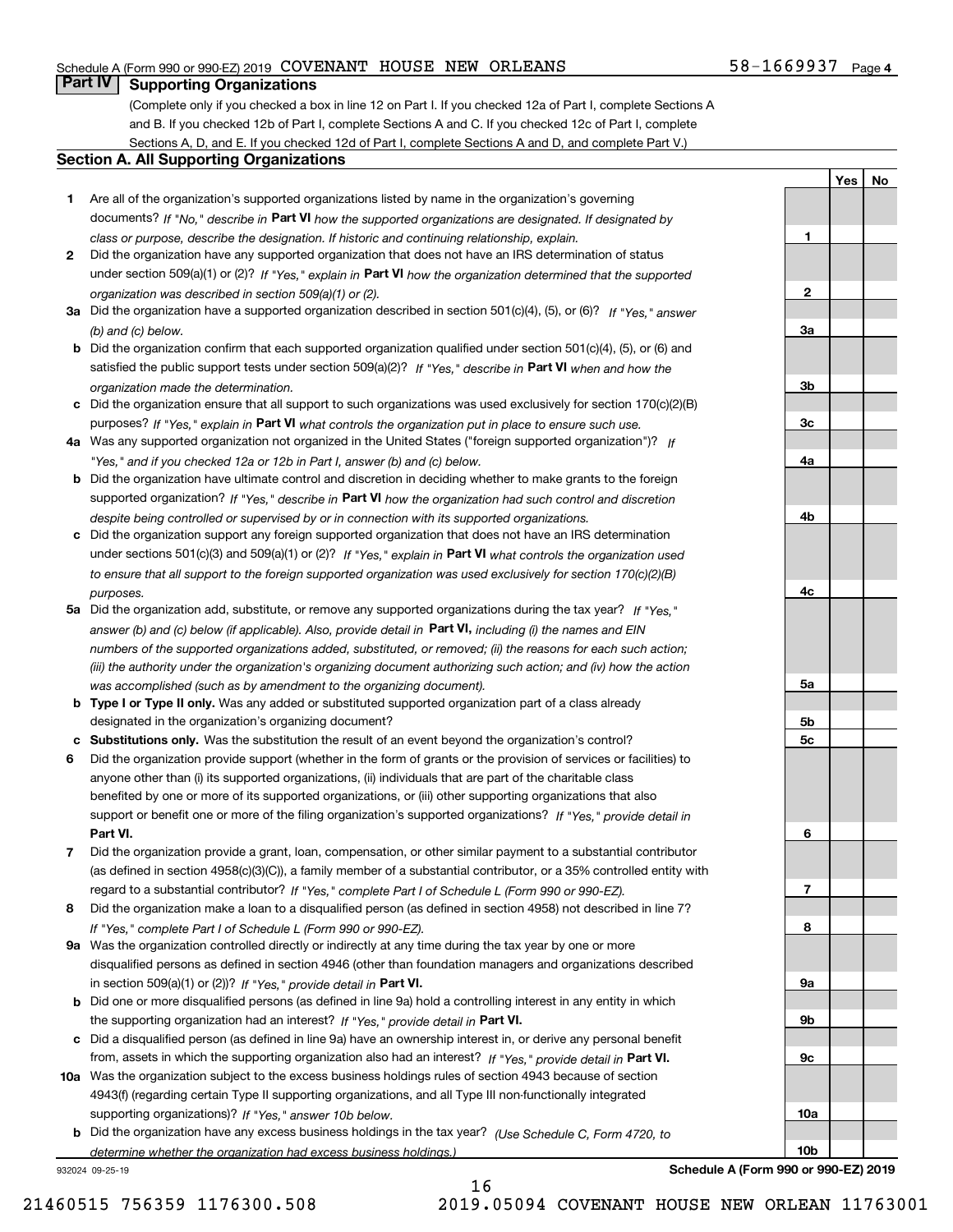### Schedule A (Form 990 or 990-EZ) 2019 Page COVENANT HOUSE NEW ORLEANS 58-1669937 **Part IV Supporting Organizations** *(continued)*

|    |                                                                                                                                                                                                                      |                 | Yes | No |
|----|----------------------------------------------------------------------------------------------------------------------------------------------------------------------------------------------------------------------|-----------------|-----|----|
| 11 | Has the organization accepted a gift or contribution from any of the following persons?                                                                                                                              |                 |     |    |
|    | a A person who directly or indirectly controls, either alone or together with persons described in (b) and (c)                                                                                                       |                 |     |    |
|    | below, the governing body of a supported organization?                                                                                                                                                               | 11a             |     |    |
|    | <b>b</b> A family member of a person described in (a) above?                                                                                                                                                         | 11 <sub>b</sub> |     |    |
|    | c A 35% controlled entity of a person described in (a) or (b) above? If "Yes" to a, b, or c, provide detail in Part VI.                                                                                              | 11c             |     |    |
|    | <b>Section B. Type I Supporting Organizations</b>                                                                                                                                                                    |                 |     |    |
|    |                                                                                                                                                                                                                      |                 | Yes | No |
| 1. | Did the directors, trustees, or membership of one or more supported organizations have the power to                                                                                                                  |                 |     |    |
|    | regularly appoint or elect at least a majority of the organization's directors or trustees at all times during the                                                                                                   |                 |     |    |
|    | tax year? If "No," describe in Part VI how the supported organization(s) effectively operated, supervised, or                                                                                                        |                 |     |    |
|    | controlled the organization's activities. If the organization had more than one supported organization,                                                                                                              |                 |     |    |
|    | describe how the powers to appoint and/or remove directors or trustees were allocated among the supported                                                                                                            |                 |     |    |
|    | organizations and what conditions or restrictions, if any, applied to such powers during the tax year.                                                                                                               | 1               |     |    |
| 2  | Did the organization operate for the benefit of any supported organization other than the supported                                                                                                                  |                 |     |    |
|    | organization(s) that operated, supervised, or controlled the supporting organization? If "Yes," explain in                                                                                                           |                 |     |    |
|    | Part VI how providing such benefit carried out the purposes of the supported organization(s) that operated,                                                                                                          |                 |     |    |
|    | supervised, or controlled the supporting organization.                                                                                                                                                               | $\mathbf{2}$    |     |    |
|    | <b>Section C. Type II Supporting Organizations</b>                                                                                                                                                                   |                 |     |    |
|    |                                                                                                                                                                                                                      |                 | Yes | No |
| 1. | Were a majority of the organization's directors or trustees during the tax year also a majority of the directors                                                                                                     |                 |     |    |
|    | or trustees of each of the organization's supported organization(s)? If "No," describe in Part VI how control                                                                                                        |                 |     |    |
|    | or management of the supporting organization was vested in the same persons that controlled or managed                                                                                                               |                 |     |    |
|    | the supported organization(s).                                                                                                                                                                                       |                 |     |    |
|    | Section D. All Type III Supporting Organizations                                                                                                                                                                     |                 |     |    |
|    |                                                                                                                                                                                                                      |                 | Yes | No |
| 1. | Did the organization provide to each of its supported organizations, by the last day of the fifth month of the                                                                                                       |                 |     |    |
|    | organization's tax year, (i) a written notice describing the type and amount of support provided during the prior tax                                                                                                |                 |     |    |
|    | year, (ii) a copy of the Form 990 that was most recently filed as of the date of notification, and (iii) copies of the                                                                                               |                 |     |    |
|    | organization's governing documents in effect on the date of notification, to the extent not previously provided?                                                                                                     | 1               |     |    |
| 2  | Were any of the organization's officers, directors, or trustees either (i) appointed or elected by the supported                                                                                                     |                 |     |    |
|    | organization(s) or (ii) serving on the governing body of a supported organization? If "No," explain in Part VI how                                                                                                   |                 |     |    |
|    |                                                                                                                                                                                                                      | 2               |     |    |
| 3  | the organization maintained a close and continuous working relationship with the supported organization(s).<br>By reason of the relationship described in (2), did the organization's supported organizations have a |                 |     |    |
|    | significant voice in the organization's investment policies and in directing the use of the organization's                                                                                                           |                 |     |    |
|    | income or assets at all times during the tax year? If "Yes," describe in Part VI the role the organization's                                                                                                         |                 |     |    |
|    |                                                                                                                                                                                                                      | з               |     |    |
|    | supported organizations played in this regard.<br>Section E. Type III Functionally Integrated Supporting Organizations                                                                                               |                 |     |    |
| 1  |                                                                                                                                                                                                                      |                 |     |    |
| a  | Check the box next to the method that the organization used to satisfy the Integral Part Test during the year (see instructions).<br>The organization satisfied the Activities Test. Complete line 2 below.          |                 |     |    |
| b  | The organization is the parent of each of its supported organizations. Complete line 3 below.                                                                                                                        |                 |     |    |
| c  | The organization supported a governmental entity. Describe in Part VI how you supported a government entity (see instructions),                                                                                      |                 |     |    |
| 2  | Activities Test. Answer (a) and (b) below.                                                                                                                                                                           |                 | Yes | No |
|    | Did substantially all of the organization's activities during the tax year directly further the exempt purposes of                                                                                                   |                 |     |    |
| a  | the supported organization(s) to which the organization was responsive? If "Yes," then in Part VI identify                                                                                                           |                 |     |    |
|    | those supported organizations and explain how these activities directly furthered their exempt purposes,                                                                                                             |                 |     |    |
|    |                                                                                                                                                                                                                      |                 |     |    |
|    | how the organization was responsive to those supported organizations, and how the organization determined                                                                                                            | 2a              |     |    |
|    | that these activities constituted substantially all of its activities.<br>Did the activities described in (a) constitute activities that, but for the organization's involvement, one or more                        |                 |     |    |
| b  |                                                                                                                                                                                                                      |                 |     |    |
|    | of the organization's supported organization(s) would have been engaged in? If "Yes," explain in Part VI the                                                                                                         |                 |     |    |
|    | reasons for the organization's position that its supported organization(s) would have engaged in these                                                                                                               |                 |     |    |
|    | activities but for the organization's involvement.                                                                                                                                                                   | 2b              |     |    |
| з  | Parent of Supported Organizations. Answer (a) and (b) below.                                                                                                                                                         |                 |     |    |
| а  | Did the organization have the power to regularly appoint or elect a majority of the officers, directors, or                                                                                                          |                 |     |    |
|    | trustees of each of the supported organizations? Provide details in Part VI.                                                                                                                                         | За              |     |    |
| b  | Did the organization exercise a substantial degree of direction over the policies, programs, and activities of each                                                                                                  |                 |     |    |
|    | of its supported organizations? If "Yes." describe in Part VI the role played by the organization in this regard.                                                                                                    | 3b              |     |    |

17

932025 09-25-19

**Schedule A (Form 990 or 990-EZ) 2019**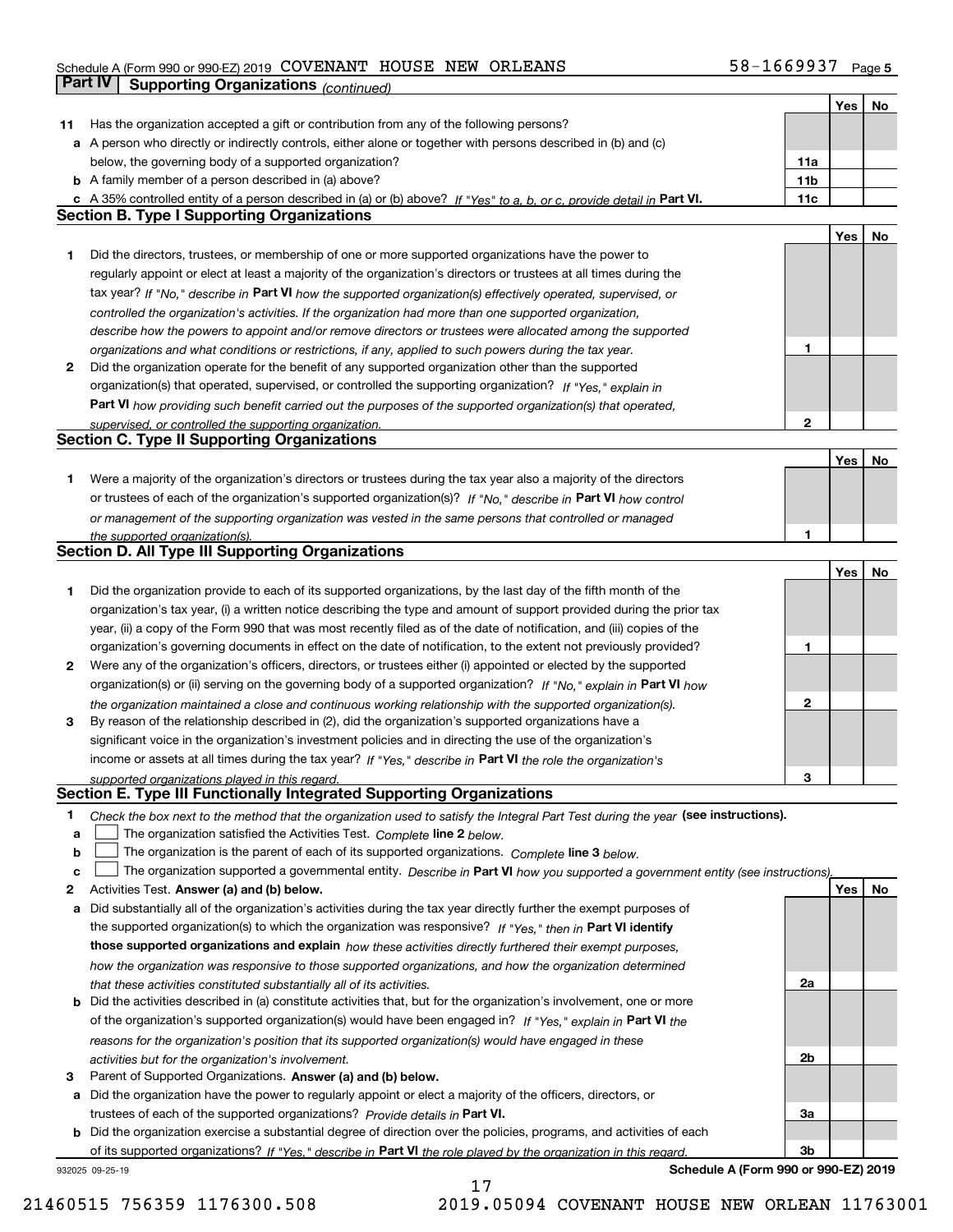#### Schedule A (Form 990 or 990-EZ) 2019 Page COVENANT HOUSE NEW ORLEANS 58-1669937 **Part V Type III Non-Functionally Integrated 509(a)(3) Supporting Organizations**

1 Check here if the organization satisfied the Integral Part Test as a qualifying trust on Nov. 20, 1970 (explain in Part VI). See instructions. All other Type III non-functionally integrated supporting organizations must complete Sections A through E.

|              | Section A - Adjusted Net Income                                              |                | (A) Prior Year | (B) Current Year<br>(optional) |
|--------------|------------------------------------------------------------------------------|----------------|----------------|--------------------------------|
| 1            | Net short-term capital gain                                                  | 1              |                |                                |
| 2            | Recoveries of prior-year distributions                                       | $\overline{2}$ |                |                                |
| 3            | Other gross income (see instructions)                                        | 3              |                |                                |
| 4            | Add lines 1 through 3.                                                       | 4              |                |                                |
| 5            | Depreciation and depletion                                                   | 5              |                |                                |
| 6            | Portion of operating expenses paid or incurred for production or             |                |                |                                |
|              | collection of gross income or for management, conservation, or               |                |                |                                |
|              | maintenance of property held for production of income (see instructions)     | 6              |                |                                |
| 7            | Other expenses (see instructions)                                            | $\overline{7}$ |                |                                |
| 8            | <b>Adjusted Net Income</b> (subtract lines 5, 6, and 7 from line 4)          | 8              |                |                                |
|              | <b>Section B - Minimum Asset Amount</b>                                      |                | (A) Prior Year | (B) Current Year<br>(optional) |
| 1.           | Aggregate fair market value of all non-exempt-use assets (see                |                |                |                                |
|              | instructions for short tax year or assets held for part of year):            |                |                |                                |
|              | a Average monthly value of securities                                        | 1a             |                |                                |
|              | <b>b</b> Average monthly cash balances                                       | 1 <sub>b</sub> |                |                                |
|              | c Fair market value of other non-exempt-use assets                           | 1c             |                |                                |
|              | <b>d</b> Total (add lines 1a, 1b, and 1c)                                    | 1d             |                |                                |
|              | e Discount claimed for blockage or other                                     |                |                |                                |
|              | factors (explain in detail in Part VI):                                      |                |                |                                |
| 2            | Acquisition indebtedness applicable to non-exempt-use assets                 | $\mathbf{2}$   |                |                                |
| 3            | Subtract line 2 from line 1d.                                                | 3              |                |                                |
| 4            | Cash deemed held for exempt use. Enter 1-1/2% of line 3 (for greater amount, |                |                |                                |
|              | see instructions).                                                           | 4              |                |                                |
| 5            | Net value of non-exempt-use assets (subtract line 4 from line 3)             | 5              |                |                                |
| 6            | Multiply line 5 by .035.                                                     | 6              |                |                                |
| 7            | Recoveries of prior-year distributions                                       | 7              |                |                                |
| 8            | Minimum Asset Amount (add line 7 to line 6)                                  | 8              |                |                                |
|              | <b>Section C - Distributable Amount</b>                                      |                |                | <b>Current Year</b>            |
| 1            | Adjusted net income for prior year (from Section A, line 8, Column A)        | 1              |                |                                |
| $\mathbf{2}$ | Enter 85% of line 1                                                          | $\overline{2}$ |                |                                |
| з            | Minimum asset amount for prior year (from Section B, line 8, Column A)       | 3              |                |                                |
| 4            | Enter greater of line 2 or line 3.                                           | 4              |                |                                |
| 5            | Income tax imposed in prior year                                             | 5              |                |                                |
| 6            | Distributable Amount. Subtract line 5 from line 4, unless subject to         |                |                |                                |
|              | emergency temporary reduction (see instructions).                            | 6              |                |                                |
|              |                                                                              |                |                |                                |

**7**Check here if the current year is the organization's first as a non-functionally integrated Type III supporting organization (see instructions).

**Schedule A (Form 990 or 990-EZ) 2019**

932026 09-25-19

**1**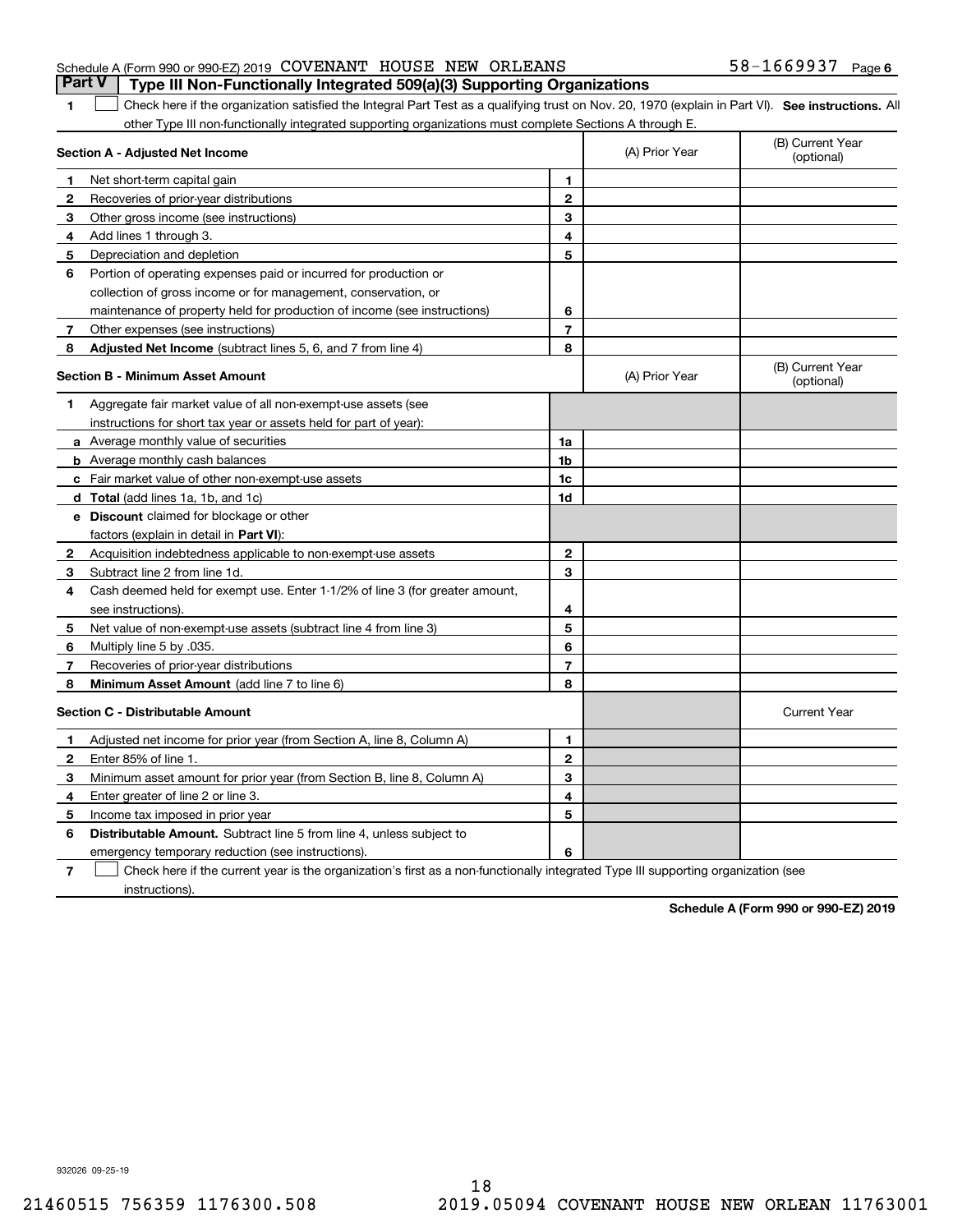#### Schedule A (Form 990 or 990-EZ) 2019 Page COVENANT HOUSE NEW ORLEANS 58-1669937

| <b>Part V</b> | Type III Non-Functionally Integrated 509(a)(3) Supporting Organizations                    |                             | (continued)                           |                                         |
|---------------|--------------------------------------------------------------------------------------------|-----------------------------|---------------------------------------|-----------------------------------------|
|               | <b>Section D - Distributions</b>                                                           |                             |                                       | <b>Current Year</b>                     |
| 1             | Amounts paid to supported organizations to accomplish exempt purposes                      |                             |                                       |                                         |
| 2             | Amounts paid to perform activity that directly furthers exempt purposes of supported       |                             |                                       |                                         |
|               | organizations, in excess of income from activity                                           |                             |                                       |                                         |
| з             | Administrative expenses paid to accomplish exempt purposes of supported organizations      |                             |                                       |                                         |
| 4             | Amounts paid to acquire exempt-use assets                                                  |                             |                                       |                                         |
| 5             | Qualified set-aside amounts (prior IRS approval required)                                  |                             |                                       |                                         |
| 6             | Other distributions (describe in Part VI). See instructions.                               |                             |                                       |                                         |
| 7             | Total annual distributions. Add lines 1 through 6.                                         |                             |                                       |                                         |
| 8             | Distributions to attentive supported organizations to which the organization is responsive |                             |                                       |                                         |
|               | (provide details in Part VI). See instructions.                                            |                             |                                       |                                         |
| 9             | Distributable amount for 2019 from Section C, line 6                                       |                             |                                       |                                         |
| 10            | Line 8 amount divided by line 9 amount                                                     |                             |                                       |                                         |
|               |                                                                                            | (i)                         | (iii)                                 | (iii)                                   |
|               | <b>Section E - Distribution Allocations</b> (see instructions)                             | <b>Excess Distributions</b> | <b>Underdistributions</b><br>Pre-2019 | <b>Distributable</b><br>Amount for 2019 |
| 1             | Distributable amount for 2019 from Section C, line 6                                       |                             |                                       |                                         |
| 2             | Underdistributions, if any, for years prior to 2019 (reason-                               |                             |                                       |                                         |
|               | able cause required- explain in Part VI). See instructions.                                |                             |                                       |                                         |
| з             | Excess distributions carryover, if any, to 2019                                            |                             |                                       |                                         |
|               | <b>a</b> From 2014                                                                         |                             |                                       |                                         |
|               | <b>b</b> From $2015$                                                                       |                             |                                       |                                         |
|               | $c$ From 2016                                                                              |                             |                                       |                                         |
|               | <b>d</b> From 2017                                                                         |                             |                                       |                                         |
|               | e From 2018                                                                                |                             |                                       |                                         |
|               | Total of lines 3a through e                                                                |                             |                                       |                                         |
|               | <b>g</b> Applied to underdistributions of prior years                                      |                             |                                       |                                         |
|               | <b>h</b> Applied to 2019 distributable amount                                              |                             |                                       |                                         |
|               | Carryover from 2014 not applied (see instructions)                                         |                             |                                       |                                         |
|               | Remainder. Subtract lines 3g, 3h, and 3i from 3f.                                          |                             |                                       |                                         |
| 4             | Distributions for 2019 from Section D,                                                     |                             |                                       |                                         |
|               | line $7:$                                                                                  |                             |                                       |                                         |
|               | <b>a</b> Applied to underdistributions of prior years                                      |                             |                                       |                                         |
|               | <b>b</b> Applied to 2019 distributable amount                                              |                             |                                       |                                         |
| c             | Remainder. Subtract lines 4a and 4b from 4.                                                |                             |                                       |                                         |
| 5             | Remaining underdistributions for years prior to 2019, if                                   |                             |                                       |                                         |
|               | any. Subtract lines 3g and 4a from line 2. For result greater                              |                             |                                       |                                         |
|               | than zero, explain in Part VI. See instructions.                                           |                             |                                       |                                         |
| 6             | Remaining underdistributions for 2019. Subtract lines 3h                                   |                             |                                       |                                         |
|               | and 4b from line 1. For result greater than zero, explain in                               |                             |                                       |                                         |
|               | Part VI. See instructions.                                                                 |                             |                                       |                                         |
|               |                                                                                            |                             |                                       |                                         |
| 7             | Excess distributions carryover to 2020. Add lines 3j                                       |                             |                                       |                                         |
|               | and 4c.                                                                                    |                             |                                       |                                         |
| 8             | Breakdown of line 7:                                                                       |                             |                                       |                                         |
|               | a Excess from 2015                                                                         |                             |                                       |                                         |
|               | <b>b</b> Excess from 2016                                                                  |                             |                                       |                                         |
|               | c Excess from 2017                                                                         |                             |                                       |                                         |
|               | d Excess from 2018                                                                         |                             |                                       |                                         |
|               | e Excess from 2019                                                                         |                             |                                       |                                         |

**Schedule A (Form 990 or 990-EZ) 2019**

932027 09-25-19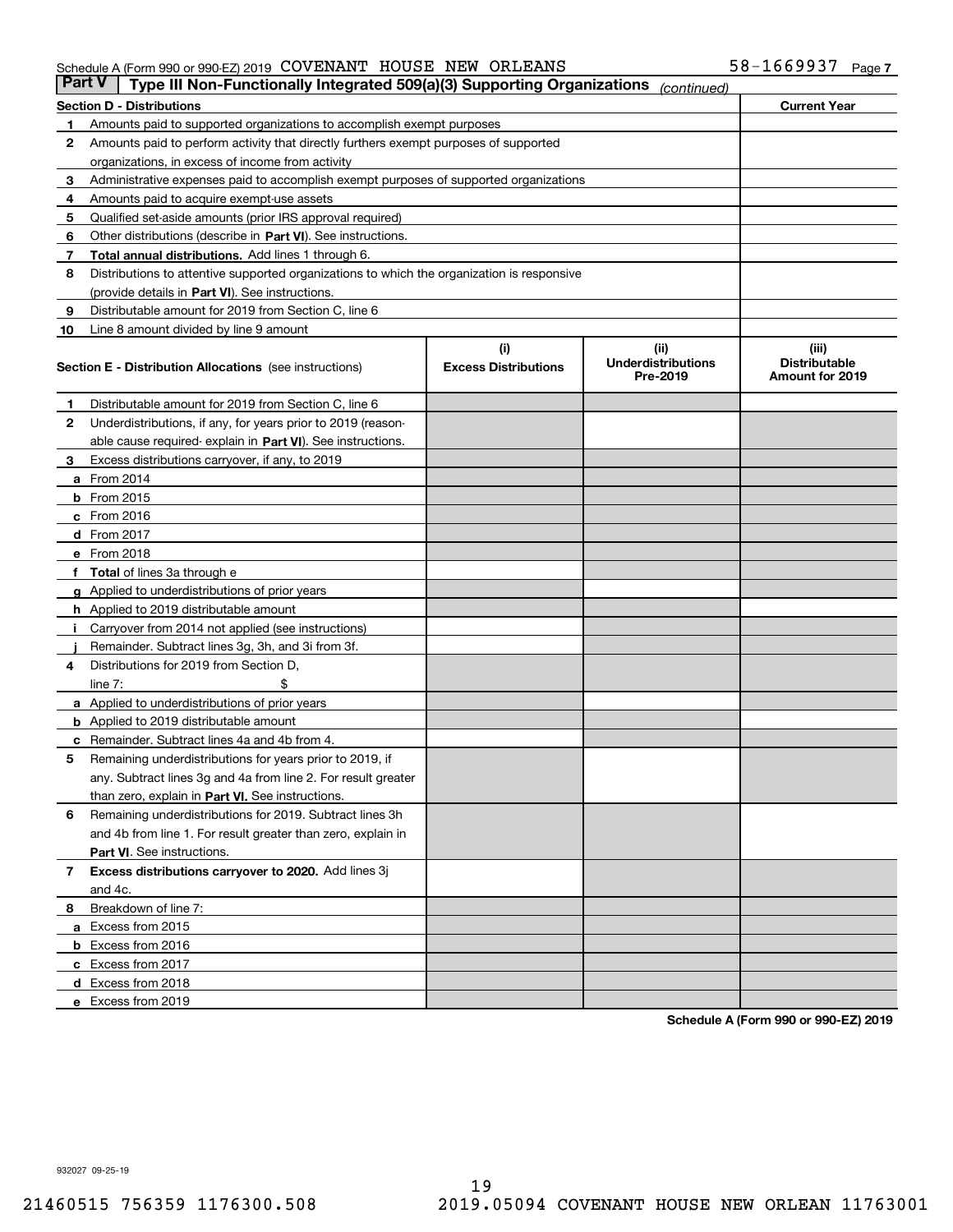|  |  |  |  |  | $58 - 1669937$ Page 8 |  |
|--|--|--|--|--|-----------------------|--|
|--|--|--|--|--|-----------------------|--|

Part VI | Supplemental Information. Provide the explanations required by Part II, line 10; Part II, line 17a or 17b; Part III, line 12; Part IV, Section A, lines 1, 2, 3b, 3c, 4b, 4c, 5a, 6, 9a, 9b, 9c, 11a, 11b, and 11c; Part IV, Section B, lines 1 and 2; Part IV, Section C, line 1; Part IV, Section D, lines 2 and 3; Part IV, Section E, lines 1c, 2a, 2b, 3a, and 3b; Part V, line 1; Part V, Section B, line 1e; Part V, Section D, lines 5, 6, and 8; and Part V, Section E, lines 2, 5, and 6. Also complete this part for any additional information. (See instructions.)

#### SCHEDULE A, PART II, LINE 10, EXPLANATION FOR OTHER INCOME:

#### OTHER REVENUE

2016 AMOUNT: \$ 1,289.

#### DEEP WATER HORIZON SETTLEMENT

2017 AMOUNT: \$ 515,235.

2018 AMOUNT: \$ 11,542.

#### ENERGY SMART PROGRAM

2018 AMOUNT: \$ 4,128.

#### SPEAKING HONORARIUM

2018 AMOUNT: \$ 248.

932028 09-25-19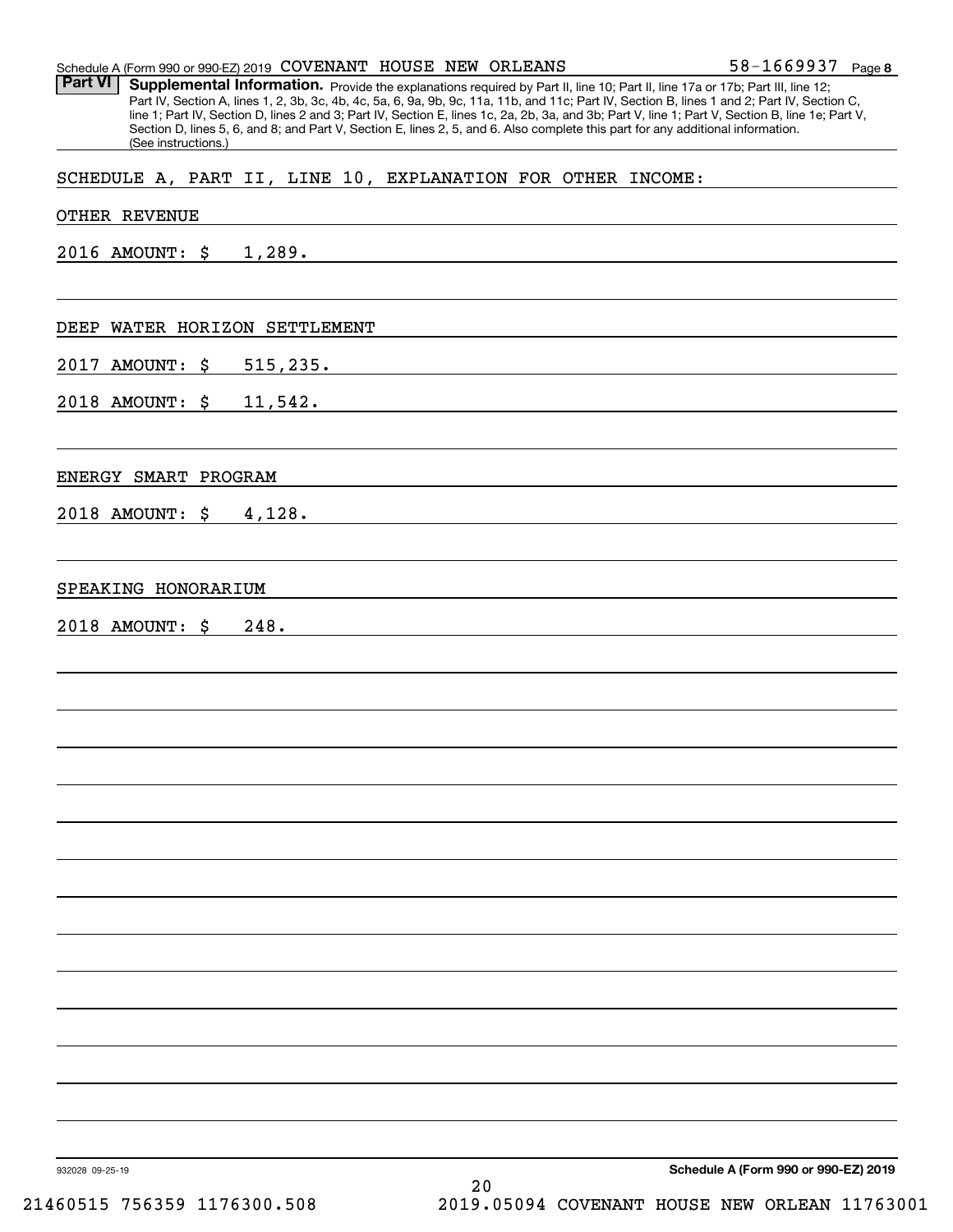Department of the Treasury Internal Revenue Service **(Form 990, 990-EZ, or 990-PF)**

Name of the organization

**Organization type** (check one):

#### \*\* PUBLIC DISCLOSURE COPY \*\*

## **Schedule B Schedule of Contributors**

**| Attach to Form 990, Form 990-EZ, or Form 990-PF. | Go to www.irs.gov/Form990 for the latest information.** OMB No. 1545-0047

**2019**

**Employer identification number**

| -1669937 |  |  |  |  |
|----------|--|--|--|--|
|          |  |  |  |  |

| COVENANT HOUSE NEW ORLEANS |  | 58-1669937 |
|----------------------------|--|------------|

| Filers of:         | Section:                                                                    |
|--------------------|-----------------------------------------------------------------------------|
| Form 990 or 990-FZ | $\lfloor x \rfloor$ 501(c)( 3) (enter number) organization                  |
|                    | $4947(a)(1)$ nonexempt charitable trust not treated as a private foundation |
|                    | 527 political organization                                                  |
| Form 990-PF        | 501(c)(3) exempt private foundation                                         |
|                    | 4947(a)(1) nonexempt charitable trust treated as a private foundation       |
|                    | 501(c)(3) taxable private foundation                                        |

Check if your organization is covered by the **General Rule** or a **Special Rule. Note:**  Only a section 501(c)(7), (8), or (10) organization can check boxes for both the General Rule and a Special Rule. See instructions.

#### **General Rule**

 $\mathcal{L}^{\text{max}}$ 

For an organization filing Form 990, 990-EZ, or 990-PF that received, during the year, contributions totaling \$5,000 or more (in money or property) from any one contributor. Complete Parts I and II. See instructions for determining a contributor's total contributions.

#### **Special Rules**

any one contributor, during the year, total contributions of the greater of  $\,$  (1) \$5,000; or **(2)** 2% of the amount on (i) Form 990, Part VIII, line 1h;  $\boxed{\textbf{X}}$  For an organization described in section 501(c)(3) filing Form 990 or 990-EZ that met the 33 1/3% support test of the regulations under sections 509(a)(1) and 170(b)(1)(A)(vi), that checked Schedule A (Form 990 or 990-EZ), Part II, line 13, 16a, or 16b, and that received from or (ii) Form 990-EZ, line 1. Complete Parts I and II.

year, total contributions of more than \$1,000 *exclusively* for religious, charitable, scientific, literary, or educational purposes, or for the For an organization described in section 501(c)(7), (8), or (10) filing Form 990 or 990-EZ that received from any one contributor, during the prevention of cruelty to children or animals. Complete Parts I, II, and III.  $\mathcal{L}^{\text{max}}$ 

purpose. Don't complete any of the parts unless the **General Rule** applies to this organization because it received *nonexclusively* year, contributions <sub>exclusively</sub> for religious, charitable, etc., purposes, but no such contributions totaled more than \$1,000. If this box is checked, enter here the total contributions that were received during the year for an  $\;$ exclusively religious, charitable, etc., For an organization described in section 501(c)(7), (8), or (10) filing Form 990 or 990-EZ that received from any one contributor, during the religious, charitable, etc., contributions totaling \$5,000 or more during the year  $\Box$ — $\Box$   $\Box$  $\mathcal{L}^{\text{max}}$ 

**Caution:**  An organization that isn't covered by the General Rule and/or the Special Rules doesn't file Schedule B (Form 990, 990-EZ, or 990-PF),  **must** but it answer "No" on Part IV, line 2, of its Form 990; or check the box on line H of its Form 990-EZ or on its Form 990-PF, Part I, line 2, to certify that it doesn't meet the filing requirements of Schedule B (Form 990, 990-EZ, or 990-PF).

**For Paperwork Reduction Act Notice, see the instructions for Form 990, 990-EZ, or 990-PF. Schedule B (Form 990, 990-EZ, or 990-PF) (2019)** LHA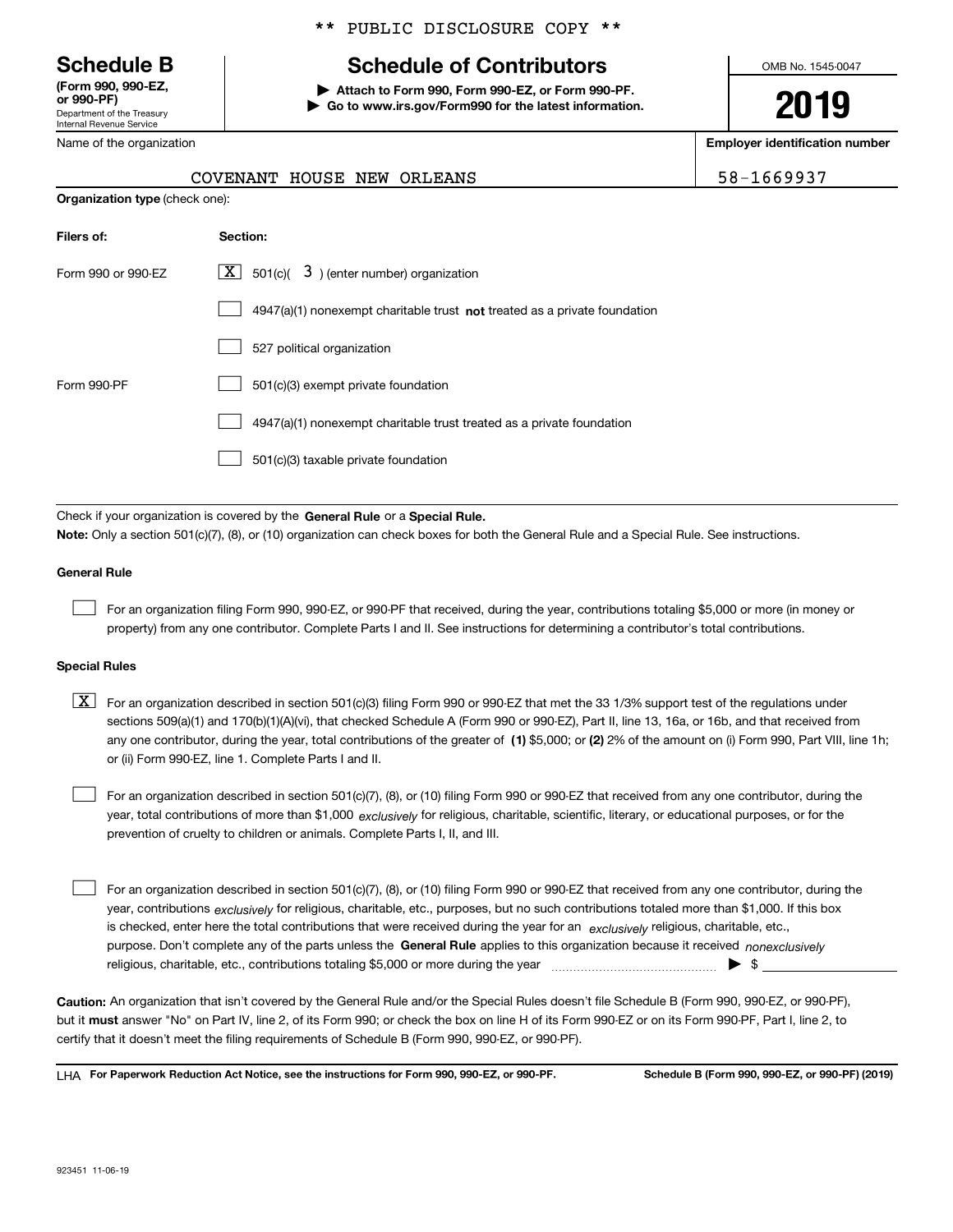#### Schedule B (Form 990, 990-EZ, or 990-PF) (2019) **Page 2** and the state of the state of the state of the state of the state of the state of the state of the state of the state of the state of the state of the state of the s

Name of organization

**Employer identification number**

#### COVENANT HOUSE NEW ORLEANS FOR THE SERVICE SERVICE SERVICE SERVICE SERVICE SERVICE SERVICE SERVICE SERVICE SERVICE

**(a)No.(b)Name, address, and ZIP + 4 (c)Total contributions (d)Type of contribution PersonPayrollNoncash (a)No.(b)Name, address, and ZIP + 4 (c)Total contributions (d)Type of contribution PersonPayrollNoncash (a)No.(b)Name, address, and ZIP + 4 (c)Total contributions (d)Type of contribution PersonPayrollNoncash (a) No.(b) Name, address, and ZIP + 4 (c) Total contributions (d) Type of contribution PersonPayrollNoncash (a) No.(b) Name, address, and ZIP + 4 (c) Total contributions (d) Type of contribution PersonPayrollNoncash(a) No.(b)Name, address, and ZIP + 4 (c) Total contributions (d)Type of contribution PersonPayrollNoncash Contributors** (see instructions). Use duplicate copies of Part I if additional space is needed. \$(Complete Part II for noncash contributions.) \$(Complete Part II for noncash contributions.) \$(Complete Part II for noncash contributions.) \$(Complete Part II for noncash contributions.) \$(Complete Part II for noncash contributions.) \$(Complete Part II for noncash contributions.) Chedule B (Form 990, 990-EZ, or 990-PF) (2019)<br>Iame of organization<br>**2Part I 2Part I 2Part I Contributors** (see instructions). Use duplicate copies of Part I if additional space is needed.  $|X|$  $\mathcal{L}^{\text{max}}$  $\mathcal{L}^{\text{max}}$  $\boxed{\text{X}}$  $\mathcal{L}^{\text{max}}$  $\mathcal{L}^{\text{max}}$  $|X|$  $\mathcal{L}^{\text{max}}$  $\mathcal{L}^{\text{max}}$  $\boxed{\text{X}}$  $\mathcal{L}^{\text{max}}$  $\mathcal{L}^{\text{max}}$  $\boxed{\text{X}}$  $\mathcal{L}^{\text{max}}$  $\mathcal{L}^{\text{max}}$  $\boxed{\text{X}}$  $\mathcal{L}^{\text{max}}$  $\mathcal{L}^{\text{max}}$  $\begin{array}{c|c|c|c|c|c} 1 & \hspace{1.5cm} & \hspace{1.5cm} & \hspace{1.5cm} & \hspace{1.5cm} & \hspace{1.5cm} & \hspace{1.5cm} & \hspace{1.5cm} & \hspace{1.5cm} & \hspace{1.5cm} & \hspace{1.5cm} & \hspace{1.5cm} & \hspace{1.5cm} & \hspace{1.5cm} & \hspace{1.5cm} & \hspace{1.5cm} & \hspace{1.5cm} & \hspace{1.5cm} & \hspace{1.5cm} & \hspace{1.5cm} & \hspace{1.5cm} &$ 1,846,826.  $2$  | Person  $\overline{\text{X}}$ 792,304.  $\overline{3}$  | Person  $\overline{X}$ 500,000.  $4$  | Person  $\overline{\text{X}}$ 439,350.  $\sim$  5 | Person X 438,740.  $\sim$  6 | Person X 373,555.

923452 11-06-19 **Schedule B (Form 990, 990-EZ, or 990-PF) (2019)**

21460515 756359 1176300.508 2019.05094 COVENANT HOUSE NEW ORLEAN 11763001

22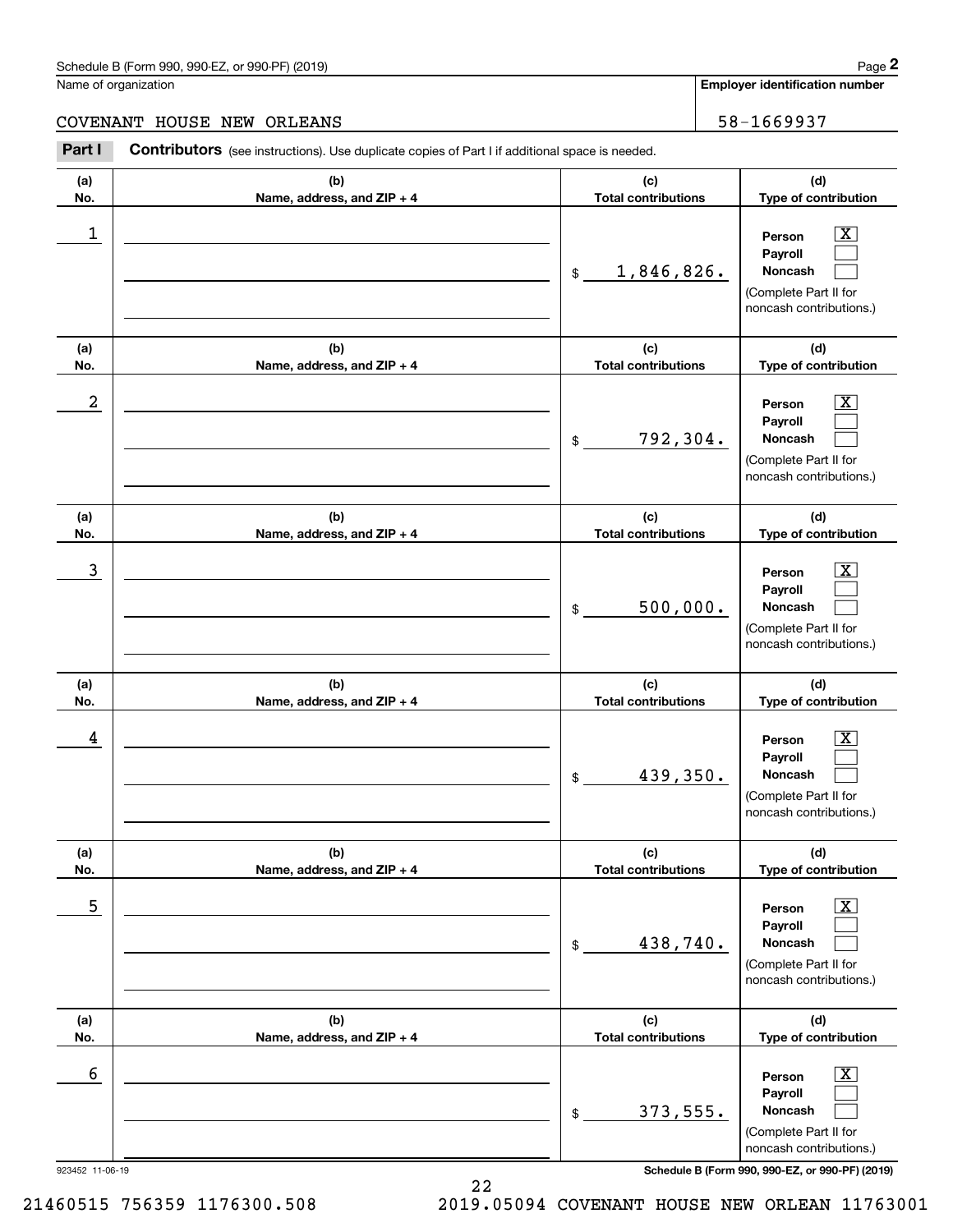#### Schedule B (Form 990, 990-EZ, or 990-PF) (2019) **Page 2** Page 1 and 2011 **Page 2** Page 2 **Page 2** Page 1 and 2011 **Page 2**

Name of organization

**(a)No.(b)Name, address, and ZIP + 4 (c)Total contributions (d)Type of contribution PersonPayrollNoncash (a)No.(b)Name, address, and ZIP + 4 (c)Total contributions (d)Type of contribution PersonPayrollNoncash (a)No.(b)Name, address, and ZIP + 4 (c)Total contributions (d)Type of contribution PersonPayrollNoncash (a) No.(b) Name, address, and ZIP + 4 (c) Total contributions (d) Type of contribution PersonPayrollNoncash(a) No.(b) Name, address, and ZIP + 4 (c) Total contributions (d) Type of contribution PersonPayrollNoncash(a) No.(b)Name, address, and ZIP + 4 (c) Total contributions (d)Type of contribution PersonPayrollNoncash Contributors** (see instructions). Use duplicate copies of Part I if additional space is needed. \$(Complete Part II for noncash contributions.) \$(Complete Part II for noncash contributions.) \$(Complete Part II for noncash contributions.) \$(Complete Part II for noncash contributions.) \$(Complete Part II for noncash contributions.) \$(Complete Part II for Chedule B (Form 990, 990-EZ, or 990-PF) (2019)<br>Iame of organization<br>**2Part I 2Part I 2Part I Contributors** (see instructions). Use duplicate copies of Part I if additional space is needed.  $|X|$  $\mathcal{L}^{\text{max}}$  $\mathcal{L}^{\text{max}}$  $\boxed{\text{X}}$  $\mathcal{L}^{\text{max}}$  $\mathcal{L}^{\text{max}}$  $|X|$  $\mathcal{L}^{\text{max}}$  $\mathcal{L}^{\text{max}}$  $\boxed{\text{X}}$  $\mathcal{L}^{\text{max}}$  $\mathcal{L}^{\text{max}}$  $\mathcal{L}^{\text{max}}$  $\mathcal{L}^{\text{max}}$  $\mathcal{L}^{\text{max}}$  $\mathcal{L}^{\text{max}}$  $\mathcal{L}^{\text{max}}$  $\mathcal{L}^{\text{max}}$ 7 X 250,000. 8 X 198,000. example and the set of the set of the set of the set of the set of the set of the set of the set of the set of 192,081.  $10$  Person  $\overline{\text{X}}$ 179,859. COVENANT HOUSE NEW ORLEANS FOR THE SERVICE SERVICE SERVICE SERVICE SERVICE SERVICE SERVICE SERVICE SERVICE SERVICE

923452 11-06-19 **Schedule B (Form 990, 990-EZ, or 990-PF) (2019)**

noncash contributions.)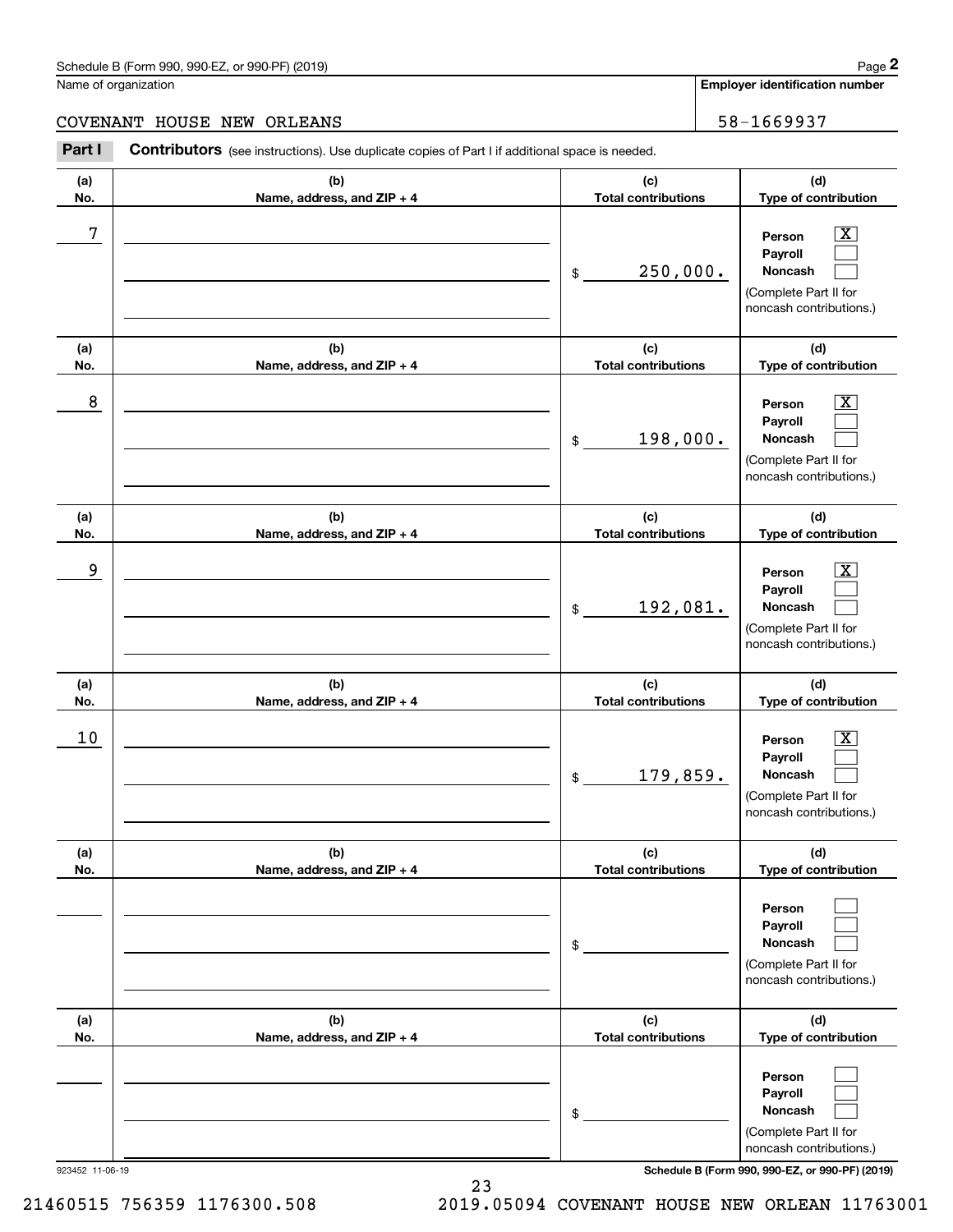**Employer identification number**

COVENANT HOUSE NEW ORLEANS 58-1669937

Chedule B (Form 990, 990-EZ, or 990-PF) (2019)<br>
lame of organization<br> **3Part II if additional space is needed.**<br> **Part II if additional space is needed.**<br> **Part II if additional space is needed.** 

| (a)<br>No.<br>from<br>Part I | (b)<br>Description of noncash property given | (c)<br>FMV (or estimate)<br>(See instructions.) | (d)<br>Date received                            |
|------------------------------|----------------------------------------------|-------------------------------------------------|-------------------------------------------------|
|                              |                                              | $\frac{1}{2}$                                   |                                                 |
| (a)<br>No.<br>from<br>Part I | (b)<br>Description of noncash property given | (c)<br>FMV (or estimate)<br>(See instructions.) | (d)<br>Date received                            |
|                              |                                              | $\sim$                                          |                                                 |
| (a)<br>No.<br>from<br>Part I | (b)<br>Description of noncash property given | (c)<br>FMV (or estimate)<br>(See instructions.) | (d)<br>Date received                            |
|                              |                                              | $\frac{1}{2}$                                   |                                                 |
| (a)<br>No.<br>from<br>Part I | (b)<br>Description of noncash property given | (c)<br>FMV (or estimate)<br>(See instructions.) | (d)<br>Date received                            |
|                              |                                              | $\mathfrak s$                                   |                                                 |
| (a)<br>No.<br>from<br>Part I | (b)<br>Description of noncash property given | (c)<br>FMV (or estimate)<br>(See instructions.) | (d)<br>Date received                            |
|                              |                                              | \$                                              |                                                 |
| (a)<br>No.<br>from<br>Part I | (b)<br>Description of noncash property given | (c)<br>FMV (or estimate)<br>(See instructions.) | (d)<br>Date received                            |
| 923453 11-06-19              |                                              | \$                                              | Schedule B (Form 990, 990-EZ, or 990-PF) (2019) |

24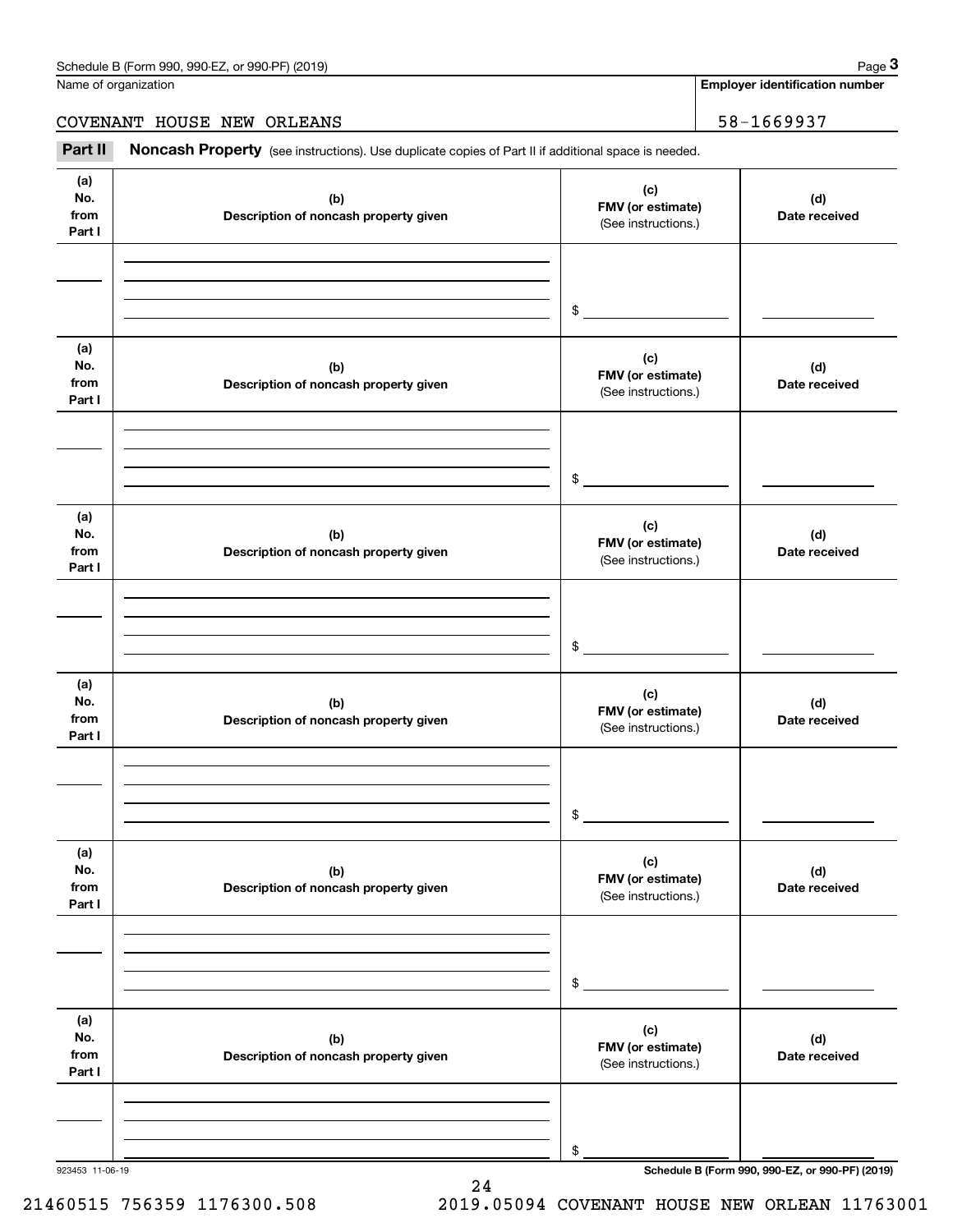|                           | Schedule B (Form 990, 990-EZ, or 990-PF) (2019)                                                                                                                               |                      | Page 4                                                                                                                                                                                                                                                                                                                                              |
|---------------------------|-------------------------------------------------------------------------------------------------------------------------------------------------------------------------------|----------------------|-----------------------------------------------------------------------------------------------------------------------------------------------------------------------------------------------------------------------------------------------------------------------------------------------------------------------------------------------------|
|                           | Name of organization                                                                                                                                                          |                      | <b>Employer identification number</b>                                                                                                                                                                                                                                                                                                               |
|                           | COVENANT HOUSE NEW ORLEANS                                                                                                                                                    |                      | 58-1669937                                                                                                                                                                                                                                                                                                                                          |
| Part III                  | from any one contributor. Complete columns (a) through (e) and the following line entry. For organizations<br>Use duplicate copies of Part III if additional space is needed. |                      | Exclusively religious, charitable, etc., contributions to organizations described in section 501(c)(7), (8), or (10) that total more than \$1,000 for the year<br>completing Part III, enter the total of exclusively religious, charitable, etc., contributions of \$1,000 or less for the year. (Enter this info. once.) $\blacktriangleright$ \$ |
| (a) No.<br>from           |                                                                                                                                                                               |                      |                                                                                                                                                                                                                                                                                                                                                     |
| Part I                    | (b) Purpose of gift                                                                                                                                                           | (c) Use of gift      | (d) Description of how gift is held                                                                                                                                                                                                                                                                                                                 |
|                           |                                                                                                                                                                               | (e) Transfer of gift |                                                                                                                                                                                                                                                                                                                                                     |
|                           | Transferee's name, address, and $ZIP + 4$                                                                                                                                     |                      | Relationship of transferor to transferee                                                                                                                                                                                                                                                                                                            |
|                           |                                                                                                                                                                               |                      |                                                                                                                                                                                                                                                                                                                                                     |
| (a) No.<br>from<br>Part I | (b) Purpose of gift                                                                                                                                                           | (c) Use of gift      | (d) Description of how gift is held                                                                                                                                                                                                                                                                                                                 |
|                           |                                                                                                                                                                               |                      |                                                                                                                                                                                                                                                                                                                                                     |
|                           |                                                                                                                                                                               | (e) Transfer of gift |                                                                                                                                                                                                                                                                                                                                                     |
|                           | Transferee's name, address, and ZIP + 4                                                                                                                                       |                      | Relationship of transferor to transferee                                                                                                                                                                                                                                                                                                            |
| (a) No.<br>from<br>Part I | (b) Purpose of gift                                                                                                                                                           | (c) Use of gift      | (d) Description of how gift is held                                                                                                                                                                                                                                                                                                                 |
|                           |                                                                                                                                                                               | (e) Transfer of gift |                                                                                                                                                                                                                                                                                                                                                     |
|                           | Transferee's name, address, and $ZIP + 4$                                                                                                                                     |                      | Relationship of transferor to transferee                                                                                                                                                                                                                                                                                                            |
|                           |                                                                                                                                                                               |                      |                                                                                                                                                                                                                                                                                                                                                     |
| (a) No.<br>from<br>Part I | (b) Purpose of gift                                                                                                                                                           | (c) Use of gift      | (d) Description of how gift is held                                                                                                                                                                                                                                                                                                                 |
|                           |                                                                                                                                                                               |                      |                                                                                                                                                                                                                                                                                                                                                     |
|                           |                                                                                                                                                                               | (e) Transfer of gift |                                                                                                                                                                                                                                                                                                                                                     |
|                           | Transferee's name, address, and ZIP + 4                                                                                                                                       |                      | Relationship of transferor to transferee                                                                                                                                                                                                                                                                                                            |
|                           |                                                                                                                                                                               |                      |                                                                                                                                                                                                                                                                                                                                                     |
|                           |                                                                                                                                                                               |                      |                                                                                                                                                                                                                                                                                                                                                     |

25

923454 11-06-19

**Schedule B (Form 990, 990-EZ, or 990-PF) (2019)**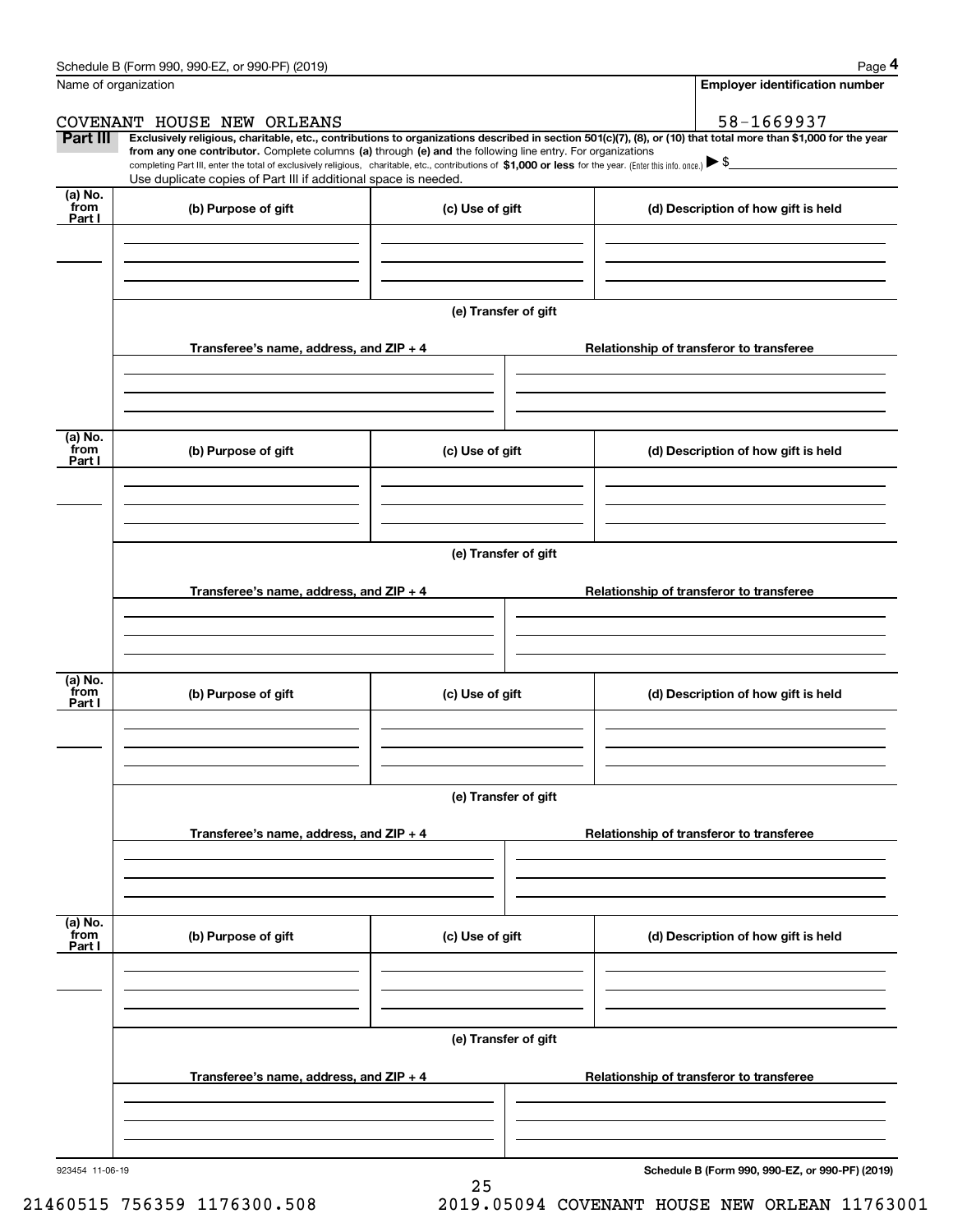| <b>SCHEDULE D</b> |  |
|-------------------|--|
|-------------------|--|

Department of the Treasury

| (Form 990) |
|------------|
|------------|

### **Supplemental Financial Statements**

(Form 990)<br>
Pepartment of the Treasury<br>
Department of the Treasury<br>
Department of the Treasury<br>
Department of the Treasury<br> **Co to www.irs.gov/Form990 for instructions and the latest information.**<br> **Co to www.irs.gov/Form9** 



Internal Revenue Service

**Name of the organization Employer identification number**

|          | COVENANT HOUSE NEW ORLEANS                                                                                                                                                                                                              |                         |    | 58-1669937                                         |
|----------|-----------------------------------------------------------------------------------------------------------------------------------------------------------------------------------------------------------------------------------------|-------------------------|----|----------------------------------------------------|
| Part I   | Organizations Maintaining Donor Advised Funds or Other Similar Funds or Accounts. Complete if the                                                                                                                                       |                         |    |                                                    |
|          | organization answered "Yes" on Form 990, Part IV, line 6.                                                                                                                                                                               |                         |    |                                                    |
|          |                                                                                                                                                                                                                                         | (a) Donor advised funds |    | (b) Funds and other accounts                       |
| 1        |                                                                                                                                                                                                                                         |                         |    |                                                    |
| 2        | Aggregate value of contributions to (during year)                                                                                                                                                                                       |                         |    |                                                    |
| з        |                                                                                                                                                                                                                                         |                         |    |                                                    |
| 4        |                                                                                                                                                                                                                                         |                         |    |                                                    |
| 5        | Did the organization inform all donors and donor advisors in writing that the assets held in donor advised funds                                                                                                                        |                         |    |                                                    |
|          |                                                                                                                                                                                                                                         |                         |    | Yes<br>No                                          |
|          |                                                                                                                                                                                                                                         |                         |    |                                                    |
| 6        | Did the organization inform all grantees, donors, and donor advisors in writing that grant funds can be used only<br>for charitable purposes and not for the benefit of the donor or donor advisor, or for any other purpose conferring |                         |    |                                                    |
|          |                                                                                                                                                                                                                                         |                         |    |                                                    |
| Part II  |                                                                                                                                                                                                                                         |                         |    | Yes<br>No                                          |
|          | Conservation Easements. Complete if the organization answered "Yes" on Form 990, Part IV, line 7.                                                                                                                                       |                         |    |                                                    |
| 1        | Purpose(s) of conservation easements held by the organization (check all that apply).                                                                                                                                                   |                         |    |                                                    |
|          | Preservation of land for public use (for example, recreation or education)                                                                                                                                                              |                         |    | Preservation of a historically important land area |
|          | Protection of natural habitat                                                                                                                                                                                                           |                         |    | Preservation of a certified historic structure     |
|          | Preservation of open space                                                                                                                                                                                                              |                         |    |                                                    |
| 2        | Complete lines 2a through 2d if the organization held a qualified conservation contribution in the form of a conservation easement on the last                                                                                          |                         |    |                                                    |
|          | day of the tax year.                                                                                                                                                                                                                    |                         |    | Held at the End of the Tax Year                    |
| а        |                                                                                                                                                                                                                                         |                         | 2a |                                                    |
|          | Total acreage restricted by conservation easements                                                                                                                                                                                      |                         | 2b |                                                    |
|          | Number of conservation easements on a certified historic structure included in (a) manufacture included in (a)                                                                                                                          |                         | 2c |                                                    |
| d        | Number of conservation easements included in (c) acquired after 7/25/06, and not on a historic structure                                                                                                                                |                         |    |                                                    |
|          |                                                                                                                                                                                                                                         |                         | 2d |                                                    |
| 3        | Number of conservation easements modified, transferred, released, extinguished, or terminated by the organization during the tax                                                                                                        |                         |    |                                                    |
|          | year                                                                                                                                                                                                                                    |                         |    |                                                    |
| 4        | Number of states where property subject to conservation easement is located >                                                                                                                                                           |                         |    |                                                    |
| 5        | Does the organization have a written policy regarding the periodic monitoring, inspection, handling of                                                                                                                                  |                         |    |                                                    |
|          | violations, and enforcement of the conservation easements it holds?                                                                                                                                                                     |                         |    | Yes<br>No                                          |
| 6        | Staff and volunteer hours devoted to monitoring, inspecting, handling of violations, and enforcing conservation easements during the year                                                                                               |                         |    |                                                    |
|          |                                                                                                                                                                                                                                         |                         |    |                                                    |
| 7        | Amount of expenses incurred in monitoring, inspecting, handling of violations, and enforcing conservation easements during the year                                                                                                     |                         |    |                                                    |
|          | $\blacktriangleright$ s                                                                                                                                                                                                                 |                         |    |                                                    |
| 8        | Does each conservation easement reported on line 2(d) above satisfy the requirements of section 170(h)(4)(B)(i)                                                                                                                         |                         |    |                                                    |
|          |                                                                                                                                                                                                                                         |                         |    | Yes<br>No                                          |
| 9        | In Part XIII, describe how the organization reports conservation easements in its revenue and expense statement and                                                                                                                     |                         |    |                                                    |
|          | balance sheet, and include, if applicable, the text of the footnote to the organization's financial statements that describes the                                                                                                       |                         |    |                                                    |
|          | organization's accounting for conservation easements.                                                                                                                                                                                   |                         |    |                                                    |
| Part III | Organizations Maintaining Collections of Art, Historical Treasures, or Other Similar Assets.                                                                                                                                            |                         |    |                                                    |
|          | Complete if the organization answered "Yes" on Form 990, Part IV, line 8.                                                                                                                                                               |                         |    |                                                    |
|          | 1a If the organization elected, as permitted under FASB ASC 958, not to report in its revenue statement and balance sheet works                                                                                                         |                         |    |                                                    |
|          | of art, historical treasures, or other similar assets held for public exhibition, education, or research in furtherance of public                                                                                                       |                         |    |                                                    |
|          | service, provide in Part XIII the text of the footnote to its financial statements that describes these items.                                                                                                                          |                         |    |                                                    |
|          | b If the organization elected, as permitted under FASB ASC 958, to report in its revenue statement and balance sheet works of                                                                                                           |                         |    |                                                    |
|          | art, historical treasures, or other similar assets held for public exhibition, education, or research in furtherance of public service,                                                                                                 |                         |    |                                                    |
|          | provide the following amounts relating to these items:                                                                                                                                                                                  |                         |    |                                                    |
|          |                                                                                                                                                                                                                                         |                         |    |                                                    |
|          | (ii) Assets included in Form 990, Part X                                                                                                                                                                                                |                         |    | $\triangleright$ \$                                |
| 2        | If the organization received or held works of art, historical treasures, or other similar assets for financial gain, provide                                                                                                            |                         |    |                                                    |
|          | the following amounts required to be reported under FASB ASC 958 relating to these items:                                                                                                                                               |                         |    |                                                    |
| а        |                                                                                                                                                                                                                                         |                         |    | \$                                                 |
| b        | Assets included in Form 990, Part X [11, 2008] [2010] [2010] [2010] [2010] [2010] [2010] [2010] [2010] [2010] [                                                                                                                         |                         |    | $\blacktriangleright$ s                            |
|          | LHA For Paperwork Reduction Act Notice, see the Instructions for Form 990.                                                                                                                                                              |                         |    | Schedule D (Form 990) 2019                         |
|          |                                                                                                                                                                                                                                         |                         |    |                                                    |

932051 10-02-19

|  | 41 | O |  |  |
|--|----|---|--|--|
|  |    |   |  |  |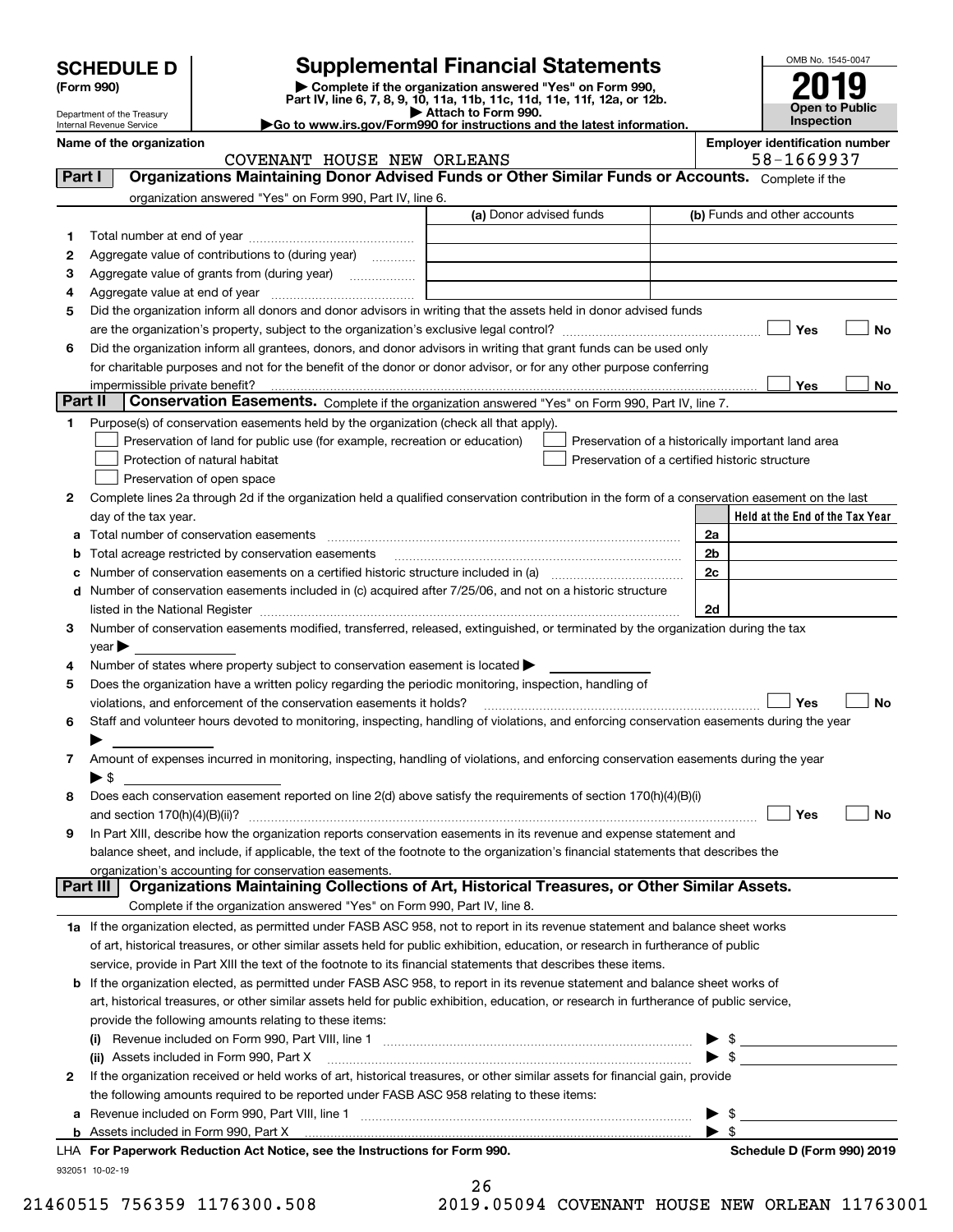|          | Schedule D (Form 990) 2019                                                                                                                                                                                                           | COVENANT HOUSE NEW ORLEANS |                |                                                                                                                                                                                                                               |                 | 58-1669937                 |                     | Page $2$   |    |
|----------|--------------------------------------------------------------------------------------------------------------------------------------------------------------------------------------------------------------------------------------|----------------------------|----------------|-------------------------------------------------------------------------------------------------------------------------------------------------------------------------------------------------------------------------------|-----------------|----------------------------|---------------------|------------|----|
| Part III | Organizations Maintaining Collections of Art, Historical Treasures, or Other Similar Assets (continued)                                                                                                                              |                            |                |                                                                                                                                                                                                                               |                 |                            |                     |            |    |
| 3        | Using the organization's acquisition, accession, and other records, check any of the following that make significant use of its                                                                                                      |                            |                |                                                                                                                                                                                                                               |                 |                            |                     |            |    |
|          | collection items (check all that apply):                                                                                                                                                                                             |                            |                |                                                                                                                                                                                                                               |                 |                            |                     |            |    |
| a        | Public exhibition                                                                                                                                                                                                                    |                            |                | Loan or exchange program                                                                                                                                                                                                      |                 |                            |                     |            |    |
| b        | Scholarly research                                                                                                                                                                                                                   | e                          |                | Other and the contract of the contract of the contract of the contract of the contract of the contract of the contract of the contract of the contract of the contract of the contract of the contract of the contract of the |                 |                            |                     |            |    |
| c        | Preservation for future generations                                                                                                                                                                                                  |                            |                |                                                                                                                                                                                                                               |                 |                            |                     |            |    |
| 4        | Provide a description of the organization's collections and explain how they further the organization's exempt purpose in Part XIII.                                                                                                 |                            |                |                                                                                                                                                                                                                               |                 |                            |                     |            |    |
| 5        | During the year, did the organization solicit or receive donations of art, historical treasures, or other similar assets                                                                                                             |                            |                |                                                                                                                                                                                                                               |                 |                            |                     |            |    |
|          | to be sold to raise funds rather than to be maintained as part of the organization's collection?                                                                                                                                     |                            |                |                                                                                                                                                                                                                               |                 |                            | Yes                 |            | No |
|          | Part IV<br>Escrow and Custodial Arrangements. Complete if the organization answered "Yes" on Form 990, Part IV, line 9, or                                                                                                           |                            |                |                                                                                                                                                                                                                               |                 |                            |                     |            |    |
|          | reported an amount on Form 990, Part X, line 21.                                                                                                                                                                                     |                            |                |                                                                                                                                                                                                                               |                 |                            |                     |            |    |
|          | 1a Is the organization an agent, trustee, custodian or other intermediary for contributions or other assets not included                                                                                                             |                            |                |                                                                                                                                                                                                                               |                 |                            |                     |            |    |
|          |                                                                                                                                                                                                                                      |                            |                |                                                                                                                                                                                                                               |                 |                            | Yes                 |            | No |
|          | <b>b</b> If "Yes," explain the arrangement in Part XIII and complete the following table:                                                                                                                                            |                            |                |                                                                                                                                                                                                                               |                 |                            |                     |            |    |
|          |                                                                                                                                                                                                                                      |                            |                |                                                                                                                                                                                                                               |                 |                            | Amount              |            |    |
| c        | Beginning balance <b>contract to the contract of the contract of the contract of the contract of the contract of the contract of the contract of the contract of the contract of the contract of the contract of the contract of</b> |                            |                |                                                                                                                                                                                                                               | 1c              |                            |                     |            |    |
|          |                                                                                                                                                                                                                                      |                            |                |                                                                                                                                                                                                                               | 1d              |                            |                     |            |    |
| е        | Distributions during the year manufactured and continuum and contact the year manufactured and contact the year                                                                                                                      |                            |                |                                                                                                                                                                                                                               | 1e              |                            |                     |            |    |
|          | Ending balance manufactured and contact the contract of the contract of the contract of the contract of the contract of the contract of the contract of the contract of the contract of the contract of the contract of the co       |                            |                |                                                                                                                                                                                                                               | 1f              |                            |                     |            |    |
|          | 2a Did the organization include an amount on Form 990, Part X, line 21, for escrow or custodial account liability?                                                                                                                   |                            |                |                                                                                                                                                                                                                               |                 |                            | Yes                 |            | No |
|          | <b>b</b> If "Yes," explain the arrangement in Part XIII. Check here if the explanation has been provided on Part XIII                                                                                                                |                            |                |                                                                                                                                                                                                                               |                 |                            |                     |            |    |
| Part V   | Endowment Funds. Complete if the organization answered "Yes" on Form 990, Part IV, line 10.                                                                                                                                          |                            |                |                                                                                                                                                                                                                               |                 |                            |                     |            |    |
|          |                                                                                                                                                                                                                                      | (a) Current year           | (b) Prior year | (c) Two years back                                                                                                                                                                                                            |                 | (d) Three years back       | (e) Four years back |            |    |
| 1a       | Beginning of year balance                                                                                                                                                                                                            | 3,192,648.                 | 3,070,597.     | 2,494,967.                                                                                                                                                                                                                    |                 | 2,017,154.                 |                     | 1,793,143. |    |
| b        |                                                                                                                                                                                                                                      |                            |                | 403,561.                                                                                                                                                                                                                      |                 | 274,629.                   |                     | 300,000.   |    |
|          | Net investment earnings, gains, and losses                                                                                                                                                                                           | 24,320.                    | 143,573.       | 175,054.                                                                                                                                                                                                                      |                 | 215,770.                   |                     | $-63,939.$ |    |
| d        |                                                                                                                                                                                                                                      |                            |                |                                                                                                                                                                                                                               |                 |                            |                     |            |    |
|          | e Other expenditures for facilities                                                                                                                                                                                                  |                            |                |                                                                                                                                                                                                                               |                 |                            |                     |            |    |
|          | and programs                                                                                                                                                                                                                         | 9,868.                     | 19,095.        |                                                                                                                                                                                                                               |                 | 9,502.                     |                     | 9,441.     |    |
|          |                                                                                                                                                                                                                                      | 2,422.                     | 2,427.         | 2,985.                                                                                                                                                                                                                        |                 | 3,084.                     |                     | 2,609.     |    |
| g        | End of year balance                                                                                                                                                                                                                  | 3,204,678.                 | 3, 192, 648.   | 3,070,597.                                                                                                                                                                                                                    |                 | 2,494,967.                 |                     | 2,017,154. |    |
| 2        | Provide the estimated percentage of the current year end balance (line 1g, column (a)) held as:                                                                                                                                      |                            |                |                                                                                                                                                                                                                               |                 |                            |                     |            |    |
| а        | Board designated or quasi-endowment >                                                                                                                                                                                                | 100.00                     | %              |                                                                                                                                                                                                                               |                 |                            |                     |            |    |
| b        | .00<br>Permanent endowment > _____                                                                                                                                                                                                   | $\%$                       |                |                                                                                                                                                                                                                               |                 |                            |                     |            |    |
| c        | .00<br>Term endowment >                                                                                                                                                                                                              | %                          |                |                                                                                                                                                                                                                               |                 |                            |                     |            |    |
|          | The percentages on lines 2a, 2b, and 2c should equal 100%.                                                                                                                                                                           |                            |                |                                                                                                                                                                                                                               |                 |                            |                     |            |    |
|          | 3a Are there endowment funds not in the possession of the organization that are held and administered for the organization                                                                                                           |                            |                |                                                                                                                                                                                                                               |                 |                            |                     |            |    |
|          | by:                                                                                                                                                                                                                                  |                            |                |                                                                                                                                                                                                                               |                 |                            |                     | Yes        | No |
|          | (i)                                                                                                                                                                                                                                  |                            |                |                                                                                                                                                                                                                               |                 |                            | 3a(i)               |            | x  |
|          |                                                                                                                                                                                                                                      |                            |                |                                                                                                                                                                                                                               |                 |                            | 3a(ii)              | х          |    |
|          | <b>b</b> If "Yes" on line 3a(ii), are the related organizations listed as required on Schedule R?                                                                                                                                    |                            |                |                                                                                                                                                                                                                               |                 |                            | 3b                  | х          |    |
| 4        | Describe in Part XIII the intended uses of the organization's endowment funds.                                                                                                                                                       |                            |                |                                                                                                                                                                                                                               |                 |                            |                     |            |    |
|          | Land, Buildings, and Equipment.<br>Part VI                                                                                                                                                                                           |                            |                |                                                                                                                                                                                                                               |                 |                            |                     |            |    |
|          | Complete if the organization answered "Yes" on Form 990, Part IV, line 11a. See Form 990, Part X, line 10.                                                                                                                           |                            |                |                                                                                                                                                                                                                               |                 |                            |                     |            |    |
|          | Description of property                                                                                                                                                                                                              | (a) Cost or other          |                | (b) Cost or other                                                                                                                                                                                                             | (c) Accumulated |                            | (d) Book value      |            |    |
|          |                                                                                                                                                                                                                                      | basis (investment)         |                | basis (other)                                                                                                                                                                                                                 | depreciation    |                            |                     |            |    |
|          |                                                                                                                                                                                                                                      |                            |                | 1,527,418.                                                                                                                                                                                                                    |                 |                            | 1,527,418.          |            |    |
| b        |                                                                                                                                                                                                                                      |                            | 1,460.         | 2, 144, 781.                                                                                                                                                                                                                  | 750,910.        |                            | 1,395,331.          |            |    |
|          | Leasehold improvements                                                                                                                                                                                                               |                            |                |                                                                                                                                                                                                                               |                 |                            |                     |            |    |
|          |                                                                                                                                                                                                                                      |                            |                | 2,029,706.                                                                                                                                                                                                                    | 1,801,498.      |                            |                     | 228,208.   |    |
|          | e Other                                                                                                                                                                                                                              |                            |                |                                                                                                                                                                                                                               |                 |                            |                     |            |    |
|          | Total. Add lines 1a through 1e. (Column (d) must equal Form 990. Part X, column (B), line 10c.)                                                                                                                                      |                            |                |                                                                                                                                                                                                                               |                 |                            | 3,150,957.          |            |    |
|          |                                                                                                                                                                                                                                      |                            |                |                                                                                                                                                                                                                               |                 | Schedule D (Form 990) 2019 |                     |            |    |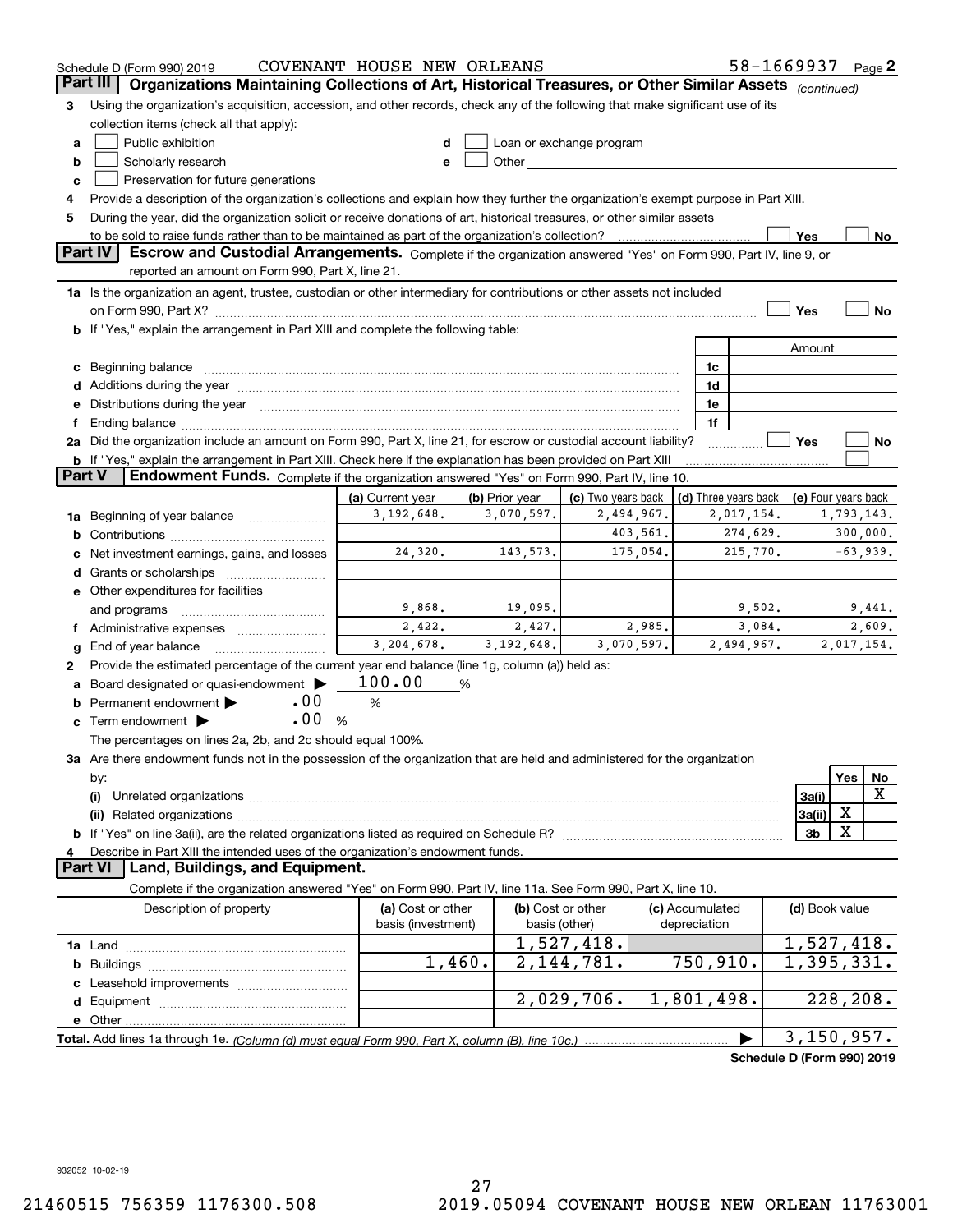| 58-1669937<br>COVENANT HOUSE NEW ORLEANS<br>Schedule D (Form 990) 2019 |  | Page |
|------------------------------------------------------------------------|--|------|
|------------------------------------------------------------------------|--|------|

#### **Part VII Investments - Other Securities.**

Complete if the organization answered "Yes" on Form 990, Part IV, line 11b. See Form 990, Part X, line 12.

| (a) Description of security or category (including name of security)                   | (b) Book value | (c) Method of valuation: Cost or end-of-year market value |
|----------------------------------------------------------------------------------------|----------------|-----------------------------------------------------------|
| (1) Financial derivatives                                                              |                |                                                           |
| (2) Closely held equity interests<br>                                                  |                |                                                           |
| (3) Other                                                                              |                |                                                           |
| (A)                                                                                    |                |                                                           |
| (B)                                                                                    |                |                                                           |
| (C)                                                                                    |                |                                                           |
| (D)                                                                                    |                |                                                           |
| (E)                                                                                    |                |                                                           |
| (E)                                                                                    |                |                                                           |
| (G)                                                                                    |                |                                                           |
| (H)                                                                                    |                |                                                           |
| Total. (Col. (b) must equal Form 990, Part X, col. (B) line 12.) $\blacktriangleright$ |                |                                                           |

#### **Part VIII Investments - Program Related.**

Complete if the organization answered "Yes" on Form 990, Part IV, line 11c. See Form 990, Part X, line 13.

| (a) Description of investment                                       | (b) Book value | (c) Method of valuation: Cost or end-of-year market value |
|---------------------------------------------------------------------|----------------|-----------------------------------------------------------|
| (1)                                                                 |                |                                                           |
| (2)                                                                 |                |                                                           |
| $\frac{1}{2}$                                                       |                |                                                           |
| (4)                                                                 |                |                                                           |
| $\frac{1}{2}$                                                       |                |                                                           |
| (6)                                                                 |                |                                                           |
| $\sqrt{(7)}$                                                        |                |                                                           |
| (8)                                                                 |                |                                                           |
| (9)                                                                 |                |                                                           |
| Total. (Col. (b) must equal Form 990, Part X, col. (B) line $13.$ ) |                |                                                           |

#### **Part IX Other Assets.**

Complete if the organization answered "Yes" on Form 990, Part IV, line 11d. See Form 990, Part X, line 15.

|               | (a) Description                                                                                                   | (b) Book value |
|---------------|-------------------------------------------------------------------------------------------------------------------|----------------|
| (1)           |                                                                                                                   |                |
| (2)           |                                                                                                                   |                |
| (3)           |                                                                                                                   |                |
| (4)           |                                                                                                                   |                |
| (5)           |                                                                                                                   |                |
| (6)           |                                                                                                                   |                |
| (7)           |                                                                                                                   |                |
| (8)           |                                                                                                                   |                |
| (9)           |                                                                                                                   |                |
|               |                                                                                                                   |                |
| <b>Part X</b> | <b>Other Liabilities.</b>                                                                                         |                |
|               | Complete if the organization answered "Yes" on Form 990, Part IV, line 11e or 11f. See Form 990, Part X, line 25. |                |
| 1.            | (a) Description of liability                                                                                      | (b) Book value |
|               |                                                                                                                   |                |

| (1)<br>Federal income taxes             |               |
|-----------------------------------------|---------------|
| REFUNDABLE ADVANCES<br>(2)              | 293,647.      |
| DUE TO PARENT<br>(3)                    | 39,707.       |
| PAYCHECK PROTECTION PROGRAM LOAN<br>(4) | 817,200.      |
| $\frac{1}{\sqrt{5}}$                    |               |
| (6)                                     |               |
| (7)                                     |               |
| (8)                                     |               |
| (9)                                     |               |
|                                         | $1,150,554$ . |

**2.**Liability for uncertain tax positions. In Part XIII, provide the text of the footnote to the organization's financial statements that reports the organization's liability for uncertain tax positions under FASB ASC 740. Check here if the text of the footnote has been provided in Part XIII  $\boxed{\text{X}}$ 

**Schedule D (Form 990) 2019**

932053 10-02-19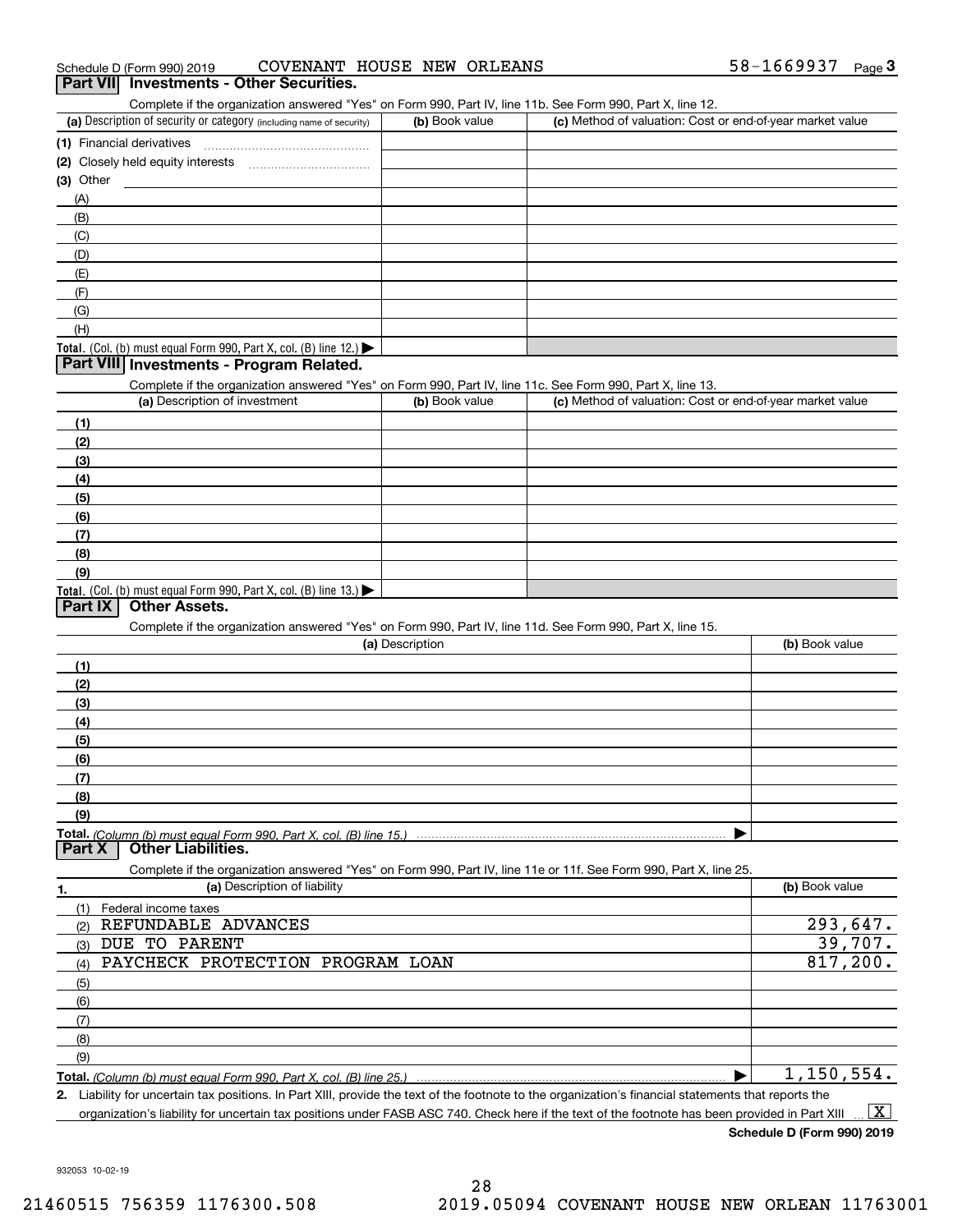|    | COVENANT HOUSE NEW ORLEANS<br>Schedule D (Form 990) 2019                                                                                                                                                                            |                |            |                | 58-1669937<br>Page $4$       |
|----|-------------------------------------------------------------------------------------------------------------------------------------------------------------------------------------------------------------------------------------|----------------|------------|----------------|------------------------------|
|    | <b>Part XI</b><br>Reconciliation of Revenue per Audited Financial Statements With Revenue per Return.                                                                                                                               |                |            |                |                              |
|    | Complete if the organization answered "Yes" on Form 990, Part IV, line 12a.                                                                                                                                                         |                |            |                |                              |
| 1  | Total revenue, gains, and other support per audited financial statements                                                                                                                                                            |                |            | $\blacksquare$ | 8,187,330.                   |
| 2  | Amounts included on line 1 but not on Form 990, Part VIII, line 12:                                                                                                                                                                 |                |            |                |                              |
| a  | Net unrealized gains (losses) on investments [11] matter contracts and the unrealized gains (losses) on investments                                                                                                                 | 2a             | $-60,895.$ |                |                              |
| b  |                                                                                                                                                                                                                                     | 2 <sub>b</sub> | 294,042.   |                |                              |
|    |                                                                                                                                                                                                                                     | 2c             |            |                |                              |
| d  | Other (Describe in Part XIII.) <b>2006</b> 2007 2010 2010 2010 2010 2011 2012 2013 2014 2014 2015 2016 2017 2018 2019 2016 2017 2018 2019 2016 2017 2018 2019 2016 2017 2018 2019 2018 2019 2019 2016 2017 2018 2019 2018 2019 2019 | 2d             |            |                |                              |
| е  | Add lines 2a through 2d                                                                                                                                                                                                             |                |            | 2е             | <u>233,147.</u>              |
| 3  |                                                                                                                                                                                                                                     |                |            | $\mathbf{3}$   | 7,954,183.                   |
| 4  | Amounts included on Form 990, Part VIII, line 12, but not on line 1:                                                                                                                                                                |                |            |                |                              |
|    |                                                                                                                                                                                                                                     | 4a             |            |                |                              |
|    |                                                                                                                                                                                                                                     | 4 <sub>b</sub> | 83,998.    |                |                              |
| c. | Add lines 4a and 4b                                                                                                                                                                                                                 |                |            | 4c             | $\frac{83,998.}{8,038,181.}$ |
|    |                                                                                                                                                                                                                                     |                |            | $5^{\circ}$    |                              |
|    |                                                                                                                                                                                                                                     |                |            |                |                              |
|    | Part XII   Reconciliation of Expenses per Audited Financial Statements With Expenses per Return.                                                                                                                                    |                |            |                |                              |
|    | Complete if the organization answered "Yes" on Form 990, Part IV, line 12a.                                                                                                                                                         |                |            |                |                              |
| 1  | Total expenses and losses per audited financial statements [11] [11] Total expenses and losses per audited financial statements [11] [11] Total expenses and losses per audited financial statements                                |                |            | $\blacksquare$ | 7,002,121.                   |
| 2  | Amounts included on line 1 but not on Form 990, Part IX, line 25:                                                                                                                                                                   |                |            |                |                              |
| a  |                                                                                                                                                                                                                                     | 2a             | 294,042.   |                |                              |
|    |                                                                                                                                                                                                                                     | 2 <sub>b</sub> |            |                |                              |
|    | Other losses                                                                                                                                                                                                                        | 2 <sub>c</sub> |            |                |                              |
| d  |                                                                                                                                                                                                                                     | 2d             |            |                |                              |
|    | Add lines 2a through 2d <b>contained a contained a contained a contained a</b> contained a contained a contained a contained a contained a contained a contained a contained a contained a contained a contained a contained a cont |                |            | 2e             | <u>294,042.</u>              |
| 3  |                                                                                                                                                                                                                                     |                |            | 3              | 6,708,079.                   |
| 4  | Amounts included on Form 990, Part IX, line 25, but not on line 1:                                                                                                                                                                  |                |            |                |                              |
| a  |                                                                                                                                                                                                                                     | 4a             |            |                |                              |
|    | <b>b</b> Other (Describe in Part XIII.)                                                                                                                                                                                             | 4 <sub>b</sub> | 83,998.    |                |                              |
| c  | Add lines 4a and 4b                                                                                                                                                                                                                 |                |            | 4c             | 83,998.                      |
|    | Part XIII Supplemental Information.                                                                                                                                                                                                 |                |            | 5              | 6,792,077.                   |

Provide the descriptions required for Part II, lines 3, 5, and 9; Part III, lines 1a and 4; Part IV, lines 1b and 2b; Part V, line 4; Part X, line 2; Part XI, lines 2d and 4b; and Part XII, lines 2d and 4b. Also complete this part to provide any additional information.

PART V, LINE 4:

THE ORGANIZATION'S PRIMARY INVESTMENT OBJECTIVES ARE TO MAXIMIZE TOTAL

RETURN WITHIN REASONABLE AND PRUDENT LEVELS OF RISK WHILE MAINTAINING

SUFFICIENT LIQUIDITY TO MEET DISBURSEMENT NEEDS AND ENSURE PRESERVATION OF

CAPITAL.

PART X, LINE 2:

THE ORGANIZATION RECOGNIZES THE EFFECT OF INCOME TAX POSITIONS ONLY IF

THOSE POSITIONS ARE MORE LIKELY THAN NOT TO BE SUSTAINED. MANAGEMENT HAS

DETERMINED THAT THE ORGANIZATION HAD NO UNCERTAIN TAX POSITIONS THAT WOULD

REQUIRE FINANCIAL STATEMENT RECOGNITION AND/OR DISCLOSURE. THE

#### **Schedule D (Form 990) 2019** ORGANIZATION IS NO LONGER SUBJECT TO EXAMINATIONS BY THE APPLICABLE TAXING

29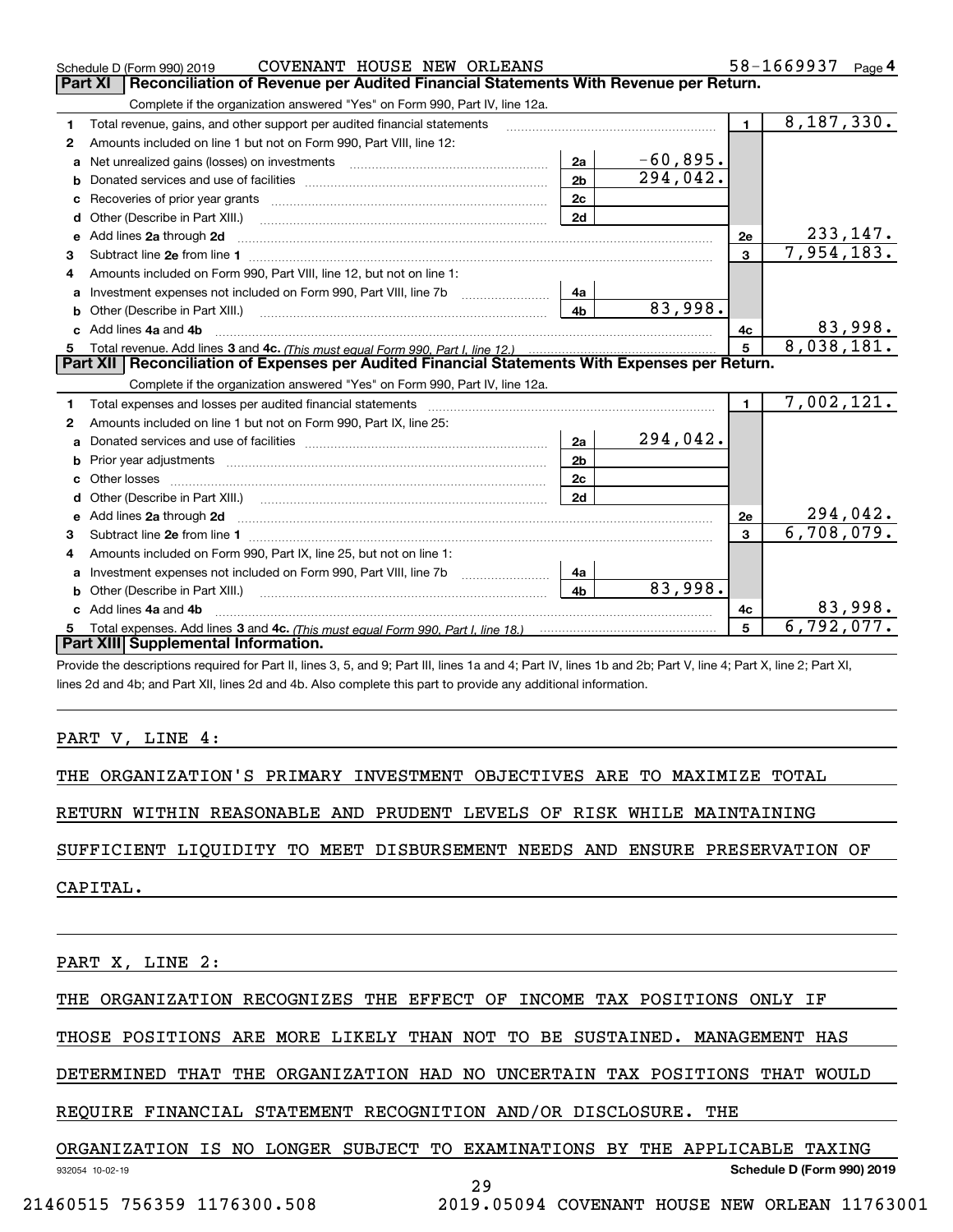| Schedule D (Form 990) 2019                            | <b>COVENANT</b> | HOUSE NEW ORLEANS | 1669937-<br>58- | Page 5 |
|-------------------------------------------------------|-----------------|-------------------|-----------------|--------|
| <b>Part XIII Supplemental Information</b> (continued) |                 |                   |                 |        |

JURISDICTIONS FOR YEARS PRIOR TO JUNE 30, 2017.

| PART XI, LINE 4B - OTHER ADJUSTMENTS:  |         |
|----------------------------------------|---------|
| RE-CLASS OF EVENT EXPENSE              | 511.    |
| RE-CLASS OF WHITE DOVE PROGRAM EXPENSE | 83,487. |
| TOTAL TO SCHEDULE D, PART XI, LINE 4B  | 83,998. |

PART XII, LINE 4B - OTHER ADJUSTMENTS:

| RE-CLASS OF EVENT EXPENSE              |  |  | 511.       |
|----------------------------------------|--|--|------------|
|                                        |  |  |            |
| RE-CLASS OF WHITE DOVE PROGRAM EXPENSE |  |  | 487.<br>83 |

TOTAL TO SCHEDULE D, PART XII, LINE 4B 83,998.

**Schedule D (Form 990) 2019**

932055 10-02-19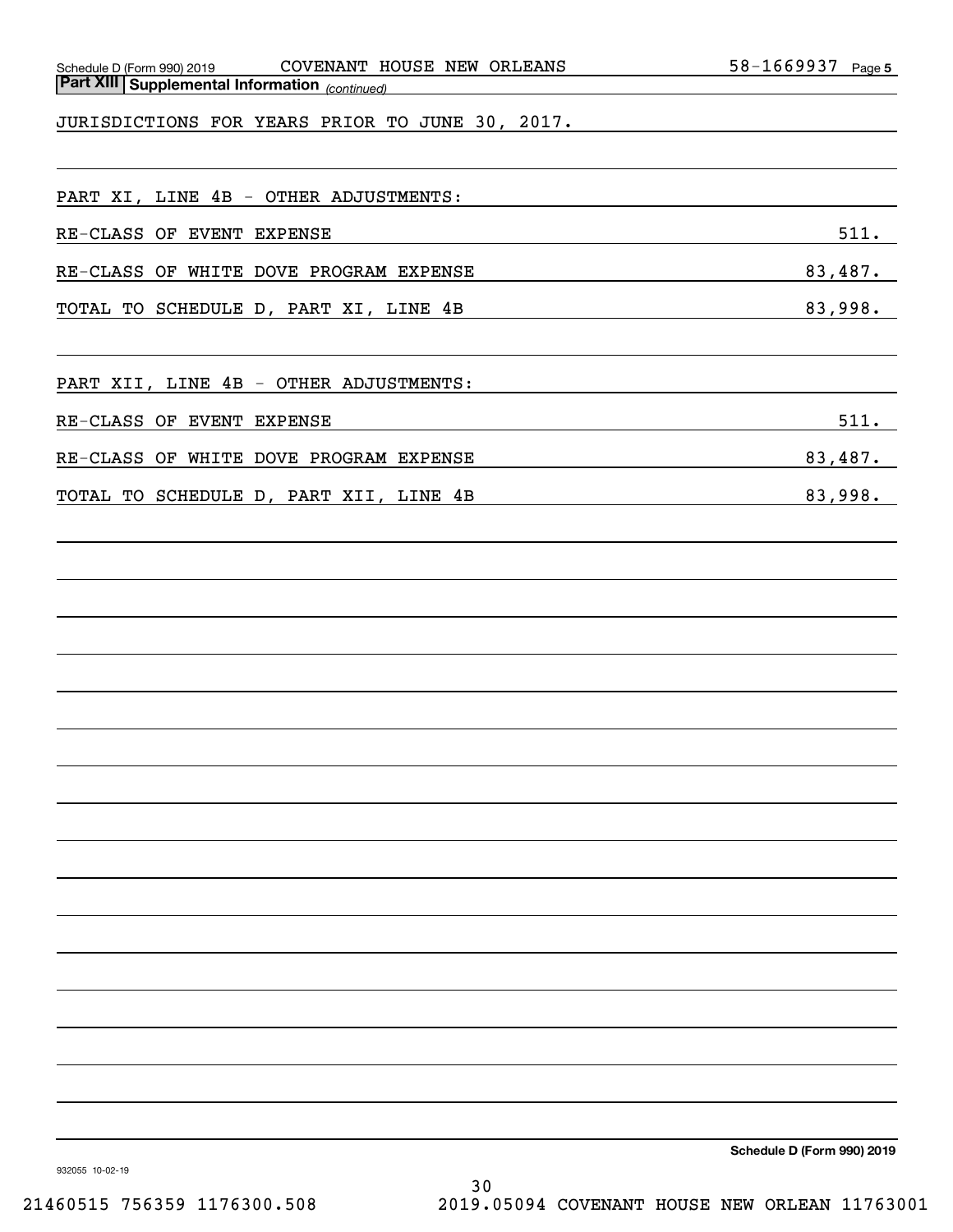| <b>Supplemental Information Regarding Fundraising or Gaming Activities</b><br><b>SCHEDULE G</b>                                                                                                                                                             |                                                                                                                                                                     | OMB No. 1545-0047       |                                 |                                       |  |                                                         |                                                     |  |  |  |
|-------------------------------------------------------------------------------------------------------------------------------------------------------------------------------------------------------------------------------------------------------------|---------------------------------------------------------------------------------------------------------------------------------------------------------------------|-------------------------|---------------------------------|---------------------------------------|--|---------------------------------------------------------|-----------------------------------------------------|--|--|--|
| (Form 990 or 990-EZ)                                                                                                                                                                                                                                        | Complete if the organization answered "Yes" on Form 990, Part IV, line 17, 18, or 19, or if the<br>organization entered more than \$15,000 on Form 990-EZ, line 6a. |                         |                                 |                                       |  |                                                         |                                                     |  |  |  |
| Department of the Treasury                                                                                                                                                                                                                                  | Attach to Form 990 or Form 990-EZ.                                                                                                                                  |                         |                                 |                                       |  |                                                         | 2019<br><b>Open to Public</b>                       |  |  |  |
| Internal Revenue Service<br>Name of the organization                                                                                                                                                                                                        | Go to www.irs.gov/Form990 for instructions and the latest information.                                                                                              |                         |                                 |                                       |  |                                                         | Inspection<br><b>Employer identification number</b> |  |  |  |
|                                                                                                                                                                                                                                                             | COVENANT HOUSE NEW ORLEANS                                                                                                                                          |                         |                                 |                                       |  | 58-1669937                                              |                                                     |  |  |  |
| Part I                                                                                                                                                                                                                                                      | Fundraising Activities. Complete if the organization answered "Yes" on Form 990, Part IV, line 17. Form 990-EZ filers are not                                       |                         |                                 |                                       |  |                                                         |                                                     |  |  |  |
| required to complete this part.<br>1 Indicate whether the organization raised funds through any of the following activities. Check all that apply.                                                                                                          |                                                                                                                                                                     |                         |                                 |                                       |  |                                                         |                                                     |  |  |  |
| Mail solicitations<br>a                                                                                                                                                                                                                                     | e                                                                                                                                                                   |                         |                                 | Solicitation of non-government grants |  |                                                         |                                                     |  |  |  |
| Internet and email solicitations<br>b<br>Phone solicitations<br>с                                                                                                                                                                                           | f<br>Special fundraising events                                                                                                                                     |                         |                                 | Solicitation of government grants     |  |                                                         |                                                     |  |  |  |
| d<br>In-person solicitations                                                                                                                                                                                                                                | g                                                                                                                                                                   |                         |                                 |                                       |  |                                                         |                                                     |  |  |  |
| 2 a Did the organization have a written or oral agreement with any individual (including officers, directors, trustees, or                                                                                                                                  |                                                                                                                                                                     |                         |                                 |                                       |  |                                                         |                                                     |  |  |  |
| key employees listed in Form 990, Part VII) or entity in connection with professional fundraising services?<br><b>b</b> If "Yes," list the 10 highest paid individuals or entities (fundraisers) pursuant to agreements under which the fundraiser is to be |                                                                                                                                                                     |                         |                                 |                                       |  | Yes                                                     | No                                                  |  |  |  |
| compensated at least \$5,000 by the organization.                                                                                                                                                                                                           |                                                                                                                                                                     |                         |                                 |                                       |  |                                                         |                                                     |  |  |  |
| (i) Name and address of individual                                                                                                                                                                                                                          |                                                                                                                                                                     | (iii) Did<br>fundraiser |                                 | (iv) Gross receipts                   |  | (v) Amount paid                                         | (vi) Amount paid                                    |  |  |  |
| or entity (fundraiser)                                                                                                                                                                                                                                      | (ii) Activity                                                                                                                                                       | have custody            | or control of<br>contributions? | from activity                         |  | to (or retained by)<br>fundraiser<br>listed in col. (i) | to (or retained by)<br>organization                 |  |  |  |
|                                                                                                                                                                                                                                                             |                                                                                                                                                                     | Yes                     | No                              |                                       |  |                                                         |                                                     |  |  |  |
|                                                                                                                                                                                                                                                             |                                                                                                                                                                     |                         |                                 |                                       |  |                                                         |                                                     |  |  |  |
|                                                                                                                                                                                                                                                             |                                                                                                                                                                     |                         |                                 |                                       |  |                                                         |                                                     |  |  |  |
|                                                                                                                                                                                                                                                             |                                                                                                                                                                     |                         |                                 |                                       |  |                                                         |                                                     |  |  |  |
|                                                                                                                                                                                                                                                             |                                                                                                                                                                     |                         |                                 |                                       |  |                                                         |                                                     |  |  |  |
|                                                                                                                                                                                                                                                             |                                                                                                                                                                     |                         |                                 |                                       |  |                                                         |                                                     |  |  |  |
|                                                                                                                                                                                                                                                             |                                                                                                                                                                     |                         |                                 |                                       |  |                                                         |                                                     |  |  |  |
|                                                                                                                                                                                                                                                             |                                                                                                                                                                     |                         |                                 |                                       |  |                                                         |                                                     |  |  |  |
|                                                                                                                                                                                                                                                             |                                                                                                                                                                     |                         |                                 |                                       |  |                                                         |                                                     |  |  |  |
|                                                                                                                                                                                                                                                             |                                                                                                                                                                     |                         |                                 |                                       |  |                                                         |                                                     |  |  |  |
|                                                                                                                                                                                                                                                             |                                                                                                                                                                     |                         |                                 |                                       |  |                                                         |                                                     |  |  |  |
|                                                                                                                                                                                                                                                             |                                                                                                                                                                     |                         |                                 |                                       |  |                                                         |                                                     |  |  |  |
|                                                                                                                                                                                                                                                             |                                                                                                                                                                     |                         |                                 |                                       |  |                                                         |                                                     |  |  |  |
|                                                                                                                                                                                                                                                             |                                                                                                                                                                     |                         |                                 |                                       |  |                                                         |                                                     |  |  |  |
|                                                                                                                                                                                                                                                             |                                                                                                                                                                     |                         |                                 |                                       |  |                                                         |                                                     |  |  |  |
| Total<br>3 List all states in which the organization is registered or licensed to solicit contributions or has been notified it is exempt from registration                                                                                                 |                                                                                                                                                                     |                         |                                 |                                       |  |                                                         |                                                     |  |  |  |
| or licensing.                                                                                                                                                                                                                                               |                                                                                                                                                                     |                         |                                 |                                       |  |                                                         |                                                     |  |  |  |
|                                                                                                                                                                                                                                                             |                                                                                                                                                                     |                         |                                 |                                       |  |                                                         |                                                     |  |  |  |
|                                                                                                                                                                                                                                                             |                                                                                                                                                                     |                         |                                 |                                       |  |                                                         |                                                     |  |  |  |
|                                                                                                                                                                                                                                                             |                                                                                                                                                                     |                         |                                 |                                       |  |                                                         |                                                     |  |  |  |
|                                                                                                                                                                                                                                                             |                                                                                                                                                                     |                         |                                 |                                       |  |                                                         |                                                     |  |  |  |
|                                                                                                                                                                                                                                                             |                                                                                                                                                                     |                         |                                 |                                       |  |                                                         |                                                     |  |  |  |
|                                                                                                                                                                                                                                                             |                                                                                                                                                                     |                         |                                 |                                       |  |                                                         |                                                     |  |  |  |
|                                                                                                                                                                                                                                                             |                                                                                                                                                                     |                         |                                 |                                       |  |                                                         |                                                     |  |  |  |
|                                                                                                                                                                                                                                                             |                                                                                                                                                                     |                         |                                 |                                       |  |                                                         |                                                     |  |  |  |

932081 09-11-19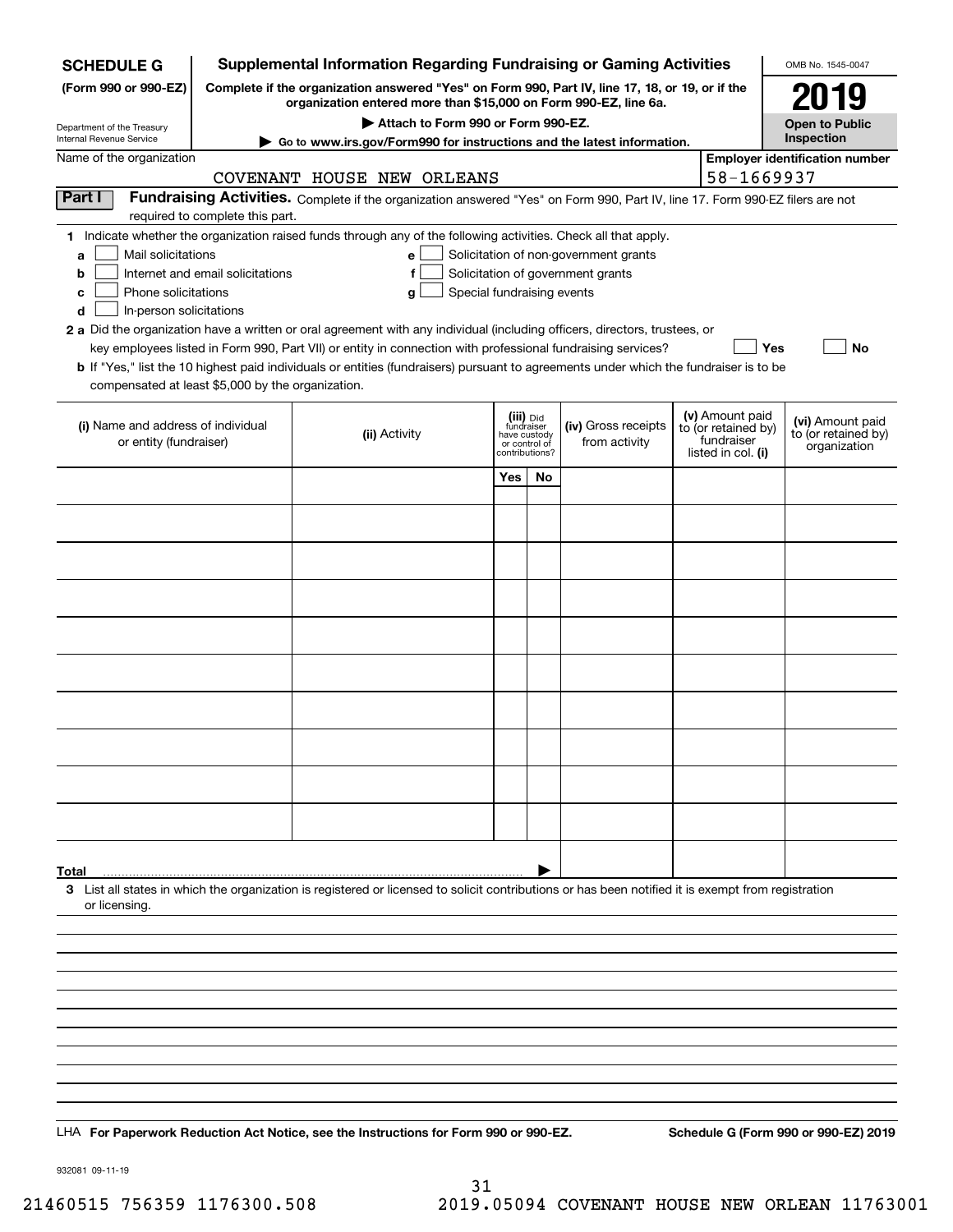#### Schedule G (Form 990 or 990-EZ) 2019 Page COVENANT HOUSE NEW ORLEANS 58-1669937

**2**

**Part II** | Fundraising Events. Complete if the organization answered "Yes" on Form 990, Part IV, line 18, or reported more than \$15,000

|                 |          | of fundraising event contributions and gross income on Form 990-EZ, lines 1 and 6b. List events with gross receipts greater than \$5,000.                                                                                      |                |                         |                  |                            |
|-----------------|----------|--------------------------------------------------------------------------------------------------------------------------------------------------------------------------------------------------------------------------------|----------------|-------------------------|------------------|----------------------------|
|                 |          |                                                                                                                                                                                                                                | (a) Event $#1$ | (b) Event #2            | (c) Other events |                            |
|                 |          |                                                                                                                                                                                                                                | CEO            |                         | <b>NONE</b>      | (d) Total events           |
|                 |          |                                                                                                                                                                                                                                | SLEEP-OUT      |                         |                  | (add col. (a) through      |
|                 |          |                                                                                                                                                                                                                                | (event type)   | (event type)            | (total number)   | col. (c)                   |
|                 |          |                                                                                                                                                                                                                                |                |                         |                  |                            |
| Revenue         |          |                                                                                                                                                                                                                                |                |                         |                  |                            |
|                 | 1        |                                                                                                                                                                                                                                | 211,897.       |                         |                  | <u>211,897.</u>            |
|                 |          |                                                                                                                                                                                                                                |                |                         |                  |                            |
|                 |          |                                                                                                                                                                                                                                | 211,897.       |                         |                  | 211,897.                   |
|                 |          |                                                                                                                                                                                                                                |                |                         |                  |                            |
|                 | 3        | Gross income (line 1 minus line 2)                                                                                                                                                                                             |                |                         |                  |                            |
|                 |          |                                                                                                                                                                                                                                |                |                         |                  |                            |
|                 | 4        | Cash prizes [111] Cash prizes [11] Cash prizes [11] Cash prizes [11] Casar Division [11] Division (11] Division (11] Division (11] Division (11] Division (11] Division (11] Division (11] Division (11] Division (11] Divisio |                |                         |                  |                            |
|                 |          |                                                                                                                                                                                                                                |                |                         |                  |                            |
|                 | 5        |                                                                                                                                                                                                                                |                |                         |                  |                            |
|                 |          |                                                                                                                                                                                                                                |                |                         |                  |                            |
| Direct Expenses | 6        |                                                                                                                                                                                                                                |                |                         |                  |                            |
|                 |          |                                                                                                                                                                                                                                |                |                         |                  |                            |
|                 |          |                                                                                                                                                                                                                                |                |                         |                  |                            |
|                 | 7        | Food and beverages                                                                                                                                                                                                             |                |                         |                  |                            |
|                 |          |                                                                                                                                                                                                                                |                |                         |                  |                            |
|                 | 8        |                                                                                                                                                                                                                                |                |                         |                  |                            |
|                 | 9        |                                                                                                                                                                                                                                | 38,138.        |                         |                  | 38, 138.                   |
|                 | 10       | Direct expense summary. Add lines 4 through 9 in column (d)                                                                                                                                                                    |                |                         |                  | 38, 138.                   |
|                 |          | 11 Net income summary. Subtract line 10 from line 3, column (d)                                                                                                                                                                |                |                         |                  | $-38,138.$                 |
|                 | Part III | Gaming. Complete if the organization answered "Yes" on Form 990, Part IV, line 19, or reported more than                                                                                                                       |                |                         |                  |                            |
|                 |          | \$15,000 on Form 990-EZ, line 6a.                                                                                                                                                                                              |                |                         |                  |                            |
|                 |          |                                                                                                                                                                                                                                |                | (b) Pull tabs/instant   |                  | (d) Total gaming (add      |
|                 |          |                                                                                                                                                                                                                                | (a) Bingo      | bingo/progressive bingo | (c) Other gaming | col. (a) through col. (c)) |
| Revenue         |          |                                                                                                                                                                                                                                |                |                         |                  |                            |
|                 | 1        |                                                                                                                                                                                                                                |                |                         |                  |                            |
|                 |          |                                                                                                                                                                                                                                |                |                         |                  |                            |
|                 |          |                                                                                                                                                                                                                                |                |                         |                  |                            |
|                 | 2        |                                                                                                                                                                                                                                |                |                         |                  |                            |
| Direct Expenses |          |                                                                                                                                                                                                                                |                |                         |                  |                            |
|                 | 3        |                                                                                                                                                                                                                                |                |                         |                  |                            |
|                 |          |                                                                                                                                                                                                                                |                |                         |                  |                            |
|                 | 4        |                                                                                                                                                                                                                                |                |                         |                  |                            |
|                 |          |                                                                                                                                                                                                                                |                |                         |                  |                            |
|                 |          | 5 Other direct expenses                                                                                                                                                                                                        |                |                         |                  |                            |
|                 |          |                                                                                                                                                                                                                                | Yes<br>%       | Yes<br>%                | Yes<br>%         |                            |
|                 |          | 6 Volunteer labor                                                                                                                                                                                                              | No             | No                      | No               |                            |
|                 |          |                                                                                                                                                                                                                                |                |                         |                  |                            |
|                 | 7        |                                                                                                                                                                                                                                |                |                         |                  |                            |
|                 |          | Direct expense summary. Add lines 2 through 5 in column (d)                                                                                                                                                                    |                |                         |                  |                            |
|                 |          |                                                                                                                                                                                                                                |                |                         |                  |                            |
|                 |          |                                                                                                                                                                                                                                |                |                         |                  |                            |
|                 |          |                                                                                                                                                                                                                                |                |                         |                  |                            |
| 9               |          | Enter the state(s) in which the organization conducts gaming activities:                                                                                                                                                       |                |                         |                  |                            |
|                 |          |                                                                                                                                                                                                                                |                |                         |                  | Yes<br>No                  |
|                 |          |                                                                                                                                                                                                                                |                |                         |                  |                            |
|                 |          |                                                                                                                                                                                                                                |                |                         |                  |                            |
|                 |          |                                                                                                                                                                                                                                |                |                         |                  |                            |
|                 |          |                                                                                                                                                                                                                                |                |                         |                  | Yes<br>No.                 |
|                 |          |                                                                                                                                                                                                                                |                |                         |                  |                            |
|                 |          |                                                                                                                                                                                                                                |                |                         |                  |                            |
|                 |          |                                                                                                                                                                                                                                |                |                         |                  |                            |
|                 |          |                                                                                                                                                                                                                                |                |                         |                  |                            |
|                 |          |                                                                                                                                                                                                                                |                |                         |                  |                            |

**Schedule G (Form 990 or 990-EZ) 2019**

932082 09-11-19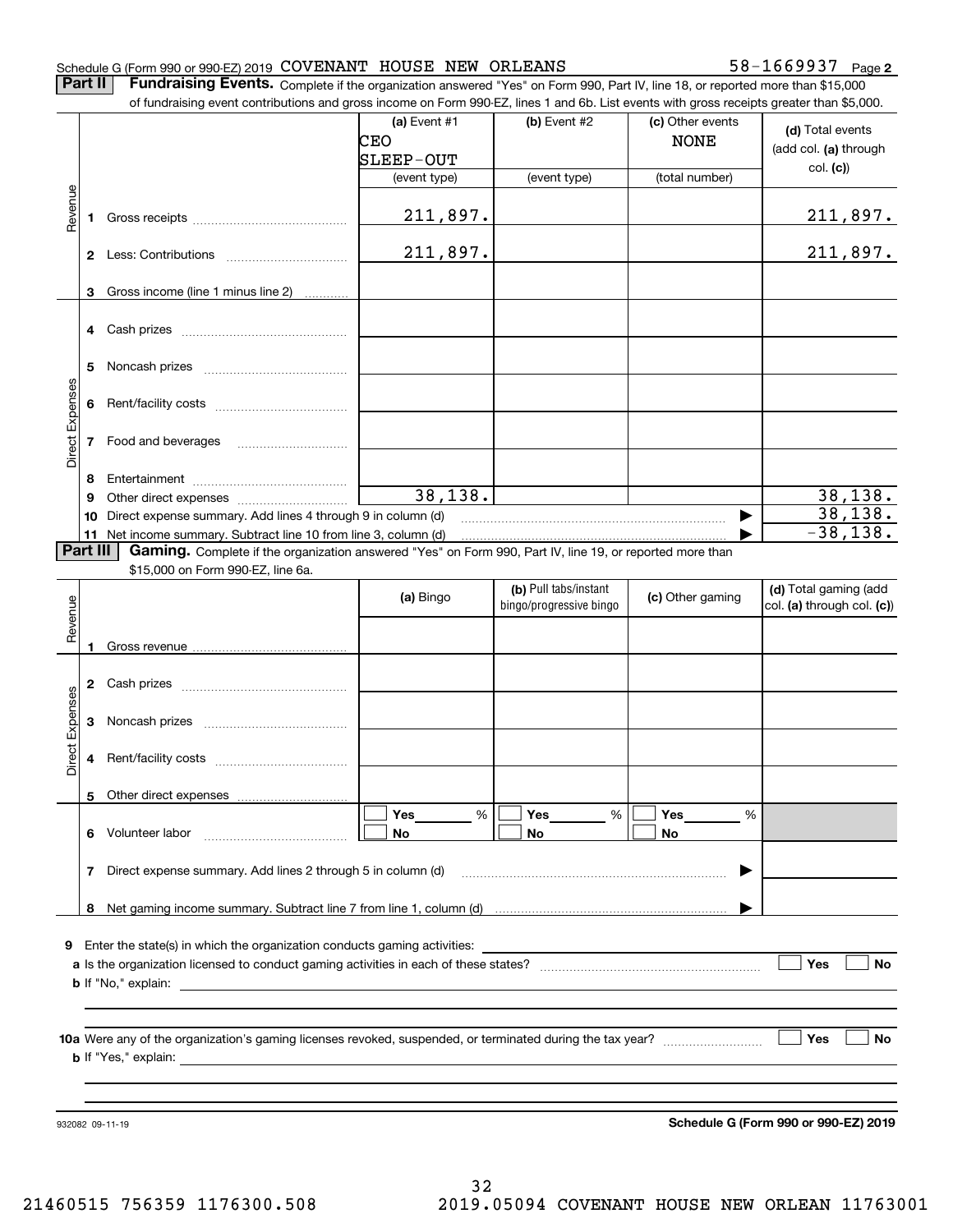|    | Schedule G (Form 990 or 990-EZ) 2019 COVENANT HOUSE NEW ORLEANS                                                                                                                                                                                       | 58-1669937                           | Page 3    |
|----|-------------------------------------------------------------------------------------------------------------------------------------------------------------------------------------------------------------------------------------------------------|--------------------------------------|-----------|
| 11 |                                                                                                                                                                                                                                                       | Yes                                  | No        |
|    | 12 Is the organization a grantor, beneficiary or trustee of a trust, or a member of a partnership or other entity formed                                                                                                                              |                                      |           |
|    |                                                                                                                                                                                                                                                       | Yes                                  | No        |
|    | 13 Indicate the percentage of gaming activity conducted in:                                                                                                                                                                                           |                                      |           |
|    |                                                                                                                                                                                                                                                       | <u>13a</u>                           | %         |
|    | <b>b</b> An outside facility <i>www.communicality www.communicality.communicality www.communicality www.communicality.communicality www.communicality.com</i>                                                                                         | 13 <sub>b</sub>                      | %         |
|    | 14 Enter the name and address of the person who prepares the organization's gaming/special events books and records:                                                                                                                                  |                                      |           |
|    |                                                                                                                                                                                                                                                       |                                      |           |
|    |                                                                                                                                                                                                                                                       |                                      |           |
|    | 15a Does the organization have a contract with a third party from whom the organization receives gaming revenue?                                                                                                                                      | Yes                                  | <b>No</b> |
|    | b If "Yes," enter the amount of gaming revenue received by the organization > \$ ____________________ and the amount                                                                                                                                  |                                      |           |
|    |                                                                                                                                                                                                                                                       |                                      |           |
|    | c If "Yes," enter name and address of the third party:                                                                                                                                                                                                |                                      |           |
|    | Name $\blacktriangleright$ $\bot$                                                                                                                                                                                                                     |                                      |           |
|    |                                                                                                                                                                                                                                                       |                                      |           |
|    |                                                                                                                                                                                                                                                       |                                      |           |
|    | 16 Gaming manager information:                                                                                                                                                                                                                        |                                      |           |
|    | Name $\blacktriangleright$ $\frac{1}{\sqrt{1-\frac{1}{2}}\left(1-\frac{1}{2}\right)}$                                                                                                                                                                 |                                      |           |
|    | Gaming manager compensation > \$                                                                                                                                                                                                                      |                                      |           |
|    |                                                                                                                                                                                                                                                       |                                      |           |
|    |                                                                                                                                                                                                                                                       |                                      |           |
|    |                                                                                                                                                                                                                                                       |                                      |           |
|    | Director/officer<br>Employee<br>Independent contractor                                                                                                                                                                                                |                                      |           |
|    |                                                                                                                                                                                                                                                       |                                      |           |
|    | 17 Mandatory distributions:                                                                                                                                                                                                                           |                                      |           |
|    | a Is the organization required under state law to make charitable distributions from the gaming proceeds to                                                                                                                                           |                                      |           |
|    | $\Box$ Yes $\Box$ No<br>retain the state gaming license?                                                                                                                                                                                              |                                      |           |
|    | <b>b</b> Enter the amount of distributions required under state law to be distributed to other exempt organizations or spent in the                                                                                                                   |                                      |           |
|    | organization's own exempt activities during the tax year $\triangleright$ \$                                                                                                                                                                          |                                      |           |
|    | Part IV<br>Supplemental Information. Provide the explanations required by Part I, line 2b, columns (iii) and (v); and Part III, lines 9, 9b, 10b,<br>15b, 15c, 16, and 17b, as applicable. Also provide any additional information. See instructions. |                                      |           |
|    |                                                                                                                                                                                                                                                       |                                      |           |
|    |                                                                                                                                                                                                                                                       |                                      |           |
|    |                                                                                                                                                                                                                                                       |                                      |           |
|    |                                                                                                                                                                                                                                                       |                                      |           |
|    |                                                                                                                                                                                                                                                       |                                      |           |
|    |                                                                                                                                                                                                                                                       |                                      |           |
|    |                                                                                                                                                                                                                                                       |                                      |           |
|    |                                                                                                                                                                                                                                                       |                                      |           |
|    |                                                                                                                                                                                                                                                       |                                      |           |
|    |                                                                                                                                                                                                                                                       |                                      |           |
|    |                                                                                                                                                                                                                                                       |                                      |           |
|    |                                                                                                                                                                                                                                                       |                                      |           |
|    | 932083 09-11-19                                                                                                                                                                                                                                       | Schedule G (Form 990 or 990-EZ) 2019 |           |
|    | 33                                                                                                                                                                                                                                                    |                                      |           |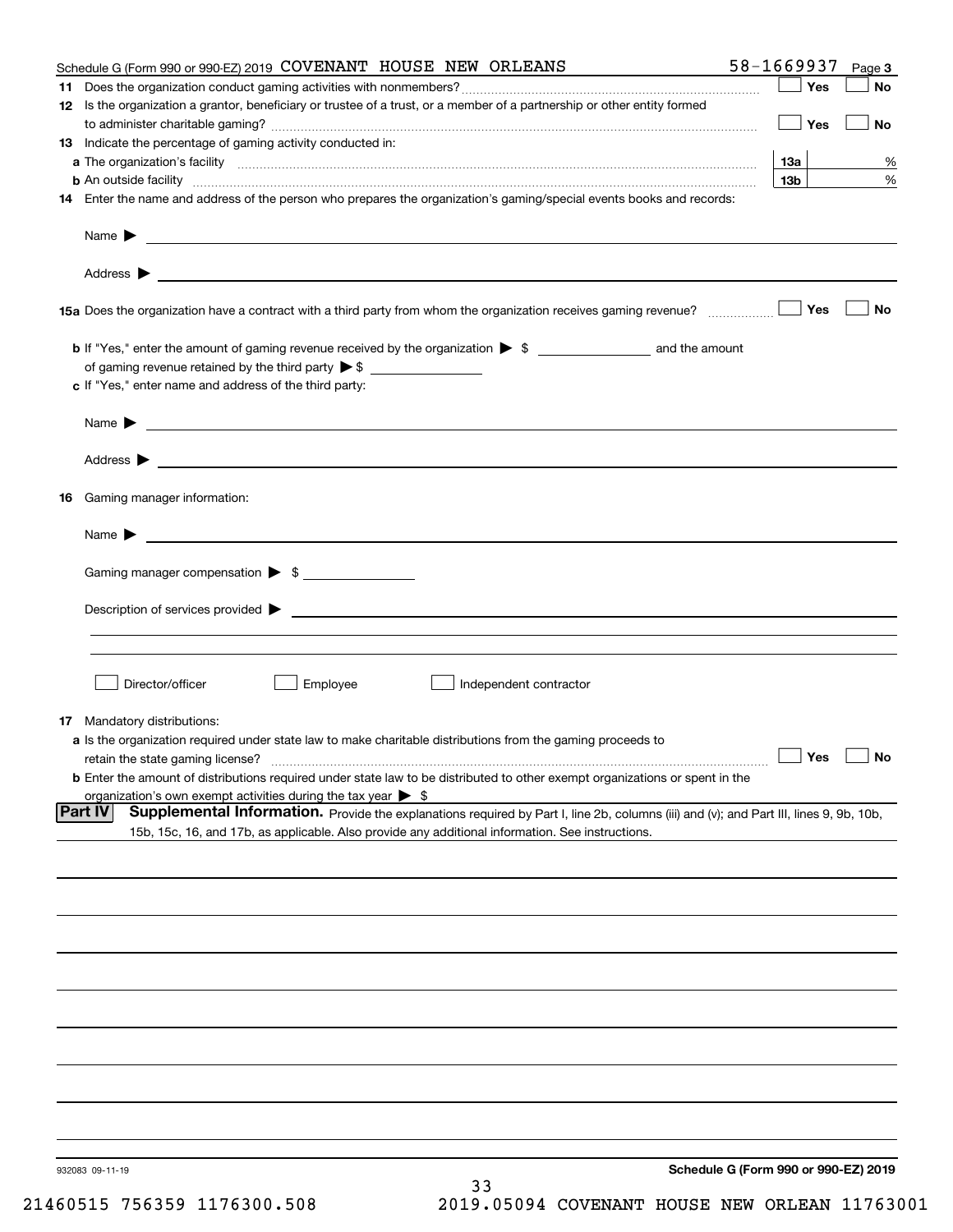| <b>Part IV Supplemental Information</b> (continued) |  |                                 |
|-----------------------------------------------------|--|---------------------------------|
|                                                     |  |                                 |
|                                                     |  |                                 |
|                                                     |  |                                 |
|                                                     |  |                                 |
|                                                     |  |                                 |
|                                                     |  |                                 |
|                                                     |  |                                 |
|                                                     |  |                                 |
|                                                     |  |                                 |
|                                                     |  |                                 |
|                                                     |  |                                 |
|                                                     |  |                                 |
|                                                     |  |                                 |
|                                                     |  |                                 |
|                                                     |  |                                 |
|                                                     |  |                                 |
|                                                     |  |                                 |
|                                                     |  |                                 |
|                                                     |  |                                 |
|                                                     |  |                                 |
|                                                     |  |                                 |
|                                                     |  |                                 |
|                                                     |  |                                 |
|                                                     |  |                                 |
|                                                     |  |                                 |
|                                                     |  |                                 |
|                                                     |  |                                 |
|                                                     |  |                                 |
|                                                     |  |                                 |
|                                                     |  | Schodule C (Form 990 or 990-F7) |

**Schedule G (Form 990 or 990-EZ)**

932084 04-01-19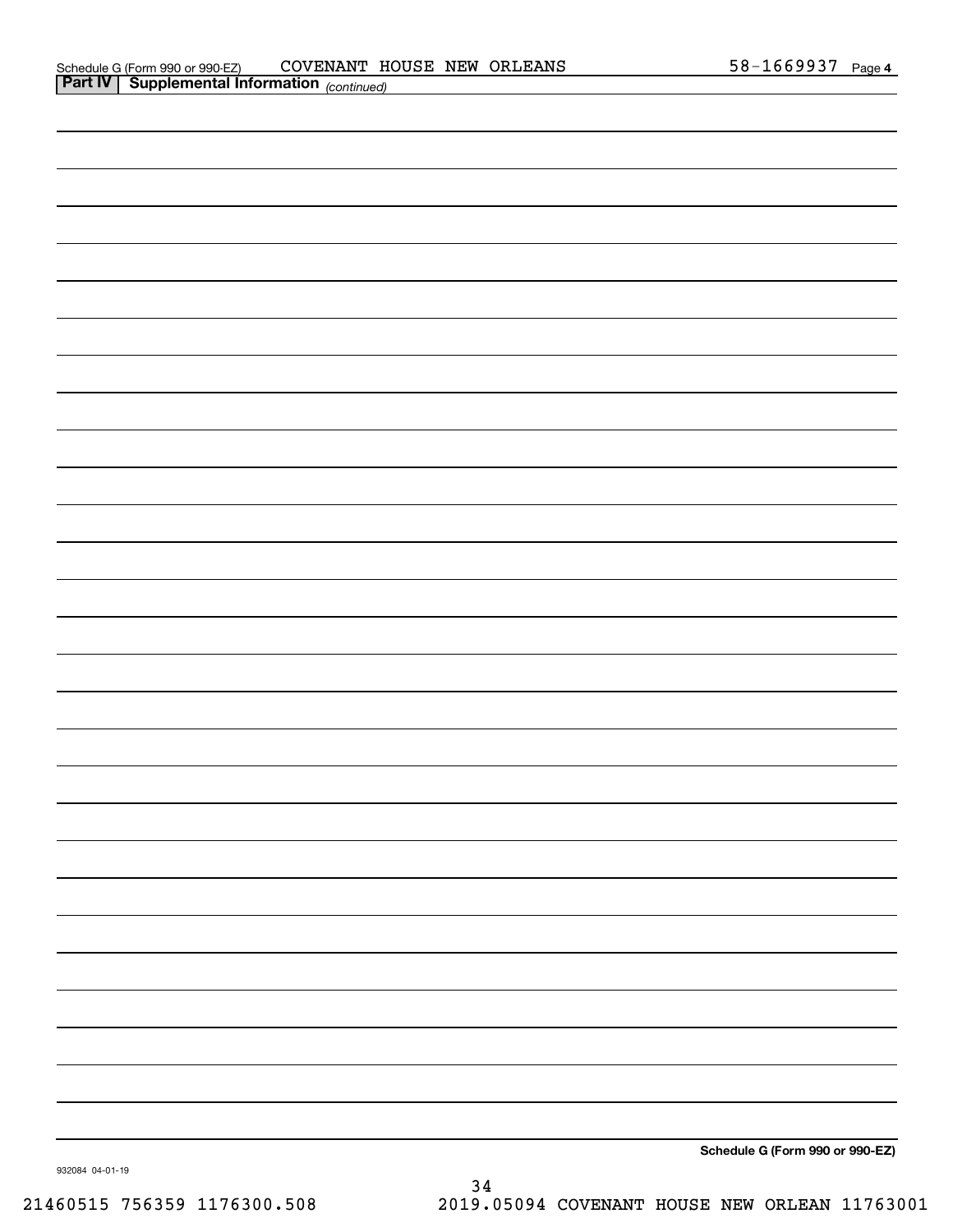| <b>SCHEDULE I</b><br>(Form 990)                        | <b>Grants and Other Assistance to Organizations,</b><br>Governments, and Individuals in the United States                                                                                                                                                                           |           |                                                                                  |                                                                              |                                         |                                                                |                                          |                                                     |
|--------------------------------------------------------|-------------------------------------------------------------------------------------------------------------------------------------------------------------------------------------------------------------------------------------------------------------------------------------|-----------|----------------------------------------------------------------------------------|------------------------------------------------------------------------------|-----------------------------------------|----------------------------------------------------------------|------------------------------------------|-----------------------------------------------------|
| Department of the Treasury<br>Internal Revenue Service |                                                                                                                                                                                                                                                                                     |           | Complete if the organization answered "Yes" on Form 990, Part IV, line 21 or 22. | Attach to Form 990.<br>Go to www.irs.gov/Form990 for the latest information. |                                         |                                                                |                                          | 2019<br><b>Open to Public</b><br>Inspection         |
| Name of the organization                               | COVENANT HOUSE NEW ORLEANS                                                                                                                                                                                                                                                          |           |                                                                                  |                                                                              |                                         |                                                                |                                          | <b>Employer identification number</b><br>58-1669937 |
| Part I                                                 | <b>General Information on Grants and Assistance</b>                                                                                                                                                                                                                                 |           |                                                                                  |                                                                              |                                         |                                                                |                                          |                                                     |
| 1                                                      | Does the organization maintain records to substantiate the amount of the grants or assistance, the grantees' eligibility for the grants or assistance, and the selection                                                                                                            |           |                                                                                  |                                                                              |                                         |                                                                |                                          | $\boxed{\text{X}}$ Yes<br>  No                      |
| $\mathbf{2}$<br>Part II                                | Describe in Part IV the organization's procedures for monitoring the use of grant funds in the United States.<br>Grants and Other Assistance to Domestic Organizations and Domestic Governments. Complete if the organization answered "Yes" on Form 990, Part IV, line 21, for any |           |                                                                                  |                                                                              |                                         |                                                                |                                          |                                                     |
|                                                        | recipient that received more than \$5,000. Part II can be duplicated if additional space is needed.                                                                                                                                                                                 |           |                                                                                  |                                                                              |                                         |                                                                |                                          |                                                     |
|                                                        | 1 (a) Name and address of organization<br>or government                                                                                                                                                                                                                             | $(b)$ EIN | (c) IRC section<br>(if applicable)                                               | (d) Amount of<br>cash grant                                                  | (e) Amount of<br>non-cash<br>assistance | (f) Method of<br>valuation (book,<br>FMV, appraisal,<br>other) | (g) Description of<br>noncash assistance | (h) Purpose of grant<br>or assistance               |
|                                                        |                                                                                                                                                                                                                                                                                     |           |                                                                                  |                                                                              |                                         |                                                                |                                          |                                                     |
|                                                        |                                                                                                                                                                                                                                                                                     |           |                                                                                  |                                                                              |                                         |                                                                |                                          |                                                     |
|                                                        |                                                                                                                                                                                                                                                                                     |           |                                                                                  |                                                                              |                                         |                                                                |                                          |                                                     |
|                                                        |                                                                                                                                                                                                                                                                                     |           |                                                                                  |                                                                              |                                         |                                                                |                                          |                                                     |
|                                                        |                                                                                                                                                                                                                                                                                     |           |                                                                                  |                                                                              |                                         |                                                                |                                          |                                                     |
|                                                        |                                                                                                                                                                                                                                                                                     |           |                                                                                  |                                                                              |                                         |                                                                |                                          |                                                     |
| $\mathbf{2}$                                           | Enter total number of section 501(c)(3) and government organizations listed in the line 1 table                                                                                                                                                                                     |           |                                                                                  |                                                                              |                                         |                                                                |                                          |                                                     |
| 3<br>LHA                                               | Enter total number of other organizations listed in the line 1 table<br>For Paperwork Reduction Act Notice, see the Instructions for Form 990.<br>Schedule I (Form 990) (2019)                                                                                                      |           |                                                                                  |                                                                              |                                         |                                                                |                                          |                                                     |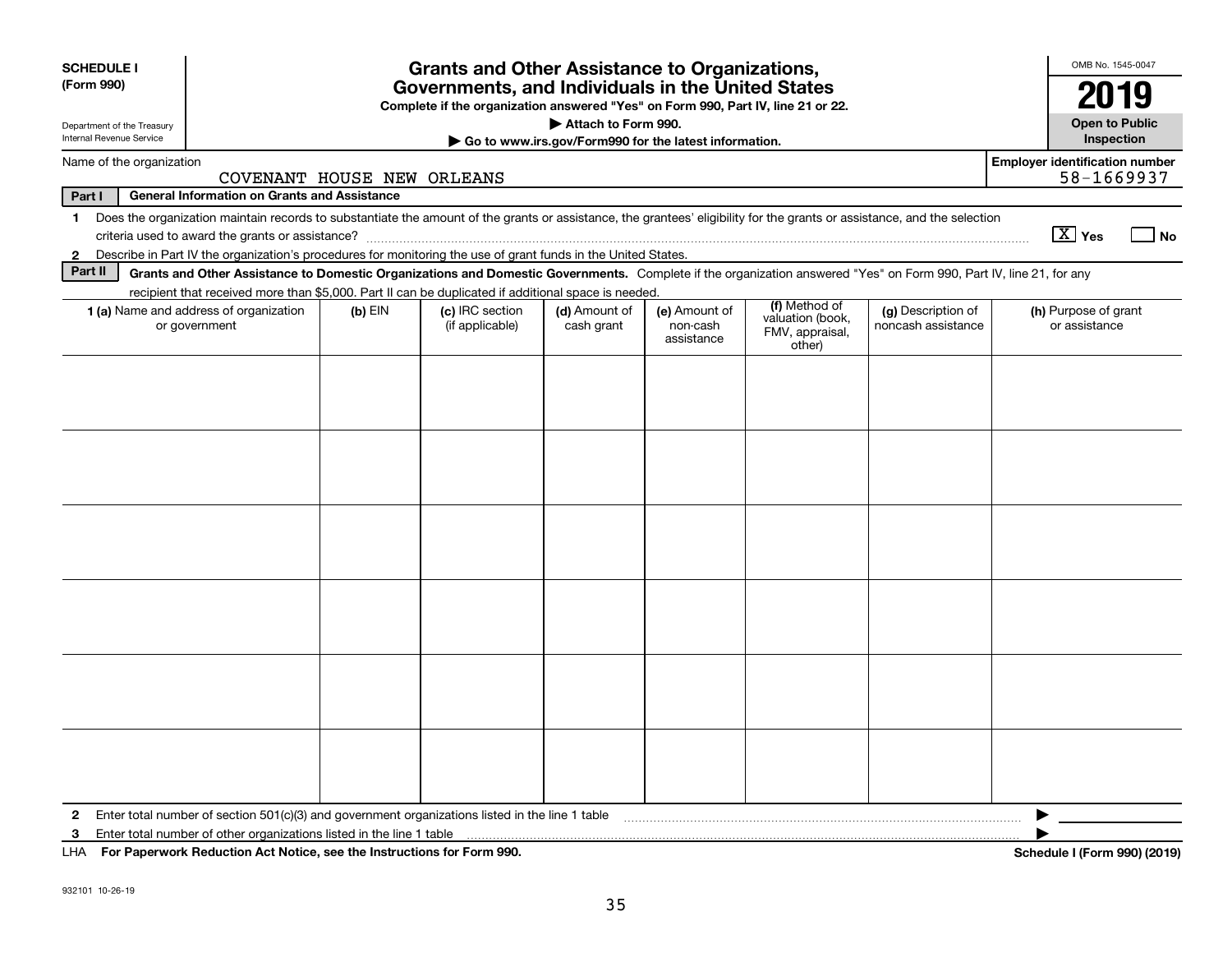Schedule I (Form 990) (2019) COVENANT HOUSE NEW ORLEANS 5 8-1 6 6 9 9 3 7 Page

**2**

**Part III | Grants and Other Assistance to Domestic Individuals. Complete if the organization answered "Yes" on Form 990, Part IV, line 22.** Part III can be duplicated if additional space is needed.

| (a) Type of grant or assistance                                                                                                                             | (b) Number of<br>recipients | (c) Amount of<br>cash grant | (d) Amount of non-<br>cash assistance | (e) Method of valuation<br>(book, FMV, appraisal, other) | (f) Description of noncash assistance |  |  |
|-------------------------------------------------------------------------------------------------------------------------------------------------------------|-----------------------------|-----------------------------|---------------------------------------|----------------------------------------------------------|---------------------------------------|--|--|
|                                                                                                                                                             |                             |                             |                                       |                                                          | FOOD, CLOTHING, BEDDING &             |  |  |
|                                                                                                                                                             |                             |                             |                                       |                                                          | LINEN, BIRTH CERTIFICATES, ID         |  |  |
| SHELTER AND CRISIS CARE TO HOMELESS AND AT-RISK                                                                                                             |                             |                             |                                       |                                                          | CARDS, HYGIENE SUPPLIES,              |  |  |
| YOUTH AND FAMILIES                                                                                                                                          | 539                         | 47,440.                     | 291,964. COST                         |                                                          | SCHOOL EXPENSES AND                   |  |  |
|                                                                                                                                                             |                             |                             |                                       |                                                          |                                       |  |  |
|                                                                                                                                                             |                             |                             |                                       |                                                          | DRUGS AND MEDICAL SUPPLIES.           |  |  |
|                                                                                                                                                             |                             |                             |                                       |                                                          | HEALTH EXAMINATIONS, MENTAL           |  |  |
| MEDICAL SERVICES TO HOMELESS AND AT-RISK YOUTH                                                                                                              | 527                         | 0.                          | 29,140.COST                           |                                                          | HEALTH TREATMENT AND THERAPY          |  |  |
|                                                                                                                                                             |                             |                             |                                       |                                                          | APARTMENT RENTAL ASSISTANCE           |  |  |
| TRANSITIONAL AND PERMANENT HOUSING ASSISTANCE TO                                                                                                            |                             |                             |                                       |                                                          | FOOD, CLOTHING,                       |  |  |
| AT-RISK AND/OR CHRONICALLY DISABLED YOUTH AND                                                                                                               |                             |                             |                                       |                                                          | TRANSPORTATION, DRUG AND              |  |  |
| FAMILIES                                                                                                                                                    | 150                         | 13, 150.                    | 268, 374. COST                        |                                                          | MEDICAL SUPPLIES, HEALTH              |  |  |
|                                                                                                                                                             |                             |                             |                                       |                                                          | FOOD, CLOTHING, RAPID                 |  |  |
|                                                                                                                                                             |                             |                             |                                       |                                                          | RE-HOUSING AND APARTMENT              |  |  |
| COMMUNITY SERVICE AND HOMELESS PREVENTION                                                                                                                   |                             |                             |                                       |                                                          | RENTAL ASSISTANCE, DRUG AND           |  |  |
| ACTIVITIES TO AT-RISK YOUTH AND FAMILIES                                                                                                                    | 251                         | 722.                        | 467,386.COST                          |                                                          | MEDICAL SUPPLIES, HEALTH              |  |  |
|                                                                                                                                                             |                             |                             |                                       |                                                          |                                       |  |  |
|                                                                                                                                                             |                             |                             |                                       |                                                          | FOOD, CLOTHING, HYGIENE               |  |  |
| STREET OUTREACH TO HOMELESS YOUTH.                                                                                                                          | 244                         | 0.                          | 35,707. COST                          |                                                          | SUPPLIES AND TRANSPORTATION.          |  |  |
| Supplemental Information. Provide the information required in Part I, line 2; Part III, column (b); and any other additional information.<br><b>Part IV</b> |                             |                             |                                       |                                                          |                                       |  |  |

PART I, LINE 2:

IN PURSUIT OF ITS TAX-EXEMPT MISSION OF AMELIORATING THE CONDITION OF THE

POOR AND NEEDY, COVENANT HOUSE NEW ORLEANS MAY MAKE SPECIFIC GRANTS OF

ASSISTANCE TO INDIVIDUALS IN THE FORM OF FOOD, SUPPLIES, AND/OR CLOTHING.

AS SUCH, THERE IS NO REQUIREMENT TO MONITOR THE USE OF THESE NON-CASH

ITEMS. FOR THE CASH GRANTS, COVENT HOUSE NEW ORLEANS REVIEW ALL GRANT

RELATED EXPENDITURES ON A MONTHLY BASIS. THE MAJORITY OF THE ORGANIZATION'S

GRANTS AND ASSISTANCE TO INDIVIDUALS ARE ON A REIMBURSEMENT BASIS, SO

EXPENDITURES ARE REVIEWED TO ENSURE COMPLIANCE WITH GRANT PROVISIONS

932102 10-26-19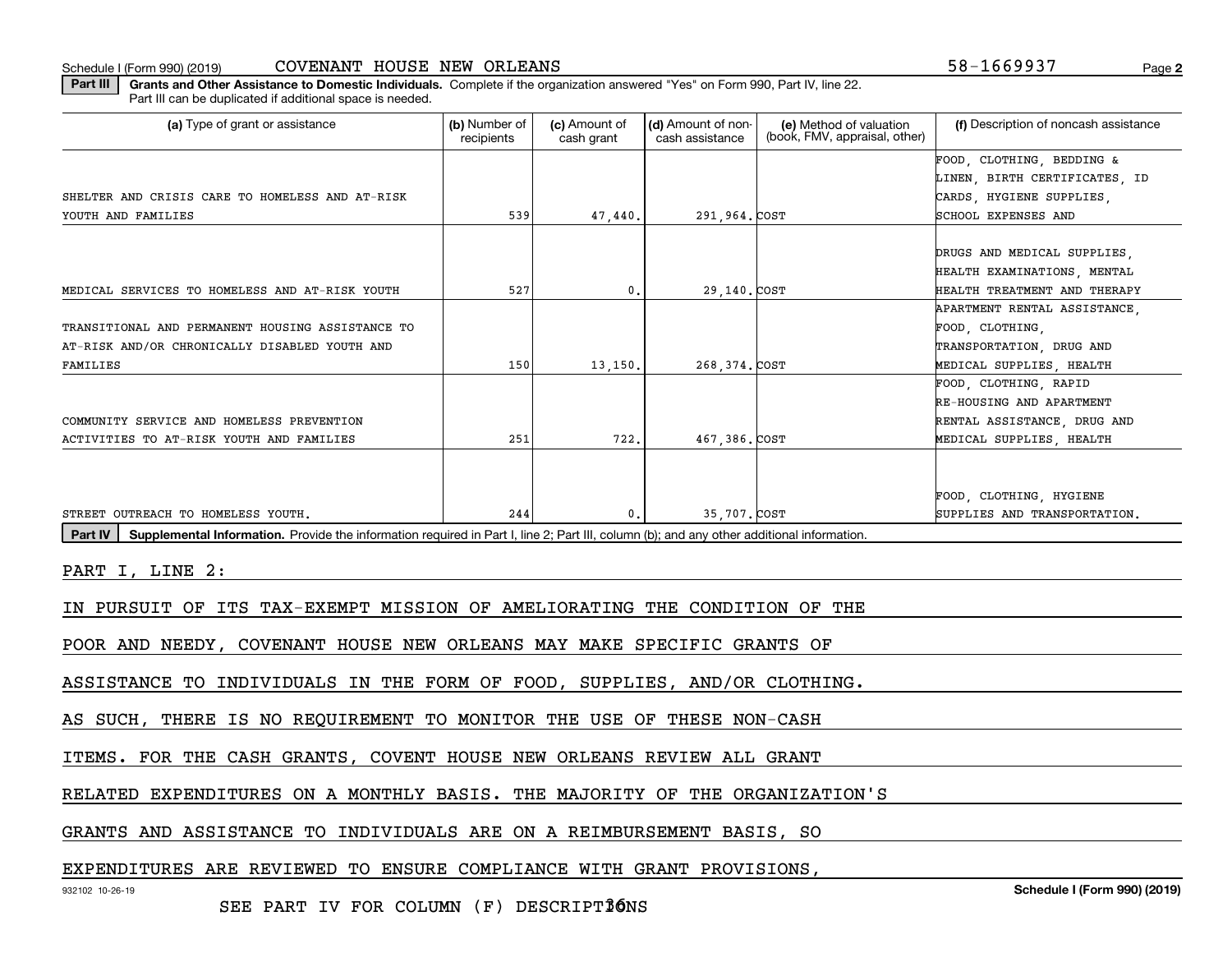INCLUDING PARTICIPANT ELIGIBILITY, COST REASONABLENESS AND SUPPORT

DOCUMENTATION.

(F) DESCRIPTION OF NON-CASH ASSISTANCE: FOOD, CLOTHING, BEDDING & LINEN, BIRTH CERTIFICATES, ID CARDS, HYGIENE SUPPLIES, SCHOOL EXPENSES AND TRANSPORTATION.

(F) DESCRIPTION OF NON-CASH ASSISTANCE: APARTMENT RENTAL ASSISTANCE,

FOOD, CLOTHING, TRANSPORTATION, DRUG AND MEDICAL SUPPLIES, HEALTH

EXAMINATIONS, MENTAL HEALTH TREATMENT AND THERAPY

(F) DESCRIPTION OF NON-CASH ASSISTANCE: FOOD, CLOTHING, RAPID RE-HOUSING

AND APARTMENT RENTAL ASSISTANCE, DRUG AND MEDICAL SUPPLIES, HEALTH

EXAMINATIONS, MENTAL HEALTH TREATMENT AND THERAPY

**Schedule I (Form 990)**

932291 04-01-19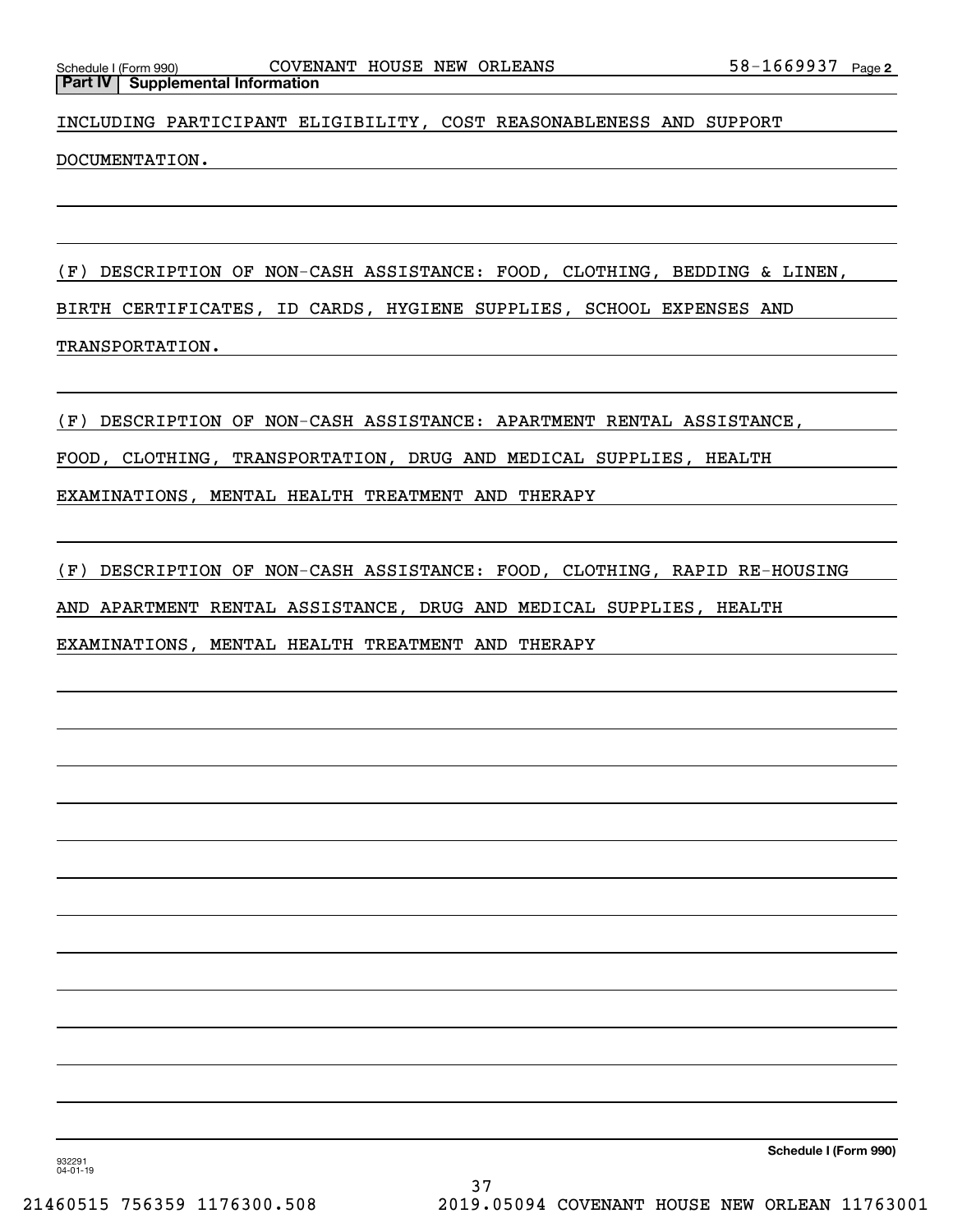|   | <b>SCHEDULE J</b>                                      |                                                                                                                        | <b>Compensation Information</b>                                                                                                                                                                                                      |                                       | OMB No. 1545-0047          |     |                         |
|---|--------------------------------------------------------|------------------------------------------------------------------------------------------------------------------------|--------------------------------------------------------------------------------------------------------------------------------------------------------------------------------------------------------------------------------------|---------------------------------------|----------------------------|-----|-------------------------|
|   | (Form 990)                                             |                                                                                                                        |                                                                                                                                                                                                                                      |                                       |                            |     |                         |
|   |                                                        |                                                                                                                        | For certain Officers, Directors, Trustees, Key Employees, and Highest<br><b>Compensated Employees</b>                                                                                                                                |                                       | 2019                       |     |                         |
|   |                                                        |                                                                                                                        | Complete if the organization answered "Yes" on Form 990, Part IV, line 23.                                                                                                                                                           |                                       | <b>Open to Public</b>      |     |                         |
|   | Department of the Treasury<br>Internal Revenue Service |                                                                                                                        | Attach to Form 990.<br>Go to www.irs.gov/Form990 for instructions and the latest information.                                                                                                                                        |                                       | Inspection                 |     |                         |
|   | Name of the organization                               |                                                                                                                        |                                                                                                                                                                                                                                      | <b>Employer identification number</b> |                            |     |                         |
|   |                                                        | COVENANT HOUSE NEW ORLEANS                                                                                             |                                                                                                                                                                                                                                      |                                       | 58-1669937                 |     |                         |
|   | Part I                                                 | <b>Questions Regarding Compensation</b>                                                                                |                                                                                                                                                                                                                                      |                                       |                            |     |                         |
|   |                                                        |                                                                                                                        |                                                                                                                                                                                                                                      |                                       |                            | Yes | No.                     |
|   |                                                        |                                                                                                                        | <b>1a</b> Check the appropriate box(es) if the organization provided any of the following to or for a person listed on Form 990,                                                                                                     |                                       |                            |     |                         |
|   |                                                        | Part VII, Section A, line 1a. Complete Part III to provide any relevant information regarding these items.             |                                                                                                                                                                                                                                      |                                       |                            |     |                         |
|   | First-class or charter travel                          |                                                                                                                        | Housing allowance or residence for personal use                                                                                                                                                                                      |                                       |                            |     |                         |
|   | Travel for companions                                  |                                                                                                                        | Payments for business use of personal residence                                                                                                                                                                                      |                                       |                            |     |                         |
|   |                                                        | Tax indemnification and gross-up payments                                                                              | Health or social club dues or initiation fees                                                                                                                                                                                        |                                       |                            |     |                         |
|   |                                                        | Discretionary spending account                                                                                         | Personal services (such as maid, chauffeur, chef)                                                                                                                                                                                    |                                       |                            |     |                         |
|   |                                                        |                                                                                                                        |                                                                                                                                                                                                                                      |                                       |                            |     |                         |
|   |                                                        | <b>b</b> If any of the boxes on line 1a are checked, did the organization follow a written policy regarding payment or |                                                                                                                                                                                                                                      |                                       |                            |     |                         |
|   |                                                        |                                                                                                                        |                                                                                                                                                                                                                                      |                                       | 1b                         |     |                         |
| 2 |                                                        |                                                                                                                        | Did the organization require substantiation prior to reimbursing or allowing expenses incurred by all directors,                                                                                                                     |                                       |                            |     |                         |
|   |                                                        |                                                                                                                        |                                                                                                                                                                                                                                      |                                       | $\mathbf{2}$               |     |                         |
|   |                                                        |                                                                                                                        |                                                                                                                                                                                                                                      |                                       |                            |     |                         |
| З |                                                        |                                                                                                                        | Indicate which, if any, of the following the organization used to establish the compensation of the organization's                                                                                                                   |                                       |                            |     |                         |
|   |                                                        |                                                                                                                        | CEO/Executive Director. Check all that apply. Do not check any boxes for methods used by a related organization to                                                                                                                   |                                       |                            |     |                         |
|   |                                                        | establish compensation of the CEO/Executive Director, but explain in Part III.                                         |                                                                                                                                                                                                                                      |                                       |                            |     |                         |
|   | $\lfloor \texttt{X} \rfloor$ Compensation committee    |                                                                                                                        | Written employment contract                                                                                                                                                                                                          |                                       |                            |     |                         |
|   |                                                        | $ \mathbf{X} $ Independent compensation consultant                                                                     | $X$ Compensation survey or study                                                                                                                                                                                                     |                                       |                            |     |                         |
|   |                                                        | Form 990 of other organizations                                                                                        | Approval by the board or compensation committee                                                                                                                                                                                      |                                       |                            |     |                         |
|   |                                                        |                                                                                                                        |                                                                                                                                                                                                                                      |                                       |                            |     |                         |
|   |                                                        | During the year, did any person listed on Form 990, Part VII, Section A, line 1a, with respect to the filing           |                                                                                                                                                                                                                                      |                                       |                            |     |                         |
|   | organization or a related organization:                | Receive a severance payment or change-of-control payment?                                                              |                                                                                                                                                                                                                                      |                                       | 4a                         |     | х                       |
| а |                                                        |                                                                                                                        |                                                                                                                                                                                                                                      |                                       | 4b                         |     | $\overline{\textbf{x}}$ |
|   |                                                        |                                                                                                                        |                                                                                                                                                                                                                                      |                                       | 4c                         |     | $\mathbf X$             |
|   |                                                        | If "Yes" to any of lines 4a-c, list the persons and provide the applicable amounts for each item in Part III.          |                                                                                                                                                                                                                                      |                                       |                            |     |                         |
|   |                                                        |                                                                                                                        |                                                                                                                                                                                                                                      |                                       |                            |     |                         |
|   |                                                        | Only section 501(c)(3), 501(c)(4), and 501(c)(29) organizations must complete lines 5-9.                               |                                                                                                                                                                                                                                      |                                       |                            |     |                         |
| 5 |                                                        |                                                                                                                        | For persons listed on Form 990, Part VII, Section A, line 1a, did the organization pay or accrue any compensation                                                                                                                    |                                       |                            |     |                         |
|   | contingent on the revenues of:                         |                                                                                                                        |                                                                                                                                                                                                                                      |                                       |                            |     |                         |
|   |                                                        |                                                                                                                        | a The organization? <b>With the contract of the contract of the contract of the contract of the contract of the contract of the contract of the contract of the contract of the contract of the contract of the contract of the </b> |                                       | 5a                         |     | х                       |
|   |                                                        |                                                                                                                        |                                                                                                                                                                                                                                      |                                       | 5b                         |     | $\mathbf X$             |
|   |                                                        | If "Yes" on line 5a or 5b, describe in Part III.                                                                       |                                                                                                                                                                                                                                      |                                       |                            |     |                         |
|   |                                                        |                                                                                                                        | 6 For persons listed on Form 990, Part VII, Section A, line 1a, did the organization pay or accrue any compensation                                                                                                                  |                                       |                            |     |                         |
|   | contingent on the net earnings of:                     |                                                                                                                        |                                                                                                                                                                                                                                      |                                       |                            |     |                         |
|   |                                                        |                                                                                                                        |                                                                                                                                                                                                                                      |                                       | 6а                         |     | х                       |
|   |                                                        |                                                                                                                        |                                                                                                                                                                                                                                      |                                       | 6b                         |     | $\mathbf X$             |
|   |                                                        | If "Yes" on line 6a or 6b, describe in Part III.                                                                       |                                                                                                                                                                                                                                      |                                       |                            |     |                         |
|   |                                                        |                                                                                                                        | 7 For persons listed on Form 990, Part VII, Section A, line 1a, did the organization provide any nonfixed payments                                                                                                                   |                                       |                            |     |                         |
|   |                                                        |                                                                                                                        |                                                                                                                                                                                                                                      |                                       | 7                          |     | х                       |
|   |                                                        |                                                                                                                        | 8 Were any amounts reported on Form 990, Part VII, paid or accrued pursuant to a contract that was subject to the                                                                                                                    |                                       |                            |     |                         |
|   |                                                        |                                                                                                                        |                                                                                                                                                                                                                                      |                                       | 8                          |     | х                       |
| 9 |                                                        | If "Yes" on line 8, did the organization also follow the rebuttable presumption procedure described in                 |                                                                                                                                                                                                                                      |                                       |                            |     |                         |
|   |                                                        |                                                                                                                        |                                                                                                                                                                                                                                      |                                       | 9                          |     |                         |
|   |                                                        | LHA For Paperwork Reduction Act Notice, see the Instructions for Form 990.                                             |                                                                                                                                                                                                                                      |                                       | Schedule J (Form 990) 2019 |     |                         |

932111 10-21-19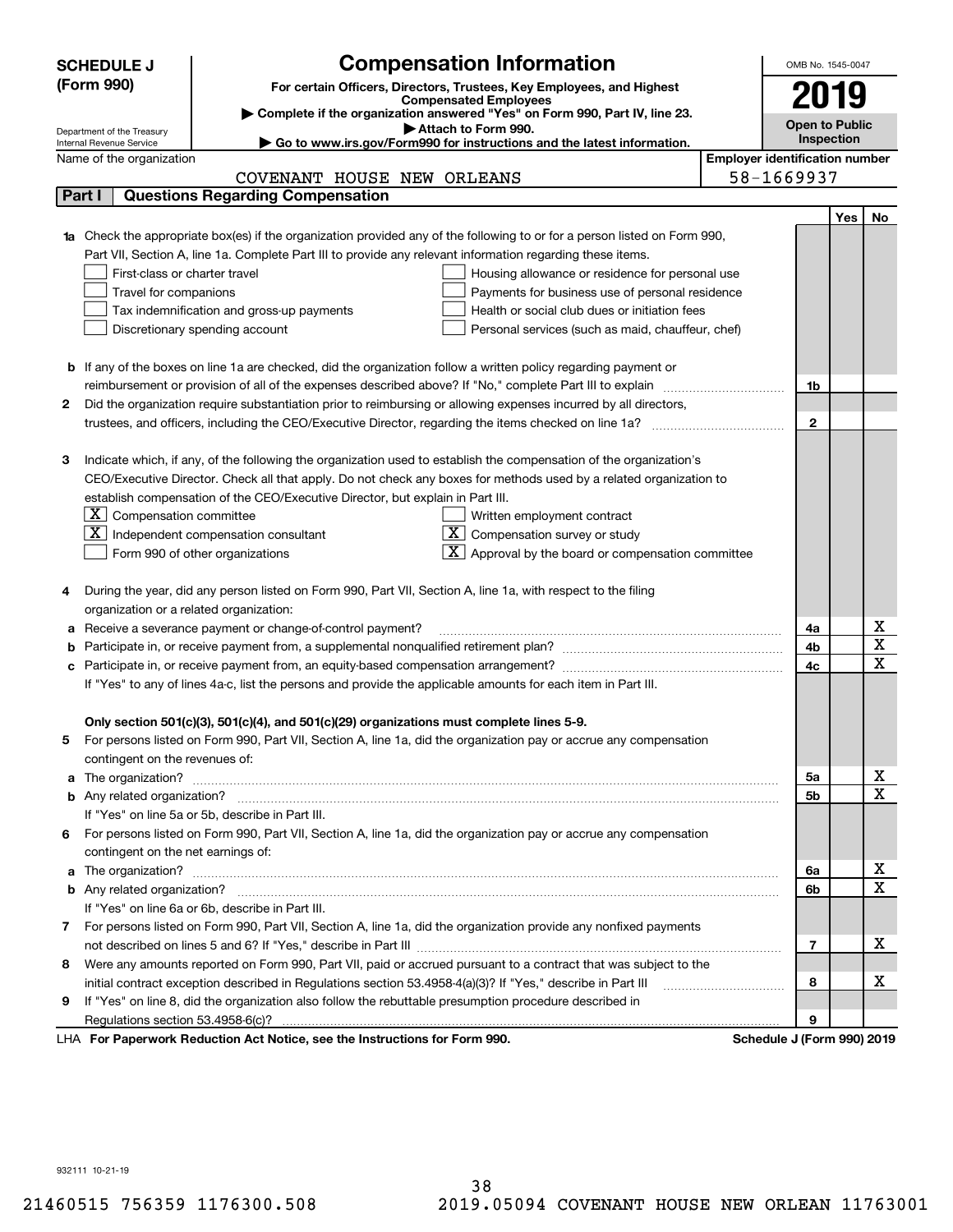58-1669937

**2**

## **Part II Officers, Directors, Trustees, Key Employees, and Highest Compensated Employees.**  Schedule J (Form 990) 2019 Page Use duplicate copies if additional space is needed.

For each individual whose compensation must be reported on Schedule J, report compensation from the organization on row (i) and from related organizations, described in the instructions, on row (ii). Do not list any individuals that aren't listed on Form 990, Part VII.

**Note:**  The sum of columns (B)(i)-(iii) for each listed individual must equal the total amount of Form 990, Part VII, Section A, line 1a, applicable column (D) and (E) amounts for that individual.

| (A) Name and Title                |                              |                                                                                                    | (B) Breakdown of W-2 and/or 1099-MISC compensation |                  | (C) Retirement and             | (D) Nontaxable   | (E) Total of columns | (F) Compensation                                           |
|-----------------------------------|------------------------------|----------------------------------------------------------------------------------------------------|----------------------------------------------------|------------------|--------------------------------|------------------|----------------------|------------------------------------------------------------|
|                                   |                              | (ii) Bonus &<br>(iii) Other<br>(i) Base<br>incentive<br>reportable<br>compensation<br>compensation |                                                    | compensation     | other deferred<br>compensation | benefits         | $(B)(i)-(D)$         | in column (B)<br>reported as deferred<br>on prior Form 990 |
| KEVIN RYAN<br>(1)                 | (i)                          | $\overline{0}$ .                                                                                   | $\overline{0}$ .                                   | $\overline{0}$ . | $\overline{0}$ .               | $\overline{0}$ . | $\overline{0}$ .     | 0.                                                         |
| PRESIDENT & CEO                   | (ii)                         | 181, 222.                                                                                          | $\overline{0}$ .                                   | 3,469.           | $\overline{0}$ .               | 29,147.          | 213,838.             | $\overline{0}$ .                                           |
| (2) JAMES R. KELLY, SECRETARY &   | (i)                          | 135,741.                                                                                           | $\overline{0}$ .                                   | 775.             | 13,308.                        | 27,888.          | 177, 712.            | $\overline{0}$ .                                           |
| EXECUTIVE DIRECTOR THRU JUNE 2020 | <u>(ii)</u>                  | $\overline{0}$ .                                                                                   | $\overline{0}$ .                                   | $\overline{0}$ . | $\overline{0}$ .               | $\overline{0}$ . | $\overline{0}$ .     | $\overline{0}$ .                                           |
|                                   | $\qquad \qquad \textbf{(i)}$ |                                                                                                    |                                                    |                  |                                |                  |                      |                                                            |
|                                   | (ii)                         |                                                                                                    |                                                    |                  |                                |                  |                      |                                                            |
|                                   | (i)                          |                                                                                                    |                                                    |                  |                                |                  |                      |                                                            |
|                                   | (ii)                         |                                                                                                    |                                                    |                  |                                |                  |                      |                                                            |
|                                   | (i)                          |                                                                                                    |                                                    |                  |                                |                  |                      |                                                            |
|                                   | (ii)                         |                                                                                                    |                                                    |                  |                                |                  |                      |                                                            |
|                                   | (i)                          |                                                                                                    |                                                    |                  |                                |                  |                      |                                                            |
|                                   | (ii)                         |                                                                                                    |                                                    |                  |                                |                  |                      |                                                            |
|                                   | (i)                          |                                                                                                    |                                                    |                  |                                |                  |                      |                                                            |
|                                   | (ii)                         |                                                                                                    |                                                    |                  |                                |                  |                      |                                                            |
|                                   | (i)                          |                                                                                                    |                                                    |                  |                                |                  |                      |                                                            |
|                                   | (ii)                         |                                                                                                    |                                                    |                  |                                |                  |                      |                                                            |
|                                   | (i)                          |                                                                                                    |                                                    |                  |                                |                  |                      |                                                            |
|                                   | (ii)                         |                                                                                                    |                                                    |                  |                                |                  |                      |                                                            |
|                                   | (i)                          |                                                                                                    |                                                    |                  |                                |                  |                      |                                                            |
|                                   | (ii)                         |                                                                                                    |                                                    |                  |                                |                  |                      |                                                            |
|                                   | (i)                          |                                                                                                    |                                                    |                  |                                |                  |                      |                                                            |
|                                   | (ii)                         |                                                                                                    |                                                    |                  |                                |                  |                      |                                                            |
|                                   | (i)                          |                                                                                                    |                                                    |                  |                                |                  |                      |                                                            |
|                                   | (ii)                         |                                                                                                    |                                                    |                  |                                |                  |                      |                                                            |
|                                   | (i)                          |                                                                                                    |                                                    |                  |                                |                  |                      |                                                            |
|                                   | (ii)                         |                                                                                                    |                                                    |                  |                                |                  |                      |                                                            |
|                                   | (i)                          |                                                                                                    |                                                    |                  |                                |                  |                      |                                                            |
|                                   | (ii)                         |                                                                                                    |                                                    |                  |                                |                  |                      |                                                            |
|                                   | (i)                          |                                                                                                    |                                                    |                  |                                |                  |                      |                                                            |
|                                   | (ii)                         |                                                                                                    |                                                    |                  |                                |                  |                      |                                                            |
|                                   | (i)                          |                                                                                                    |                                                    |                  |                                |                  |                      |                                                            |
|                                   | (ii)                         |                                                                                                    |                                                    |                  |                                |                  |                      |                                                            |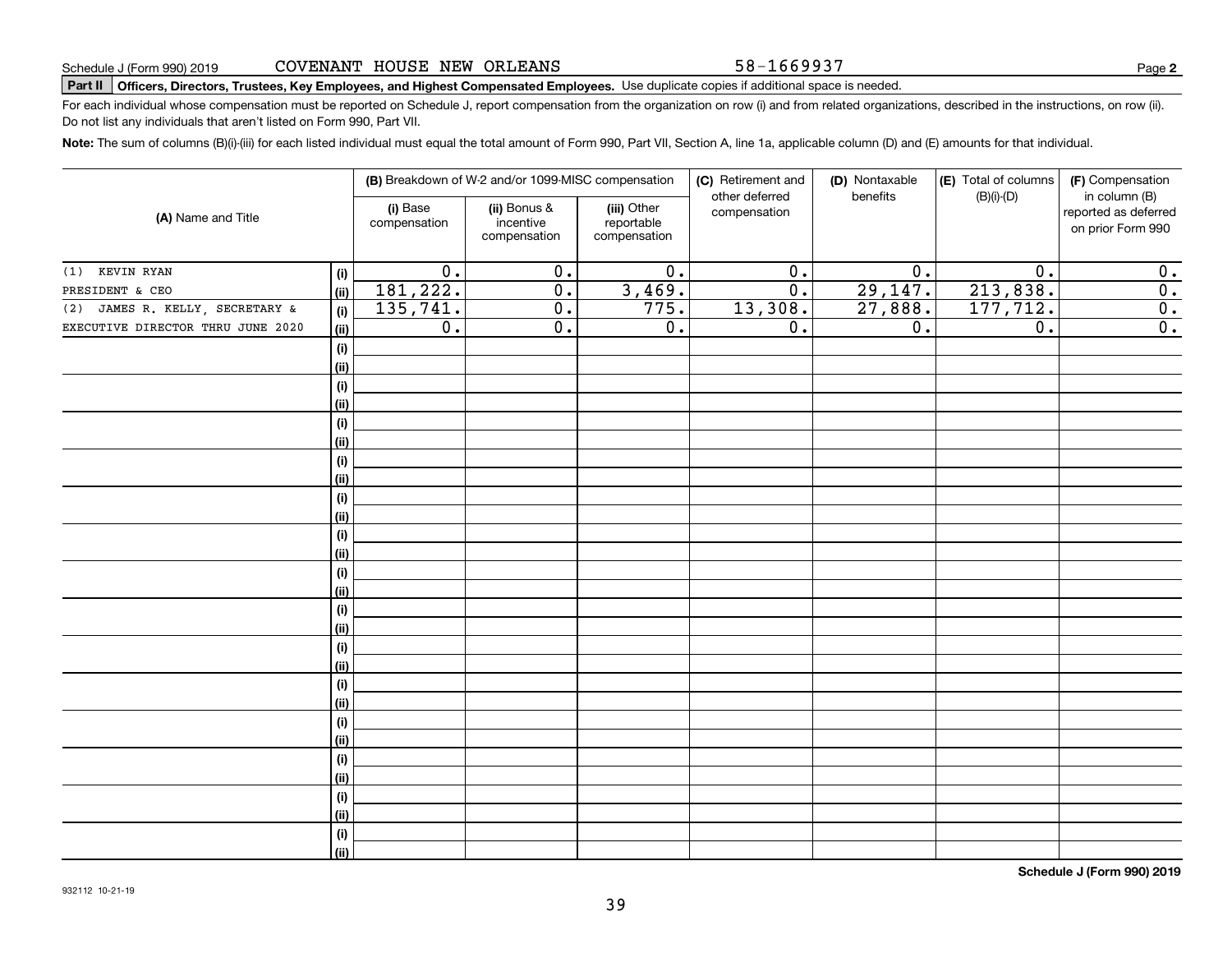#### **Part III Supplemental Information**

Schedule J (Form 990) 2019 COVENANT HOUSE NEW ORLEANS<br>Part III Supplemental Information<br>Provide the information, explanation, or descriptions required for Part I, lines 1a, 1b, 3, 4a, 4b, 4c, 5a, 5b, 6a, 6b, 7, and 8, and

PART I, LINE 3:

THE PRESIDENT/CEO'S COMPENSATION IS DETERMINED BY THE EXECUTIVE COMMITTEE

OF COVENANT HOUSE INTERNATIONAL (PARENT) WORKING IN CONJUNCTION WITH

COMPARABILITY DATA SUCH AS SALARY SURVEYS WITH SIMILARLY SIZED NON-PROFITS.

PERIODICALLY THE ORGANIZATION HIRES AN INDEPENDENT CONSULTANT TO REVIEW

COMPARABLE SALARIES FOR THE PRESIDENT/CEO, OTHER OFFICERS AND KEY

EMPLOYEES. GENERALLY THE BOARD EVALUATES THE PRESIDENT'S COMPENSATION

ANNUALLY. THE DETERMINATION IS BASED ON THE PERFORMANCE EVALUATION THAT

FACTORS INTO ACCOUNT EFFECTIVENESS, PERFORMANCE, AND ACHIEVEMENT OF GOALS.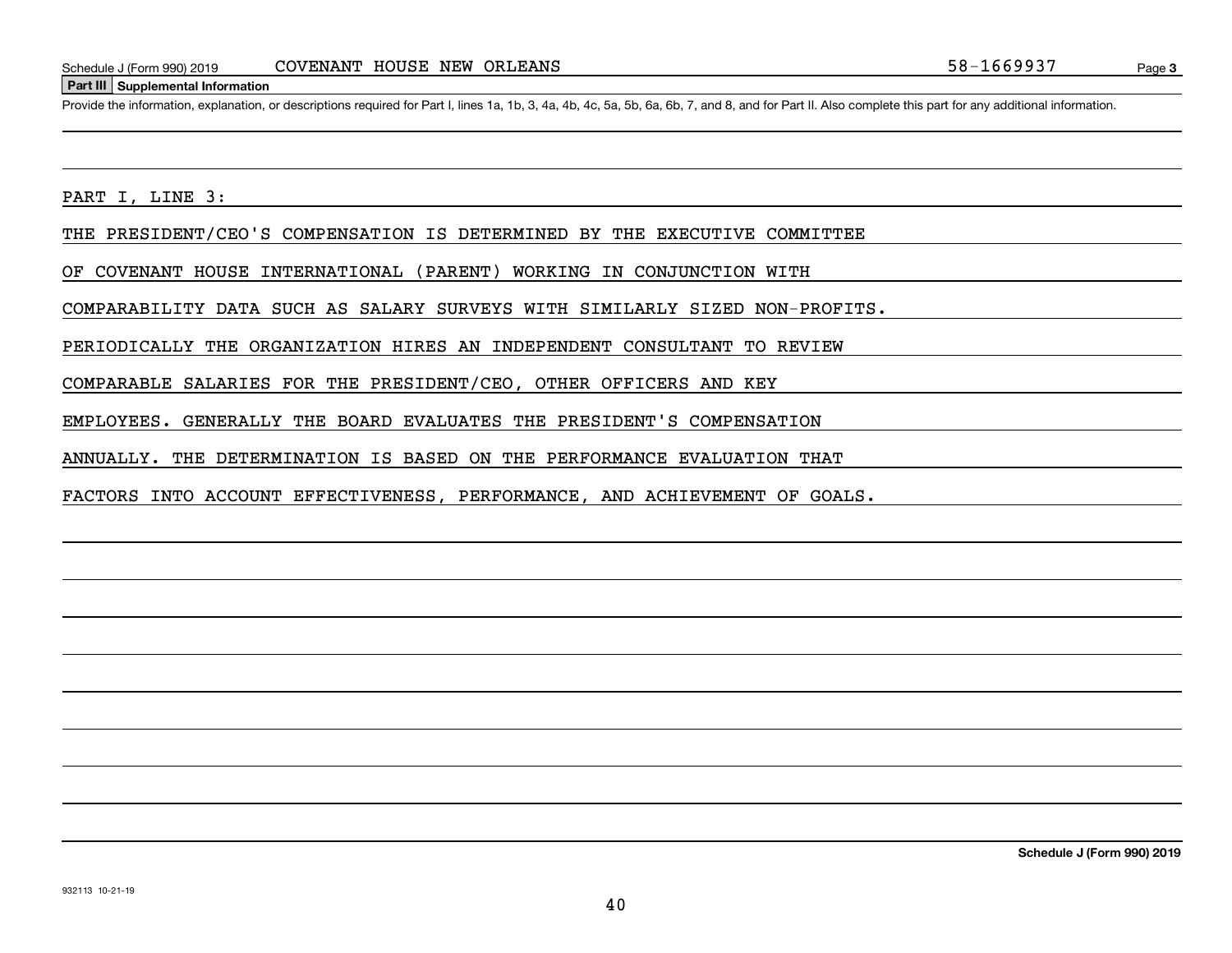#### **SCHEDULE M (Form 990)**

## **Noncash Contributions**

OMB No. 1545-0047

| Department of the Treasury |
|----------------------------|
| Internal Revenue Service   |

**Complete if the organizations answered "Yes" on Form 990, Part IV, lines 29 or 30.** <sup>J</sup>**2019 Attach to Form 990.** J

 **Go to www.irs.gov/Form990 for instructions and the latest information.** J

| 2U                                         |  |
|--------------------------------------------|--|
| <b>Open to Public</b><br><b>Inspection</b> |  |

| Name of the organization |                            |  |  |
|--------------------------|----------------------------|--|--|
|                          | COVENANT HOUSE NEW ORLEANS |  |  |

**Employer identification number** 58-1669937

| <b>Part I</b> | <b>Types of Property</b>                                                                                                       |                               |                                      |                                                                                                      |                                                              |     |     |    |
|---------------|--------------------------------------------------------------------------------------------------------------------------------|-------------------------------|--------------------------------------|------------------------------------------------------------------------------------------------------|--------------------------------------------------------------|-----|-----|----|
|               |                                                                                                                                | (a)<br>Check if<br>applicable | (b)<br>Number of<br>contributions or | (c)<br>Noncash contribution<br>amounts reported on<br>items contributed Form 990, Part VIII, line 1g | (d)<br>Method of determining<br>noncash contribution amounts |     |     |    |
| 1             |                                                                                                                                |                               |                                      |                                                                                                      |                                                              |     |     |    |
| 2             |                                                                                                                                |                               |                                      |                                                                                                      |                                                              |     |     |    |
| 3             | Art - Fractional interests                                                                                                     |                               |                                      |                                                                                                      |                                                              |     |     |    |
| 4             | Books and publications                                                                                                         |                               |                                      |                                                                                                      |                                                              |     |     |    |
| 5             | Clothing and household goods                                                                                                   |                               |                                      |                                                                                                      |                                                              |     |     |    |
| 6             |                                                                                                                                |                               |                                      |                                                                                                      |                                                              |     |     |    |
| 7             |                                                                                                                                |                               |                                      |                                                                                                      |                                                              |     |     |    |
| 8             |                                                                                                                                |                               |                                      |                                                                                                      |                                                              |     |     |    |
| 9             | Securities - Publicly traded                                                                                                   | $\mathbf X$                   | 4                                    |                                                                                                      | 28,078. AVG. SELLING PRICE                                   |     |     |    |
| 10            | Securities - Closely held stock                                                                                                |                               |                                      |                                                                                                      |                                                              |     |     |    |
| 11            | Securities - Partnership, LLC, or                                                                                              |                               |                                      |                                                                                                      |                                                              |     |     |    |
|               | trust interests                                                                                                                |                               |                                      |                                                                                                      |                                                              |     |     |    |
| 12            | Securities - Miscellaneous                                                                                                     |                               |                                      |                                                                                                      |                                                              |     |     |    |
| 13            | Qualified conservation contribution -                                                                                          |                               |                                      |                                                                                                      |                                                              |     |     |    |
|               | <b>Historic structures</b>                                                                                                     |                               |                                      |                                                                                                      |                                                              |     |     |    |
| 14            | Qualified conservation contribution - Other                                                                                    |                               |                                      |                                                                                                      |                                                              |     |     |    |
| 15            | Real estate - Residential                                                                                                      |                               |                                      |                                                                                                      |                                                              |     |     |    |
| 16            |                                                                                                                                |                               |                                      |                                                                                                      |                                                              |     |     |    |
| 17            |                                                                                                                                |                               |                                      |                                                                                                      |                                                              |     |     |    |
| 18            |                                                                                                                                |                               |                                      |                                                                                                      |                                                              |     |     |    |
| 19            |                                                                                                                                | $\mathbf x$                   | 12                                   | $3,023$ . $COST$                                                                                     |                                                              |     |     |    |
| 20            | Drugs and medical supplies                                                                                                     | $\overline{\mathbf{x}}$       | $\overline{12}$                      | 26,072. COST                                                                                         |                                                              |     |     |    |
| 21            |                                                                                                                                |                               |                                      |                                                                                                      |                                                              |     |     |    |
| 22            |                                                                                                                                |                               |                                      |                                                                                                      |                                                              |     |     |    |
| 23            |                                                                                                                                |                               |                                      |                                                                                                      |                                                              |     |     |    |
| 24            |                                                                                                                                |                               |                                      |                                                                                                      |                                                              |     |     |    |
| 25            | Other $\blacktriangleright$                                                                                                    |                               |                                      |                                                                                                      |                                                              |     |     |    |
| 26            | Other                                                                                                                          |                               |                                      |                                                                                                      |                                                              |     |     |    |
| 27            | Other $\blacktriangleright$                                                                                                    |                               |                                      |                                                                                                      |                                                              |     |     |    |
| 28            | Other $\blacktriangleright$                                                                                                    |                               |                                      |                                                                                                      |                                                              |     |     |    |
| 29            | Number of Forms 8283 received by the organization during the tax year for contributions                                        |                               |                                      |                                                                                                      |                                                              |     |     |    |
|               | for which the organization completed Form 8283, Part IV, Donee Acknowledgement                                                 |                               |                                      | 29                                                                                                   |                                                              |     | 0   |    |
|               |                                                                                                                                |                               |                                      |                                                                                                      |                                                              |     | Yes | No |
|               | 30a During the year, did the organization receive by contribution any property reported in Part I, lines 1 through 28, that it |                               |                                      |                                                                                                      |                                                              |     |     |    |
|               | must hold for at least three years from the date of the initial contribution, and which isn't required to be used for          |                               |                                      |                                                                                                      |                                                              |     |     |    |
|               |                                                                                                                                |                               |                                      |                                                                                                      |                                                              | 30a |     | х  |
|               | <b>b</b> If "Yes," describe the arrangement in Part II.                                                                        |                               |                                      |                                                                                                      |                                                              |     |     |    |
| 31            | Does the organization have a gift acceptance policy that requires the review of any nonstandard contributions?                 |                               |                                      |                                                                                                      |                                                              | 31  | х   |    |
|               | 32a Does the organization hire or use third parties or related organizations to solicit, process, or sell noncash              |                               |                                      |                                                                                                      | .                                                            |     |     |    |
|               | contributions?                                                                                                                 |                               |                                      |                                                                                                      |                                                              | 32a |     | х  |
|               | <b>b</b> If "Yes," describe in Part II.                                                                                        |                               |                                      |                                                                                                      |                                                              |     |     |    |
| 33            | If the organization didn't report an amount in column (c) for a type of property for which column (a) is checked,              |                               |                                      |                                                                                                      |                                                              |     |     |    |
|               | describe in Part II.                                                                                                           |                               |                                      |                                                                                                      |                                                              |     |     |    |
| LHA           | For Paperwork Reduction Act Notice, see the Instructions for Form 990.                                                         |                               |                                      |                                                                                                      | Schedule M (Form 990) 2019                                   |     |     |    |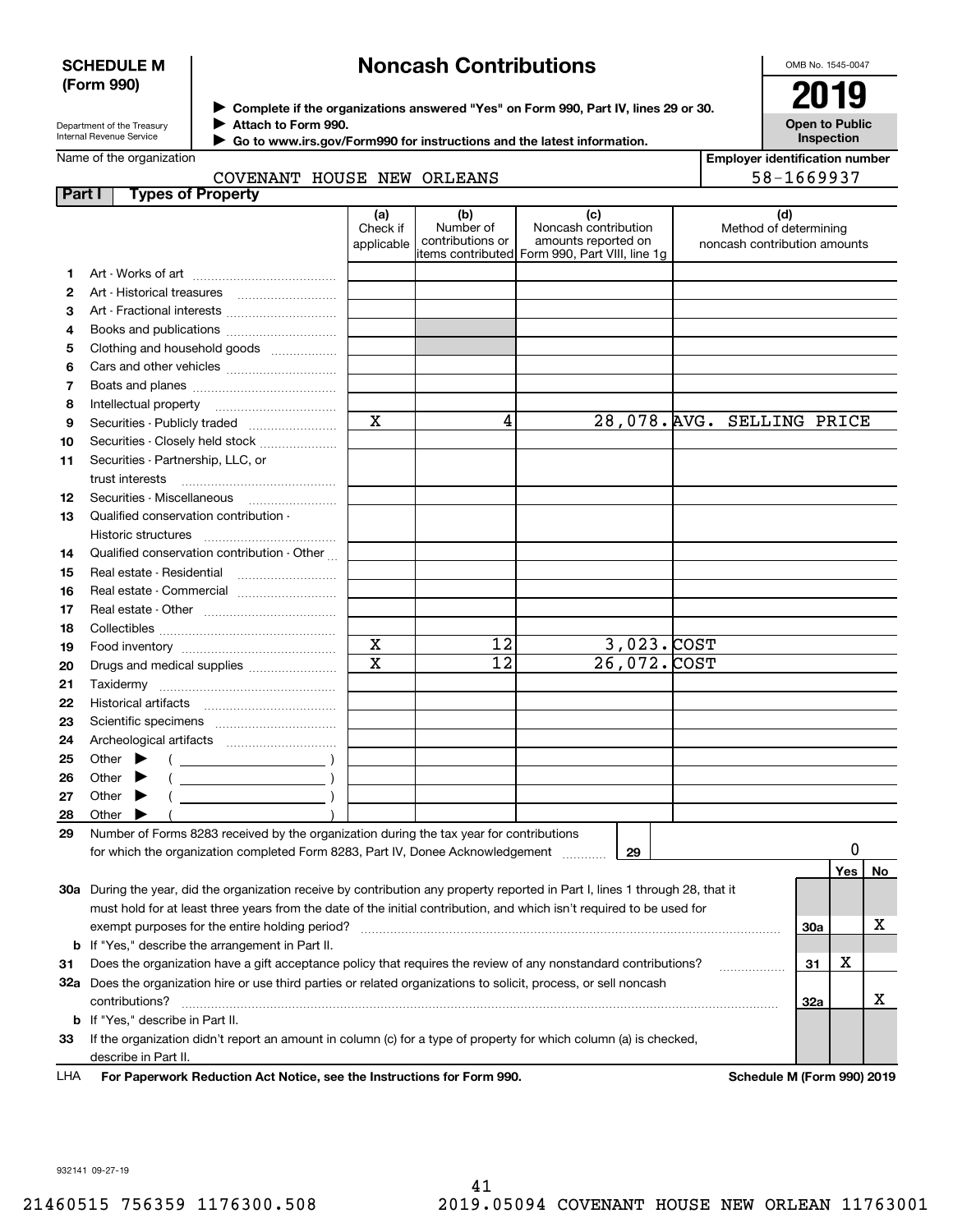#### Schedule M (Form 990) 2019 Page COVENANT HOUSE NEW ORLEANS 58-1669937

Part II | Supplemental Information. Provide the information required by Part I, lines 30b, 32b, and 33, and whether the organization is reporting in Part I, column (b), the number of contributions, the number of items received, or a combination of both. Also complete this part for any additional information.

SCHEDULE M, PART I, COLUMN (B):

#### THE ORGANIZATION IS REPORTING THE NUMBER OF CONTRIBUTORS IN PART I,

COLUMN (B) OF SCHEDULE M.

**Schedule M (Form 990) 2019**

932142 09-27-19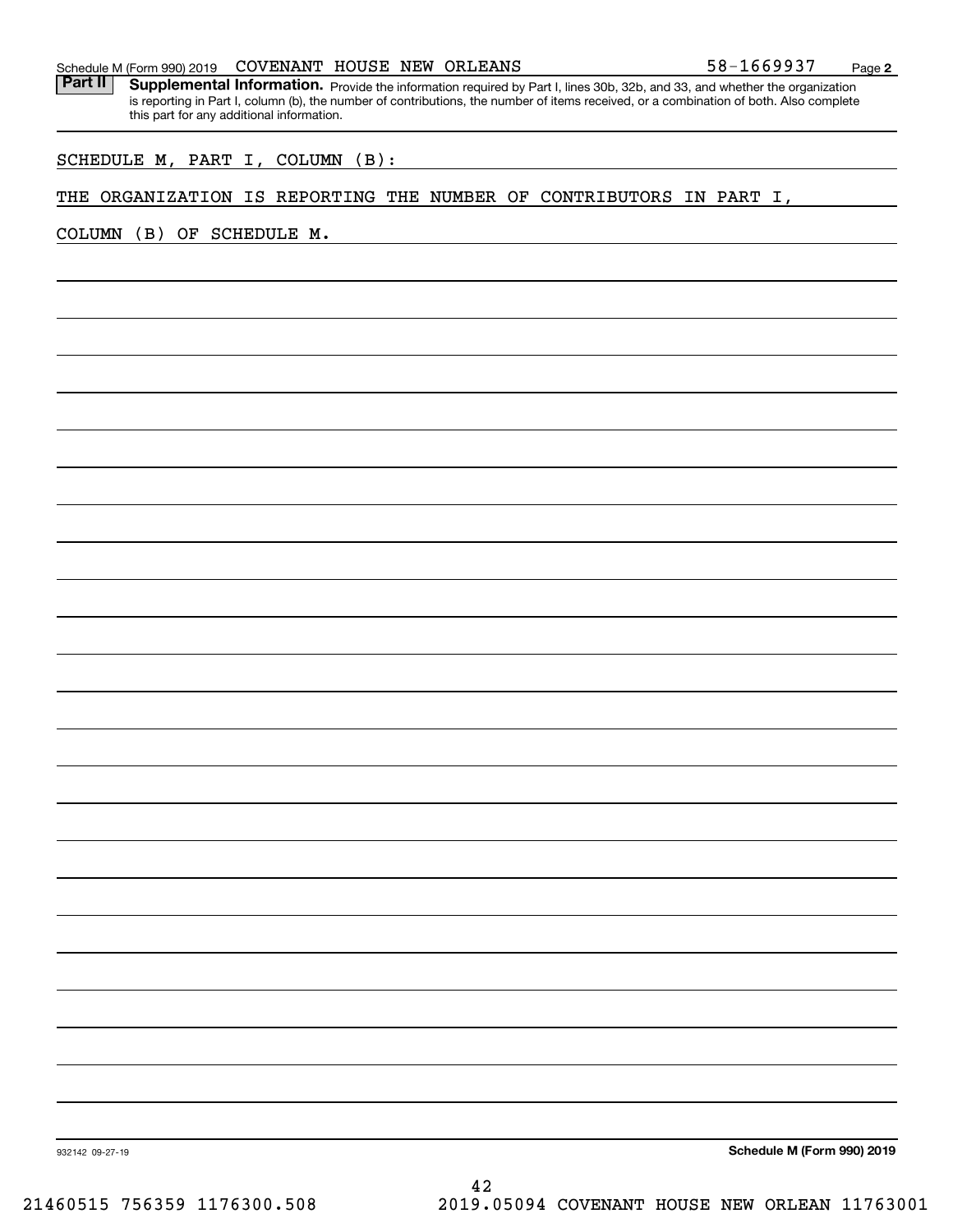**(Form 990 or 990-EZ)**

Department of the Treasury Internal Revenue Service Name of the organization

### **SCHEDULE O Supplemental Information to Form 990 or 990-EZ**

**Complete to provide information for responses to specific questions on Form 990 or 990-EZ or to provide any additional information. | Attach to Form 990 or 990-EZ. | Go to www.irs.gov/Form990 for the latest information.**



COVENANT HOUSE NEW ORLEANS FOR SALISH SALES AND SEAL SEAL SEAL SEAL SEAL OF SALES AND SALES AND SEAL OF SALES

FORM 990, PART I, LINE 1, DESCRIPTION OF ORGANIZATION MISSION:

COVENANT HOUSE NEW ORLEANS (THE ORGANIZATION) IS A NOT-FOR-PROFIT

ORGANIZATION AFFILIATED WITH SIMILAR ORGANIZATIONS IN OTHER LOCATIONS,

ALL OF WHICH ARE AFFILIATES OF COVENANT HOUSE INTERNATIONAL (PARENT

AFFILIATE). THE ORGANIZATION'S MISSION OF SERVING RUNAWAY, HOMELESS AND

AT RISK YOUTH WITH ABSOLUTE RESPECT AND UNCONDITIONAL LOVE IS FULFILLED

BY OFFERING SHELTER, FOOD, CLOTHING, COUNSELING, MEDICAL ATTENTION,

CRISIS INTERVENTION, AND AN ARRAY OF OTHER SUPPORTIVE SERVICES. IN THE

SPIRIT OF OPEN INTAKE, SERVICES ARE OFFERED TO ALL YOUTH WHO SEEK HELP,

WITH A PRIORITY OF CONCERN A COMMITMENT TO THOSE FOR WHOM NO OTHER

SERVICE IS AVAILABLE. DURING THE PAST YEAR THE ORGANIZATION'S AVERAGE

CENSUS WAS 185 KIDS SERVED PER DAY/NIGHT.

FORM 990, PART III, LINE 1:

932211 09-06-19 LHA For Paperwork Reduction Act Notice, see the Instructions for Form 990 or 990-EZ. Schedule O (Form 990 or 990-EZ) (2019) IN 31 CITIES ACROSS SIX COUNTRIES, COVENANT HOUSE BUILDS BRIDGES TO HOPE FOR YOUNG PEOPLE FACING HOMELESSNESS AND SURVIVORS OF HUMAN TRAFFICKING, MEETING THEIR IMMEDIATE NEEDS FOR FOOD, CLOTHING, PROTECTION, AND MEDICAL CARE AND SUPPORTING THEM TO ADVANCE THEIR GOALS EDUCATION AND EMPLOYMENT. COVENANT HOUSE ENCOMPASSES A ROBUST NETWORK OF "HOUSES," WITH BEST-IN-CLASS SERVICES AND A SHARED COMMITMENT TO UNCONDITIONAL LOVE, ABSOLUTE RESPECT, AND RELENTLESS SUPPORT FOR EACH YOUNG PERSON WHO WALKS THROUGH OUR DOORS. FOUNDED AS A DROP-IN CENTER IN NEW YORK CITY IN 1972, COVENANT HOUSE NOW SERVES TENS OF THOUSANDS OF CHILDREN AND YOUTH EVERY YEAR IN OUR RESIDENTIAL, OUTREACH, AND DROP-IN PROGRAMS. OUR DEDICATED STAFF ACROSS THE UNITED STATES, GUATEMALA, HONDURAS, MEXICO, NICARAGUA, AND CANADA EMPLOY A

43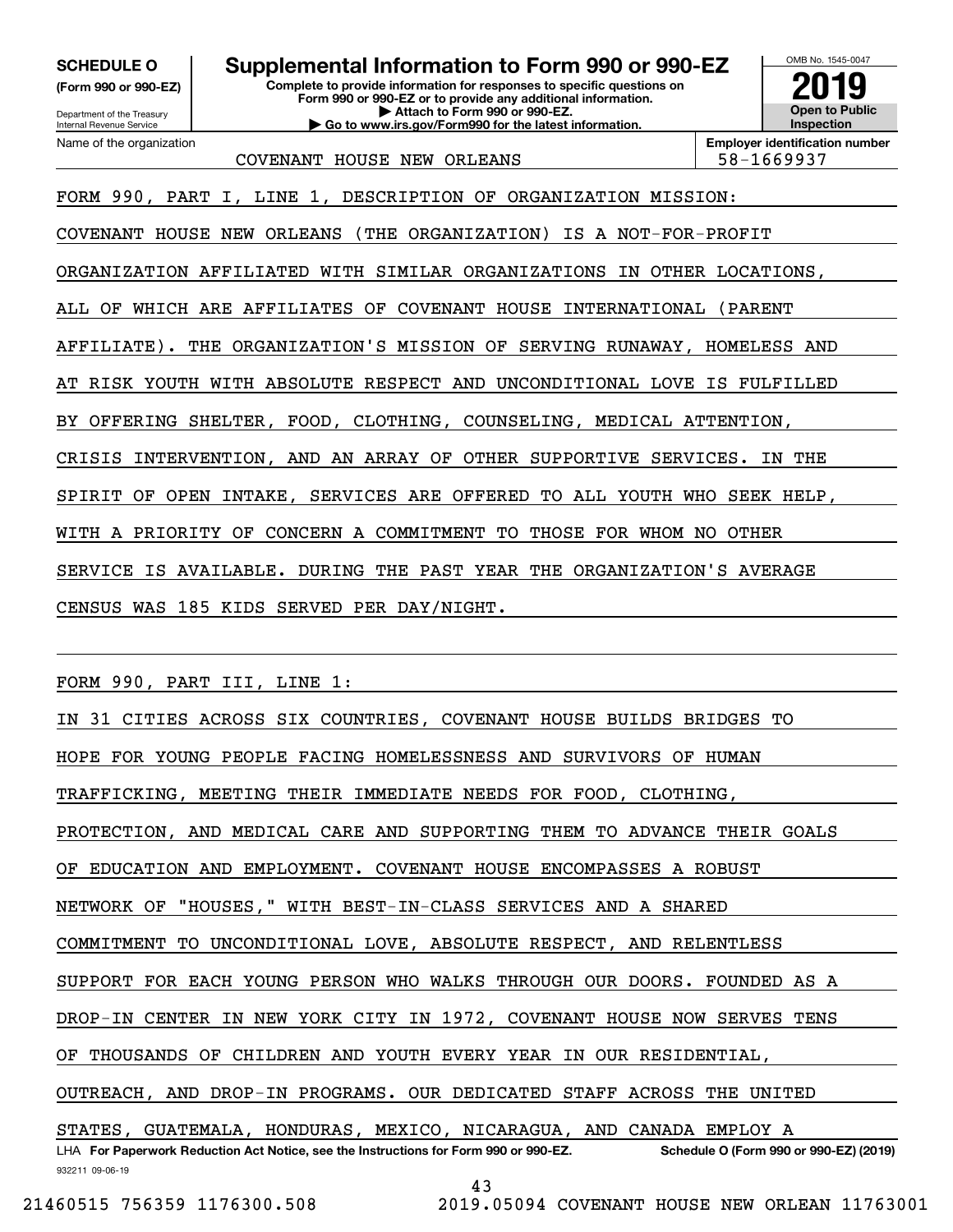| Schedule O (Form 990 or 990-EZ) (2019)                                  | Page 2                                              |
|-------------------------------------------------------------------------|-----------------------------------------------------|
| Name of the organization<br>COVENANT HOUSE NEW ORLEANS                  | <b>Employer identification number</b><br>58-1669937 |
| STRENGTHS-BASED, TRAUMA-INFORMED PRACTICE MODEL THAT HELPS YOUNG PEOPLE |                                                     |
| DISCOVER AND DEVELOP THEIR RESILIENCE TO OVERCOME ADVERSITY NOW AND     |                                                     |
| INTO THE FUTURE.                                                        |                                                     |
|                                                                         |                                                     |
| YOUNG PEOPLE ARRIVE AT COVENANT HOUSE WITH AN ARRAY OF LIVED            |                                                     |
| EXPERIENCES, INCLUDING FOSTER CARE, SUBSTANCE USE, MENTAL HEALTH        |                                                     |
| ISSUES, DOMESTIC VIOLENCE, SEXUAL ABUSE, AND MORE. OUR STAFF MEET THEM  |                                                     |
| WHERE THEY ARE AND ACCOMPANY THEM, THROUGH OUR HIGH-QUALITY CONTINUUM   |                                                     |
| OF SERVICES, ON THEIR JOURNEY TO WHOLENESS AND INDEPENDENCE.            |                                                     |
|                                                                         |                                                     |
|                                                                         |                                                     |
| FORM 990, PART III, LINE 4A, PROGRAM SERVICE ACCOMPLISHMENTS:           |                                                     |
| HELP THEM BEGIN TO CONSIDER THEIR LONGER-TERM GOALS FOR EDUCATION,      |                                                     |
| EMPLOYMENT, AND CAREER PLANNING. WE ARE EXPERTLY EQUIPPED TO RESPOND TO |                                                     |
| UNIQUE NEEDS OF YOUNG SURVIVORS OF HUMAN TRAFFICKING, THOSE WHO<br>THE  |                                                     |
| IDENTIFY AS LGBTQ, AND THOSE WHO ARE PREGNANT OR PARENTING. OF THE      |                                                     |
| THOUSANDS OF YOUNG PEOPLE WHO FIND SAFETY AND SANCTUARY AT COVENANT     |                                                     |

SURVIVORS OF HUMAN TRAFFICKING. YOUNG PEOPLE EXPERIENCING HOMELESSNESS

ARE VULNERABLE TO TRAFFICKERS, WHO PREY ON THEIR NEED FOR LOVE,

HOUSE, OUR RESEARCH INDICATES THAT APPROXIMATELY ONE IN FIVE ARE

SUPPORT, A SAFE PLACE TO SLEEP, AND FOOD TO CREATE A TRAUMA BOND WITH

THEM. THE ORGANIZATION HAS PIONEERED INTAKE SCREENING TOOLS TO QUICKLY

REVEAL A HISTORY OF TRAFFICKING THAT YOUNG PEOPLE, OTHERWISE, MAY FIND

DIFFICULT TO NAME. WE MEET TRAFFICKING SURVIVORS' IMMEDIATE NEEDS FOR

NUTRITIOUS FOOD, CLOTHING, SHELTER, SAFETY, AND MEDICAL CARE. AND WE

RECOGNIZE THEIR UNIQUE NEEDS FOR EXTRA LEVELS OF PROTECTION, INCLUDING

SAFE SPACES AT OUR SITE AND/OR TRANSPORTING THEM TO SAFE HOUSES AROUND

932212 09-06-19 **Schedule O (Form 990 or 990-EZ) (2019)** THE COUNTRY. NET FMV OF CONTRIBUTED SERVICES TOTALED \$1,212 FOR FY20.

44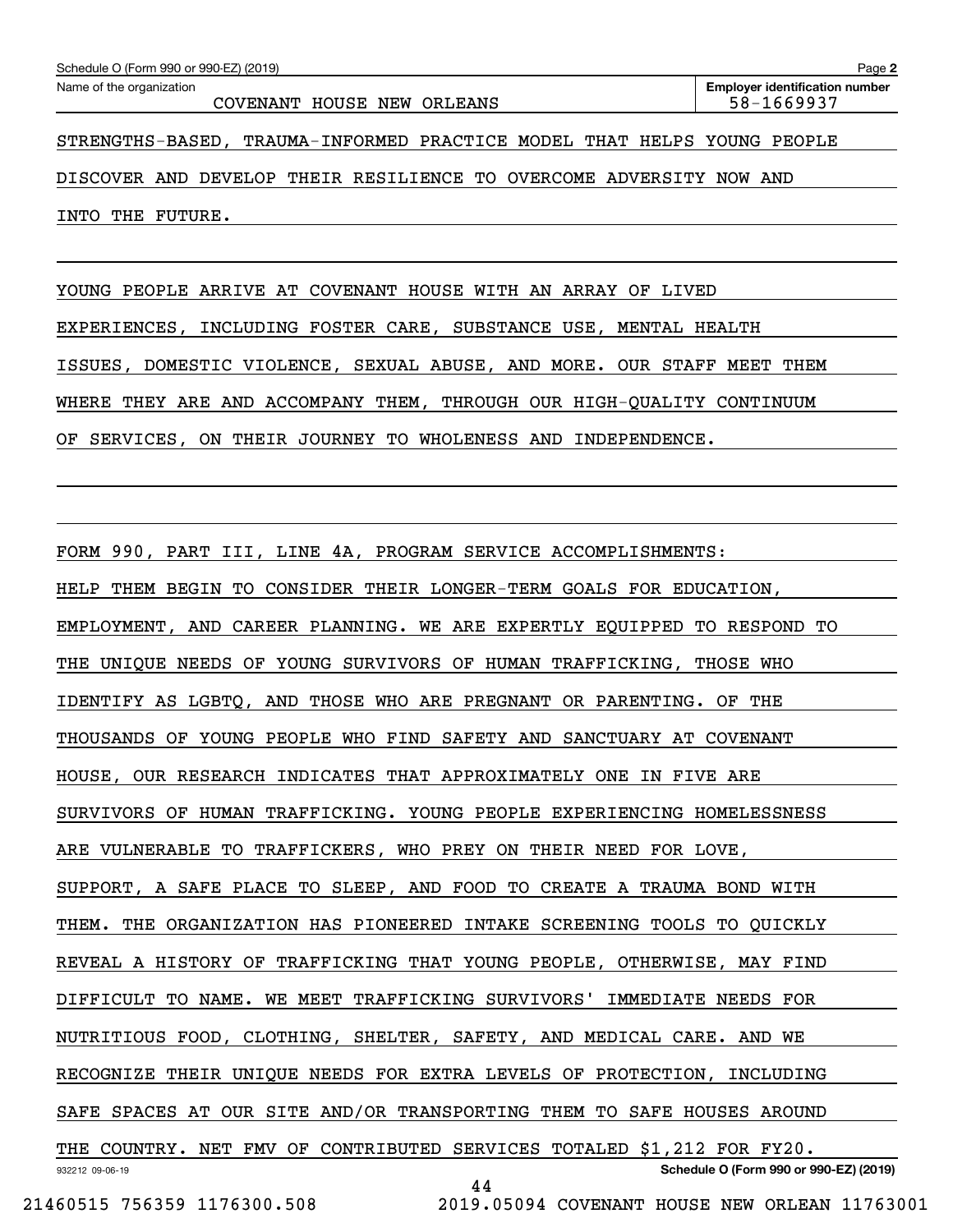| Schedule O (Form 990 or 990-EZ) (2019)                                  | Page 2                                              |
|-------------------------------------------------------------------------|-----------------------------------------------------|
| Name of the organization<br>COVENANT HOUSE NEW ORLEANS                  | <b>Employer identification number</b><br>58-1669937 |
|                                                                         |                                                     |
| TOTAL UNACCOMPANIED YOUTH SERVED DURING FY20 - 412; AVG DAILY CENSUS -  |                                                     |
| 39 OR 14, 274 NIGHTS OF CARE. TOTAL MOTHER AND CHILDREN SERVED DURING   |                                                     |
| FY20 - 127; AVG DAILY CENSUS - 20 OR 7,320 NIGHTS OF CARE. TOTAL CRISIS |                                                     |
| CENTER YOUTH AND FAMILIES SERVED DURING FY20 - 539; AVG DAILY CENSUS -  |                                                     |
| 59 OR 21,594 NIGHTS OF CARE.                                            |                                                     |
|                                                                         |                                                     |
| FORM 990, PART III, LINE 4B, PROGRAM SERVICE ACCOMPLISHMENTS:           |                                                     |
| PERMANENT SUPPORTIVE HOUSING (PSH) BY COVERING A PORTION OF THEIR RENT. |                                                     |
| NET FMV OF CONTRIBUTED SERVICES TOTALED \$87,886 DURING FY20. TOTAL     |                                                     |
| UNACCOMPANIED ROP YOUTH SERVED DURING FY20 - 68; AVG DAILY CENSUS - 21  |                                                     |
| OR 7,686 NIGHTS OF CARE. TOTAL ROP MOTHER AND CHILDREN SERVED DURING    |                                                     |
| $FY20 - 46$ ; AVG DAILY CENSUS - 11 OR 4,026 NIGHTS OF CARE. TOTAL      |                                                     |
| UNACCOMPANIED PSH YOUTH SERVED DURING FY20 - 9; AVG DAILY CENSUS - 8 OR |                                                     |
| 2,928 NIGHTS OF CARE. TOTAL PSH MOTHER AND CHILDREN SERVED DURING FY20  |                                                     |
| - 37; AVG DAILY CENSUS - 27 OR 9,882 NIGHTS OF CARE. GRAND TOTAL        |                                                     |
| ROP/PSH YOUTH AND FAMILIES SERVED 160; AVG DAILY CENSUS - 67 OR 24,522  |                                                     |
| NIGHTS OF CARE.                                                         |                                                     |

932212 09-06-19 **Schedule O (Form 990 or 990-EZ) (2019)** FORM 990, PART III, LINE 4C, PROGRAM SERVICE ACCOMPLISHMENTS: PROVIDED RRH ASSISTANCE TO 131 YOUTH AND FAMILIES (WITH AN AVG DAILY CENSUS OF 59 OR 21,594 NIGHTS OF CARE), COUNSELING AND INTERVENTION SERVICES, AND WORK-RELATED INSTRUCTION AND EXPERIENCE THROUGH THE WHITE DOVE LANDSCAPE PROGRAM. THE ORGANIZATION'S PARTNERS IN SERVICE INCLUDE TULANE MEDICAL CENTER ADOLESCENT DROP-IN CLINIC, CATHOLIC CHARITIES ARCHDIOCESE OF NEW ORLEANS HEAD START PROGRAM, AND DEPARTMENT OF JUSTICE, OFFICE FOR VICTIMS OF CRIME COMBATING HUMAN TRAFFICKING SUB-RECIPIENTS LAURA MURPHY, EDEN HOUSE, NEW ORLEANS FAMILY JUSTICE CENTER AND JEWISH FAMILY SERVICES. NET FMV OF CONTRIBUTED SERVICES 45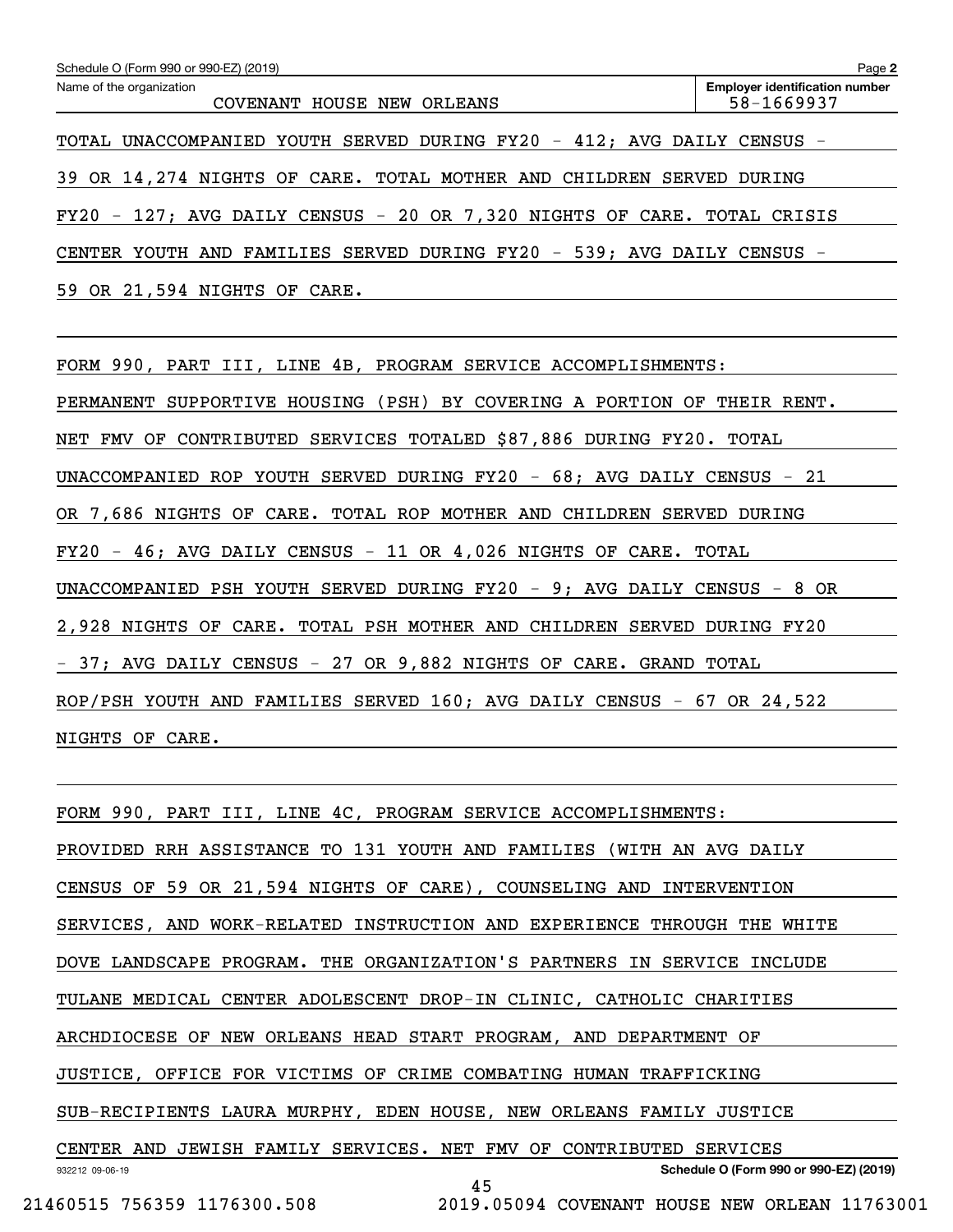COVENANT HOUSE NEW ORLEANS 58-1669937

TOTALED \$30,284 DURING FY20.

FORM 990, PART III, LINE 4D, OTHER PROGRAM SERVICES:

HEALTH AND WELL-BEING

HEALTH AND WELL-BEING - HOMELESSNESS IMPACTS YOUNG PEOPLE'S PHYSICAL

AND MENTAL WELLBEING IN MANY WAYS, AND BECAUSE YOUTH ARE STILL

DEVELOPING COGNITIVELY, PHYSICALLY, PSYCHOLOGICALLY, AND EMOTIONALLY,

THOSE IMPACTS CAN HAVE DEEP EFFECTS. THIS IS EVEN MORE THE CASE FOR

YOUNG PEOPLE OF COLOR AND THOSE WHO IDENTIFY AS LGBTQ, WHO FACE UNIQUE

CHALLENGES ASSOCIATED WITH RACISM AND PREJUDICE. COVENANT HOUSE

WELCOMES ALL YOUNG PEOPLE FACING HOMELESSNESS WITH UNCONDITIONAL LOVE

AND ABSOLUTE RESPECT AND PROVIDES THEM ACCESS TO A RANGE OF HEALTH AND

WELL-BEING SERVICES THAT THEY CAN USE TO HEAL AND REDISCOVER THEIR

POTENTIAL. OUR TRAUMA-INFORMED, RESILIENCE-FOCUSED PROGRAMS AND

SERVICES RANGE FROM MEDICAL CARE AT OUR ON-SITE HEALTH CENTERS TO YOGA

CLASSES, MUSIC LESSONS, COUNSELING, RELIGIOUS AND SPIRITUAL SERVICES,

AND SPORTS. IN THESE ACTIVITIES, YOUNG PEOPLE RETAKE CONTROL OVER THEIR

LIVES, BUILD ON THEIR STRENGTHS, AND NOURISH THEIR SELF-CONFIDENCE. FMV

OF CONTRIBUTED SERVICES TOTALED \$174,660 DURING FY20. THE ORGANIZATION

SERVED 527 CRISIS CENTER AND ROP YOUTH THAT INCLUDED 693 HEALTH VISITS

DURING FY20.

EXPENSES \$ 234,532. INCLUDING GRANTS OF \$ 29,140. REVENUE \$ 0.

#### OUTREACH

932212 09-06-19

STREET OUTREACH - IN VANS AND ON FOOT, OUTREACH WORKERS GO OUT TO THE

NEIGHBORHOODS, RIVERFRONTS, PARKS, AND OTHER PLACES WHERE YOUTH FACING

46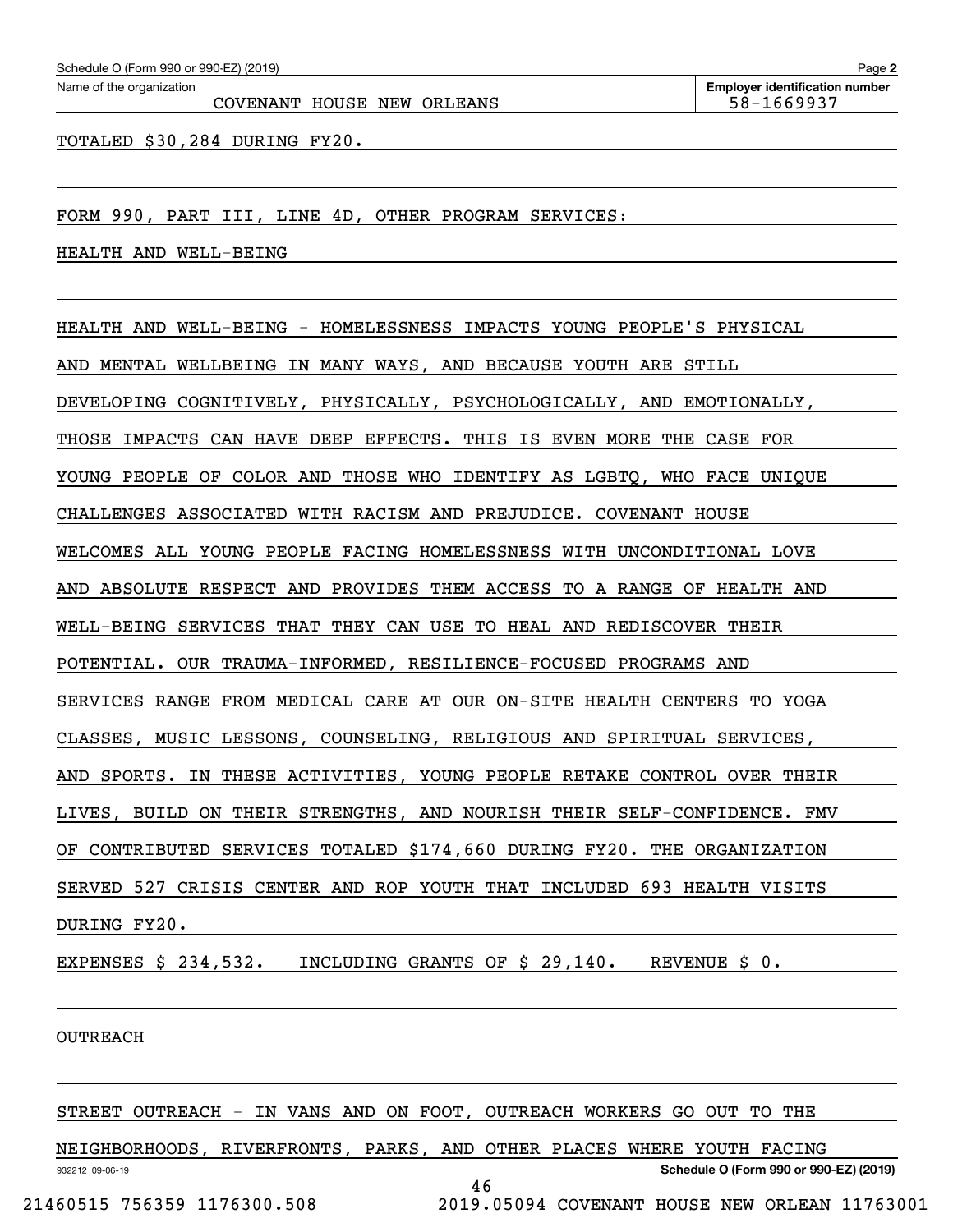| Schedule O (Form 990 or 990-EZ) (2019)                                   | Page 2                                              |
|--------------------------------------------------------------------------|-----------------------------------------------------|
| Name of the organization<br>COVENANT HOUSE NEW ORLEANS                   | <b>Employer identification number</b><br>58-1669937 |
| HOMELESSNESS OFTEN SEEK REFUGE. THEY OFFER FOOD AND COUNSELING AND       |                                                     |
| INVITE THEM TO COME TO COVENANT HOUSE, WHERE THEIR IMMEDIATE, BASIC      |                                                     |
| NEEDS CAN BE MET. THROUGH SUSTAINED CONTACT, OUR OUTREACH WORKERS BUILD  |                                                     |
| TRUST WITH THE YOUNG PEOPLE, THE FIRST STEP TOWARD ENCOURAGING THEM TO   |                                                     |
| COME INTO OUR SHELTERS AND CONNECT TO OUR SERVICES. FMV OF CONTRIBUTED   |                                                     |
| SERVICES TOTALED \$0 DURING FY20. THE ORGANIZATION SERVED 162 HOMELESS   |                                                     |
| YOUTH OF WHICH 148 WERE AFFORDED A SAFE HAVEN FROM THE STREETS,          |                                                     |
| INCLUDING BUS TICKETS ACROSS THE COUNTRY TO REUNITE THEM WITH FAMILY OR  |                                                     |
| RELATIVES DURING FY20.                                                   |                                                     |
| INCLUDING GRANTS OF \$ 35,707. REVENUE \$ 0.<br>EXPENSES $$225,352$ .    |                                                     |
|                                                                          |                                                     |
| PUBLIC EDUCATION AND PREVENTION                                          |                                                     |
|                                                                          |                                                     |
| PUBLIC EDUCATION AND PREVENTION - THE ORGANIZATION USES OF A VARIETY OF  |                                                     |
| PLATFORMS TO INFORM AND EDUCATE THE PUBLIC, GOVERNMENT OFFICIALS, AND    |                                                     |
| YOUNG PEOPLE THEMSELVES ABOUT YOUTH HOMELESSNESS AND HUMAN TRAFFICKING.  |                                                     |
| WE EMPLOY WEBSITES, SOCIAL MEDIA, NEWSLETTERS, SCHOOL-BASED PROGRAMS,    |                                                     |
| TALKS, LECTURES, AND PEER-TO-PEER EVENTS ACROSS OUR FEDERATION TO RAISE  |                                                     |
| AWARENESS OF THE CAUSES AND IMPACTS OF YOUTH HOMELESSNESS AND OF THE     |                                                     |
| SIGNS THAT A YOUNG PERSON MIGHT BE EXPERIENCING HOMELESSNESS OR HUMAN    |                                                     |
| TRAFFICKING. FMV OF CONTRIBUTED SERVICES TOTALED \$0 DURING FY20. DURING |                                                     |
| FY20 THE ORGANIZATION REACHED OUT TO APPROXIMATELY 1,600 YOUTH IN        |                                                     |
| SCHOOLS, CHURCHES AND COMMUNITY CENTERS SHARING INFORMATION ON ITS       |                                                     |
| PROGRAMS AND HOMELESS PREVENTION.                                        |                                                     |
| EXPENSES \$ 38,977. INCLUDING GRANTS OF \$ 0. REVENUE \$ 0.              |                                                     |
|                                                                          |                                                     |

47

CHILD PROTECTION SERVICES

932212 09-06-19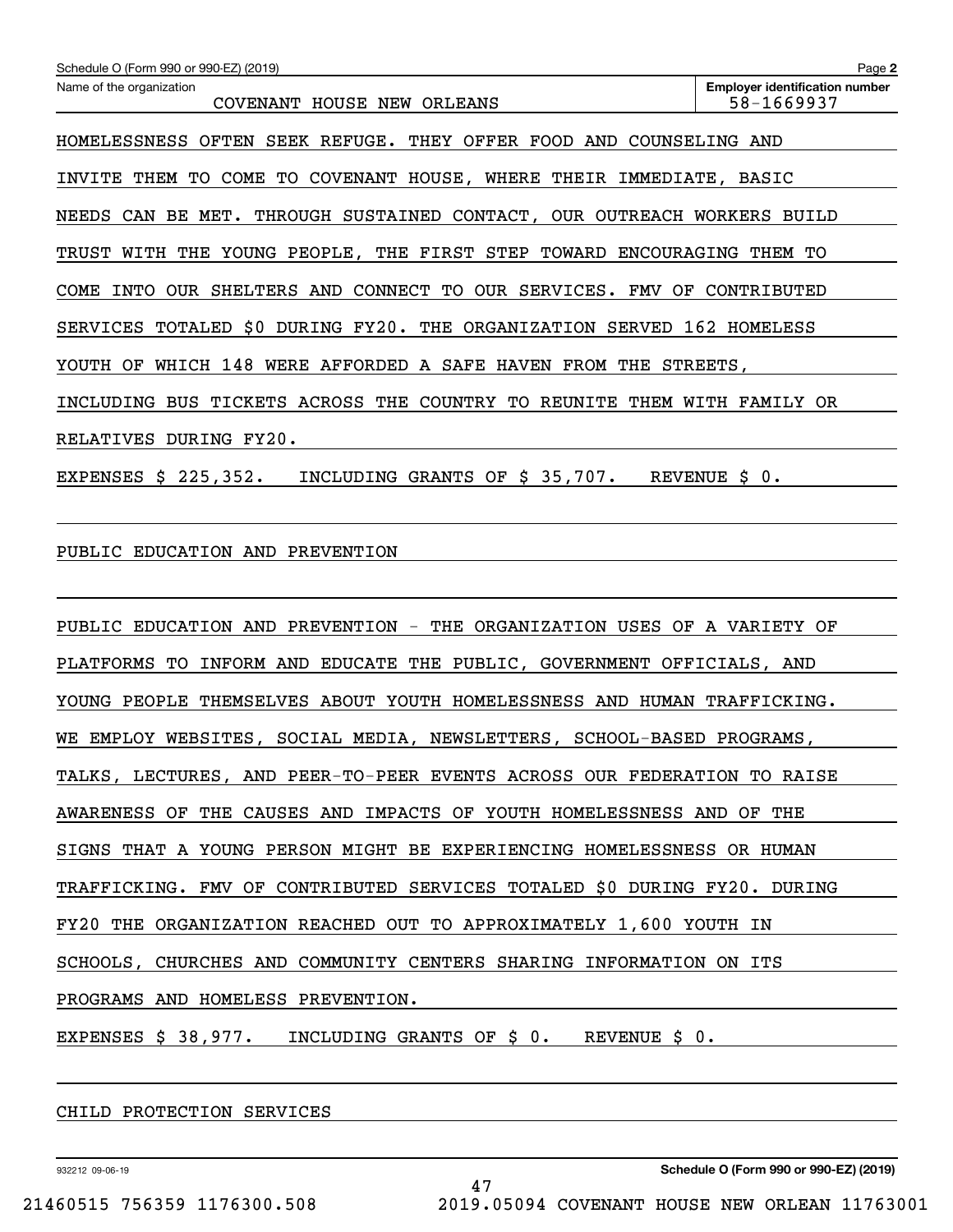| Schedule O (Form 990 or 990-EZ) (2019)                                      | Page 2                                              |
|-----------------------------------------------------------------------------|-----------------------------------------------------|
| Name of the organization<br>COVENANT HOUSE NEW ORLEANS                      | <b>Employer identification number</b><br>58-1669937 |
| CHILD PROTECTION SERVICES - COVENANT HOUSE INTERNATIONAL                    | (CHI) AND                                           |
| COVENANT HOUSE NEW ORLEANS (CHNO) RECOGNIZES THAT SAFETY IS A KEY           |                                                     |
| COMPONENT IN A THERAPEUTIC COMMUNITY AND FOUNDATIONAL TO SOCIAL WORK        |                                                     |
| IN RESPONSE TO THE SAFETY NEEDS OF OUR YOUTH, CHI AND CHNO<br>PRACTICE.     |                                                     |
| HAS ESTABLISHED A CHILD PROTECTION COMMITTEE CHARGED WITH CREATING A        |                                                     |
| COMMON CORE OF SAFETY PRACTICES DESIGNED TO REDUCE RISK. THE COMMITTEE      |                                                     |
| PROCESS IS DRIVEN BY THE NEEDS OF THE YOUTH WE SERVE, OUR MISSION, AND      |                                                     |
| THE SAFETY MODEL'S CONCEPTUAL FRAMEWORK VIEWS RISK<br>OUR PROGRAMS.         |                                                     |
| MANAGEMENT AS AN INTERACTION AMONG SPECIFIC SAFETY CONCERNS,                | THE                                                 |
| VULNERABILITIES OF AT-RISK YOUTH, AND THE ADMINISTRATION'S CAPACITY TO      |                                                     |
| SHELTER AND PROTECT YOUTH PROACTIVELY AND RESPOND TO INCIDENTS QUICKLY.     |                                                     |
| CHILD PROTECTION SYSTEM IS AN ARTICULATION THAT WE WILL SERVE YOUTH<br>THE  |                                                     |
| A SECURE ENVIRONMENT AND THAT WE WILL HOLD OURSELVES ACCOUNTABLE FOR<br>IN  |                                                     |
| THEIR SAFETY. YOUTH COME<br>TO US IN STATES<br>OF CRISIS AND PROVIDING THEM |                                                     |
| IN WHICH TO HEAL IS A FUNDAMENTAL PART OF OUR<br>WITH A SAFE ENVIRONMENT    |                                                     |
| TO TRAUMA AND AN ESSENTIAL PRACTICE IN OUR FIELD.<br><b>RESPONSE</b>        | IN ADDITION,                                        |
| CHI IS ACCREDITED BY PRAESIDIUM, A NATIONAL LEADER IN ABUSE RISK            |                                                     |
| MANAGEMENT.                                                                 |                                                     |
|                                                                             |                                                     |
| FORM 990, PART VI, SECTION A, LINE 6:                                       |                                                     |

THE SOLE CORPORATE MEMBER OF COVENANT HOUSE NEW ORLEANS IS ITS PARENT

ORGANIZATION, COVENANT HOUSE, D/B/A COVENANT HOUSE INTERNATIONAL.

|            |  |  | FORM 990, PART VI, SECTION A, LINE 7A: |  |  |                                                                             |  |  |  |
|------------|--|--|----------------------------------------|--|--|-----------------------------------------------------------------------------|--|--|--|
|            |  |  |                                        |  |  |                                                                             |  |  |  |
|            |  |  |                                        |  |  | COVENANT HOUSE NEW ORLEANS' (CHNO) PARENT ORGANIZATION, COVENANT HOUSE      |  |  |  |
|            |  |  |                                        |  |  | INTERNATIONAL HAS THE RIGHT TO ELECT OR APPOINT OFFICERS OF CHNO'S BOARD OF |  |  |  |
| DIRECTORS. |  |  |                                        |  |  |                                                                             |  |  |  |

48

932212 09-06-19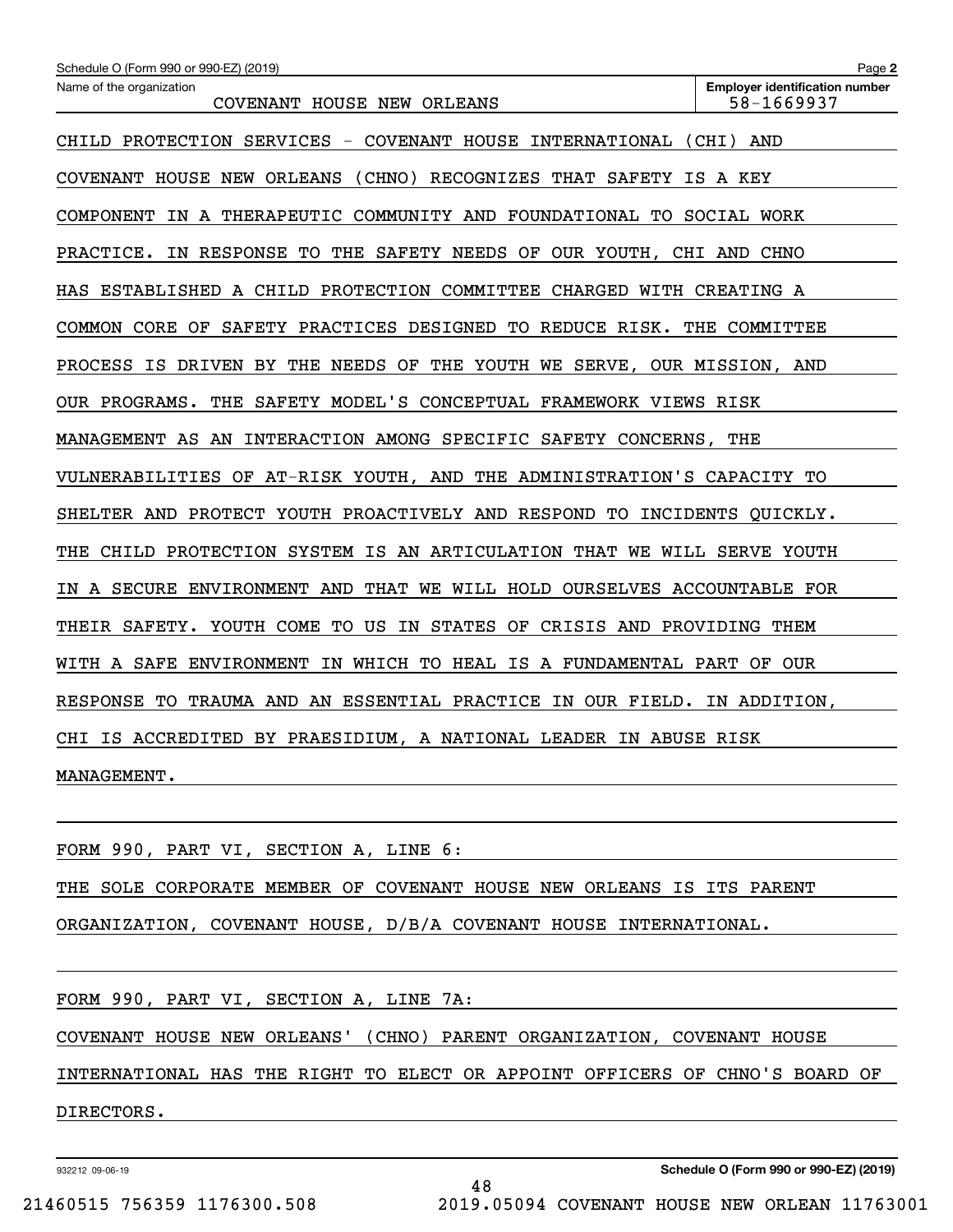| Name of the organization<br>COVENANT HOUSE NEW ORLEANS                    | <b>Employer identification number</b><br>58-1669937 |
|---------------------------------------------------------------------------|-----------------------------------------------------|
|                                                                           |                                                     |
| FORM 990, PART VI, SECTION A, LINE 7B:                                    |                                                     |
| THE FOLLOWING DECISIONS FOR THE GOVERNING BODY ARE SUBJECT TO APPROVAL BY |                                                     |
| CHNO PARENT ORGANIZATION, COVENANT HOUSE INTERNATIONAL - AMENDMENT OR     |                                                     |

DIRECTORS, APPROVED THE COMPENSATION PACKAGE OF THE EXECUTIVE DIRECTOR, AND APPOINT/REMOVE MEMBERS OF THE BOARD AND THE OFFICERS.

FORM 990, PART VI, SECTION B, LINE 11B:

THE FORM 990 IS PREPARED BY AN INDEPENDENT ACCOUNTING FIRM IN CONJUNCTION WITH THE ORGANIZATION'S FINANCE DEPARTMENT AND THEN REVIEWED BY THE PARENT ORGANIZATION, COVENANT HOUSE INTERNATIONAL, AND THE FINANCE COMMITTEE OF THE BOARD. THE FINANCE COMMITTEE APPROVES THE FORM 990 ON BEHALF OF THE FULL BOARD. UPON ACCEPTANCE AND APPROVAL OF THE RETURN BY THE FINANCE COMMITTEE, IT IS THEN DISTRIBUTED TO THE FULL BOARD AND FILED ACCORDINGLY.

FORM 990, PART VI, SECTION B, LINE 12C:

932212 09-06-19 **Schedule O (Form 990 or 990-EZ) (2019)** THE ORGANIZATION REQUIRES ANNUAL DISCLOSURE AND AFFIRMATION OF THE CONFLICT OF INTEREST POLICY BY ALL OFFICERS, DIRECTORS AND KEY EMPLOYEES. THE DISCLOSURE STATEMENT REQUIRED EACH OFFICER, DIRECTOR, AND KEY EMPLOYEE TO DISCLOSE ANY BUSINESS OR PERSONAL INTERESTS, DIRECT OR INDIRECT, THAT THE PERSON MAY HAVE IN AN ORGANIZATION THAT COMPLETES WITH OR DOES BUSINESS WITH COVENANT HOUSE INTERNATIONAL OR ANY OTHER ORGANIZATION BUSINESS/ AGENCY AFFILIATED WITH COVENANT HOUSE INTERNATIONAL. IF A CONFLICT IS DETERMINED TO EXIST, IT MUST BE REPORTED AND ADDRESSED TO THE SATISFACTION OF THE ORGANIZATION. ANY OTHER PERSON HAVING A CONFLICT, AND ATTENDING SAID MEETING, SHALL RETIRE FROM THE ROOM IN WHICH THE BOARD OR COMMITTEE IS MEETING AND SHALL NOT PARTICIPATE IN THE FINAL DELIBERATIONS OR DECISIONS REGARDING THE MATTER UNDER CONSIDERATION. ANY INTERESTED DIRECTOR SHALL 49 21460515 756359 1176300.508 2019.05094 COVENANT HOUSE NEW ORLEAN 11763001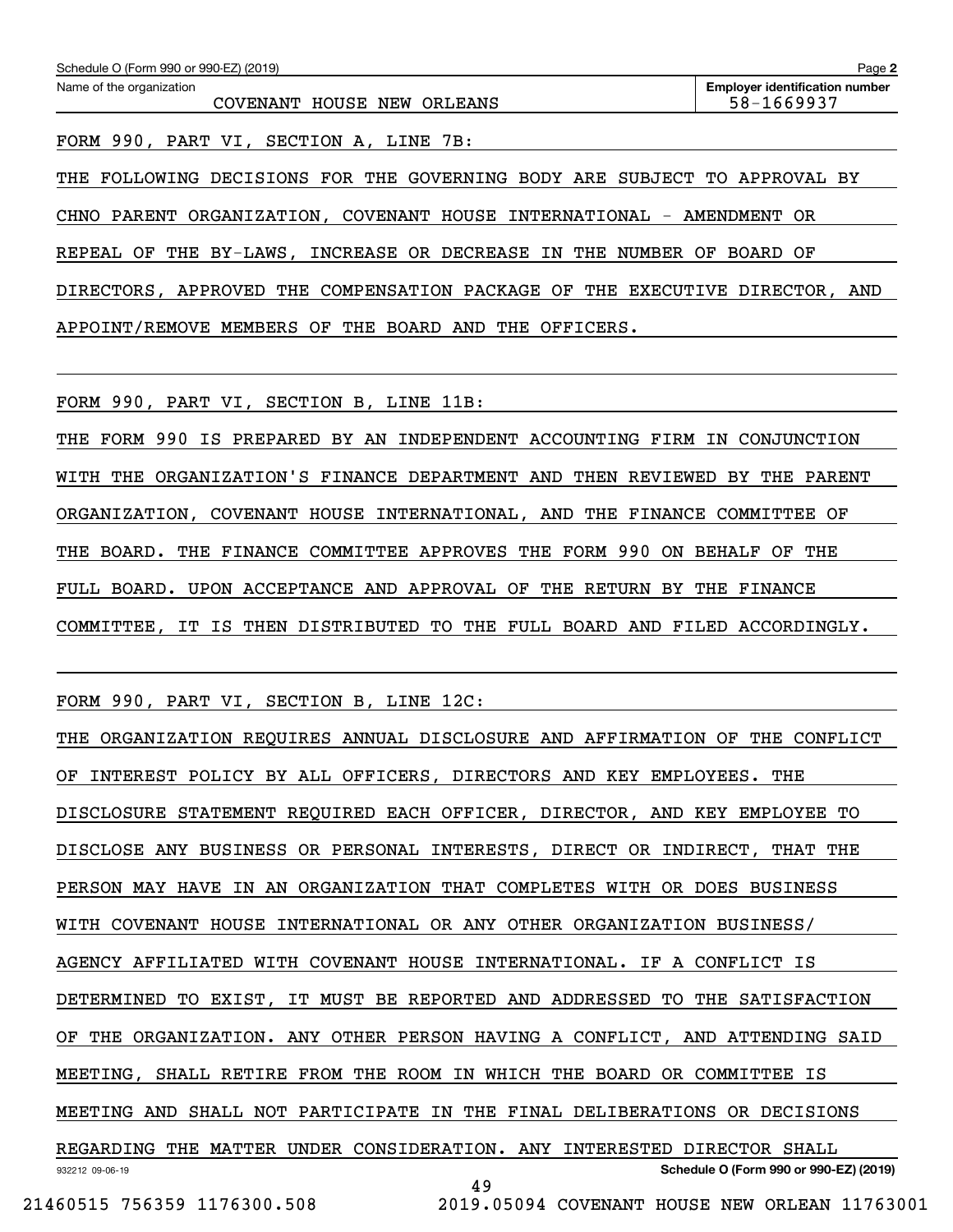| Schedule O (Form 990 or 990-EZ) (2019)                                                    | Page 2                                              |
|-------------------------------------------------------------------------------------------|-----------------------------------------------------|
| Name of the organization<br>COVENANT HOUSE NEW ORLEANS                                    | <b>Employer identification number</b><br>58-1669937 |
| SUCH VOTE.<br>THE<br>THE<br>MINUTES<br>OF<br>MEETING<br>ALSO ABSTAIN<br>DURING            | THE<br>OR.<br>ΟF<br>BOARD                           |
| REFLECT THAT THE CONFLICT OF<br>COMMITTEE<br>SHALL<br>INTEREST                            | WAS DISCLOSED AND                                   |
| INTERESTED PERSON WAS NOT PRESENT DURING THE FINAL DISCUSSION OR<br>THE<br>THAT           |                                                     |
| NOT<br>VOTE.<br>SUMMARY OF<br>THE<br>ANNUAL<br>CONFLICTS<br>AND<br>DID<br>A<br>OF<br>VOTE | INTEREST AND                                        |
| CONFLICTS OF INTEREST REPORTS FROM THE DIRECTORS, EXECUTIVE<br><b>COPIES</b><br>OF<br>THE |                                                     |
| OFFICERS OF THE ORGANIZATION ARE ALSO<br>SENT<br>DIRECTOR,<br>AND                         | THE<br>TO.<br>PARENT                                |
| COVENANT HOUSE INTERNATIONAL. THE PARENT,<br>ORGANIZATION,                                | COVENANT<br>HOUSE                                   |
| INTERNATIONAL ALSO ENSURES THE<br>ANNUAL CONFLICTS OF                                     | INTEREST REPORTS ARE                                |
| THAT THE REQUIRED INFORMATION IS<br>FOR EACH AFFILIATE AND<br>ACCOMPLISHED                | SENT                                                |
| TO THEM.                                                                                  |                                                     |

FORM 990, PART VI, SECTION B, LINE 15A:

THE EXECUTIVE DIRECTOR'S COMPENSATION IS DETERMINED BY THE EXECUTIVE COMMITTEE WORKING IN CONJUNCTION WITH THE PRESIDENT OF COVENANT HOUSE INTERNATIONAL (PARENT). THE ORGANIZATION'S PARENT COMPANY, COVENANT HOUSE INTERNATIONAL (CHI) HIRED A CONSULTANT TO DO A SALARY COMPARISON, CREATE A FORMULA AND RECOMMENDATIONS FOR IMPLEMENTING SALARY STRUCTURE FOR THE EXECUTIVE DIRECTORS THROUGHOUT THE COVENANT HOUSE NETWORK. THE BOARD OF COVENANT HOUSE NEW ORLEANS APPROVED THE PROPOSED SALARY CHANGES FOR THE ORGANIZATION'S EXECUTIVE DIRECTOR. ANY INCREASE IN THE OVERALL SALARIES FOR THE ORGANIZATION ARE REVIEWED IN THE BUDGETING PROCESS WITH THE FINANCE COMMITTEE AND PRESENTED TO THE BOARD OF DIRECTORS FOR FINAL APPROVAL. RECORDS OF EXECUTIVE COMMITTEE'S COMPENSATION DECISIONS ARE MAINTAINED IN THE COVENANT HOUSE (PARENT) HUMAN RESOURCES DEPARTMENT RECORD. THIS PROCESS WAS LAST UNDERTAKEN IN FISCAL YEAR 2019.

FORM 990, PART VI, SECTION C, LINE 19:

| ORGANIZATION'S AUDITED FINANCIAL STATEMENTS AND FORM 990'S ARE<br>THE |                                        |  |
|-----------------------------------------------------------------------|----------------------------------------|--|
| 932212 09-06-19                                                       | Schedule O (Form 990 or 990-EZ) (2019) |  |
|                                                                       | 50                                     |  |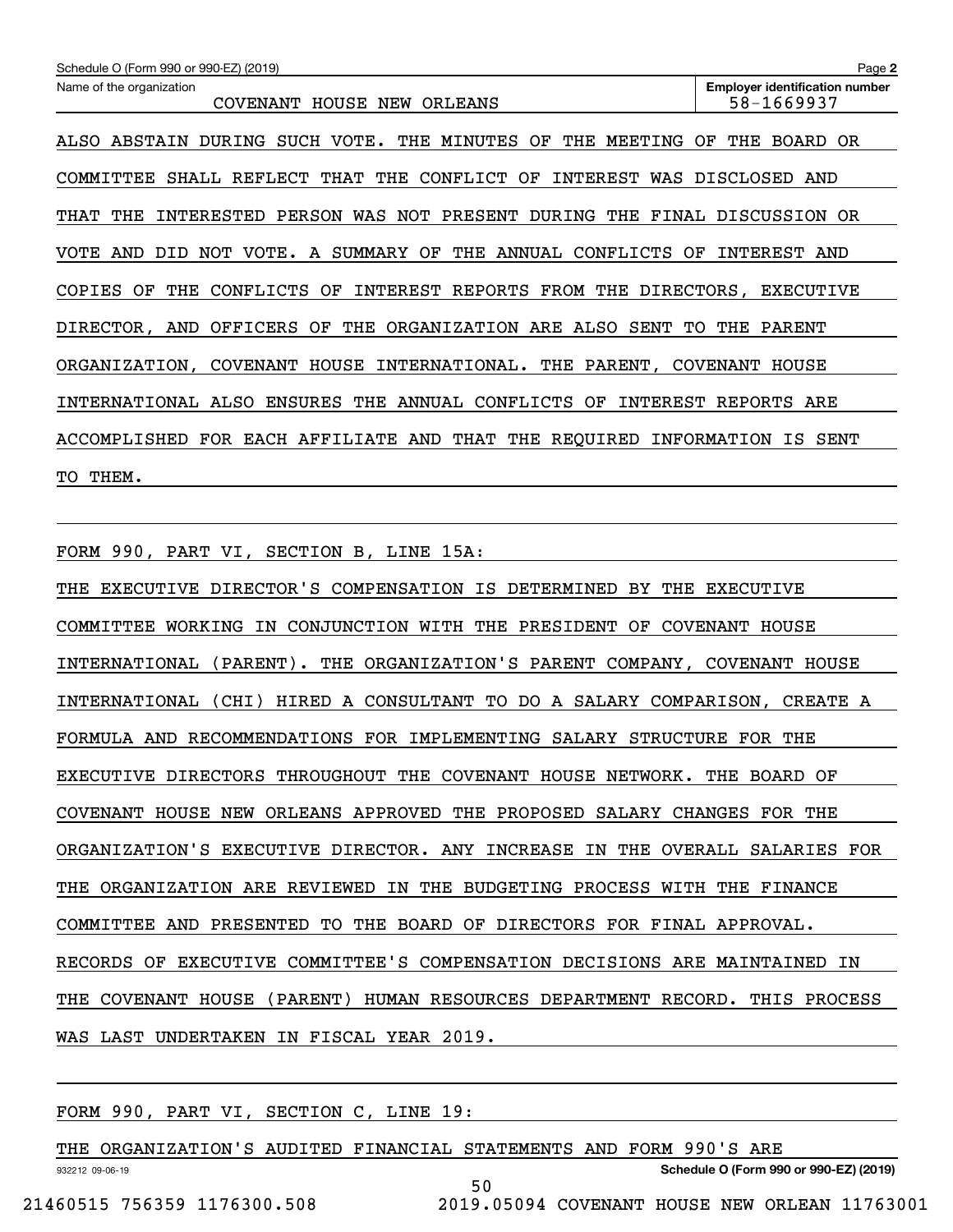| Schedule O (Form 990 or 990-EZ) (2019)                                          | Page 2                                              |
|---------------------------------------------------------------------------------|-----------------------------------------------------|
| Name of the organization<br>HOUSE NEW<br><b>COVENANT</b><br>ORLEANS             | <b>Employer identification number</b><br>58-1669937 |
| WEBSITE COVENANTHOUSENO.ORG. GOVERNANCE POLICIES,<br>ITS<br>AVAILABLE<br>ON.    |                                                     |
| INTEREST AND DOCUMENT RETENTION, ARE AVAILABLE UPON<br>CONFLICT OF<br>INCLUDING |                                                     |
| REOUEST. ALL FINANCIAL MANAGEMENT POLICIES ARE MAINTAINED                       | AS PDF<br><b>DOCUMENTS</b>                          |
| (FTP)<br>FILE TRANSFER PROTOCOL<br>SITE FOR REMOTE<br>ON.<br>SECURED<br>A       | ACCESS BY                                           |
| GRANTORS AND/OR DONORS, WHICH ALSO MAY BE MADE AVAILABLE<br>AUDITORS.           | THE<br>TO.                                          |
| PUBLIC UPON<br>REOUEST.                                                         |                                                     |

FORM 990, PART VIII, LINE 1D:

COVENANT HOUSE INTERNATIONAL (PARENT) PROVIDES FINANCIAL SUPPORT AS WELL AS MANAGEMENT AND ORGANIZATIONAL SUPPORT FOR ITS AFFILIATED ORGANIZATIONS. THE PARENT CONDUCTS FUNDRAISING ACTIVITIES FOR ITS OWN PROGRAMS AND THE PROGRAMS OF THE AFFILIATES INCLUDING THE SLEEP OUT EVENT. THE PARENT COLLECTS THE FUNDS FROM THE SLEEP OUT EVENT THAT EACH AFFILIATE HOLDS IN THEIR CITY ONLINE THROUGH SOFTWARE THAT THEY MANAGE/OPERATE. THE FUNDS ARE THEN DISBURSED TO EACH AFFILIATE THAT RAISED THE FUNDS THROUGH A GRANT FROM THE PARENT. THE PARENT COMBINES CONTRIBUTIONS RECEIVED FROM INDIVIDUALS, CORPORATIONS AND FOUNDATIONS, THE SLEEP OUT EVENT, PLUS A PARENT SUBSIDY AND APPROPRIATES FUNDS CLASSIFIED AS "BRANDING DOLLARS" TO EACH COVENANT HOUSE AFFILIATE. THE PARENT REPORTS THE SLEEP OUT EVENT IN SCHEDULE G, PART II OF THEIR FORM 990. THE FILING ORGANIZATION REPORTS THE SLEEP OUT EVENT INCOME ON PART VIII, LINE 1D AS A CONTRIBUTION FROM A RELATED ORGANIZATION.

| FORM 990, PART X, LINE 25:                                             |
|------------------------------------------------------------------------|
| ON APRIL 23, 2020, THE ORGANIZATION RECEIVED LOAN PROCEEDS IN THE      |
| AMOUNT OF \$817,200 UNDER THE PAYCHECK PROTECTION PROGRAM (THE "PPP"). |
| THE PPP, ESTABLISHED AS PART OF THE CORONAVIRUS AID, RELIEF AND        |
| Schedule O (Form 990 or 990-EZ) (2019)<br>932212 09-06-19<br>51        |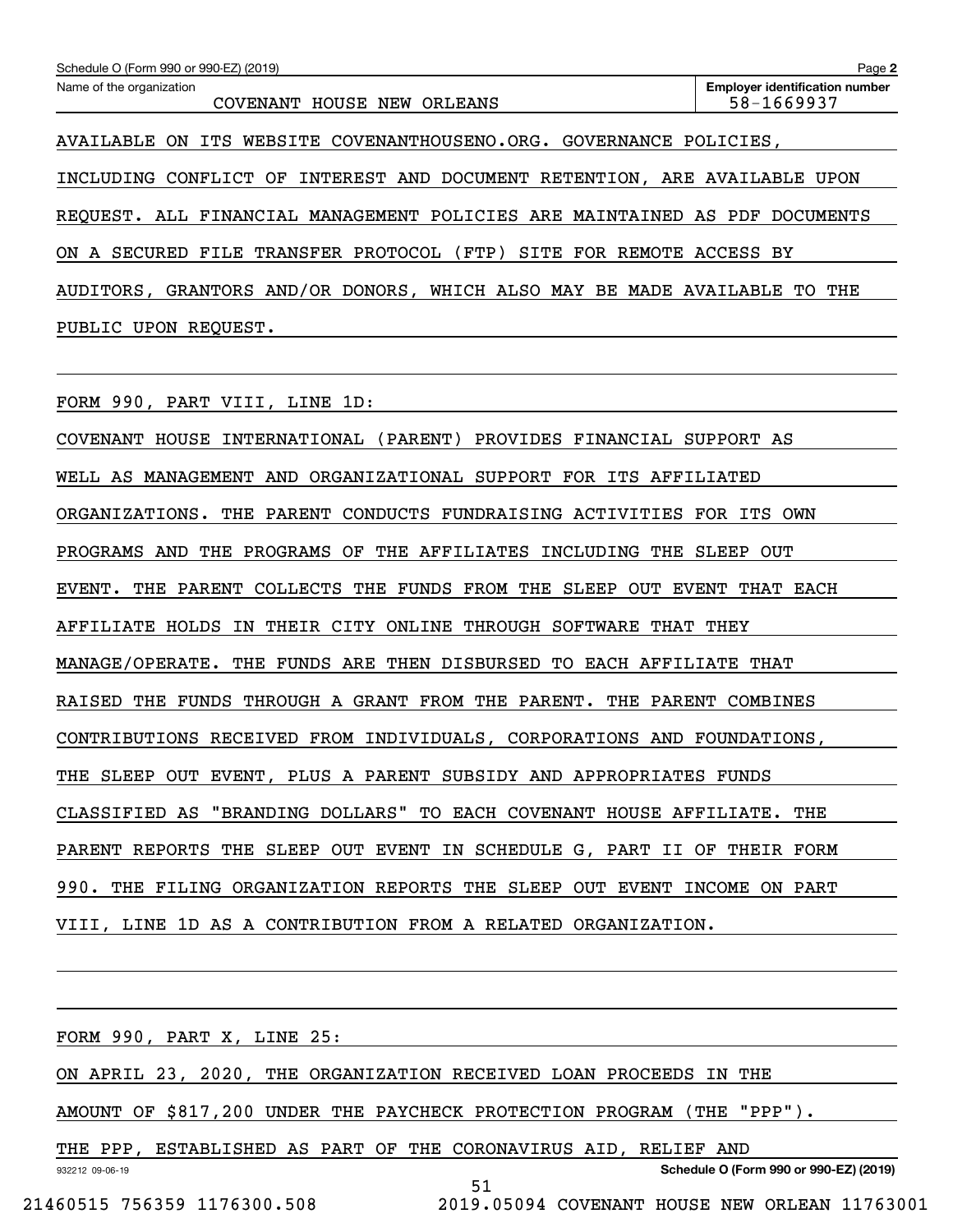| Schedule O (Form 990 or 990-EZ) (2019)                                       | Page 2                                              |
|------------------------------------------------------------------------------|-----------------------------------------------------|
| Name of the organization<br>COVENANT HOUSE NEW ORLEANS                       | <b>Employer identification number</b><br>58-1669937 |
| ECONOMIC SECURITY ACT (THE "CARES ACT"), PROVIDES FOR LOANS TO               |                                                     |
| QUALIFYING ENTITIES FOR AMOUNTS UP TO 2.5 TIMES THE 2019 AVERAGE             |                                                     |
| MONTHLY PAYROLL EXPENSES OF THE QUALIFYING ENTITY. THE PPP LOAN BEARS        |                                                     |
| INTEREST RATE OF 1% PER ANNUM. ALL OR A PORTION OF THE PPP LOAN<br>AN        |                                                     |
| PRINCIPAL AND ACCRUED INTEREST ARE FORGIVABLE AS LONG AS THE BORROWER        |                                                     |
| USES<br>THE LOAN PROCEEDS FOR ELIGIBLE PURPOSES, AS DESCRIBED                | IN THE CARES                                        |
| ACT, OVER A PERIOD OF EITHER EIGHT OR TWENTY-FOUR WEEKS (THE "COVERED        |                                                     |
| PERIOD"). THE UNFORGIVEN PORTION OF THE PPP LOAN, IF ANY, IS PAYABLE         |                                                     |
| WITHIN TWO YEARS FROM THE DATE OF THE LOAN. LOAN PAYMENTS OF PRINCIPAL       |                                                     |
| OR INTEREST ARE DEFERRED UNTIL THE AMOUNT OF LOAN FORGIVENESS IS             |                                                     |
| DETERMINED BY THE<br>UNITED<br>STATES SMALL BUSINESS ADMINISTRATION ("SBA"). |                                                     |
| THE ORGANIZATION DOES NOT APPLY FOR FORGIVENESS, PAYMENTS BEGIN<br>ΙF        |                                                     |
| APPROXIMATELY 16 MONTHS AFTER THE LOAN DATE.                                 |                                                     |
|                                                                              |                                                     |

THE ORGANIZATION BELIEVES IT HAS USED ALL PROCEEDS RECEIVED IN ACCORDANCE WITH REGULATIONS ESTABLISHED BY THE PPP. MANAGEMENT BELIEVES ITS USE OF THE PROCEEDS, INCLUDING AMOUNTS EXPENDED THROUGH JUNE 30, 2020, WILL BE FORGIVEN. THE ENTIRE AMOUNT RECEIVED UNDER THE PPP IS REPORTED AS A FORGIVABLE LOAN IN THE CONSOLIDATED STATEMENT OF FINANCIAL POSITION AT JUNE 30, 2020.

FORM 990, PART XII, LINE 2C:

THE PROCESS FOR SELECTING AN INDEPENDENT ACCOUNTANT AND ESTABLISHING A

52

COMMITTEE THAT ASSUMES RESPONSIBILITY FOR OVERSIGHT OF THE AUDIT HAS

NOT CHANGED FROM PRIOR YEARS.

932212 09-06-19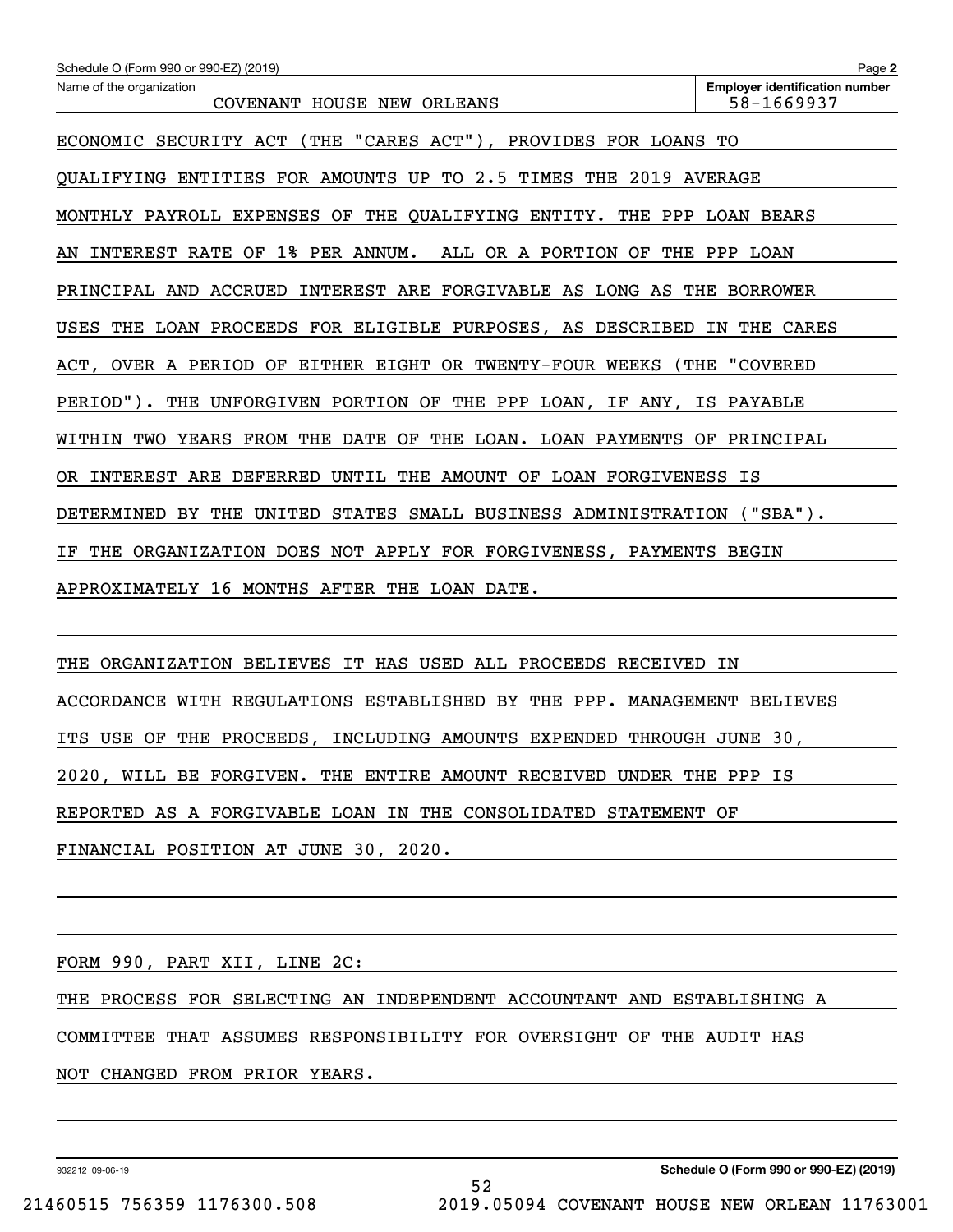| <b>SCHEDULE R</b>                          |  |
|--------------------------------------------|--|
| $\mathbf{r}$ , $\mathbf{r}$ , $\mathbf{r}$ |  |

#### **(Form 990)**

### **Related Organizations and Unrelated Partnerships**

**Complete if the organization answered "Yes" on Form 990, Part IV, line 33, 34, 35b, 36, or 37.** |

**Attach to Form 990.**  |

OMB No. 1545-0047

**Open to Public 2019**

**Employer identification number**

58-1669937

Department of the Treasury Internal Revenue Service

### **| Go to www.irs.gov/Form990 for instructions and the latest information. Inspection**

Name of the organization

#### COVENANT HOUSE NEW ORLEANS

**Part I Identification of Disregarded Entities.**  Complete if the organization answered "Yes" on Form 990, Part IV, line 33.

| (a)<br>Name, address, and EIN (if applicable)<br>of disregarded entity | (b)<br>Primary activity  | (c)<br>Legal domicile (state or<br>foreign country) | (d)<br>Total income | (e)<br>End-of-year assets | (f)<br>Direct controlling<br>entity |
|------------------------------------------------------------------------|--------------------------|-----------------------------------------------------|---------------------|---------------------------|-------------------------------------|
| COVENANT LANDSCAPING, LLC                                              |                          |                                                     |                     |                           |                                     |
| 611 NORTH RAMPART STREET                                               | JOB TRAINING PROGRAM FOR |                                                     |                     |                           | COVENANT HOUSE NEW                  |
| NEW ORLEANS, LA 70112                                                  | AT-RISK YOUTH            | LOUISIANA                                           | 144,028.            | 84,639. ORLEANS           |                                     |
|                                                                        |                          |                                                     |                     |                           |                                     |
|                                                                        |                          |                                                     |                     |                           |                                     |
|                                                                        |                          |                                                     |                     |                           |                                     |

#### **Identification of Related Tax-Exempt Organizations.** Complete if the organization answered "Yes" on Form 990, Part IV, line 34, because it had one or more related tax-exempt **Part II** organizations during the tax year.

| (a)<br>Name, address, and EIN<br>of related organization | (b)<br>Primary activity | (c)<br>Legal domicile (state or<br>foreign country) | (d)<br><b>Exempt Code</b><br>section | (e)<br>Public charity<br>status (if section | (f)<br>Direct controlling<br>entity | $(g)$<br>Section 512(b)(13)<br>controlled<br>entity? |    |
|----------------------------------------------------------|-------------------------|-----------------------------------------------------|--------------------------------------|---------------------------------------------|-------------------------------------|------------------------------------------------------|----|
|                                                          |                         |                                                     |                                      | 501(c)(3)                                   |                                     | Yes                                                  | No |
| COVENANT HOUSE - 13-2725416                              |                         |                                                     |                                      |                                             |                                     |                                                      |    |
| 5 PENN PLAZA                                             |                         |                                                     |                                      |                                             |                                     |                                                      |    |
| NEW YORK, NY 10001                                       | HUMANITARIAN            | NEW YORK                                            | 501(C)3                              | LINE 7                                      | N/A                                 |                                                      | Δ. |
| COVENANT HOUSE ALASKA - 13-3419755                       |                         |                                                     |                                      |                                             |                                     |                                                      |    |
| 755 A STREET                                             |                         |                                                     |                                      |                                             |                                     |                                                      |    |
| ANCHORAGE, AK 99501                                      | <b>HUMANITARIAN</b>     | ALASKA                                              | 501(C)3                              | LINE 7                                      | COVENANT HOUSE                      |                                                      | x  |
| COVENANT HOUSE CALIFORNIA - 13-3391210                   |                         |                                                     |                                      |                                             |                                     |                                                      |    |
| 1325 NORTH WESTERN AVENUE                                |                         |                                                     |                                      |                                             |                                     |                                                      |    |
| HOLLYWOOD, CA 90027                                      | HUMANITARIAN            | CALIFORNIA                                          | 501(C)3                              | LINE 7                                      | COVENANT HOUSE                      |                                                      | x  |
| COVENANT HOUSE FLORIDA - 59-2323607                      |                         |                                                     |                                      |                                             |                                     |                                                      |    |
| 733 BREAKERS AVENUE                                      |                         |                                                     |                                      |                                             |                                     |                                                      |    |
| FORT LAUDERDALE, FL 33304                                | HUMANITARIAN            | FLORIDA                                             | 501(C)3                              | LINE 7                                      | COVENANT HOUSE                      |                                                      | Δ. |

**For Paperwork Reduction Act Notice, see the Instructions for Form 990. Schedule R (Form 990) 2019**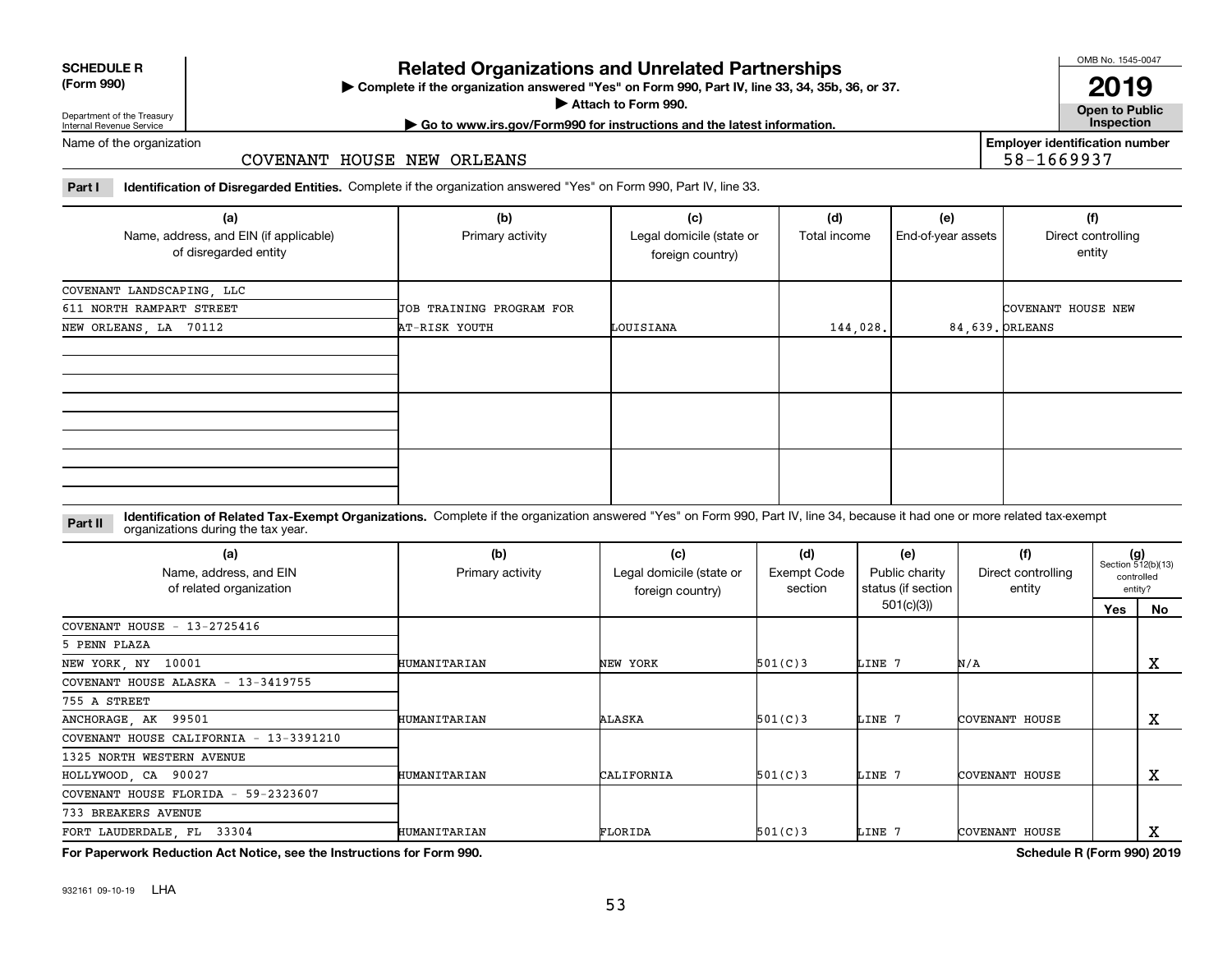**Part II Continuation of Identification of Related Tax-Exempt Organizations**

| (a)                                        | (b)              | (c)                          | (d)                | (e)                             | (f)                   |               | $(g)$<br>Section 512(b)(13) |
|--------------------------------------------|------------------|------------------------------|--------------------|---------------------------------|-----------------------|---------------|-----------------------------|
| Name, address, and EIN                     | Primary activity | Legal domicile (state or     | <b>Exempt Code</b> | Public charity                  | Direct controlling    | controlled    |                             |
| of related organization                    |                  | foreign country)             | section            | status (if section<br>501(c)(3) | entity                | organization? |                             |
|                                            |                  |                              |                    |                                 |                       | Yes           | No                          |
| COVENANT HOUSE GEORGIA - 13-3523561        |                  |                              |                    |                                 |                       |               |                             |
| 1559 JOHNSON ROAD NW                       |                  |                              |                    |                                 |                       |               |                             |
| ATLANTA, GA 30318                          | HUMANITARIAN     | GEORGIA                      | 501(C)3            | LINE 7                          | COVENANT HOUSE        |               | X                           |
| COVENANT HOUSE ILLINOIS - 81-2061485       |                  |                              |                    |                                 |                       |               |                             |
| 30 WEST CHICAGO AVENUE 5TH FLOOR           |                  |                              |                    |                                 |                       |               |                             |
| CHICAGO, IL 60654                          | HUMANITARIAN     | ILLINOIS                     | 501(C)3            | LINE 7                          | COVENANT HOUSE        |               | $\mathbf X$                 |
| COVENANT HOUSE MICHIGAN - 38-3351777       |                  |                              |                    |                                 |                       |               |                             |
| 2959 MARTIN LUTHER KING JR BLVD            |                  |                              |                    |                                 |                       |               |                             |
| DETROIT, MI 48208                          | HUMANITARIAN     | MICHIGAN                     | 501(C)3            | LINE 7                          | COVENANT HOUSE        |               | X                           |
| COVENANT HOUSE MISSOURI - 43-1821599       |                  |                              |                    |                                 |                       |               |                             |
| 2727 NORTH KINGSHIGHWAY BLVD               |                  |                              |                    |                                 |                       |               |                             |
| ST. LOUIS, MO 63113                        | HUMANITARIAN     | MISSOURI                     | 501(C)3            | LINE 7                          | COVENANT HOUSE        |               | X                           |
| COVENANT HOUSE NEW JERSEY - 13-3537710     |                  |                              |                    |                                 |                       |               |                             |
| 330 WASHINGTON STREET                      |                  |                              |                    |                                 |                       |               |                             |
| NEWARK, NJ 07102                           | HUMANITARIAN     | NEW JERSEY                   | 501(C)3            | LINE 7                          | COVENANT HOUSE        |               | х                           |
| COVENANT HOUSE PENNSYLVANIA - 23-3003176   |                  |                              |                    |                                 |                       |               |                             |
| 31 EAST ARMAT STREET                       |                  |                              |                    |                                 |                       |               |                             |
| PHILADELPHIA, PA 19144                     | HUMANITARIAN     | PENNSYLVANIA                 | 501(C)3            | LINE 7                          | COVENANT HOUSE        |               | $\mathbf x$                 |
| COVENANT HOUSE TEXAS - 76-0050882          |                  |                              |                    |                                 |                       |               |                             |
| 1111 LOVETT BLVD                           |                  |                              |                    |                                 |                       |               |                             |
| HOUSTON, TX 77006                          | HUMANITARIAN     | TEXAS                        | 501(C)3            | LINE 7                          | COVENANT HOUSE        |               | $\mathbf X$                 |
| COVENANT HOUSE WASHINGTON - 13-3537709     |                  |                              |                    |                                 |                       |               |                             |
| 2001 MISSISSIPPI AVENUE SE                 |                  |                              |                    |                                 |                       |               |                             |
| WASHINGTON DC 20020                        | HUMANITARIAN     | DISTRICT OF COLUMBIA 501(C)3 |                    | LINE 7                          | COVENANT HOUSE        |               | X                           |
| COVENANT HOUSE WESTERN AVENUE - 95-4395845 |                  |                              |                    |                                 |                       |               |                             |
| 1325 N WESTERN AVENUE                      |                  |                              |                    |                                 |                       |               |                             |
| HOLLYWOOD, CA 90027                        | HOLDING CO       | CALIFORNIA                   | 501(C)3            | LINE 12A, I                     | <b>COVENANT HOUSE</b> |               | $\mathbf X$                 |
| COVENANT INTERNATIONAL FOUNDATION -        |                  |                              |                    |                                 |                       |               |                             |
| 13-3124706, 5 PENN PLAZA, NEW YORK, NY     |                  |                              |                    |                                 |                       |               |                             |
| 10001                                      | HOLDING CO       | DELAWARE                     | 501(C)3            | LINE 7                          | COVENANT HOUSE        |               | х                           |
| TESTAMENTUM - 23-7326634                   |                  |                              |                    |                                 |                       |               |                             |
| 5 PENN PLAZA                               |                  |                              |                    |                                 |                       |               |                             |
| NEW YORK, NY 10001                         | HOLDING CO       | NEW YORK                     | 501(C)3            | LINE 10                         | COVENANT HOUSE        |               | $\mathbf x$                 |
| UNDER 21 COVENANT HOUSE NEW YORK -         |                  |                              |                    |                                 |                       |               |                             |
| 13-3076376, 550 10TH AVENUE, NEW YORK, NY  |                  |                              |                    |                                 |                       |               |                             |
| 10018                                      | HUMANITARIAN     | NEW YORK                     | 501(C)3            | LINE 7                          | COVENANT HOUSE        |               | $\mathbf X$                 |
|                                            |                  |                              |                    |                                 |                       |               |                             |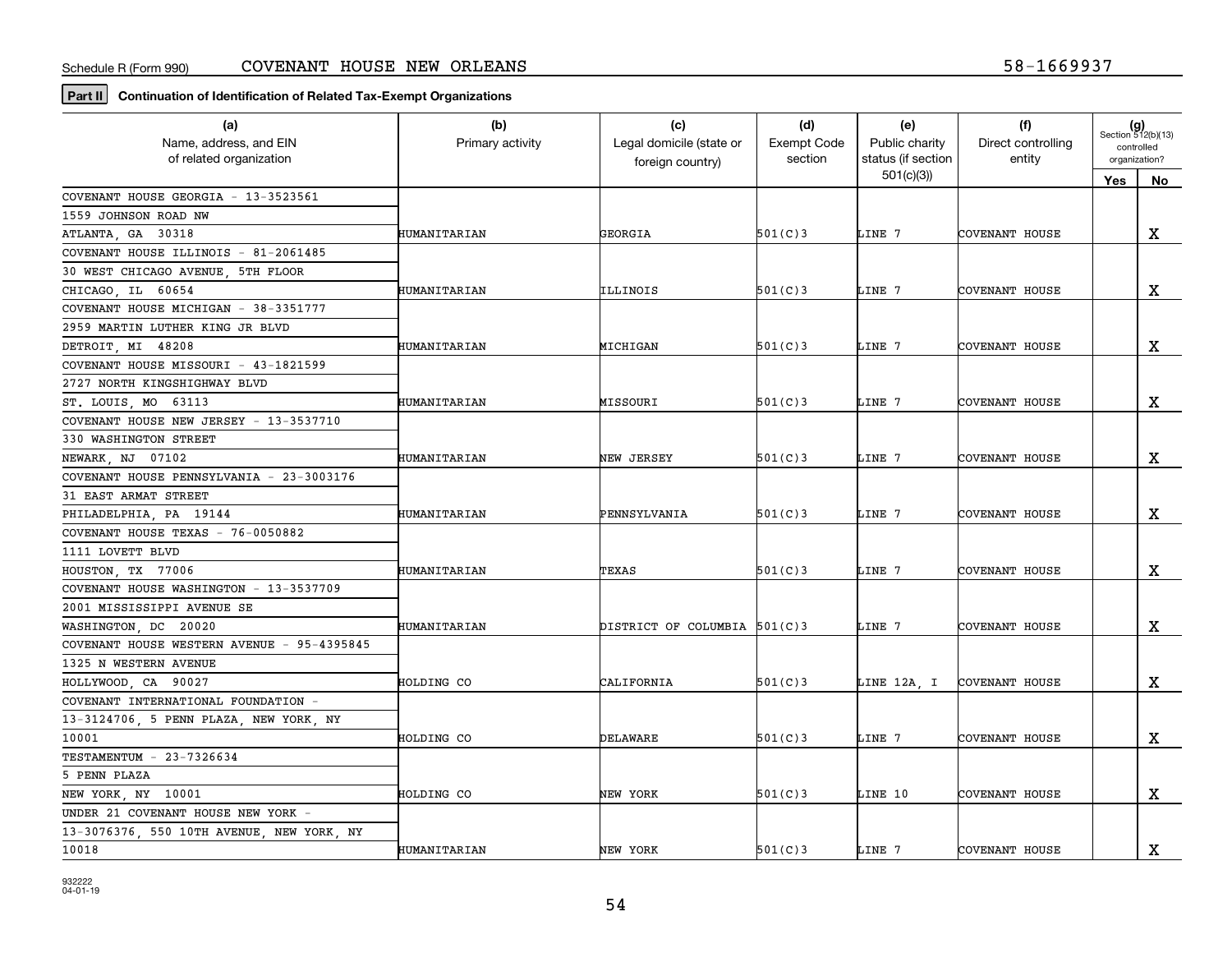**Part II Continuation of Identification of Related Tax-Exempt Organizations**

| (a)<br>Name, address, and EIN<br>of related organization | (b)<br>Primary activity | (c)<br>Legal domicile (state or<br>foreign country) | (d)<br><b>Exempt Code</b><br>section | (e)<br>Public charity<br>status (if section | (f)<br>Direct controlling<br>entity | $(g)$<br>Section 512(b)(13)<br>controlled<br>organization? |             |
|----------------------------------------------------------|-------------------------|-----------------------------------------------------|--------------------------------------|---------------------------------------------|-------------------------------------|------------------------------------------------------------|-------------|
|                                                          |                         |                                                     |                                      | 501(c)(3)                                   |                                     | Yes                                                        | No          |
| COVENANT HOUSE CONNECTICUT - 13-3330953                  |                         |                                                     |                                      |                                             |                                     |                                                            |             |
| C/O COVENANT HOUSE, 5 PENN PLAZA                         |                         |                                                     |                                      |                                             |                                     |                                                            |             |
| NEW YORK, NY 10001                                       | HUMANITARIAN            | CONNECTICUT                                         | 501(C)3                              | LINE 7                                      | COVENANT HOUSE                      |                                                            | $\mathbf X$ |
| COVENANT HOUSE CHICAGO - 13-3386635                      |                         |                                                     |                                      |                                             |                                     |                                                            |             |
| C/O COVENANT HOUSE, 5 PENN PLAZA                         |                         |                                                     |                                      |                                             |                                     |                                                            |             |
| NEW YORK, NY 10001                                       | HUMANITARIAN            | ILLINOIS                                            | 501(C)3                              | PF                                          | COVENANT HOUSE                      |                                                            | X           |
| 268 WEST 44TH CORPORATION - 13-2874450                   |                         |                                                     |                                      |                                             |                                     |                                                            |             |
| C/O COVENANT HOUSE, 5 PENN PLAZA                         |                         |                                                     |                                      |                                             |                                     |                                                            |             |
| NEW YORK, NY 10001                                       | HOLDING CO              | NEW YORK                                            | 501(C)2                              |                                             | COVENANT HOUSE                      |                                                            | X           |
| RIGHTS OF PASSAGE INC - 13-3549405                       |                         |                                                     |                                      |                                             |                                     |                                                            |             |
| C/O COVENANT HOUSE, 5 PENN PLAZA                         |                         |                                                     |                                      |                                             |                                     |                                                            |             |
| NEW YORK, NY 10001                                       | HUMANITARIAN            | DELAWARE                                            | 501(C)3                              | LINE 7                                      | COVENANT HOUSE                      |                                                            | x           |
| UNDER 21 BOSTON INC - 04-2790593                         |                         |                                                     |                                      |                                             |                                     |                                                            |             |
| C/O COVENANT HOUSE, 5 PENN PLAZA                         |                         |                                                     |                                      |                                             |                                     |                                                            |             |
| NEW YORK, NY 10001                                       | HUMANITARIAN            | MASSACHUSETTS                                       | 501(C)3                              |                                             | LINE 12A, I COVENANT HOUSE          |                                                            | х           |
| COVENANT HOUSE TORONTO                                   |                         |                                                     |                                      |                                             |                                     |                                                            |             |
| 20 GERRARD STREET EAST                                   |                         |                                                     |                                      |                                             |                                     |                                                            |             |
| TORONTO, CANADA, CANADA M5B 2P3                          | HUMANITARIAN            | CANADA                                              |                                      |                                             | COVENANT HOUSE                      |                                                            | X           |
| COVENANT HOUSE VANCOUVER                                 |                         |                                                     |                                      |                                             |                                     |                                                            |             |
| 575 DRAKE STREET                                         |                         |                                                     |                                      |                                             |                                     |                                                            |             |
| VANCOUVER, CANADA, CANADA V6B 4K8                        | HUMANITARIAN            | CANADA                                              |                                      |                                             | COVENANT HOUSE                      |                                                            | X           |
| ASOCIACION LA ALIANZA GUATEMALA                          |                         |                                                     |                                      |                                             |                                     |                                                            |             |
| 13 AVENIDA 00-37 ZONA 2 COLONIA LA ESCUADRIL             |                         |                                                     |                                      |                                             |                                     |                                                            |             |
| MIXCO, GUATEMALA, GUATEMALA                              | HUMANITARIAN            | <b>GUATEMALA</b>                                    |                                      |                                             | COVENANT HOUSE                      |                                                            | х           |
| CASA ALIANZA DE HONDURAS                                 |                         |                                                     |                                      |                                             |                                     |                                                            |             |
| CORNER OF ARDA CERVANTES Y MORELOS                       |                         |                                                     |                                      |                                             |                                     |                                                            |             |
| TEGUCIGALPA, HONDURAS, HONDURAS                          | HUMANITARIAN            | HONDURAS                                            |                                      |                                             | COVENANT HOUSE                      |                                                            | x           |
| CASA ALIANZA NICARAGUA                                   |                         |                                                     |                                      |                                             |                                     |                                                            |             |
| EDIFFICIO CONRAD N HILTON COSTADO ESTE DEL M             |                         |                                                     |                                      |                                             |                                     |                                                            |             |
| MANAGUA, NICARAGUA, NICARAGUA                            | HUMANITARIAN            | NICARAGUA                                           |                                      |                                             | COVENANT HOUSE                      |                                                            | $\mathbf X$ |
| FUNDACION CASA ALIANZA MEXICO IAP                        |                         |                                                     |                                      |                                             |                                     |                                                            |             |
| PLAZA DE LAS FUENTES 116 COL                             |                         |                                                     |                                      |                                             |                                     |                                                            |             |
| MEXICO DF, MEXICO, MEXICO                                | HUMANITARIAN            | MEXICO                                              |                                      |                                             | COVENANT HOUSE                      |                                                            | X           |
| CASA ALIANZA INTERNACIONAL                               |                         |                                                     |                                      |                                             |                                     |                                                            |             |
| C/O COVENANT HOUSE, 5 PENN PLAZA                         |                         |                                                     |                                      |                                             |                                     |                                                            |             |
| NEW YORK, NY 10001                                       | HUMANITARIAN            | COSTA RICA                                          |                                      |                                             | COVENANT HOUSE                      |                                                            | $\mathbf X$ |

932222 04-01-19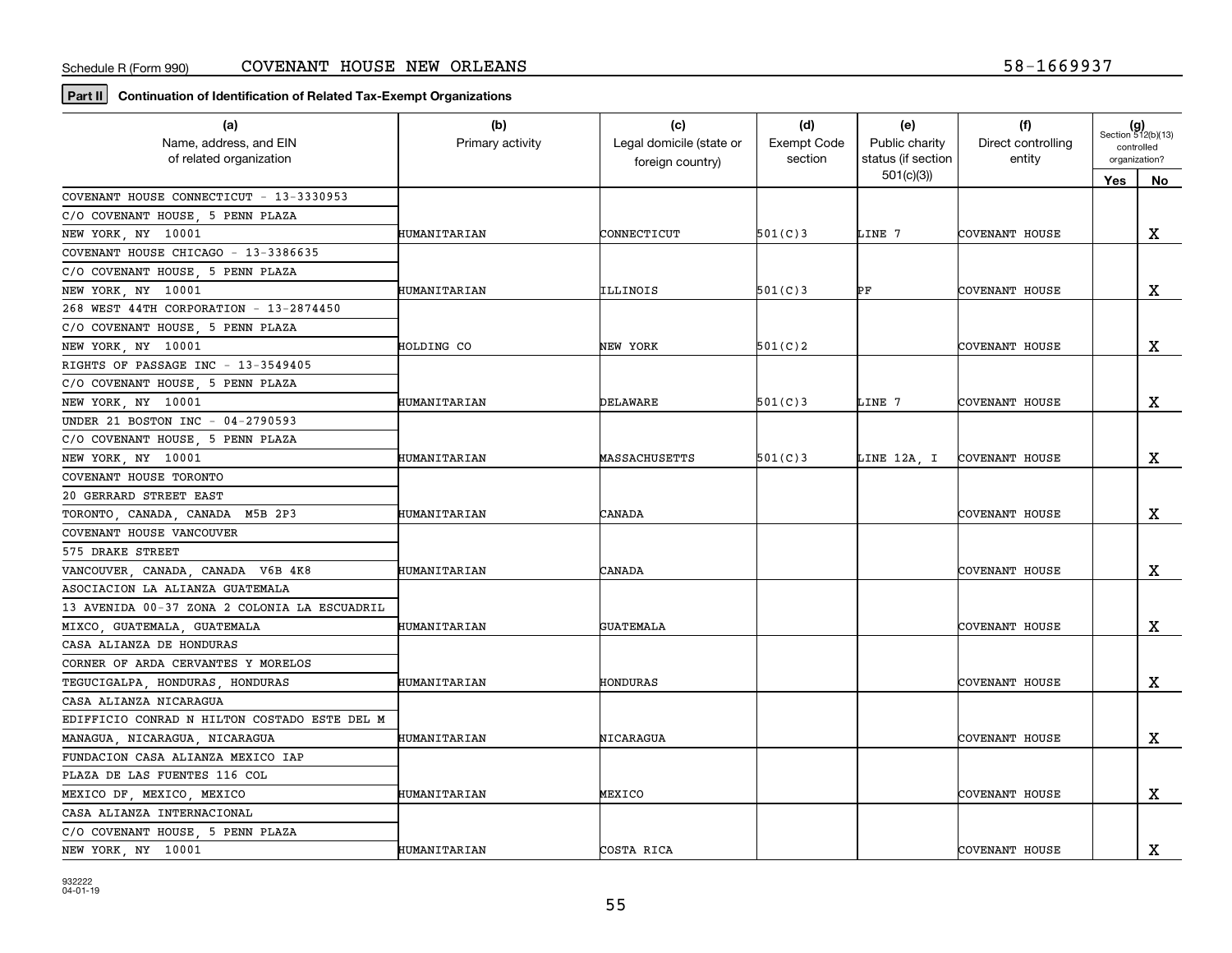**Part II Continuation of Identification of Related Tax-Exempt Organizations**

| (a)<br>Name, address, and EIN<br>of related organization | (b)<br>Primary activity | (c)<br>Legal domicile (state or<br>foreign country) | (d)<br>Exempt Code<br>section | (e)<br>Public charity<br>status (if section | (f)<br>Direct controlling<br>entity | $(g)$<br>Section 512(b)(13)<br>controlled<br>organization? |              |
|----------------------------------------------------------|-------------------------|-----------------------------------------------------|-------------------------------|---------------------------------------------|-------------------------------------|------------------------------------------------------------|--------------|
|                                                          |                         |                                                     |                               | 501(c)(3)                                   |                                     | Yes                                                        | <b>No</b>    |
| YOUTH VISION SOLUTIONS - 27-1855040                      |                         |                                                     |                               |                                             |                                     |                                                            |              |
| 2959 MARTIN LUTHER KING JR BLVD                          |                         |                                                     |                               |                                             | COVENANT HOUSE                      |                                                            |              |
| DETROIT, MI 48208                                        | SCHOOL MGMT             | PENNSYLVANIA                                        | 501(C)3                       | LINE 7                                      | MICHIGAN                            |                                                            | X            |
| CH PENNSYLVANIA UNDER-21 HOLDINGS, INC. -                |                         |                                                     |                               |                                             |                                     |                                                            |              |
| 82-1519205, 31 EAST ARMAT STREET,                        |                         |                                                     |                               |                                             | COVENANT HOUSE                      |                                                            |              |
| PHILADELPHIA, PA 19144                                   | HOLDING CO              | CONNECTICUT                                         | 501(C)3                       | LINE 12A, I                                 | PENNSYLVANIA                        |                                                            | X            |
| CH HOUSING DEVELOPMENT FUND CORPORATION -                |                         |                                                     |                               |                                             |                                     |                                                            |              |
| 83-4124396, C/O COVENANT HOUSE, 5 PENN                   | PROVIDING TRANSITIONAL  |                                                     |                               |                                             |                                     |                                                            |              |
| PLAZA, NEW YORK, NY 10001-1810                           | HOUSING                 | NEW YORK                                            | 501(C)3                       | LINE 12A, I                                 | COVENANT HOUSE                      |                                                            | $\mathbf{x}$ |
|                                                          |                         |                                                     |                               |                                             |                                     |                                                            |              |
|                                                          |                         |                                                     |                               |                                             |                                     |                                                            |              |
|                                                          |                         |                                                     |                               |                                             |                                     |                                                            |              |
|                                                          |                         |                                                     |                               |                                             |                                     |                                                            |              |
|                                                          |                         |                                                     |                               |                                             |                                     |                                                            |              |
|                                                          |                         |                                                     |                               |                                             |                                     |                                                            |              |
|                                                          |                         |                                                     |                               |                                             |                                     |                                                            |              |
|                                                          |                         |                                                     |                               |                                             |                                     |                                                            |              |
|                                                          |                         |                                                     |                               |                                             |                                     |                                                            |              |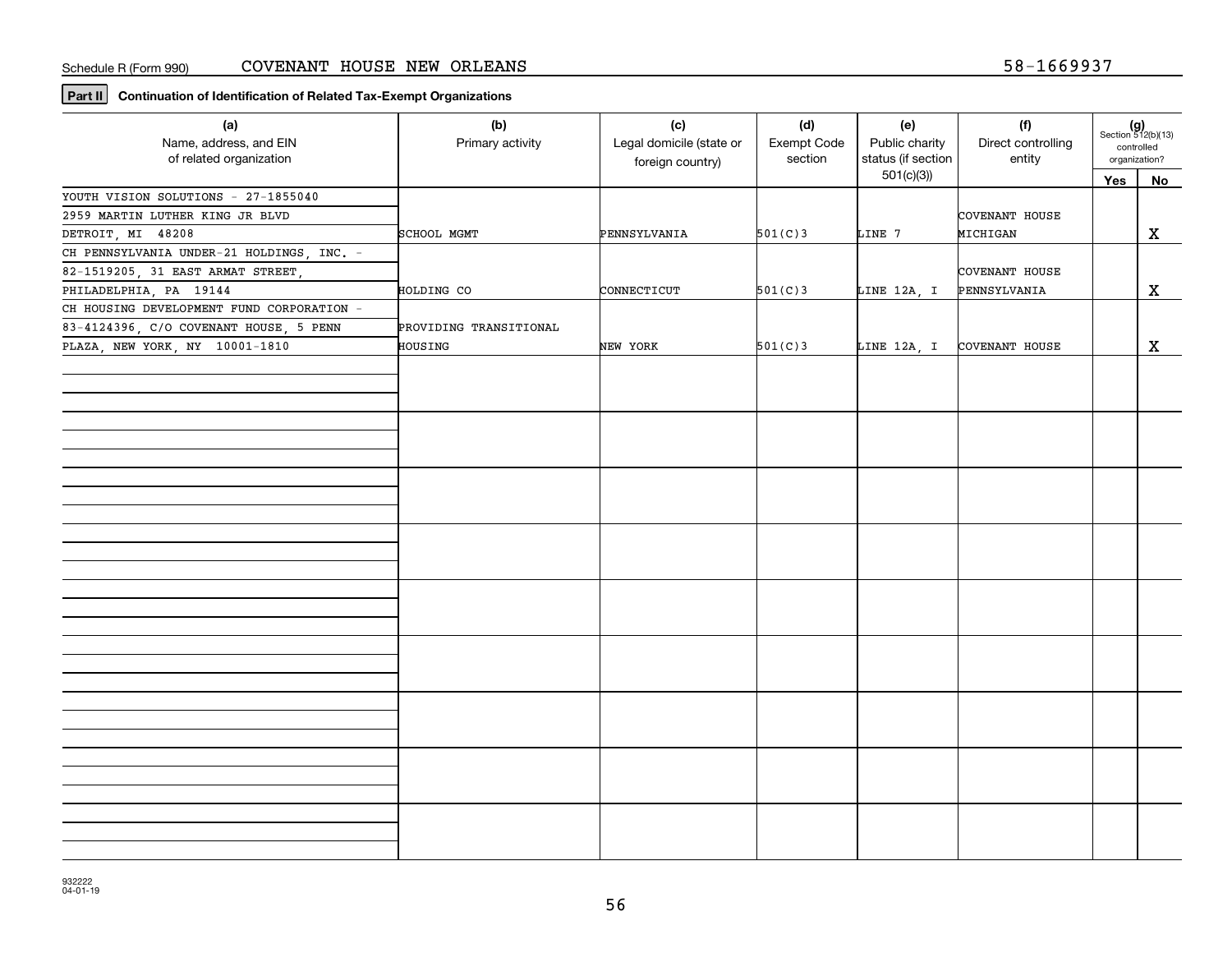#### Schedule R (Form 990) 2019 COVENANT HOUSE NEW ORLEANS 58-1669937 <sub>Page</sub>

**2**

**Identification of Related Organizations Taxable as a Partnership.** Complete if the organization answered "Yes" on Form 990, Part IV, line 34, because it had one or more related **Part III** organizations treated as a partnership during the tax year.

| (a)                                               | (b)              | (c)                  | (d)                          | (e)                                                                 | (f)                      | (g)                     |                  | (h)          | (i)                                                       | (i) | (k)                            |
|---------------------------------------------------|------------------|----------------------|------------------------------|---------------------------------------------------------------------|--------------------------|-------------------------|------------------|--------------|-----------------------------------------------------------|-----|--------------------------------|
| Name, address, and EIN<br>of related organization | Primary activity | Legal<br>domicile    | Direct controlling<br>entity | Predominant income                                                  | Share of total<br>income | Share of<br>end-of-year | Disproportionate |              | Code V-UBI                                                |     | General or Percentage          |
|                                                   |                  | (state or<br>foreign |                              |                                                                     |                          | assets                  |                  | allocations? |                                                           |     | managing<br>partner? Ownership |
|                                                   |                  | country)             |                              | related, unrelated,<br>excluded from tax under<br>sections 512-514) |                          |                         | Yes $ $          | No           | amount in box<br>20 of Schedule<br>K-1 (Form 1065) Yes No |     |                                |
|                                                   |                  |                      |                              |                                                                     |                          |                         |                  |              |                                                           |     |                                |
|                                                   |                  |                      |                              |                                                                     |                          |                         |                  |              |                                                           |     |                                |
|                                                   |                  |                      |                              |                                                                     |                          |                         |                  |              |                                                           |     |                                |
|                                                   |                  |                      |                              |                                                                     |                          |                         |                  |              |                                                           |     |                                |
|                                                   |                  |                      |                              |                                                                     |                          |                         |                  |              |                                                           |     |                                |
|                                                   |                  |                      |                              |                                                                     |                          |                         |                  |              |                                                           |     |                                |
|                                                   |                  |                      |                              |                                                                     |                          |                         |                  |              |                                                           |     |                                |
|                                                   |                  |                      |                              |                                                                     |                          |                         |                  |              |                                                           |     |                                |
|                                                   |                  |                      |                              |                                                                     |                          |                         |                  |              |                                                           |     |                                |
|                                                   |                  |                      |                              |                                                                     |                          |                         |                  |              |                                                           |     |                                |
|                                                   |                  |                      |                              |                                                                     |                          |                         |                  |              |                                                           |     |                                |
|                                                   |                  |                      |                              |                                                                     |                          |                         |                  |              |                                                           |     |                                |
|                                                   |                  |                      |                              |                                                                     |                          |                         |                  |              |                                                           |     |                                |
|                                                   |                  |                      |                              |                                                                     |                          |                         |                  |              |                                                           |     |                                |
|                                                   |                  |                      |                              |                                                                     |                          |                         |                  |              |                                                           |     |                                |
|                                                   |                  |                      |                              |                                                                     |                          |                         |                  |              |                                                           |     |                                |
|                                                   |                  |                      |                              |                                                                     |                          |                         |                  |              |                                                           |     |                                |

**Identification of Related Organizations Taxable as a Corporation or Trust.** Complete if the organization answered "Yes" on Form 990, Part IV, line 34, because it had one or more related **Part IV** organizations treated as a corporation or trust during the tax year.

| (a)<br>Name, address, and EIN<br>of related organization | (b)<br>Primary activity | (c)<br>Legal domicile<br>(state or<br>foreign | (d)<br>Direct controlling<br>entity | (e)<br>Type of entity<br>(C corp, S corp,<br>or trust) | (f)<br>Share of total<br>income | (g)<br>Share of<br>end-of-year<br>assets | (h)<br>Percentage<br>ownership | (i)<br>Section<br>512(b)(13)<br>controlled | entity? |
|----------------------------------------------------------|-------------------------|-----------------------------------------------|-------------------------------------|--------------------------------------------------------|---------------------------------|------------------------------------------|--------------------------------|--------------------------------------------|---------|
|                                                          |                         | country)                                      |                                     |                                                        |                                 |                                          |                                |                                            | Yes No  |
|                                                          |                         |                                               |                                     |                                                        |                                 |                                          |                                |                                            |         |
|                                                          |                         |                                               |                                     |                                                        |                                 |                                          |                                |                                            |         |
|                                                          |                         |                                               |                                     |                                                        |                                 |                                          |                                |                                            |         |
|                                                          |                         |                                               |                                     |                                                        |                                 |                                          |                                |                                            |         |
|                                                          |                         |                                               |                                     |                                                        |                                 |                                          |                                |                                            |         |
|                                                          |                         |                                               |                                     |                                                        |                                 |                                          |                                |                                            |         |
|                                                          |                         |                                               |                                     |                                                        |                                 |                                          |                                |                                            |         |
|                                                          |                         |                                               |                                     |                                                        |                                 |                                          |                                |                                            |         |
|                                                          |                         |                                               |                                     |                                                        |                                 |                                          |                                |                                            |         |
|                                                          |                         |                                               |                                     |                                                        |                                 |                                          |                                |                                            |         |
|                                                          |                         |                                               |                                     |                                                        |                                 |                                          |                                |                                            |         |
|                                                          |                         |                                               |                                     |                                                        |                                 |                                          |                                |                                            |         |
|                                                          |                         |                                               |                                     |                                                        |                                 |                                          |                                |                                            |         |
|                                                          |                         |                                               |                                     |                                                        |                                 |                                          |                                |                                            |         |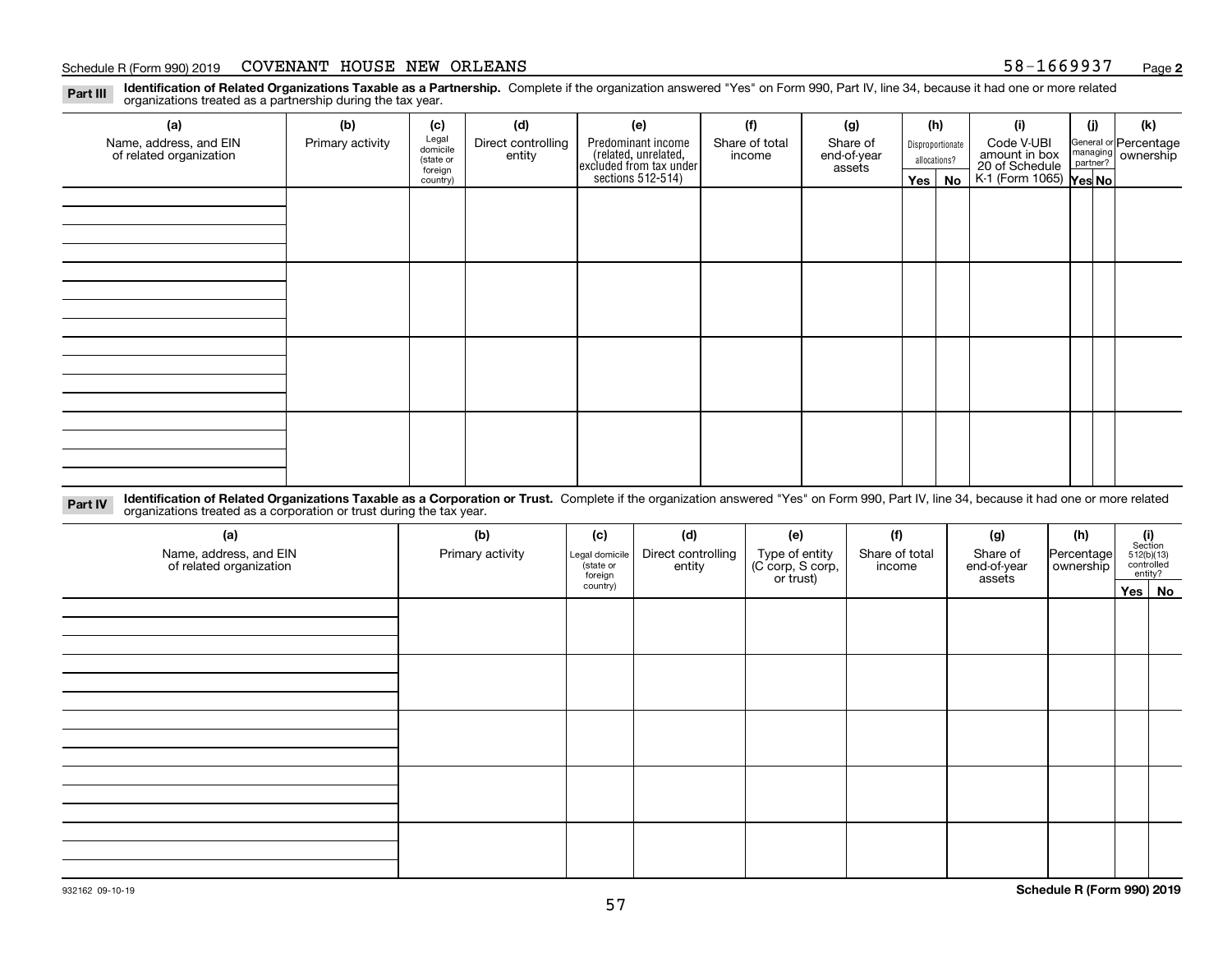#### Schedule R (Form 990) 2019 COVENANT HOUSE NEW ORLEANS 58-1669937 <sub>Page</sub>

**Part V** T**ransactions With Related Organizations.** Complete if the organization answered "Yes" on Form 990, Part IV, line 34, 35b, or 36.

| Note: Complete line 1 if any entity is listed in Parts II, III, or IV of this schedule.                                                                                                                                        |                 | Yes         | No           |
|--------------------------------------------------------------------------------------------------------------------------------------------------------------------------------------------------------------------------------|-----------------|-------------|--------------|
| During the tax year, did the organization engage in any of the following transactions with one or more related organizations listed in Parts II-IV?                                                                            |                 |             |              |
|                                                                                                                                                                                                                                | 1a              |             | X            |
| <b>b</b> Gift, grant, or capital contribution to related organization(s)                                                                                                                                                       | 1 <sub>b</sub>  |             | X            |
| c Gift, grant, or capital contribution from related organization(s) mature material contract contribution from related organization(s) matured contents of mature material contribution from related organization(s) material  | 1c              | $\mathbf X$ |              |
|                                                                                                                                                                                                                                | 1 <sub>d</sub>  |             | X            |
|                                                                                                                                                                                                                                | 1e              |             | X            |
|                                                                                                                                                                                                                                |                 |             |              |
| Dividends from related organization(s) manufactured and contract and contract or produced and contract and contract and contract and contract and contract and contract and contract and contract and contract and contract an | 1f              |             | х            |
| g Sale of assets to related organization(s) www.assettion.com/www.assettion.com/www.assettion.com/www.assettion.com/www.assettion.com/www.assettion.com/www.assettion.com/www.assettion.com/www.assettion.com/www.assettion.co | 1g              |             | X            |
| h Purchase of assets from related organization(s) manufactured content to content the content of the content of the content of the content of the content of the content of the content of the content of the content of the c | 1h              |             | X            |
|                                                                                                                                                                                                                                | 1i.             |             | $\mathbf x$  |
| Lease of facilities, equipment, or other assets to related organization(s) [11] manufactured content and the state of facilities, equipment, or other assets to related organization(s) [11] manufactured content and the stat | 1i.             |             | X            |
|                                                                                                                                                                                                                                |                 |             |              |
| k Lease of facilities, equipment, or other assets from related organization(s) manufaction content and content to the assets from related organization(s) manufaction content and content and content and content and content  | 1k              |             | х            |
|                                                                                                                                                                                                                                | 11              |             | $\mathbf X$  |
| m Performance of services or membership or fundraising solicitations by related organization(s)                                                                                                                                | 1 <sub>m</sub>  | X           |              |
|                                                                                                                                                                                                                                | 1n              |             | $\mathbf{x}$ |
| <b>o</b> Sharing of paid employees with related organization(s)                                                                                                                                                                | 10 <sub>o</sub> | X           |              |
|                                                                                                                                                                                                                                |                 |             |              |
|                                                                                                                                                                                                                                | 1p              | X           |              |
|                                                                                                                                                                                                                                | 1q              |             | $\mathbf X$  |
|                                                                                                                                                                                                                                |                 |             |              |
| Other transfer of cash or property to related organization(s)                                                                                                                                                                  | 1r              |             | X            |
|                                                                                                                                                                                                                                | 1s              |             | $\mathbf{x}$ |
| 2 If the answer to any of the above is "Yes," see the instructions for information on who must complete this line, including covered relationships and transaction thresholds.                                                 |                 |             |              |

| (a)<br>Name of related organization | (b)<br>Transaction<br>type (a-s) | (c)<br>Amount involved | (d)<br>Method of determining amount involved |
|-------------------------------------|----------------------------------|------------------------|----------------------------------------------|
| (1)                                 |                                  |                        |                                              |
| (2)                                 |                                  |                        |                                              |
| (3)                                 |                                  |                        |                                              |
| (4)                                 |                                  |                        |                                              |
| (5)                                 |                                  |                        |                                              |
| (6)                                 |                                  |                        |                                              |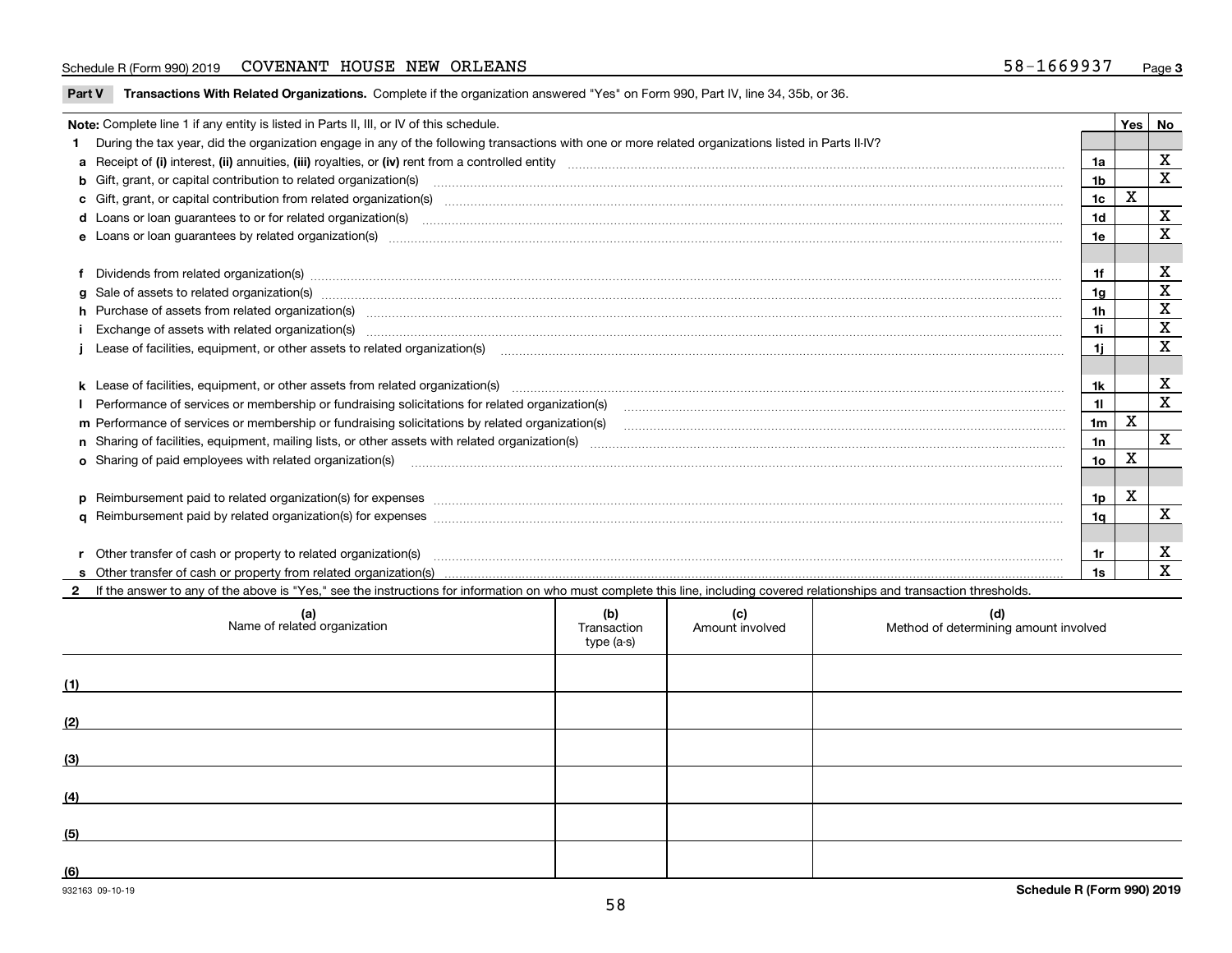#### Schedule R (Form 990) 2019 COVENANT HOUSE NEW ORLEANS 58-1669937 <sub>Page</sub>

**Part VI Unrelated Organizations Taxable as a Partnership. Complete if the organization answered "Yes" on Form 990, Part IV, line 37.** 

Provide the following information for each entity taxed as a partnership through which the organization conducted more than five percent of its activities (measured by total assets or gross revenue) that was not a related organization. See instructions regarding exclusion for certain investment partnerships.

| - - - - -<br>(a)<br>Name, address, and EIN<br>of entity | ----- <del>-</del> -------<br>(b)<br>Primary activity | (c)<br>Legal domicile<br>(state or foreign<br>country) | (d)<br>Predominant income<br>(related, unrelated,<br>excluded from tax under<br>sections 512-514) | (e)<br>Are all<br>partners sec.<br>$501(c)(3)$<br>orgs.?<br>Yes No | (f)<br>Share of<br>total<br>income | (g)<br>Share of<br>end-of-year<br>assets | allocations? | (h)<br>Dispropor-<br>tionate<br>Yes No | (i)<br>Code V-UBI<br>amount in box 20 managing<br>of Schedule K-1<br>(Form 1065)<br>$\overline{Yes}$ No | (i)<br>Yes No | (k) |
|---------------------------------------------------------|-------------------------------------------------------|--------------------------------------------------------|---------------------------------------------------------------------------------------------------|--------------------------------------------------------------------|------------------------------------|------------------------------------------|--------------|----------------------------------------|---------------------------------------------------------------------------------------------------------|---------------|-----|
|                                                         |                                                       |                                                        |                                                                                                   |                                                                    |                                    |                                          |              |                                        |                                                                                                         |               |     |
|                                                         |                                                       |                                                        |                                                                                                   |                                                                    |                                    |                                          |              |                                        |                                                                                                         |               |     |
|                                                         |                                                       |                                                        |                                                                                                   |                                                                    |                                    |                                          |              |                                        |                                                                                                         |               |     |
|                                                         |                                                       |                                                        |                                                                                                   |                                                                    |                                    |                                          |              |                                        |                                                                                                         |               |     |
|                                                         |                                                       |                                                        |                                                                                                   |                                                                    |                                    |                                          |              |                                        |                                                                                                         |               |     |
|                                                         |                                                       |                                                        |                                                                                                   |                                                                    |                                    |                                          |              |                                        |                                                                                                         |               |     |
|                                                         |                                                       |                                                        |                                                                                                   |                                                                    |                                    |                                          |              |                                        |                                                                                                         |               |     |
|                                                         |                                                       |                                                        |                                                                                                   |                                                                    |                                    |                                          |              |                                        |                                                                                                         |               |     |

**Schedule R (Form 990) 2019**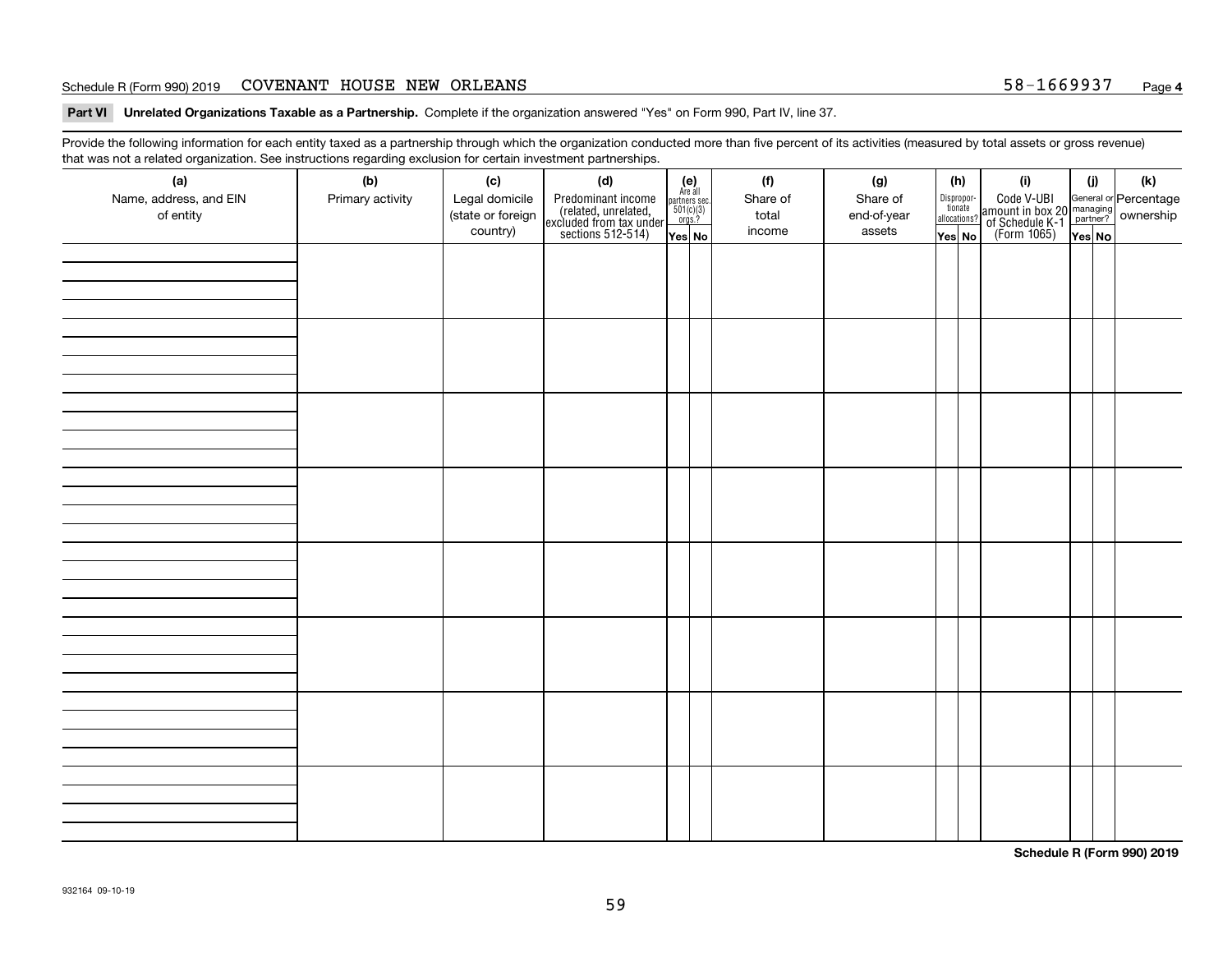### **Part VII Supplemental Information**

Provide additional information for responses to questions on Schedule R. See instructions.

932165 09-10-19